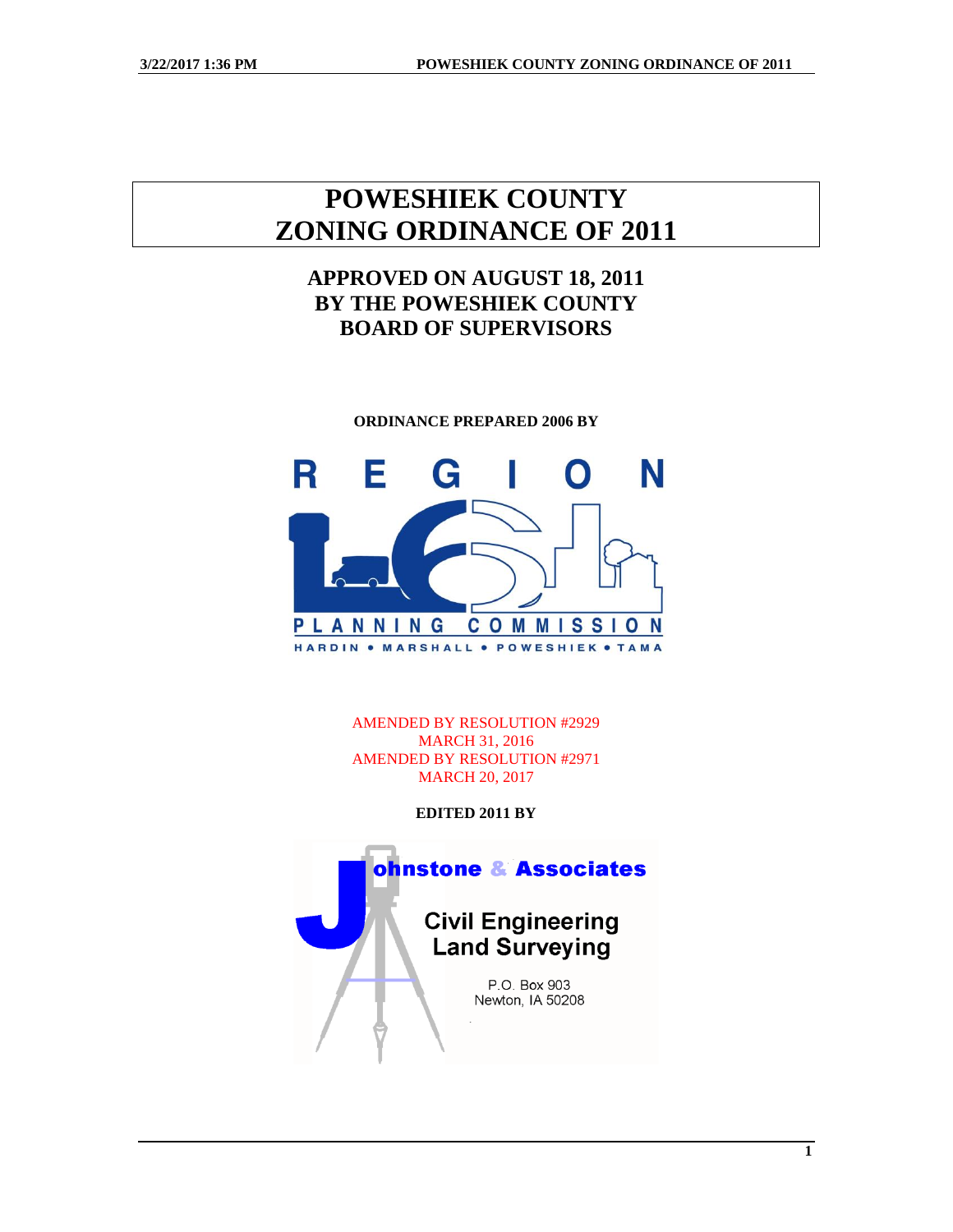| <b>ARTICLE I.</b>     | <b>REPEALING PROVISIONS</b>                         | $\overline{3}$   |
|-----------------------|-----------------------------------------------------|------------------|
| <b>ARTICLE II.</b>    | <b>TITLE</b>                                        | $\overline{4}$   |
| <b>ARTICLE III.</b>   | ZONING CERTIFICATES REQUIRED                        | $\overline{5}$   |
| <b>ARTICLE IV.</b>    | PURPOSE AND INTENT                                  | $6 \overline{6}$ |
| <b>ARTICLE V.</b>     | <b>DEFINITIONS</b>                                  | $\overline{1}$   |
| <b>ARTICLE VI.</b>    | DISTRICTS AND GENERAL REGULATIONS                   | 17               |
| <b>ARTICLE VII.</b>   | PARKING REQUIREMENTS                                | 22               |
| <b>ARTICLE VIII.</b>  | "A", AGRICULTURAL DISTRICT                          | 23               |
| <b>ARTICLE IX.</b>    | "R-1", SINGLE FAMILY RESIDENTIAL DISTRICT           | 29               |
| <b>ARTICLE X.</b>     | "R-2", MULTI-FAMILY RESIDENTIAL DISTRICT            | 32               |
| <b>ARTICLE XI.</b>    | "R-3", MOBILE HOME PARK DISTRICT                    | 36               |
| <b>ARTICLE XII.</b>   | "LA", LAKE AREA RESIDENTIAL DISTRICT                | 39               |
| <b>ARTICLE XIII.</b>  | "LA-S", LAKE AREA STORAGE DISTRICT                  | $\overline{41}$  |
| <b>ARTICLE XIV.</b>   | "C", COMMERCIAL DISTRICT                            | 43               |
| <b>ARTICLE XV.</b>    | "M" MANUFACTURING DISTRICT                          | $\overline{46}$  |
| <b>ARTICLE XVI.</b>   | <b>SIGN REQUIREMENTS</b>                            | 51               |
| <b>ARTICLE XVII.</b>  | SEXUALLY ORIENTED BUSINESSES                        | 61               |
|                       | ARTICLE XVIII. AIRPORT ZONES AND HEIGHT LIMITATIONS | 63               |
| <b>ARTICLE XIX.</b>   | <b>NON-CONFORMING USES</b>                          | <u>72</u>        |
| <b>ARTICLE XX.</b>    | <b>CONDITIONAL USE PERMITS</b>                      | $\frac{73}{2}$   |
| <b>ARTICLE XXI.</b>   | <b>BOARD OF ADJUSTMENT</b>                          | 81               |
| <b>ARTICLE XXII.</b>  | <b>COUNTY PLANNING AND ZONING COMMISSION</b>        | 84               |
| <b>ARTICLE XXIII.</b> | <b>MINOR MODIFICATIONS</b>                          | 86               |
| <b>ARTICLE XXIV.</b>  | <b>SUBDIVISION REGULATIONS</b>                      | 87               |
| <b>ARTICLE XXV.</b>   | VIOLATION AND PENALTY                               | 97               |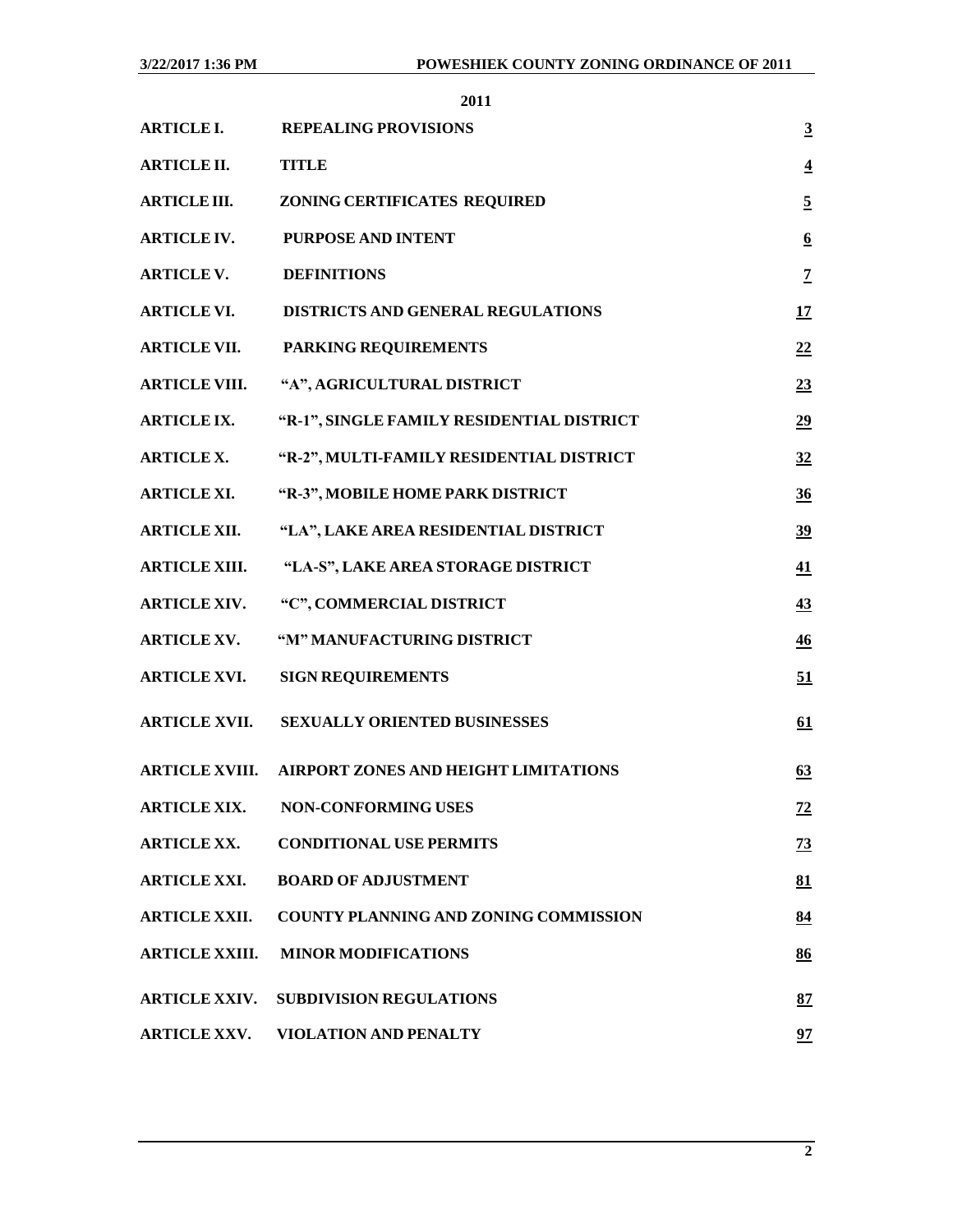## **ARTICLE I. REPEALING PROVISIONS**

<span id="page-2-0"></span>Section 1. That all ordinances or parts of ordinances in conflict with the provisions of this ordinance are hereby repealed.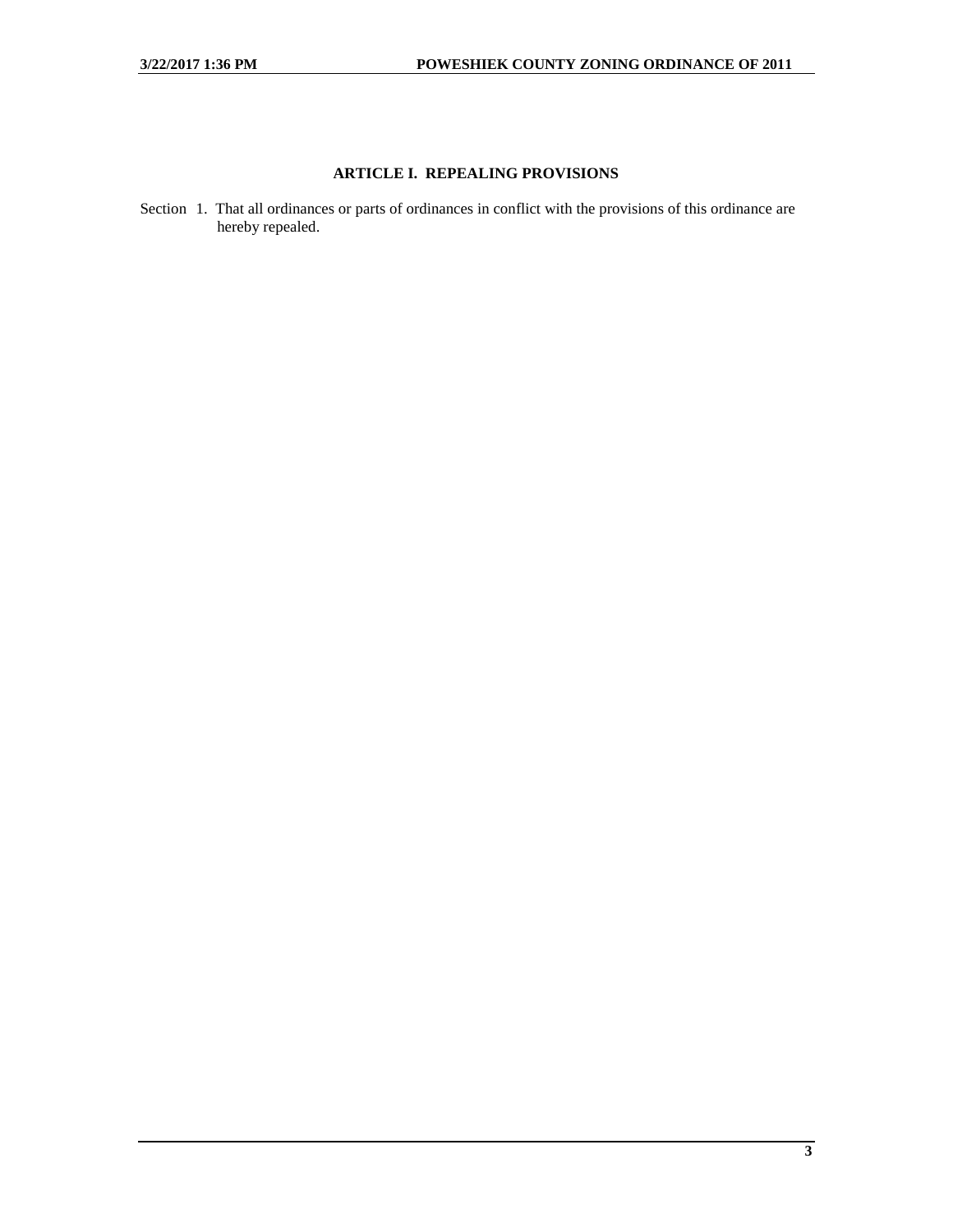## **ARTICLE II. TITLE**

<span id="page-3-0"></span>Section 1. This Ordinance shall be known as the 2011 Poweshiek County Zoning Ordinance.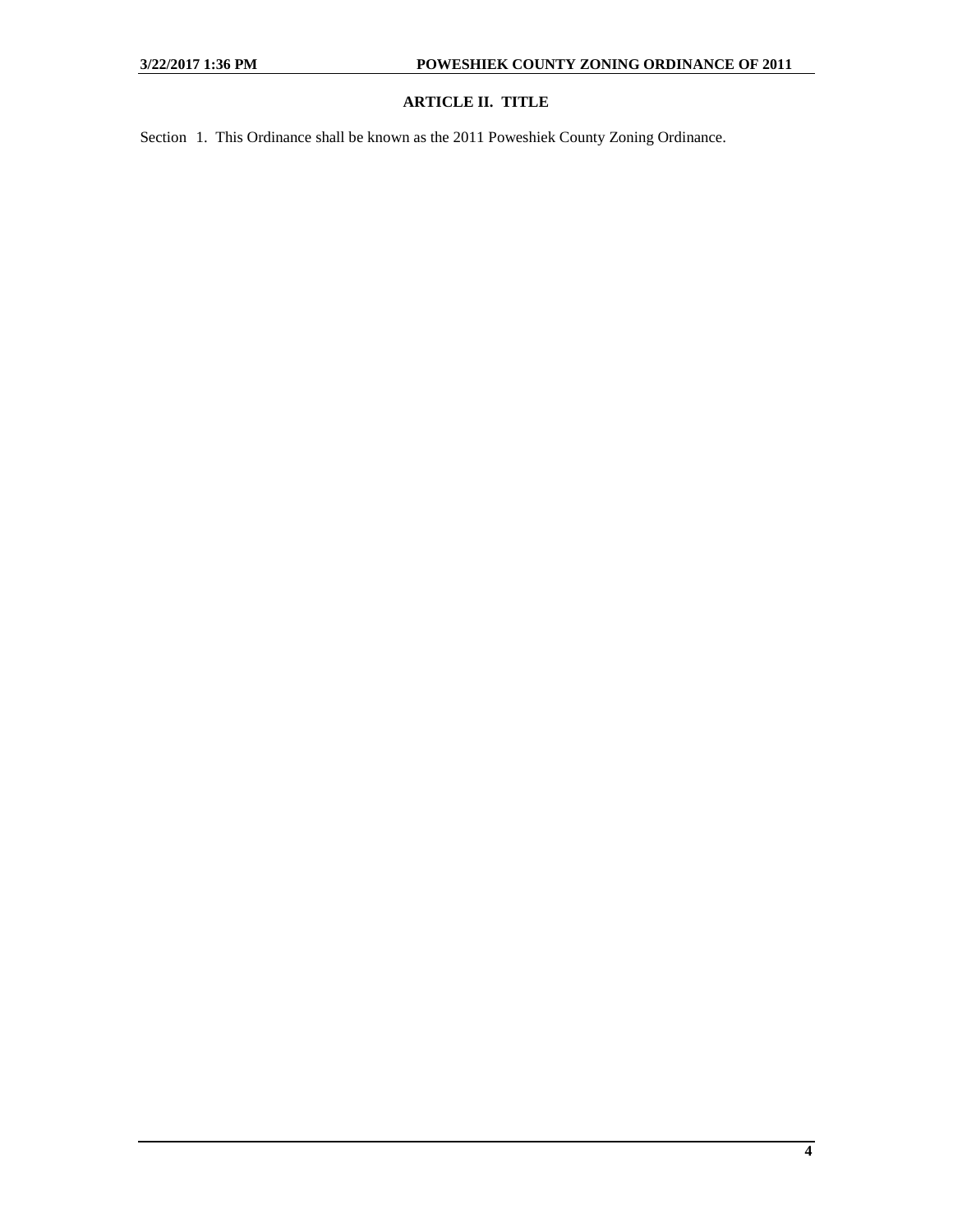## **ARTICLE III. ZONING CERTIFICATES REQUIRED**

- <span id="page-4-0"></span>Section 1. **ZONING CERTIFICATES REQUIRED**. A Zoning Certificate shall be obtained from the Administrative Officer before starting or proceeding with the erection, construction, moving in or the structural alteration of a building or structure.
- Section 2. **PROCEDURES FOR CERTIFICATES**. To secure a Zoning Certificate, the applicant shall file with the Administrative Officer a written application on forms provided by the Board of Adjustment and shall state the legal description of the property as of public records and the names of the owner and the applicant. The applicant shall describe the uses to be established or expanded the proposed cost of the erection, construction, or structural alteration of the building or structure and any other information the Administrative Officer deems essential for the enforcement of this Ordinance. Each application shall be accompanied by a dimensioned drawing of the lot showing the location of buildings, dimensions of the lot, and other information of importance. All dimensions shown on these plans relating to the location and size of the lot to be built upon shall be based on actual survey. Where public sanitary sewers are not available, the application shall include the approval of the Poweshiek County Sanitarian as to plans and specifications of proposed private sanitary sewage disposal system when said facilities are of a magnitude as to be subject to the Poweshiek County Sanitarian.
- Section 3. **FEES**. Fees will be annually set by resolution. Agricultural permits are exempt from this zoning ordinance.
- Section 4. **PAYMENT OF FEES**. Fees shall be paid to Poweshiek County at the office of the Administrative Officer.
- Section 5. **RECORDS**. All applications for Certificates, Permits and copies of those issued shall be systematically kept for ready public reference by the Administrative Officer, who shall also account to Poweshiek County for all fees collected.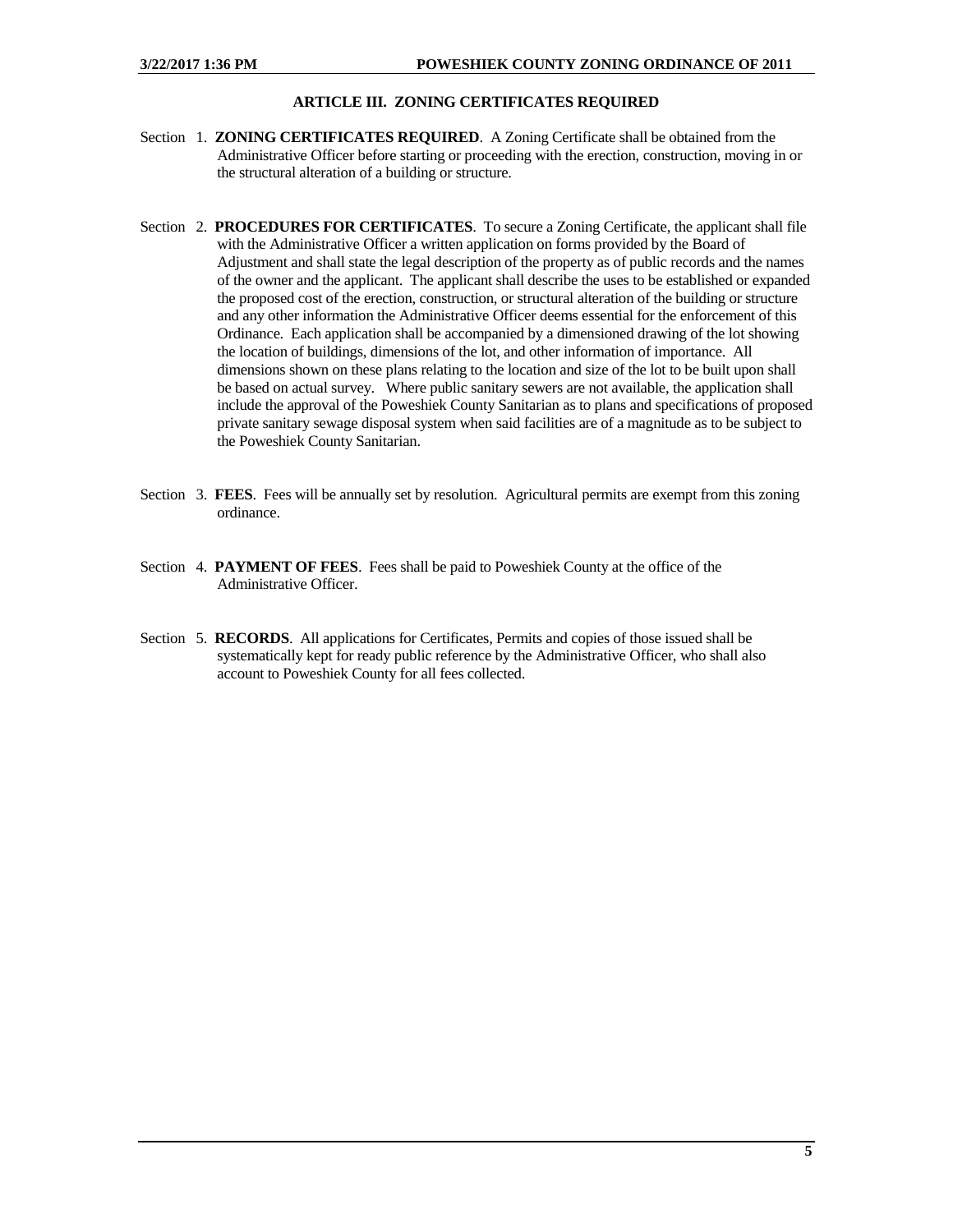## **ARTICLE IV. PURPOSE AND INTENT**

Section 1. These regulations have been developed in accordance with the Comprehensive plan for Poweshiek County and have been designed and are adopted in order to decrease hazards and improve safety from fire, panic, flood, and other dangers; to protect health and the general welfare; to provide adequate light and air; to prevent overcrowding of land; to avoid undue concentration of population; to protect significant natural and historic resources and fragile ecosystems of Poweshiek County including forests, wetlands, rivers, streams, lakes and shorelines, aquifers, prairies, and recreational areas; to facilitate the adequate provision of transportation, water, sewerage, schools, parks and other public requirements. These regulations have been made with reasonable consideration, among other things, as to the character of the area of the district and the peculiar suitability of such area for particular uses, and with a view to conserving the value of buildings and encouraging the most appropriate use of land throughout the County.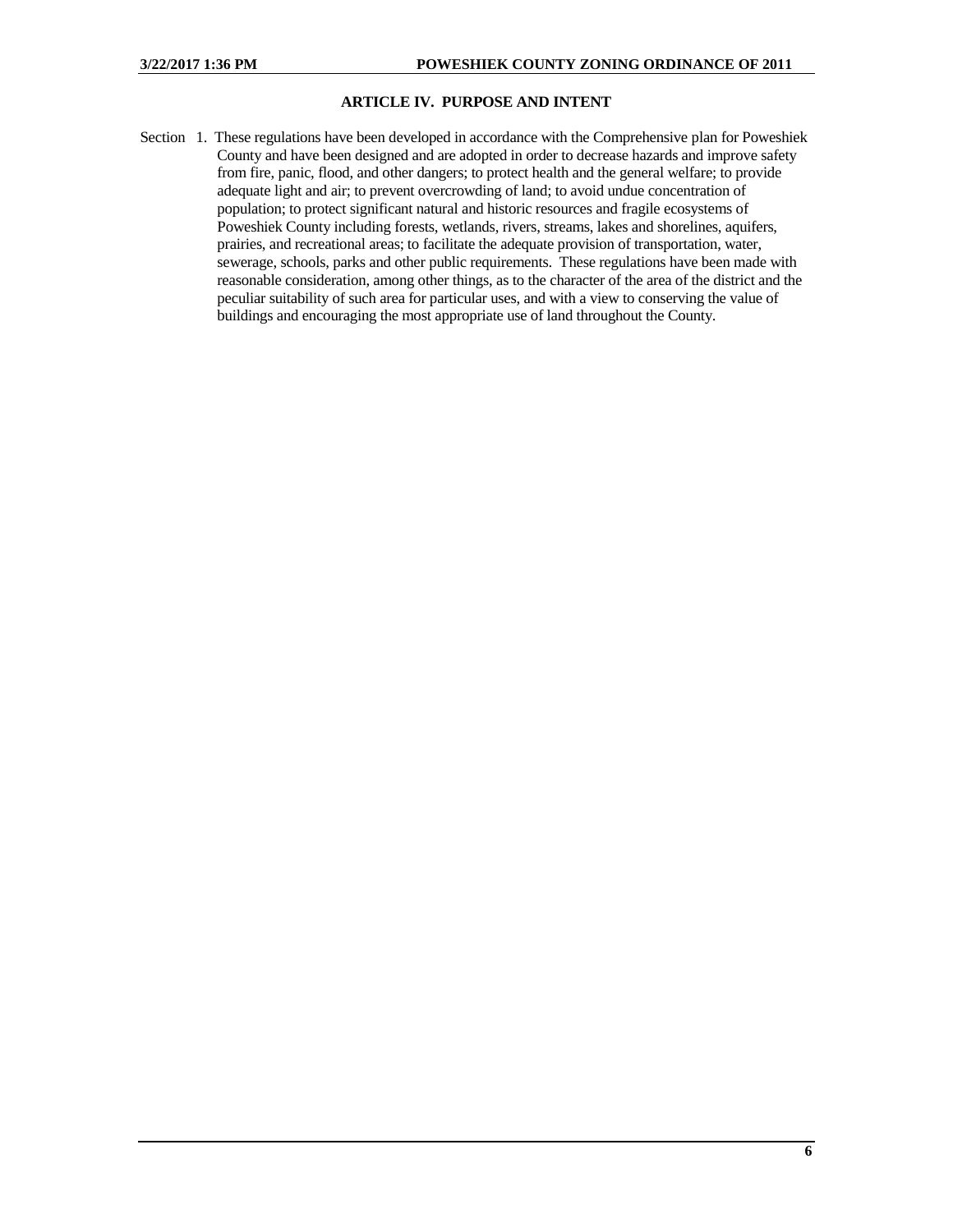## **ARTICLE V. DEFINITIONS**

- Section 1. For the purpose of this Ordinance all words shall carry their customary meanings, except where specifically defined herein. The use of the present tense shall include the past and future tenses, and the future the present; the word "shall" is mandatory, while the word "may" is permissive; the singular number shall include the plural and the plural singular; the word building shall include the word structure. Unless otherwise specified, all distances shall be measured horizontally.
- 1. **ACCESSORY BUILDING.** A use incidental to the principal permitted use of land or a building on a lot and customarily incidental thereto.
- 2. **ADULT ARCADE**. Means any place to which the public is permitted or invited wherein coin-operated or slug-operated or electronically, electrically, or mechanically controlled still or motion pictures machines, projectors, or other image producing devices are maintained to show images to five or fewer persons per machine at any one time, and where the images so displayed are distinguished or characterized by the depicting or describing of "specified sexual activities" or "specified anatomical areas."
- 3. **ADULT BOOKSTORE**. Means a commercial establishment that, as one of its principal business purposes, offers for sale or rental for any form of consideration any one or more of the following: 1). Books, magazines, periodicals or other printed matter, or photographs, films, motion picture, video cassettes or video reproductions, slides, or other visual representations which depict or describe "specified sexual activities" or "specified anatomical areas"; or 2). Instruments, devices, or paraphernalia that are designed for use in connection with "specified sexual activities."
- 4. **ADULT CABARET**. Means a commercial establishment that regularly features: 1). Persons who appear in state of semi-nudity; or 2). Live performances that are characterized by the exposure of "specified anatomical areas" or by "specified sexual activities"; 3). Films, motion pictures, video cassettes, slides, or other photographic reproductions that are characterized by the depiction or description of "specified sexual activities" or "specified anatomical areas"; or 4). Persons who engage in lewd, lascivious or erotic dancing or performances that are intended for the sexual interests or titillation of an audience or customers.
- 5. **ADULT MOTEL**. Means a hotel, motel or similar commercial establishment that: 1). Offers accommodation to the public for any form of consideration and provides patrons with closed-circuit television transmissions, films, motion pictures, video cassettes, slides, or other photographic reproductions that are characterized by the depiction or description of "specified sexual activities" or "specified anatomical areas"; and has a sign visible from the public right of way that advertises the availability of this adult type of photographic reproductions; or 2). Offers a sleeping room for rent for a period of time that is less than 24 hours; 3). Allows a tenant or occupant of a sleeping room to sub rent the room for a period of time that is less than 24 hours.
- 6. **ADULT MOTION PICTURE THEATER**. Means a commercial establishment where, for any form of consideration, films, motion pictures, videocassettes, slides, or similar photographic reproductions are regularly shown that are characterized by the depiction or description of "specified sexual activities" or "specified anatomical areas."
- 7. **ADULT THEATER**. Means a theater, concert hall, auditorium, or similar commercial establishment that regularly features persons who appear in a state of nudity or live performances that are characterized by the exposure of "specified anatomical areas" or by "specified sexual activities."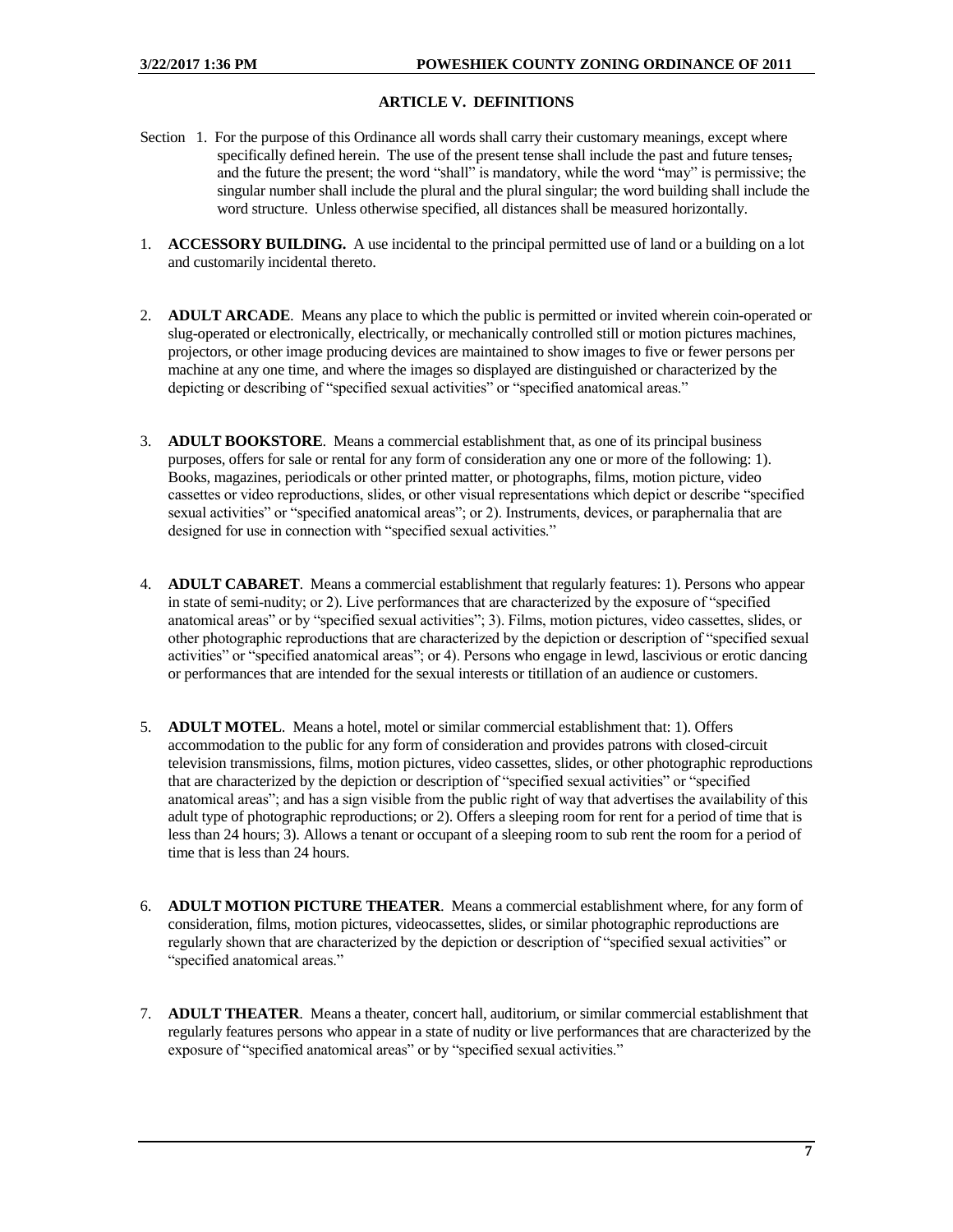- 8. **ALIQUOT PART.** A fractional part of a section within the United States public land survey system. Only the fractional parts one-half, one-quarter, one-half of one-quarter, or one-quarter of one-quarter shall be considered an aliquot part of a section.
- 9. **ANIMAL HOSPITAL**. A building or portion thereof designed or used for the care, observation, or treatment of domestic animals.
- 10. **ANTENNA.** A device, dish or array used to transmit or receive telecommunications signals.
- 11. **AUTOMOBILE SERVICE STATION**. A building or premises used for dispensing or offering for sale at retail, any automobile fuels or oils, or having pumps and storage tanks on premises, and where vehicles are not parked for purposes of inspection or sale.
- 12. **BOARD**. Board of Supervisors of Poweshiek County, Iowa.
- 13. **BOARDING HOUSE**. An establishment with lodging for five or more persons where meals are regularly prepared and served for compensation and where food is placed upon the table family style, without service or ordering of individual portions of the menu.
- 14. **BLOCK.** An area of land within a subdivision that is entirely bounded by streets, highways, or ways except alleys; or by streets, highways or ways except alleys and the exterior boundary or boundaries of the subdivision.
- 15. **BUILDING HEIGHT**. The vertical distance from the average natural grade at the building line to the highest point of the coping of a flat roof, or to the deck line of a mansard roof, or to the mean height level between eaves and ridge for gable, hip and gambrel roofs.
- 16. **BUILDING LINE**. An imaginary line parallel to the front lot line over which no portion of any building may extend and which is a distance from the front lot line equal to the depth of the front yard required for the district in which such lot is located. Building line for subdivision plats shall not be less than that required by this ordinance. Building lines shall be shown on all subdivision plats.
- 17. **BULK STATIONS**. Distributing stations commonly known as bulk or tank stations, used for the storage and distribution of flammable liquids, liquefied petroleum products, fertilizer and farm chemicals where the aggregate capacity of all storage tanks is more than 12,000 gallons.
- 18. **COMMERCIAL**. An occupation, employment, or enterprise that is carried on for profit by the owner, lessee, or licensee.
- 19. **COMMISSION**. The Poweshiek County Planning and Zoning Commission.
- 20. **CUL-DE-SAC.** A short, minor street having one end open to motor traffic, the other end being permanently terminated by a vehicular turnaround.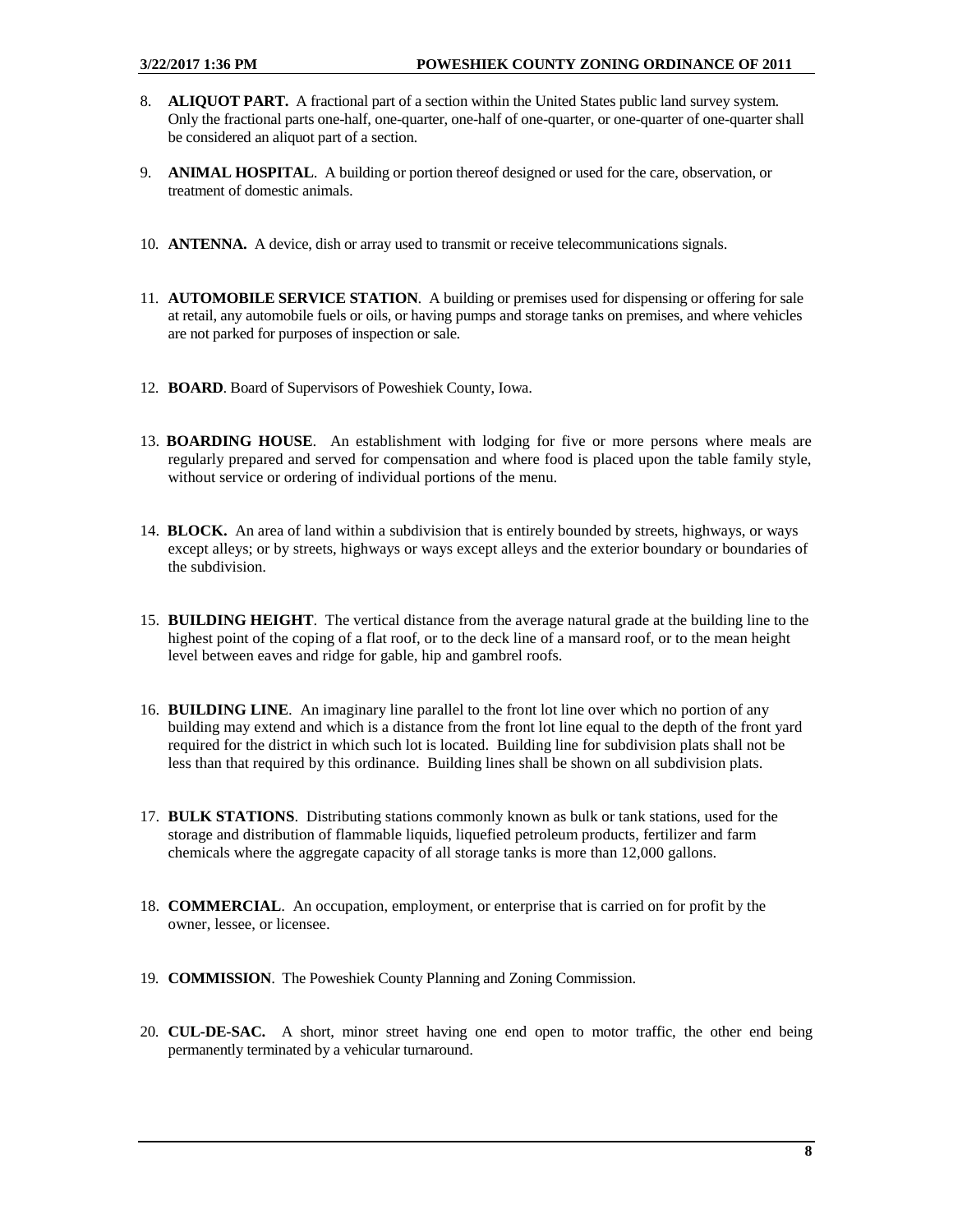- 21. **Commercial WECS:** A Wind Energy Conversion System (WECS) of equal to or greater than [100/40] kW in total name plate generating capacity.
- 22. **COMMUNICATIONS TOWER**. A tower, pole, or similar structure which supports a telecommunications antenna operated for commercial purposes above ground in a fixed location, free standing, guyed, or on a building.
- 23. **CONDITIONAL USE**. A use that, owing to some special characteristics attendant to its operation or installation, is permitted in a district subject to approval by the Board of Adjustment, and subject to special requirements, different from those usual requirements for the district in which the conditional use may be located.
- 24. **CONTROL ZONE**. Airspace extending upward from the surface of the earth which may include one or more airports and is normally a circular area of 5 miles in radius, with extensions where necessary to include instrument approach and departure paths.
- 25. **CORN SUITABILITY RATING (CSR).** Means the relative productivity of corn on different soils, taking into account their physical and chemical properties, degree of erosion, location on the landscape, and location in Iowa. CSR is an index, not an indication of actual yield. Numbers range from 5 to 100. Soils rated 100 have high yield potential, can be continuously row cropped, and are in areas of Iowa with most favorable weather conditions. CSR ratings will remain fairly constant in relation to each other but yields can change subject to changes in technology or weather.
- 26. **DEVELOPMENTAL DISABILITY**. Means a disability of a person which has continued or can be expected to continue indefinitely and which has one of the following:
	- a. Attributable to mental retardation, cerebral palsy, epilepsy, or autism;
	- b. Attributable to any other condition found to be closely related to mental retardation because the condition results in impairment of general intellectual functioning or adaptive behavior similar to that of mentally retarded persons or requires treatment and services similar to those required for the persons.
	- c. Attributable to dyslexia from a disability described in subparagraph a or b.
	- d. Attributable to a mental or nervous disorder.
- 27. **DIVISION.** The dividing of a tract or parcel of land into two parcels of land by conveyance or for tax purposes. The conveyance of an easement, other than a public highway easement, shall not be considered a division.
- 28. **DWELLING, DUPLEX.** A residential building containing two dwelling units entirely surrounded by open space on the same lot.
- 29. **DWELLING, SINGLE FAMILY, DETACHED**. A resident6ial building containing not more than one (1) dwelling unit entirely surrounded by open space on the same lot.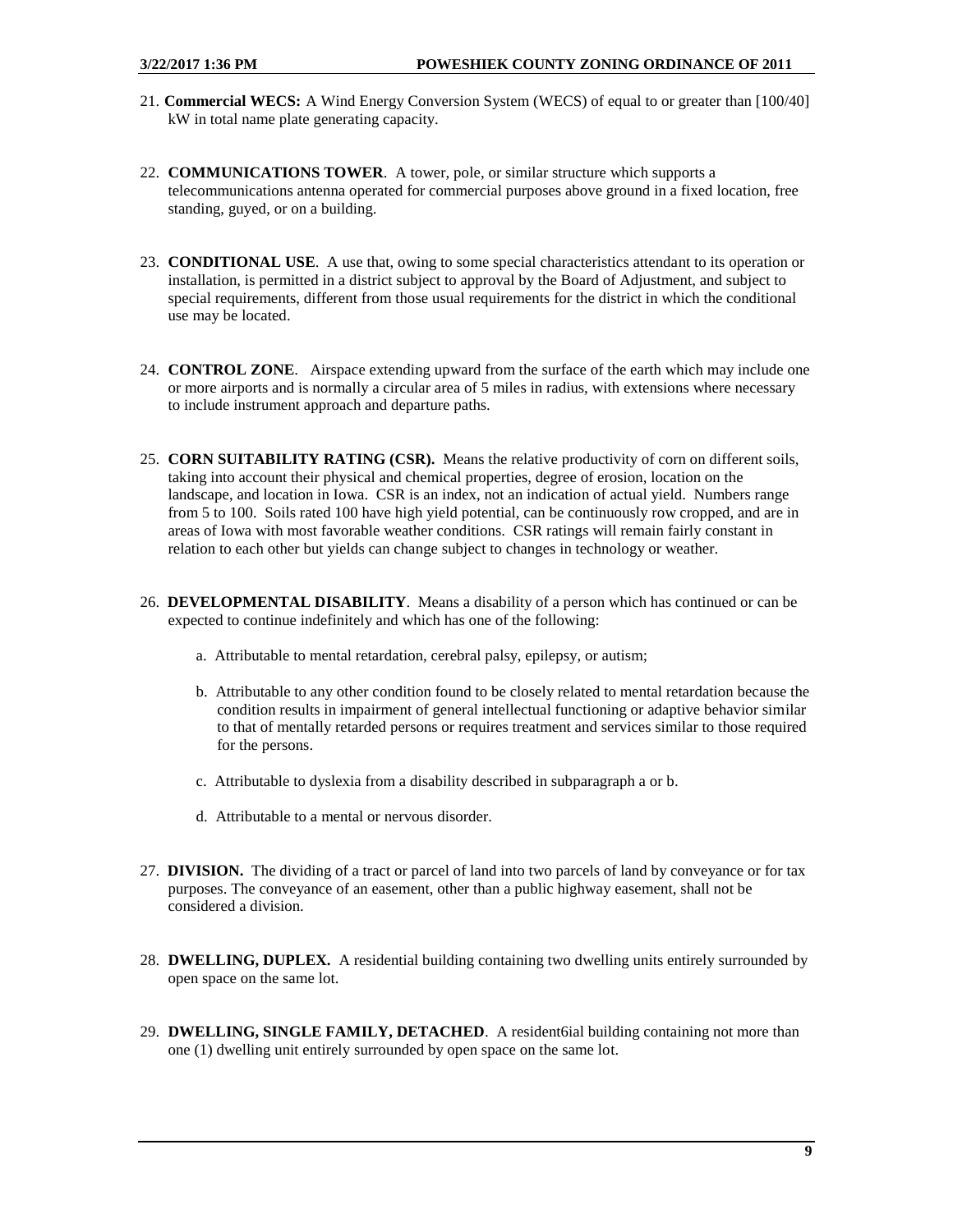- 30. **DWELLING, MULTI-FAMILY**. A detached residential building containing three or more dwelling units, including what is commonly known as an apartment building, but not including group, row, or townhouses.
- 31. **EASEMENT**. A grant by the property owner of the use for a specific purpose of a strip of land by the general public, a corporation, or a certain person or persons, and within the limits of which the owner of the fee shall not erect any permanent structures but shall have the right to make any other use of the land subject to such easement which is not inconsistent with the rights of the grantee. Public utilities shall have the right to trim or remove trees which interfere with the use of such easements.
- 32. **ELDER**. A person 60 years of age or older.
- 33. **ELDER FAMILY HOME**. A private household owned by a responsible party offering a social living arrangement for at least two but not more than five persons, the majority of whom are elders, who are not related within the third degree of consanguinity and who are not able or willing to adequately maintain themselves in an independent living arrangement, but who are essentially capable of physical self care.
- 34. **ENGINEER**. An engineer is a licensed engineer authorized to practice civil engineering as defined in Iowa Code Chapter 542B.
- 35. **ESCORT**. Means a person who, for consideration, agrees or offers to act as a companion, guide, or date for another person, or who agrees or offers to privately model lingerie or to privately perform a striptease for another person.
- 36. **FAMILY HOME**. Means a community based residential home which is licensed as a residential care facility under Chapter 135C of the Code of Iowa or as a child foster care facility under Chapter 237 of the Code of Iowa to provide room and board, personal care, habilitation services; and supervision in a family environment exclusively for not more than 8 developmentally disabled persons and any necessary support personnel. Family home does not mean an individual foster family home licensed under Chapter 237 of the Code of Iowa.
- 37. **FARM**. Agricultural real estate shall include all tracts of land and the improvements and structures located on them which are *in good faith used primarily for agricultural purposes*, except buildings which are primarily used or intended for human habitation. Land and nonresidential improvements and structures located up on it shall be considered to be used primarily for agricultural purposes if it is principal use is devoted to the raising and harvesting of crops or forest or fruit-trees, the rearing, feeding and management of livestock, or horticulture, *all for intended profit*. Agriculture real estate shall also include woodland, wasteland, and pastureland, but only if that land is held or operation in conjunction with agriculture real estate as defined in sub rule. Vineyard and any buildings located on vineyard and used in conjunction with the vineyard shall be classified as agricultural real estate if the primary use of the land and buildings is an activity related to production or sale of wine.

There are key considerations of the above rule to be used as test to determine if the property qualifies for agricultural classification.

- a. Principle or primary use
- b. Used in good faith for agricultural purposes
- c. For intended profit
- d. Is the parcel a platted lot awaiting development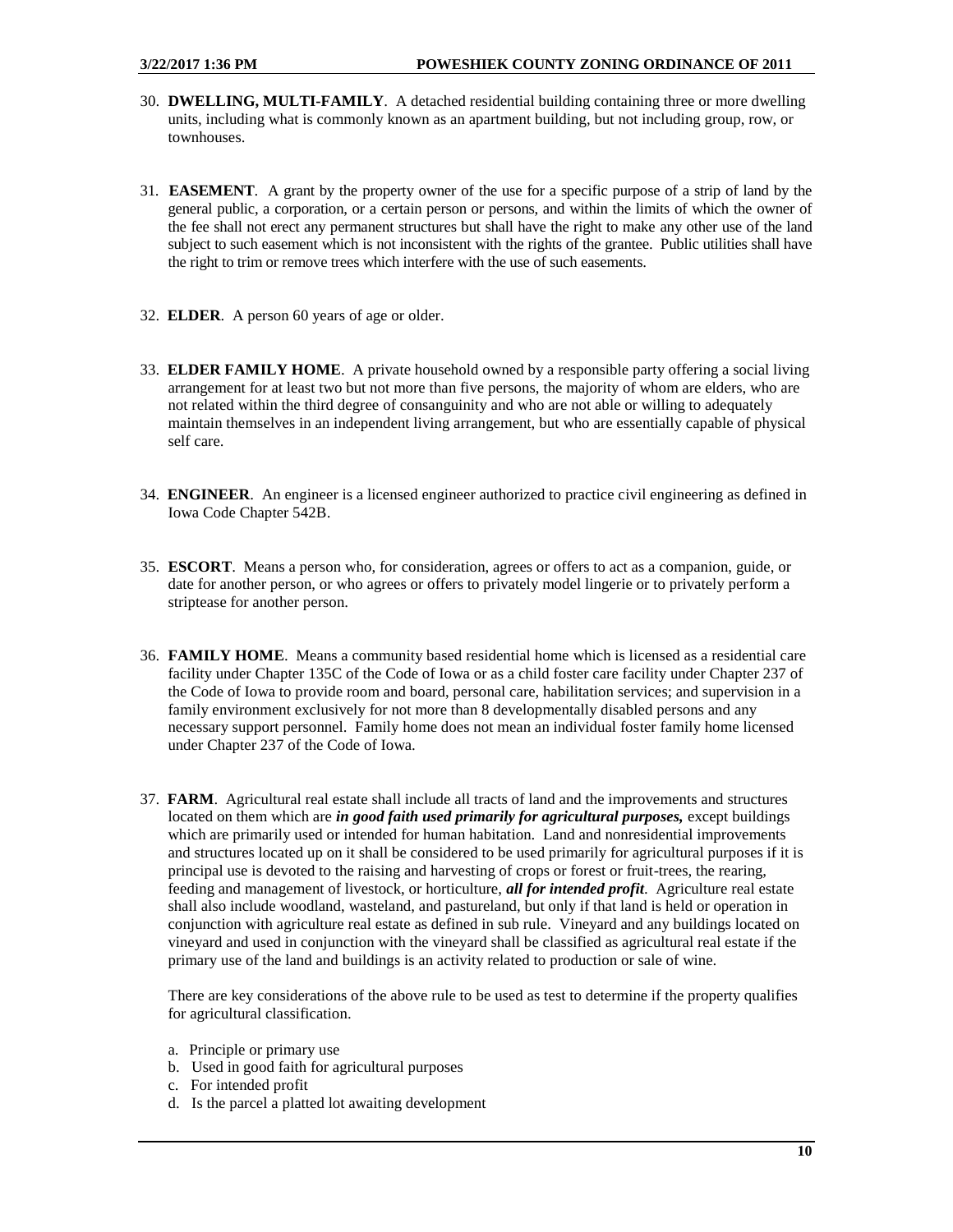- e. Is the property being offered for sale for uses other than agricultural
- f. Does property owner file a Schedule F income tax purposes
- g. Is the property financed using a residential mortgage or an agricultural loan
- h. Participation in federal farm programs
- 38. **FARMHOUSE.** A single family dwelling on a farm which is the residence of:
	- a. The farm owner, or
	- b. Relative of farm owner who is employed on the farm, or
	- c. Farm tenant, or
	- d. Other person employed full time on the farm
- 39. **FARMSTEAD**. The buildings and adjacent service areas of a farm.
- 40. **FEED LOT/CONFINEMENT OPERATION**. An animal feeding area on which the principal use is the confinement of livestock, primarily for purposes of concentrated feeding and growth prior to slaughter or the sale of products derived from animals. The term does not include areas which are used for the raising of crops or other vegetation, and/or upon which livestock are allowed to graze or feed.
- 41. **FLOOR AREA RATIO**. Determined by dividing the gross floor area of all buildings on a lot by the area of that lot.
- 42. **FRONTAGE**. All the property on one side of a street, road or highway between 2 intersecting streets or highways measured along the line of the street or highway, or if the street or highway dead-end, then all of the property abutting one side between an intersecting street or highway and the dead-end of the street or highway.
- 43. **GARAGE, PRIVATE**. A building for the private use of the owner or occupant of a principal building situated on the same lot of the principal building for the storage of motor vehicles with no facilities for mechanical service or repair of a commercial or public nature.
- 44. **GARAGE, PUBLIC**. A building designed and used for the storage of automotive vehicles operated as a business enterprise with a service charge or fee being paid to the owner or operator for the parking or storage of privately owned vehicles.
- 45. **HOME OCCUPATION**. An accessory use of a dwelling unit for gainful employment which: a). is clearly incidental and subordinate to the use of the dwelling unit as a residence; b). is carried solely within the main dwelling and does not alter or change the exterior character or appearance of the dwelling; c). that the building or premises occupied shall not be rendered objectionable or detrimental to the residential character of the neighborhood due to exterior appearance or by the discharge of dust, noise, odor, or smoke or any other way.
- 46. **HOTEL**. A building in which lodging is provided and offered to the public for compensation, and which is open to transient guests and in which no provision is made for cooking in any individual room or apartment.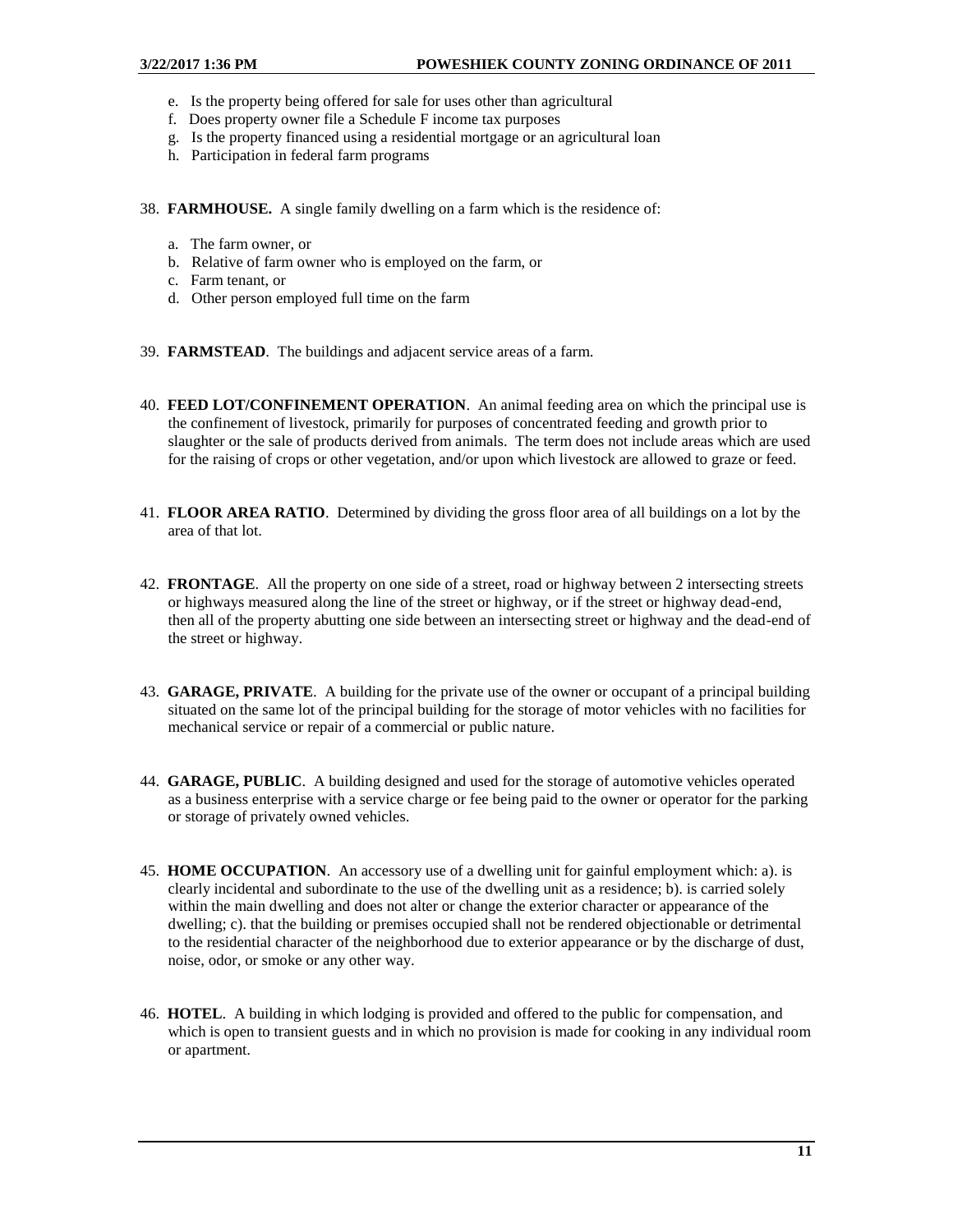- 47. **IMPERVIOUS SURFACE AREA.** A surface that has been compacted or covered with a layer of material so that it is highly resistant to infiltration by water. It includes surfaces such as compacted sand, lime rock, or clay, as well as most conventionally surfaced streets, roofs, sidewalks, parking lots, and other similar structures.
- 48. **JUNK**. Means old or scrap copper, brass, rope, rags, batteries, paper, trash, rubber debris, waste, or junked, dismantled, or wrecked automobiles, parts of automobiles, as defined in Poweshiek County's Ordinance #4 Nuisance Vehicle, mobile homes and trailers and parts there of, or iron, steel, or other old scrap or ferrous or nonferrous material.
- 49. **JUNK YARD**. Any area where junk or salvage is bought, sold, exchanged, baled or packed, disassembled, kept, stored or handled. This definition shall include auto or machinery wrecking or dismantling activities. This definition shall not include the processing of used, discarded or salvaged materials as part of a manufacturing operation located on the same property, and contractor's storage yards. The presence on any lot, parcel or tract of land of three or more wrecked, scrapped, ruined, dismantled or inoperative motor vehicles, including implements of husbandry not a part of a farming operation, shall constitute prima facie evidence of a junk or salvage yard. This shall not include motor vehicles licensed for the current year as provided by law, or motor vehicles legally placed in storage, if kept within a completely enclosed building.
- 50. **KENNEL**. A place where 4 or more dogs, cats, or similar animals or pets, over 4 months of age, are boarded, bred, and/or offered for sale.
- 51. **LAKE AREA.** The developed area surrounding either a man made or natural body of water whose purpose is recreational.
- 52. **LOT**. A tract of land represented and identified by number or letter designation on an official plat, occupied or intended for occupancy by a use permitted in this Ordinance, including one (1) principal building together with its accessory buildings, open spaces and parking and loading spaces required by this Ordinance, and having its principal frontage upon a street.
- 53. **LOT OF RECORD**. A lot of whose existence, location, and dimensions have been legally recorded or registered in a deed or on a plat.
- 54. **LOT, AREA**. The total horizontal area within the lot lines of a lot.
- 55. **LOT, CORNER**. A platted parcel of land abutting 2 road rights-of-way at their intersection.
- 56. **LOT, DEPTH**. The average horizontal distance between the front and rear lot lines.
- 57. **LOT, LINE**. Property line bounding a lot.
- 58. **LOT, WIDTH**. The horizontal distance between side lot lines, measured at the required front setback line.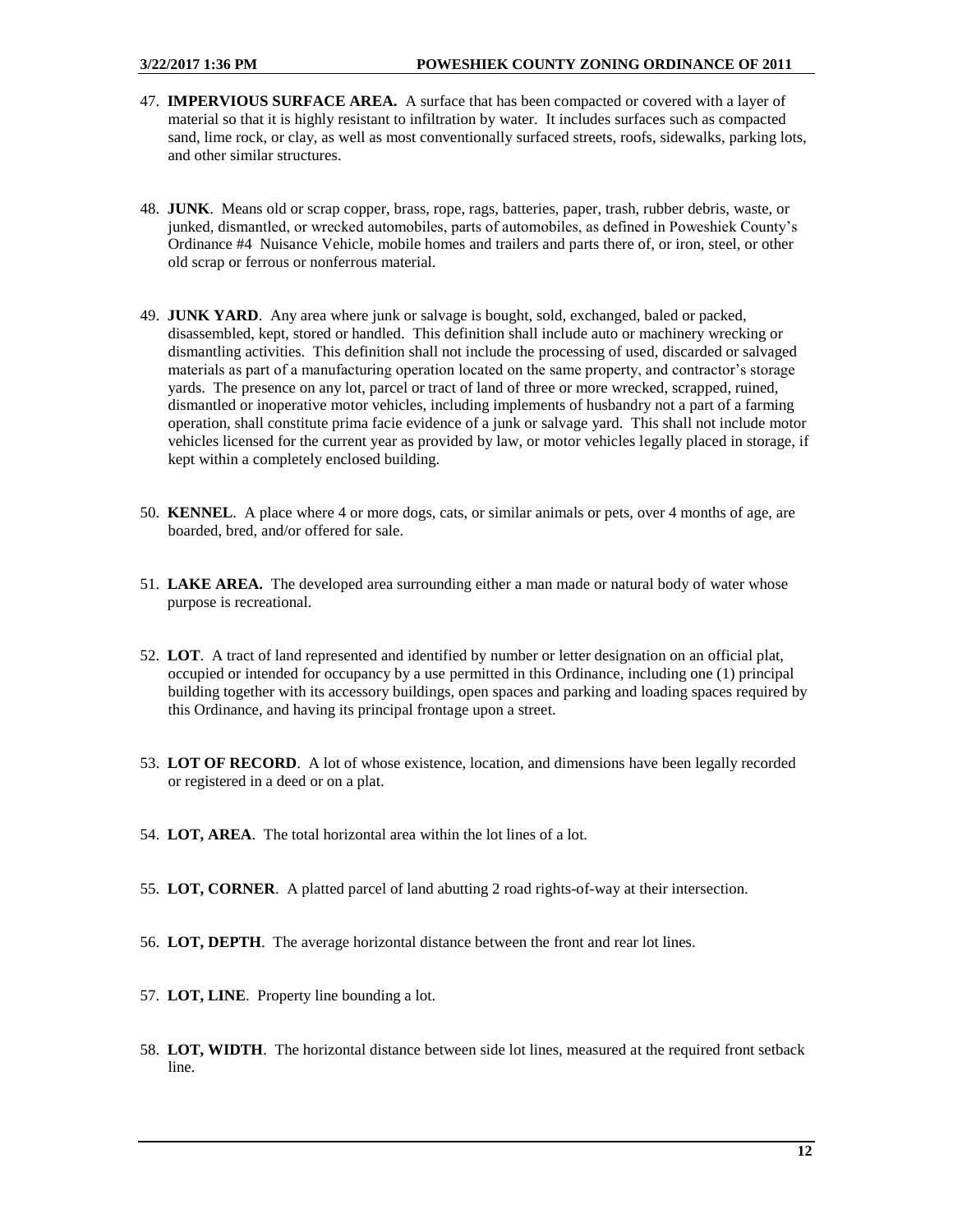- 59. **MANUFACTURED HOME.** A factory built structure, which is manufactured or constructed under the authority of 42 U.S.C. Sect. 5403 and is to be used as a place of human habitation, but which is not constructed or equipped with a permanent hitch or other device allowing it to be moved other than for the purpose of moving to a permanent site, and which does not have permanently attached to its body or frame any wheels or axles. A mobile home shall not meet the above definition unless it has been converted to real property.
- 60. **MOBILE HOME**. Means any vehicle without motive power used or so manufactured or constructed as to permit its being used as a conveyance upon the public streets and highways and so designed, constructed, or reconstructed as will permit the vehicle to be used as a place for human habitation by one or more persons; but shall also include any such vehicle with motive power not registered as a motor vehicle in Iowa.
- 61. **MOTEL**. A building or group of buildings containing apartments and/or rooming units, each of which maintains a separate outside entrance. Such a building or group of buildings is designed, intended, or used primarily for the accommodation of automobile parking conveniently located on the premises.
- 62. **Non-Commercial WECS:** A wind energy conversion system (WECS) consisting of a wind turbine, a tower, and associated control or conversion electronics, which has a total name plate generating capacity of not more than 100kW and which is intended to primarily reduce on-site consumption of utility power.
- 63. **NURSING HOME**. A building other than a hotel, motel, or hospital where for compensation, meals, lodging, and physical care are provided for 3 or more persons. This definition shall include rest homes, convalescent, homes for the elderly and similar establishments.
- 64. **PARKING SPACE**. A permanently surfaced area of not less than 250 square feet either within a structure or in the open, exclusive of driveway or access drives for the parking of a motor vehicle.
- 65. **PERMITTEE AND/OR LICENSEE**. Means the person or organization whose name appears on the permit and/or license.
- 66. **PHYSICAL DISABILITY HOME**. An establishment formed by a non-profit organization to house those with a physical impairment that results in significant functional limitations in one or more areas of major life activity and in the need for specialized care, treatment, or training services of extended duration. Homes shall be limited to eight persons with a physical disability.
- 67. **PLAT OF SURVEY**. A graphical representation of a survey of one or more parcels of land, including a complete and accurate description of each parcel within the plat, prepared by a licensed professional land surveyor. A plat of survey shall be made, showing information developed by the survey, for each land survey performed for the purpose of correcting boundaries, correcting descriptions of surveyed land, or for the division of land.

 **A Plat of Survey is required when an owner of a tract of land conveys a portion of the tract using a metes and bounds description describing the tracts sold and the tracts retained. The purpose of the plat of survey is to inform the county auditor of the sale for the purposes of assessment and taxation. It is only required when a conveyance divides a tract of land.**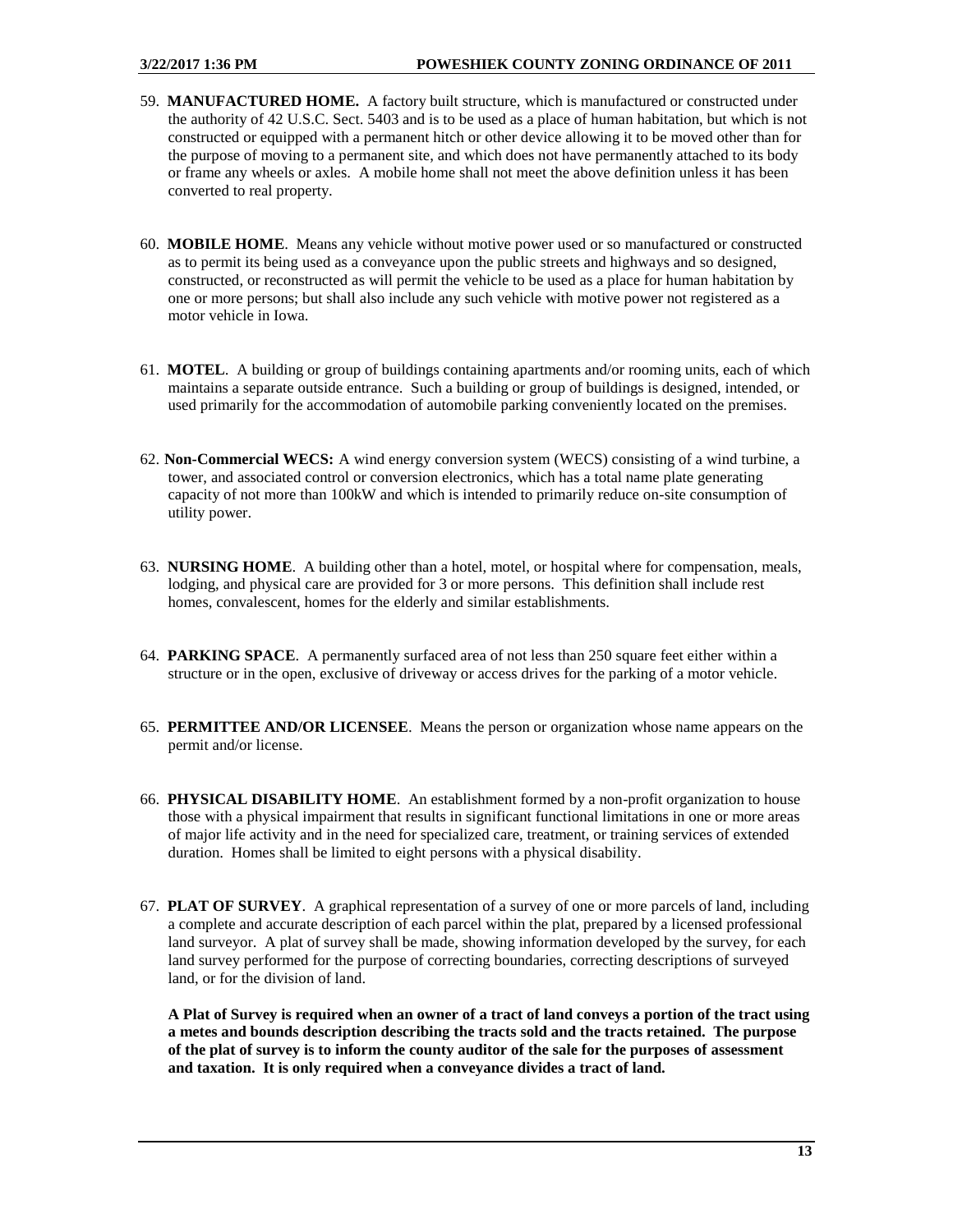*Multiple tracts of land conveyed either by repeated divisions or simultaneous division of a Forty-acre aliquot part of a section for a rural acreage will be reviewed by the county auditor and the county engineer as to whether it is appropriate to use a plat of survey or if a subdivision plat is required.* 

- 68. **PROPERTY SURVEY.** Any land survey performed for the purpose of describing, monumenting, retracing and establishing boundary lines, dividing, subdividing, or platting one or more parcels of land.
- 69. **PROVISIONAL USE**. A permitted use provided the use meets specified performance standards.
- 70. **RETRACE.** Surveying along a previously established lines to logical termini monumented by corners that are found or placed by the Licensed Professional Land Surveyor.
- 71. **RETRACEMENT PLAT of SURVEY.** A Plat of Survey that is prepared and recorded when a previously described and taxed parcel boundaries are retraced by survey, locating said boundaries, finding or setting monumentation at the corners of the parcel, by a Licensed Professional Land Surveyor.
- 72. **SEXUAL ENCOUNTER CENTER**. Means a business or commercial enterprise that, as one of its principal business purposes, offers for any form of consideration: 1). Physical contact in the form of wrestling or tumbling between persons of the opposite sex; or Activities between male and female persons and/or persons of the same sex when one or more of the persons is in a state or nudity or seminudity; 2). Activities between male and female persons and/or persons of the same sex when one or more of the persons is in a state of nudity or semi nude.
- 73. **SEXUALLY ORIENTED BUSINESS**. Means an adult arcade, adult bookstore or adult video store, adult cabaret, adult motel, adult motion picture theater, adult theater, escort agency, nude model studio, or sexual encounter center.
- 74. **SINGLE FAMILY DWELLING**. A building designed for occupancy by one family. All new building permits after the enactment of this Ordinance shall meet the following standards:
	- a. The principal portion of such building shall have a continuous and complete frost protected perimeter foundation. A manufactured home as defined in this ordinance shall be placed upon piers per the manufacturer's requirements but said home must meet the foundation requirements contained herein, namely it shall also have a complete permanent perimeter foundation with piers.
	- b. The building shall have for the exterior wall covering either:
		- i. Wood or masonry finish, or its appearance, and/or
		- ii. Vertical or horizontal grooved siding or lap siding, or its appearance.
- 75. **SPECIFIED ANATOMICAL AREAS.** Means the male genitals in a state of sexual arousal and/or the vulva or more intimate parts of the female genitals.
- 76. **SPECIFIED SEXUAL ACTIVITIES**. Means and includes any of the following: 1). The fondling or other erotic touching of human genitals, pubic region, buttock, anus, or female breasts; 2). Sex acts, normal or perverted, actual or stimulated, including intercourse, oral copulation, or sodomy; 3). Masturbation, actual or stimulated; or 4). Excretory functions as part of or in connection with any of the activities set forth in 1 through 3 above.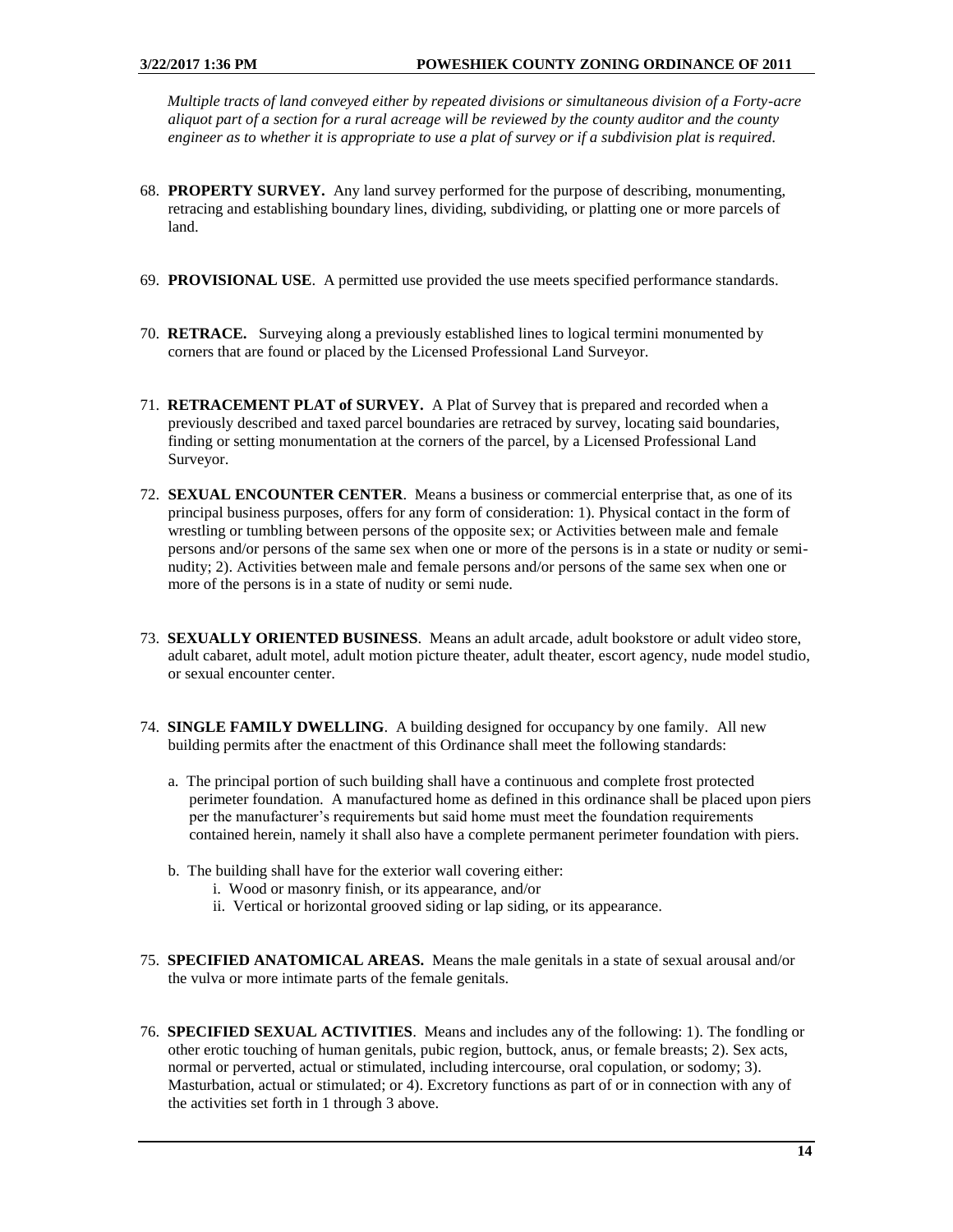- 77. **STABLE, PRIVATE.** An accessory building in which horses are kept for private use and not for hire, remuneration or sale.
- 78. **STABLE, PUBLIC.** A building in which horses are kept for remuneration, hire or sale; therefore a principal building and/or use.
- 79. **STRUCTURAL ALTERATIONS**. Any substantial change in the foundation, roof, or exterior walls, excepting such repairs or replacements as may be required for the safety of the building.
- 80. **SUBDIVISION**. A tract of land divided into three or more lots.
- 81. **SUBDIVISION PLAT**. The graphical representation of the subdivision of land, prepared by a licensed land surveyor, having a number or letter designation for each lot within the plat and a succinct name or title that is unique for the county where the land is located. A Subdivision Plat is required when an owner subdivides a tract of land into three or more parcels. **The purpose of a subdivision plat is to prepare a tract of land for development. The subdivision plat is required to show each lot, easements necessary for the orderly development of the land, streets, alleys, parks, open spaces, school property, and other areas of public use within the plat. It is not prepared in connection with a conveyance.** A subdivision plat shall be made when a tract of land is subdivided by repeated divisions or simultaneous division into three or more parcels, any of which are described by metes and bounds description for which no plat of survey is recorded.
- 82. **SURVEYOR**. A licensed surveyor authorized to practice land surveying, as defined by Iowa Code Chapter 542B.
- 83. **TELECOMMUNICATIONS**. The transmission, between or among points specified by the user, of information of the user's choosing, without change in the form or content of the information as sent and received.
- 84**. TOWNHOUSE**. Single family attached dwelling with one dwelling unit from ground to roof, having individual outside access.
- 85. **TRACT**. An aliquot part of a section, a lot within an official plat, or a government lot.
- 86. **USE**. The purpose or activity, for which the land, building or structure thereon is designed, arranged or intended, or for which it is occupied or maintained.
- 87. **USE, ACCESSORY**. A subordinate use, such as a private garage, which is clearly and customarily incidental to the principal use of a building or premises; which is located on the same lot as the principal building or use, except for such accessory parking facilities as are specifically authorized to be located elsewhere.
- 88. **USE, PRINCIPAL**. The specific purpose for which land or a building is designed, arranged, intended, or for which it is or may be occupied or maintained.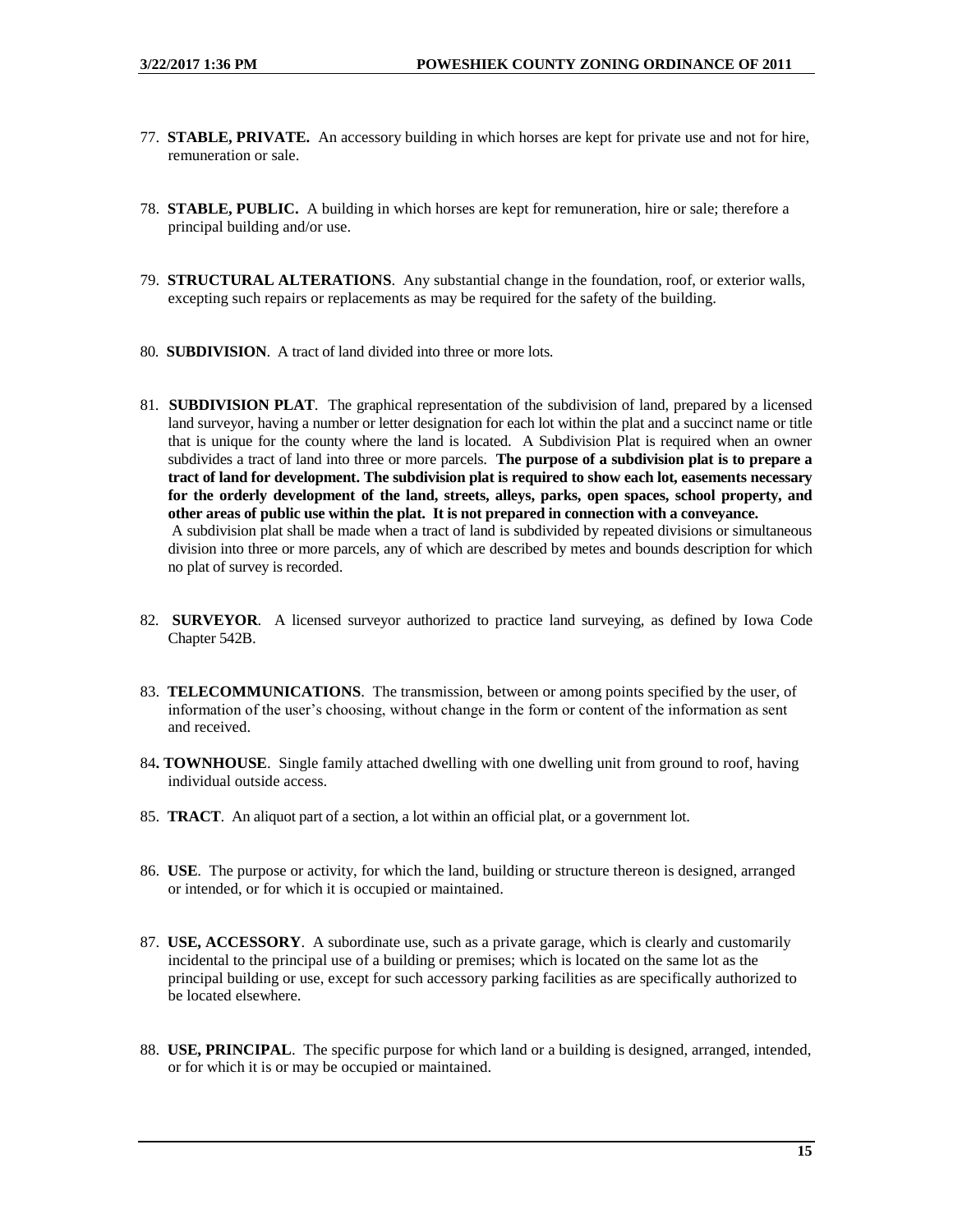- 89. **USE, NON-CONFORMING**. Any use of a building, structure, or premises which on the effective date of this Ordinance does not, even though lawfully established, comply with all of the applicable use regulations of the zoning district in which such building, structure or premises shall be located.
- 90. **Wind Energy Conversion System (WECS):** WIND ENERGY CONVERSION SYSTEM (WECS): An electrical generating facility that operates by converting the kinetic energy of wind into electrical energy and is comprised of one or more wind turbines and accessory facilities, including but not limited to associated meteorological towers, overhead and underground electric and communication feeder transmission lines, transformers, substations, roads, administrative and operations buildings, turbines, and associated facilities. The energy may be used on-site or distributed into the electrical grid.
- 91. **Wind Turbine:** A wind turbine is any piece of electrical generating equipment that converts the kinetic energy of blowing wind into electrical energy through the use of airfoils or similar devices to capture the wind.
- 92. **YARD**. An open space on the same lot with a building, unoccupied and unobstructed by any portion of a structure from the ground upward, except as otherwise provided herein. The measurements of a yard shall be construed as a minimum horizontal distance between the lot line and the exterior wall of a building or structure.
- 93. **YARD, FRONT**. A yard extending across the full width of the lot and measured between the front line of the lot or right of way if located on public road and the nearest point of the building. On a front line of the lot or right of way if located on the public road and the nearest point of the building corner lot, the front yard shall be considered as parallel to the street upon which the lot has its least dimension.
- 94. **YARD, REAR**. A yard extending across the full width of the lot line and measured between the rear line of the lot and nearest point of the principal building.
- 95. **YARD, SIDE.** A yard between the nearest point of the building and the sideline of the lot and extending from the front yard to the rear yard.
- <span id="page-15-0"></span> 96. **ZONING LOT**. A single tract of contiguous land to be used or developed as one unit under single unified ownership or control, and which meets all minimum requirements and provisions of the Zoning Ordinance.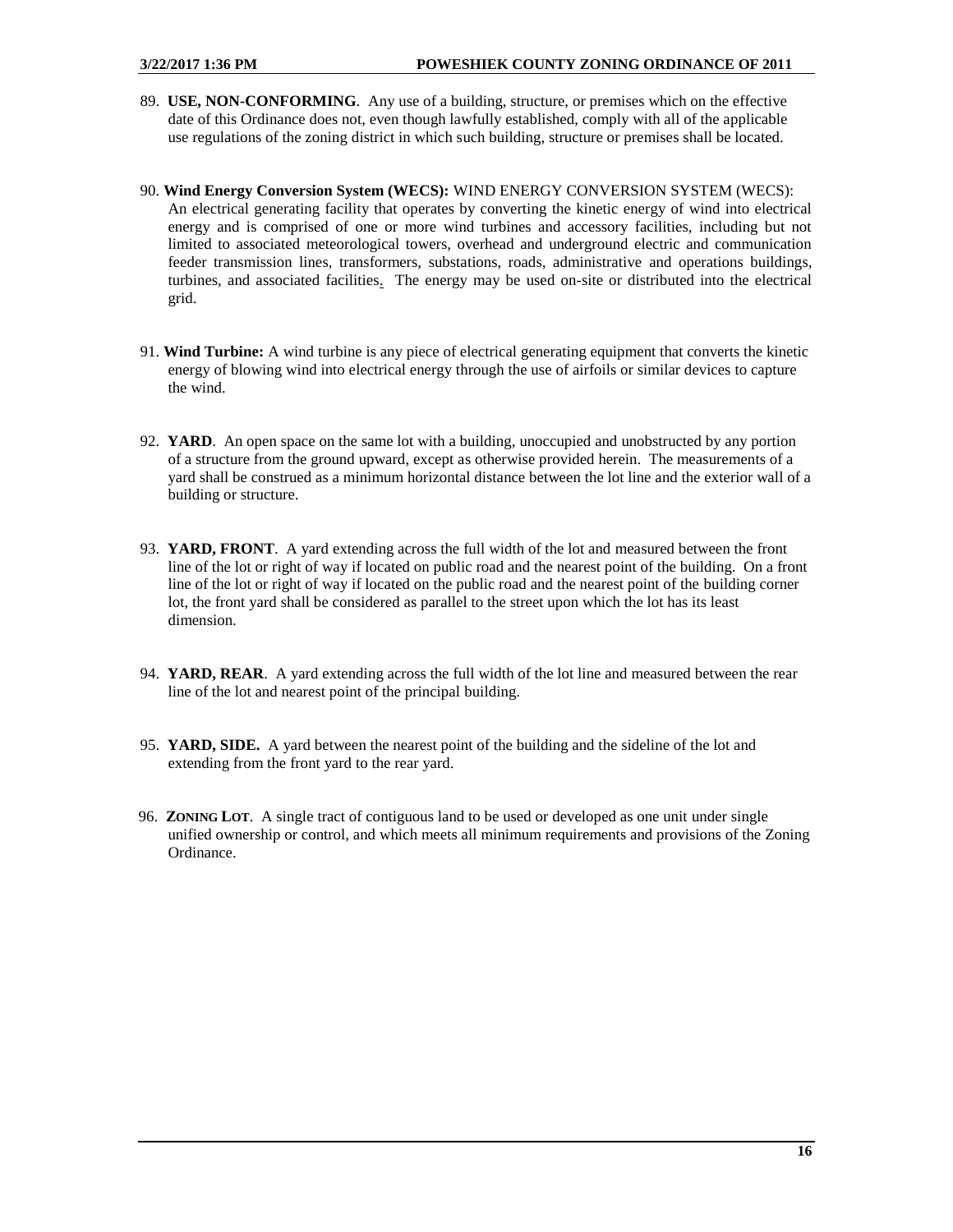#### **ARTICLE VI. DISTRICTS AND GENERAL REGULATIONS**

- Section 1. **ESTABLISHMENT OF DISTRICTS**. For the purpose of this Ordinance, Poweshiek County is hereby divided into the following districts:
	- **"A"** Agricultural District**.**
	- **"R-1"** Single Family Residential District.
	- **"R-2"** Multi-Family Residential District.
	- **"R-3"** Mobile Home Park District.<br>"LA" Lake Area Residential Distr
	- "LA" Lake Area Residential District<br>"LA-S" Lake Area Storage District
	- **Lake Area Storage District**
	- **"C"** Commercial District.
	- **"M"** Manufacturing District.
- Section 2. **DISTRICT BOUNDARIES - MAPS**. The above districts were bounded and defined as shown on the paper maps entitled "Zoning District Map, Poweshiek County, Iowa", which were previously adopted, and have been transferred to the "Poweshiek County Zoning Ordinance of 2011 Official Zoning Map" layer of the Poweshiek County GIS Website, which with all explanatory matter thereon is hereby made a part of this Ordinance.

#### Section 3. **INTERPRETATION OF DISTRICT MAPS.**

- 1. Where a district line is shown as approximately following the centerline of a street or highway, a street line or highway right-of-way line, this centerline, street line or right-of-way line shall be constructed to be such boundary. The boundary line shall be changed automatically whenever the said center line, street line or highway right-of-way line is changed, provided that the change does not exceed fifty (50) feet.
- 2. Where a district line is shown as following a lot line, such lot line shall be construed to be the boundary of the district.
- 3. Where a district line follows a stream or river such district boundary shall be deemed to be the centerline of said stream or river. For any lake, pond, reservoir or other body of water, the regulations of the most restrictive adjacent district in they are located shall apply.
- 4. Where district lines are so indicated by a dimension from an alley, street, highway, lot line, center line or right-of-way line such dimension shall control the boundary of the district.
- 5. Where a district divides a lot which was held in single and separate ownership at the time the district line was established, the use regulations applicable to the least restricted district shall extend over the portion of the lot in the more restricted district a distance of not more than thirty (30) feet beyond the district boundary line.
- 6. If no other indications of the district boundary are made and no dimensions are shown, the location of the boundary shall be determined by the use of the scale appearing on the Zoning District Map.

#### Section 4. **GENERAL REGULATIONS AND PROVISIONS**.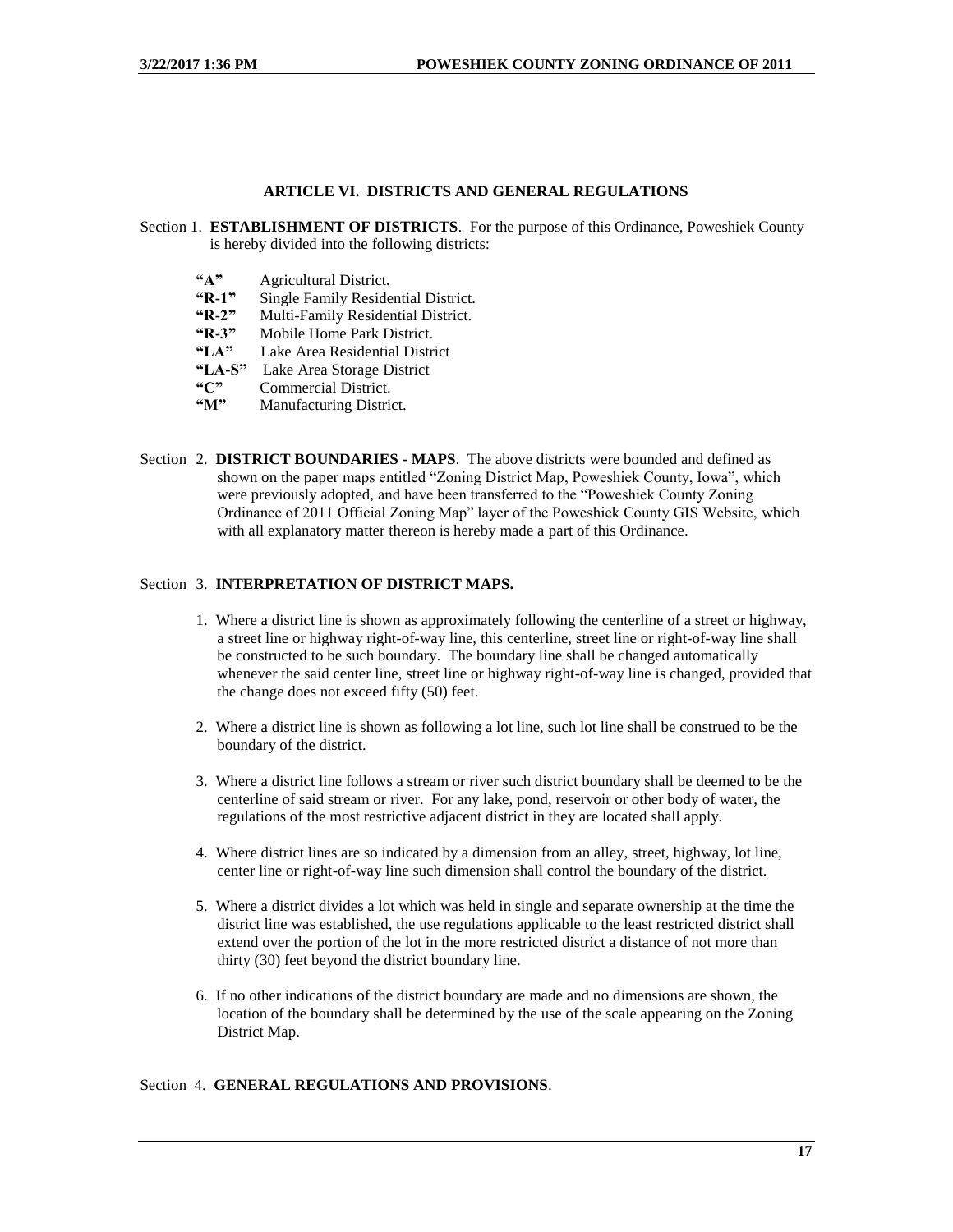- 1. Every building hereafter erected or structurally altered shall be located on a lot as herein defined and in no case shall there be more than 1 main building on one lot, with the exception of farm buildings in zone "A", and buildings in the "C" and "M" zones.
- 2. All buildings hereafter built on any lot, with the exception of lots zoned agriculture, shall have the minimum average lot width as stated in the respective article of this Ordinance.
- 3. **USES EXEMPT OF REGULATION**. The regulations and restrictions established by this Ordinance shall not be construed to apply to uses defined as a farm under this ordinance and farmhouses where farming practices are conducted on the zoning lot; provided, however, that the regulations which related to any structure, building, dam, obstruction, deposit or excavation in or on the flood plains of any river or stream shall apply thereto.
- 4. **PERMITS AND CERTIFICATES REQUIRED**. Hereafter an application accompanied by the necessary fees shall be filed with and a written permit or certificate shall be obtained from the Administrative Office as required by this Ordinance.

#### Section 5. **USE REGULATIONS.**

- 1. No building shall be erected, or structurally altered, nor shall any building or land be used except for a use permitted in the district in which the building or land is located.
- 2. Temporary buildings that are used in conjunction with construction work only may be permitted in any district during the period that the construction work is in progress, but such temporary building shall be removed upon completion of the construction work.

#### Section 6. **HEIGHT REGULATIONS**.

- 1. No building shall be erected, or structurally altered, to exceed the height limit herein established for the district in which the building is located.
- 2. The height regulations of this Ordinance shall apply to church spires, belfries, monuments, tanks, water towers, fire towers, stage towers, scenery lofts, cooling towers, ornamental towers and spires, radio, television, and other communication towers, antenna or aerials, chimneys, elevator bulkheads, smoke stacks, conveyors and flag poles. Exception can be granted by the Poweshiek County Board of Adjustment for any of the above. .

#### Section 7. **AREA REGULATIONS**.

1. No building shall be erected, or structurally altered, except in conformity with the area regulations of the district in which the building is located.

## Section 8. **CORNER LOTS**.

- 1. Permits for corner lots hereafter shall provide a side yard adjacent to the intersection which shall be equivalent to the front yard requirement if the rear lot line of a corner lot is the side yard line of the lots to the rear of the corner lot which front on the intersecting street or road.
- 2. In cases where there is no residential zoning lot abutting the rear of a corner lot, the side yard line shall not be less than 1/2 of the required front yard for the district.
- 3. On corner lots the front yard shall be considered as parallel to the street upon which the lot has its least dimension.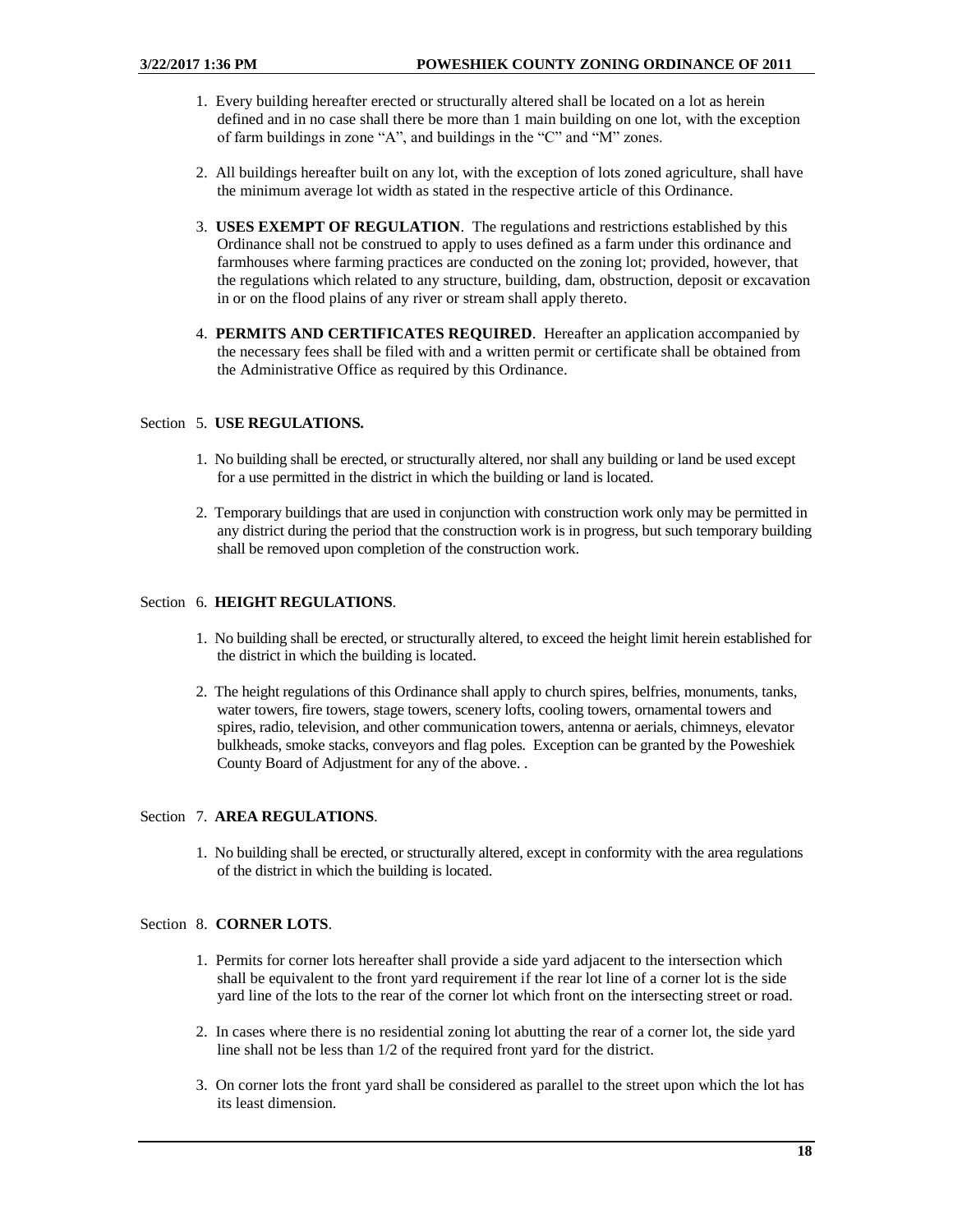## Section 9. **VISUAL CLEARANCE AT INTERSECTIONS.**

- 1. **INTERSECTION WITH TRAFFIC CONTROLS**. On any corner lot, in all districts, at a street intersection which has some form of traffic control (stop or yield signs) there shall be no obstruction to traffic visibility from but not limited to signs, trees, shrubs, fences, within the clear sight triangle which is formed by the intersection of the center line of two intersecting streets and a straight line joining the two (2) said center lines at points fifty-five (55) feet distant from their point of intersection.
- 2. **INTERSECTIONS WITHOUT TRAFFIC CONTROLS**. On any corner lot, in all districts, at a street intersection which does not have any form of traffic control there shall be no obstruction to the traffic visibility within the clear sight triangle which is formed by the intersection of the center line of the two intersecting streets and a straight line joining the two (2) said center lines at points a given number of feet distant from their points of intersection. The distances from said point of intersection are specified in the following table for various speeds in miles per hour of enforced speed limit.

#### 3. **DISTANT MEASUREMENT FOR CLEAR SIGHT TRIANGLE**

| Miles per hour | Distance measurement |
|----------------|----------------------|
| 20             | 73'                  |
| 25             | 73'                  |
| 30             | 88'                  |
| 35             | 104'                 |
| 40             | 138'                 |
| 50             | 156'                 |
| 55             | 174'                 |
|                | 192'                 |

#### Section 10. **FENCES AND WALLS**

#### 1. **DEFINITIONS**

- a. **FENCE**: An enclosure or barrier such as wooden or metal posts, rails, slats or wire mesh used as a boundary or as a means of screening, protection or confinement.
- b. **WALL**: An upright structure constructed of wood, concrete, masonry or similar materials, whose vertical surface is intended to prevent the passage of light, and which is used as a boundary or as a means of screening, protection, confinement or support. This term shall not apply to retaining walls.
- c. **REQUIRED YARD**: The minimum open space required between a lot line and the buildable area of a lot, unoccupied and un-obstructed from ground to sky, except as otherwise specified in this Ordinance.

## 2. **HEIGHT LIMITATIONS**

- a. In any residential "R" district, fences and walls not exceeding four (4) feet in height may be located within the required front yard.
- b. In any residential "R" district, fences and walls not exceeding eight (8) feet in height may be located within the required side and rear yards.
- c. In the commercial "C" district or any manufacturing "M" district, fences and walls not exceeding eight (8) feet in height may be located within any required yard. A one (1) foot extension consisting of strands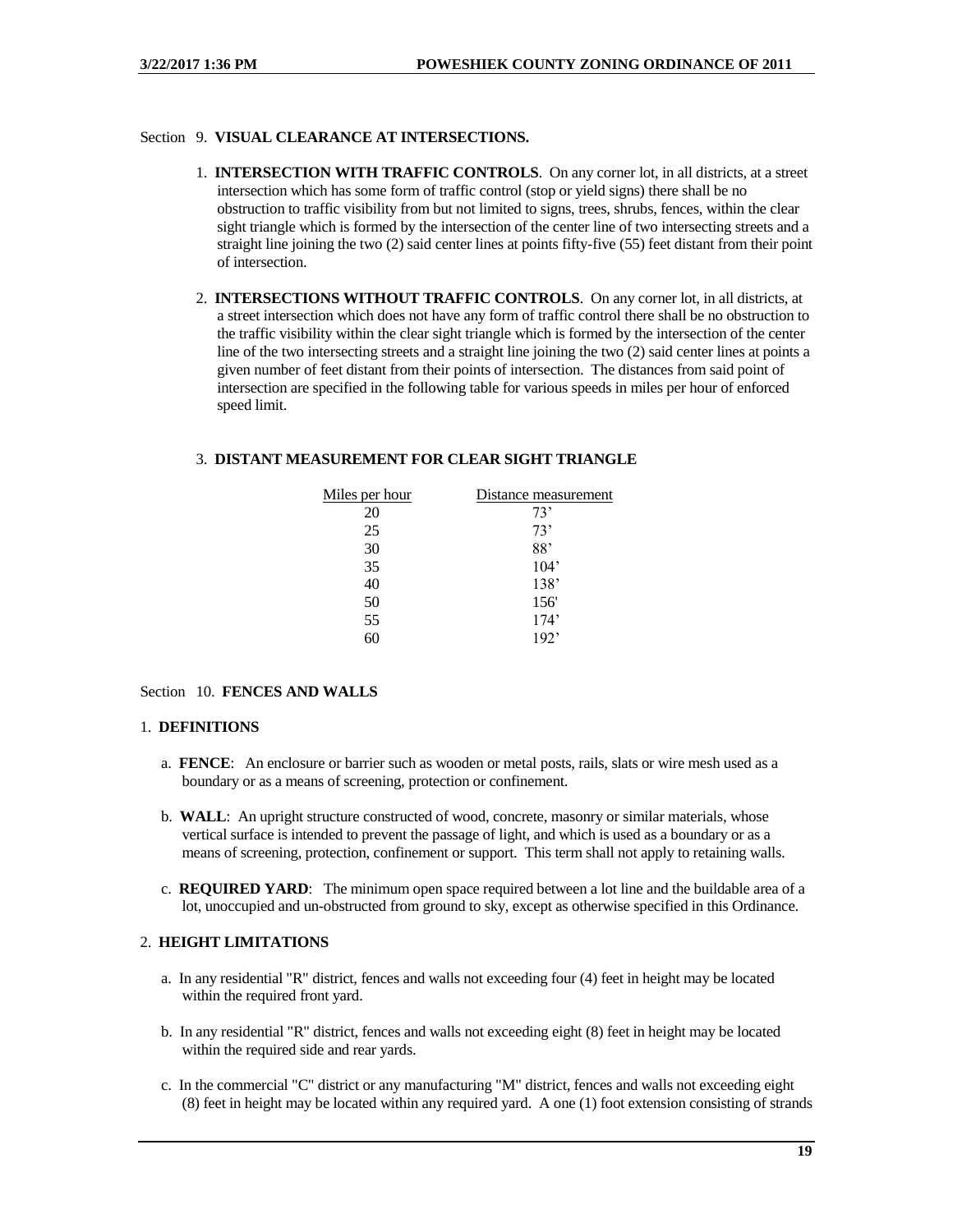of barbed wire may be used at the top of any fence or wall with a minimum height of six (6) feet which is used for security or protective purposes.

- d. Special fence requirements such as fencing provided around parks, recreation and school facilities may be erected to a height in excess of the above limits upon approval of the Zoning Administrative Officer.
- e. Fences and walls located on corner lots shall comply with the visual clearance requirements in Article VI, Section 9.
- 3. Fences and walls legally established or constructed prior to the effective date of this Ordinance amendment shall be classified as legal structures, and shall not be required to be altered or removed.

#### Section 11. **HOME OCCUPATIONS**.

1. **STATEMENT OF INTENT**. This section is intended to protect residential zones (all "R" zones) from potential adverse impacts of activities defined as home occupations; to permit residents of the community a broad choice in the use of their homes as a place of livelihood in the production or supplementing of personal/family income; to restrict incompatible uses; to establish criteria and develop standards for the use of residential structures or dwelling units for home occupations; it is not the intent to eliminate certain businesses and occupations which may be compatible with residential areas.

#### 2. **PERMITTED HOME OCCUPATIONS**. (No permit required)

a. Any use that is not prohibited under Subsection 3 and that meets the performance criteria set forth in Subsection 5.

#### 3. **PROHIBITED USES.** (Shall not be allowed to operate)

- a. Animal hospitals.
- b. Private clubs.
- c. Restaurants
- d. Public Stables and Kennels
- e. Automobile repair or paint shops.
- f. Any use which does not meet the criteria in Subsection 5.
- 4. **OTHER USES**. Uses that are not listed as permitted or prohibited shall follow the Conditional Use process outlined in Article XVIII. The use still shall meet the home occupation performance criterion contained below.

#### 5. **HOME OCCUPATIONS SHALL MEET THE FOLLOWING CRITERIA**:

- a. That in connection with which there is no display that will indicate from the exterior that the building is being utilized in part for any purpose other than that of a dwelling;
- b. That the building shall include no features of design not customary for residential use; and
- c. That the building or premises occupied shall not be rendered objectionable or detrimental to the residential character of the neighborhood due to exterior appearance or by the emission of dust, gas, noise, odor, or smoke, or in any other way.
- d. Signs. Any sign utilized by a home occupation in an "R" zone shall be limited to one flushmounted sign on the main residential structure, which shall not exceed 16 square feet in area.
- e. Equipment. There shall be no mechanical equipment used except as is customary for domestic household purposes. Any merchandise or stock in trade sold, repaired or displayed shall be stored entirely within the residential structure or in an accessory building. No storage is to be visible from lot lines.
- f. Traffic and Parking. Not more than one vehicle used in commerce in connection with any home occupation shall be parked on the property. Off-street parking shall be adequate to accommodate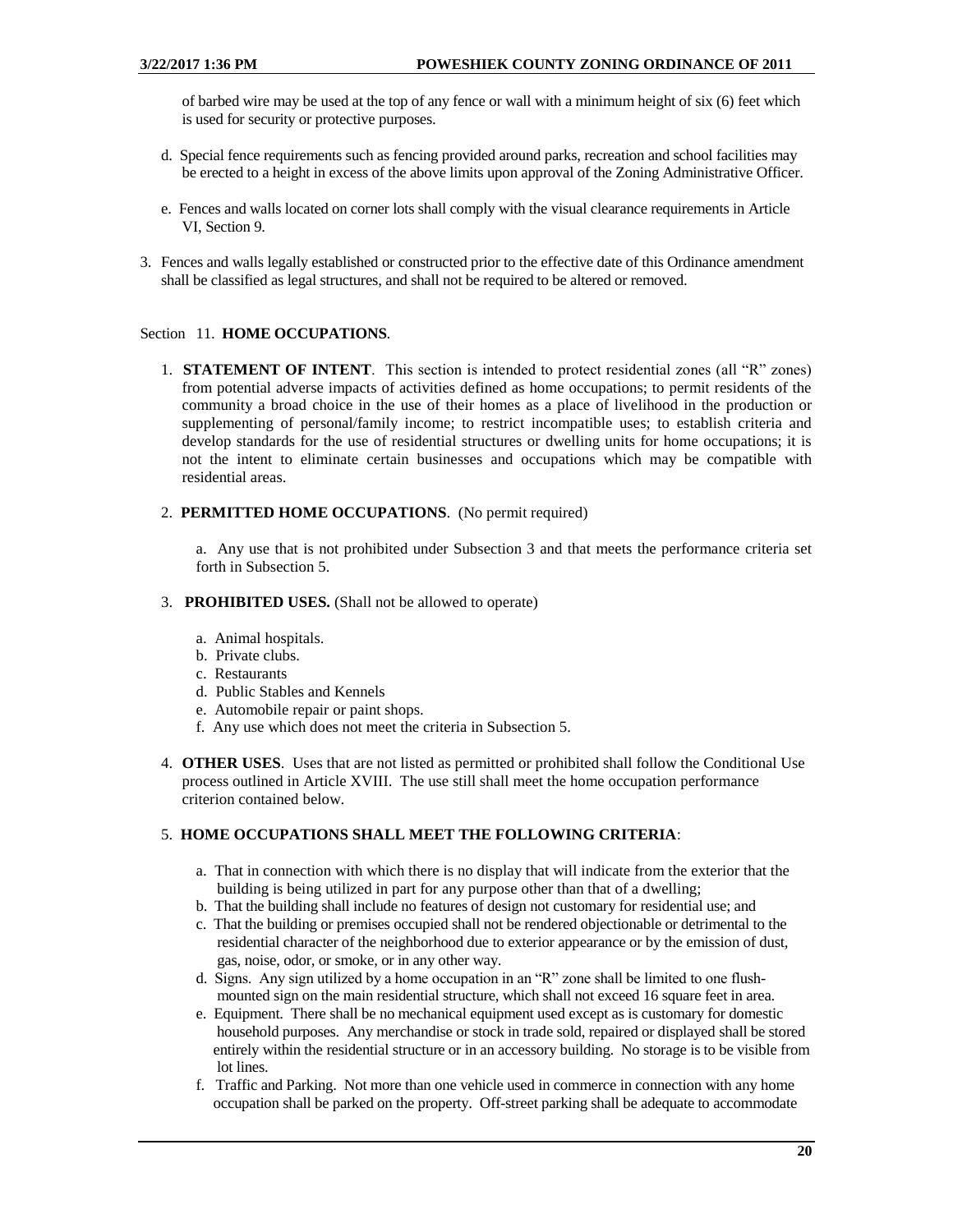the parking demand generated by the home occupation.

## 6. **BED AND BREAKFAST ESTABLISHMENTS.**

- a. The Board of Adjustment may restrict the number of guestrooms.
- b. Off-street parking ratio shall be one space per guestroom and a minimum of one space for the owner.
- c. The establishment must comply with local and state regulations regarding all applicable permits and licenses including, but not limited to fire, health, food service, hotel, liquor, revenue, building and zoning permits and licenses.

## Section 12. **LOT SPLITS.**

1. If any lot of record after the effective date of this ordinance is divided, the division and the existing lot of record shall fully conform to the Poweshiek County Zoning Ordinance of 2011 requirements.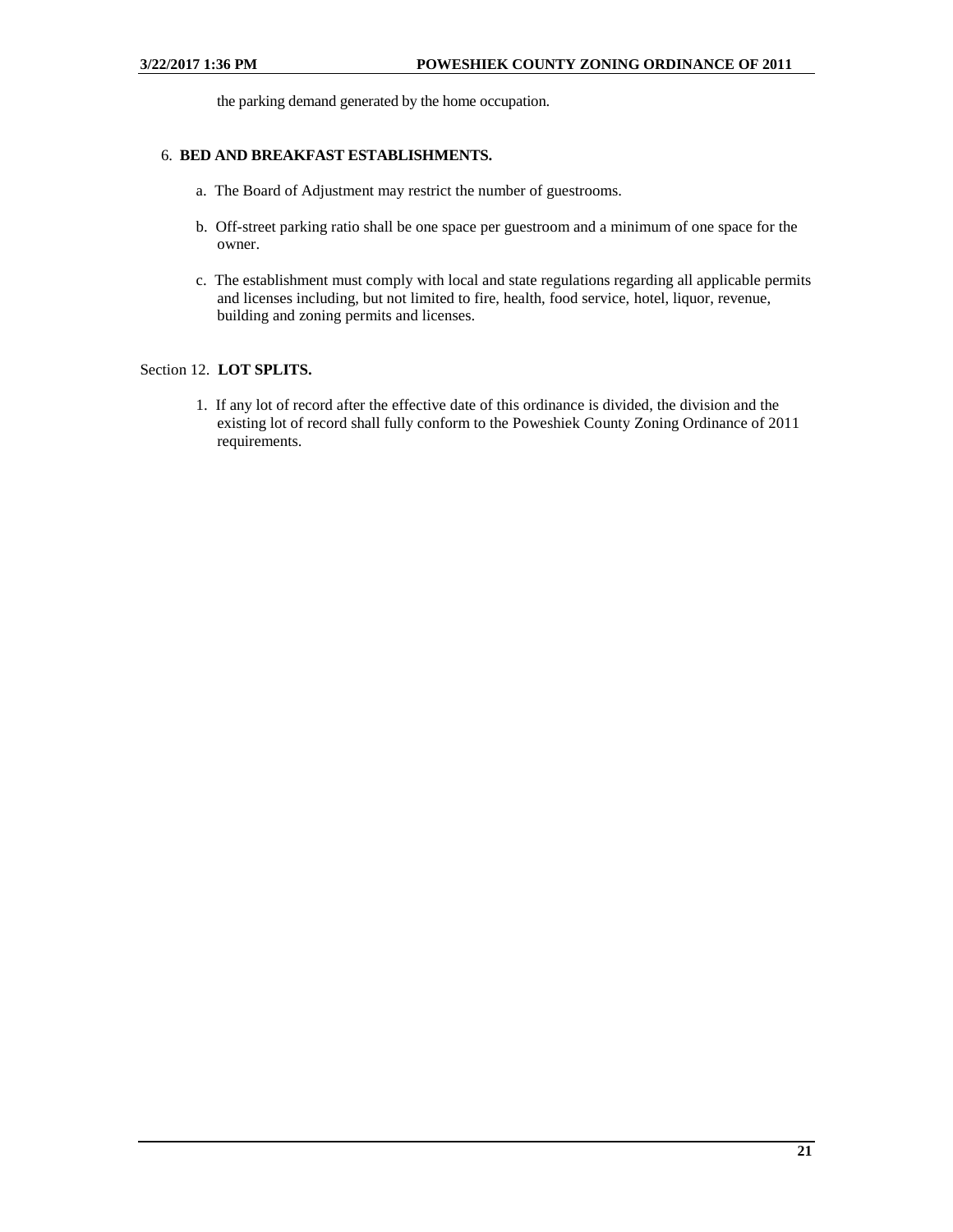## **ARTICLE VII.PARKING REQUIREMENTS**

<span id="page-21-0"></span>Section 1. **OFF STREET PARKING**. Sufficient parking for the permitted use shall be provided on the same zoning lot. No permanent storage of automobiles and other unlicensed motor vehicles shall be provided on the parking lot. This article does not prohibit vehicle parking on any public roadways.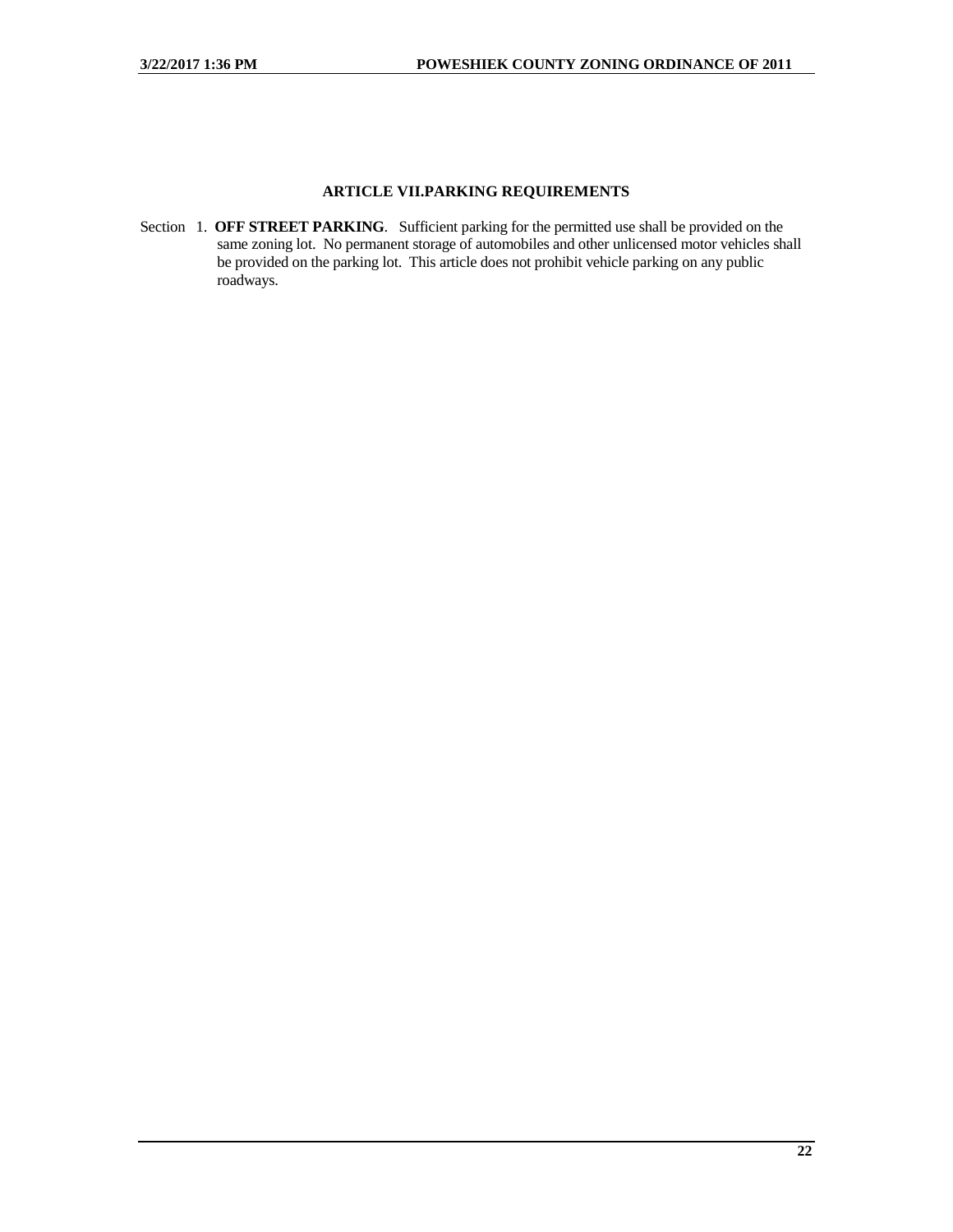## **ARTICLE VIII. "A", AGRICULTURAL DISTRICT**

#### <span id="page-22-0"></span>Section 1. **PURPOSE OF DISTRICT.**

- 1. Ensure the preservation of prime farmland.
- 2. Control where development occurs.
- 3. Comply with state requirements.

Section 2. **PERMITTED USES.** In the "A", Agricultural District, the following provisions of this article shall apply and the following uses are permitted:

- 1. Uses described as a "farm." Farmsteads can have an additional single family dwelling unit on the same lot for an employee of said farm provided that the single family dwelling complies with the setback requirements and the definition of a single family dwelling.
- 2. Single family dwellings, provided that the owner is a registered owner of adjacent/contiguous property that is used as a farm.
- 3. Cemeteries, mausoleums; provided that any mausoleum or crematory shall be located a minimum of 200 feet from all property lines and provided that any new cemetery shall contain a minimum of 20 acres.
- 4. Public and private forests and wildlife reservations or similar conservation projects.
- 5. Public parks, recreation areas and playgrounds, and community centers.
- 6. Home occupations.
- 7. **Non-Commercial WECS, subject to the following standards:**
	- a) **Tower Height:** Parcels smaller than one acre are not recommended for the placement of WECS, and must seek a special use permit. For property sizes between one acre and two acres the tower height shall be limited to 80 ft. For property sizes of two acres or more, there is no limitation on tower height, except as imposed by FAA regulations.
	- b) **Setback:** No part of the wind system structure, including guy wire anchors, may extend closer than ten (10) feet to the property boundaries of the installation site.
	- c) **Noise:** Non-commercial WECS shall not exceed 60 dBA, as measured at the closest neighboring inhabited dwelling. The level, however, may be exceeded during short-term events such as utility outages and/or severe wind storms.
	- d) **Engineer Certification:** Applications for Non-Commercial WECS shall be accompanied by standard drawings of the wind turbine structure, including the tower, base, and footings. An engineering analysis of the tower showing compliance with the applicable regulations and certified by a licensed professional engineer shall also be submitted. This analysis is frequently supplied by the manufacturer.
	- e) **Compliance with FAA Regulations:** Non-Commercial WECS must comply with applicable FAA regulations, including any necessary approvals for installations close to airports.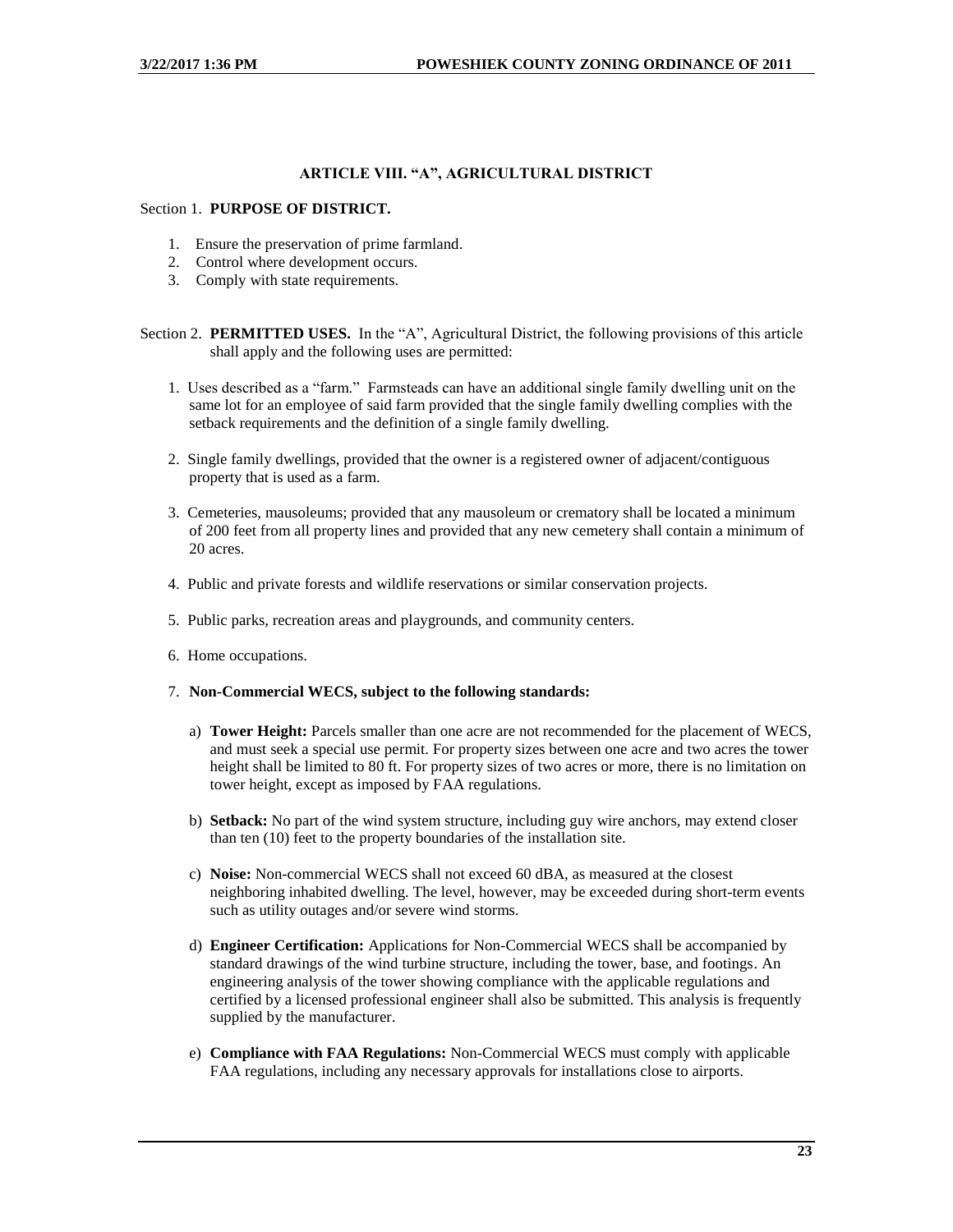- f) **Compliance with National Electric Code:** Applications for Non-Commercial WECS shall be accompanied by a line drawing of the electrical components in sufficient detail to allow for a determination that the manner of installation conforms to the National Electric Code. This information is frequently supplied by the manufacturer.
- g) **Utility Notification:** No Non-Commercial WECS shall be installed until evidence has been given that the utility company has been informed of the customer's intent to install an interconnected customer-owned generator. Off-grid systems shall be exempt from this requirement.

Section 3. **PROVISIONAL USES**. The uses listed below are permitted provided they meet at least one of the following performance standards:

The owner or partial owner of a parcel qualifying as a farm in the "A" district, as defined under this ordinance, may divide off a parcel to separate an existing single-family dwelling or to construct a single-family dwelling. The parcel that is divided off shall be a minimum of two (2) acres net and the remaining parcel shall be not less than two (2) acres net.

The site development plan shall be reviewed and approved by the Planning  $&$  Zoning Commission after holding a public hearing for all lots. Only those plans that conform to the Poweshiek County Comprehensive Plan shall be approved by the Planning & Zoning Commission (recommend that a majority of the zoning lot soil classification shall be Class IV, V, VI, or VII as determined by the Natural Resources Conservation Service classification system).

- 1. The items below shall also be examined prior to approval for any provisional use:
	- a. Single family and manufactured houses.
	- b. Church or other place of worship, including parish house and Sunday School Building.
	- c. Public and parochial schools and colleges for academic instruction.
	- d. Publicly owned and operated buildings and facilities such as community centers, auditoriums, libraries, museums.
	- e. The keeping of roomers or boarders by a resident family.
	- f. Veterinary establishments, stables, private riding stables, academies and clubs, but not including the feeding or disposal of community or collected garbage; provided that all buildings, including animal runways and exercise yards, be at least 500 feet from all adjacent dwellings.
	- g. Publicly owned and operated buildings, except those whose chief function is an activity conducted for commercial purposes.
	- h. Semi-public recreation areas and centers, including country clubs, swimming pools and golf courses, but not including such uses as miniature golf courses or practice driving tees which are operated for commercial purposes
	- i. Commercial swimming pools, golf courses, fishing lakes, gun clubs, skeet shooting ranges and similar uses when authorized by the Board of Supervisors after recommendation by the Planning & Zoning Commission.
	- j. Child day care facilities.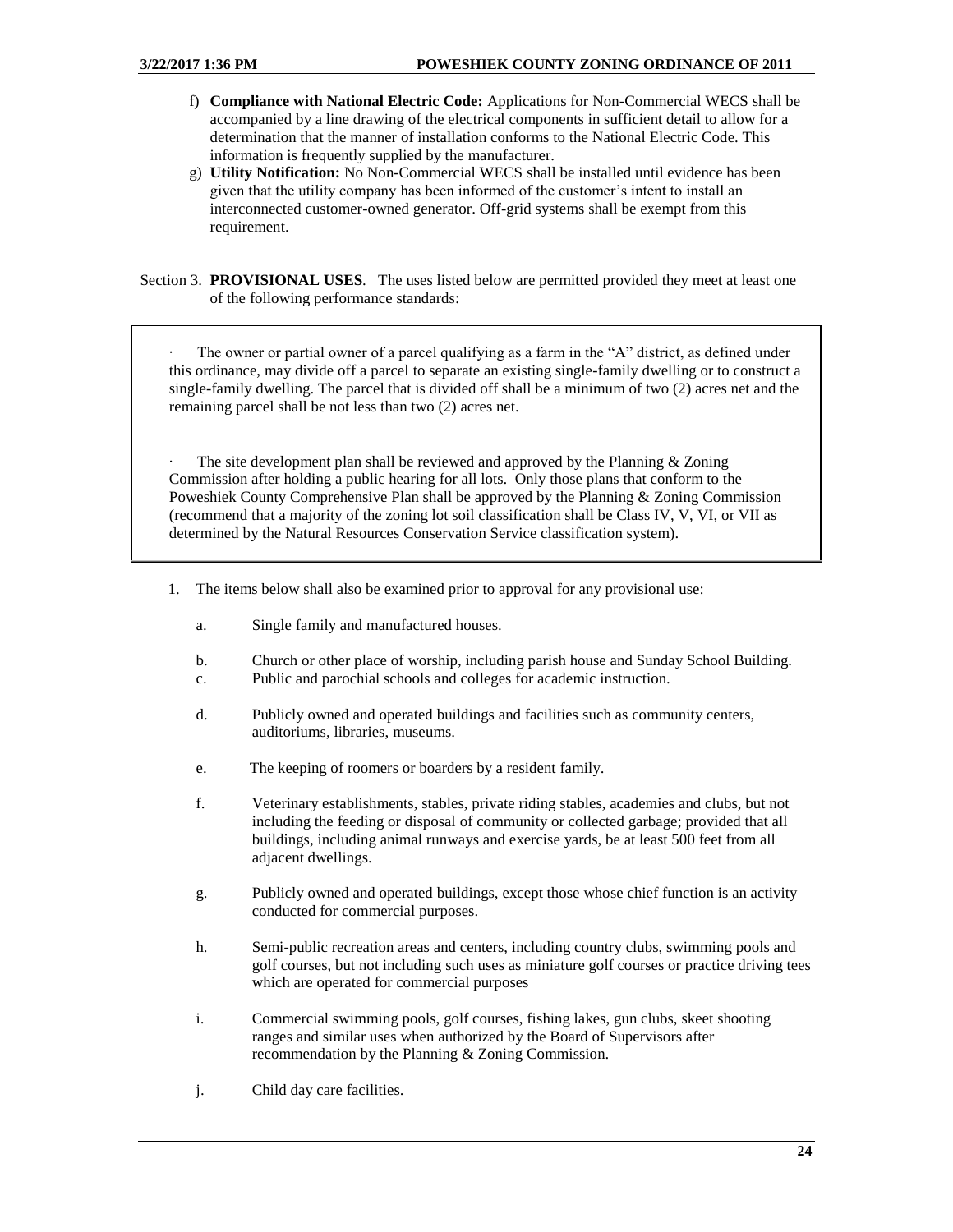- k. Nurseries and greenhouses, provided that any heating plant shall be distant at least 200 feet from any dwelling other than a farm dwelling and from any lot line in an R district.
- l. Alterations and conversions of single-family dwellings into two-family dwellings when authorized by the Board of Adjustment, in structures erected prior to the adoption of this ordinance.

Section 4. **CONDITIONAL USES**. The following uses may be permitted by special exception per the procedures as specified in accordance with Article XX of this Ordinance:

- 1. Correctional and penal institutions provided that such buildings may occupy not more than fifty (50) percent of the total area of the lot or tract and will not be rendered objectionable or detrimental to the character of the area due to exterior appearance or by the emission of noise, dust, odor smoke, or in any other way, and provided further that the buildings shall be set back from side and rear yard lines heretofore established an additional distance of not less than one (1) foot for each two (2) feet of additional building height.
- 2. Commercial amusement or recreational developments for temporary, seasonal or permanent use, such as carnivals, circuses, expositions and fairgrounds; including skeet and trap shooting, provided that none of its function is nearer than seven hundred fifty (750) feet to any dwelling or residence.
- 3. Temporary sawmills, batch plants, etc. for processing timber, gravel, sand, rock, cement, concrete, asphaltic concrete and other like materials for commercial purposes.
- 4. Airports and private landing fields and hangars.
- 5. Go-Kart tracks provided that all portions of the "track" itself shall be set back from all property lines a minimum of two hundred fifty (250) feet and further provided that all property lines of said use shall be a minimum of six hundred (600) feet from any adjacent residential district or any existing adjacent residential structure or use other than dwellings owned by the applicant for the track.
- 6. Campgrounds for recreational vehicles (hereby referred to as "trailers") provided that the following requirements are met.
	- a. **SITE**. The park shall be located on a well-drained site, properly graded to insure rapid drainage and freedom from stagnant pools of water.
	- b. **WATER SUPPLY**. An adequate supply of pure water for drinking and domestic purposes shall be supplied to meet the requirements of the park. Cold water supply sources numbering not less than twenty-five (25) percent of the number of trailer spaces shall be deemed adequate, provided a water faucet is not further than one hundred (100) feet from any trailer space. The water supply shall be obtained from faucets only. No common drinking cups shall be permitted. An adequate supply of hot water shall be provided at all times in the service building for bathing, washing and laundry facilities.
	- c. **SEWAGE DISPOSAL**. Waste from showers, toilets, slop sinks and laundries shall be discharged into a public sewer system or into a private sewer and disposal plant or septic tank system in compliance with applicable statutes.
	- d. **SANITARY EQUIPMENT AND FACILITIES** Each park shall be provided with toilets, showers, slop sinks and other sanitation facilities which shall conform to the following requirements: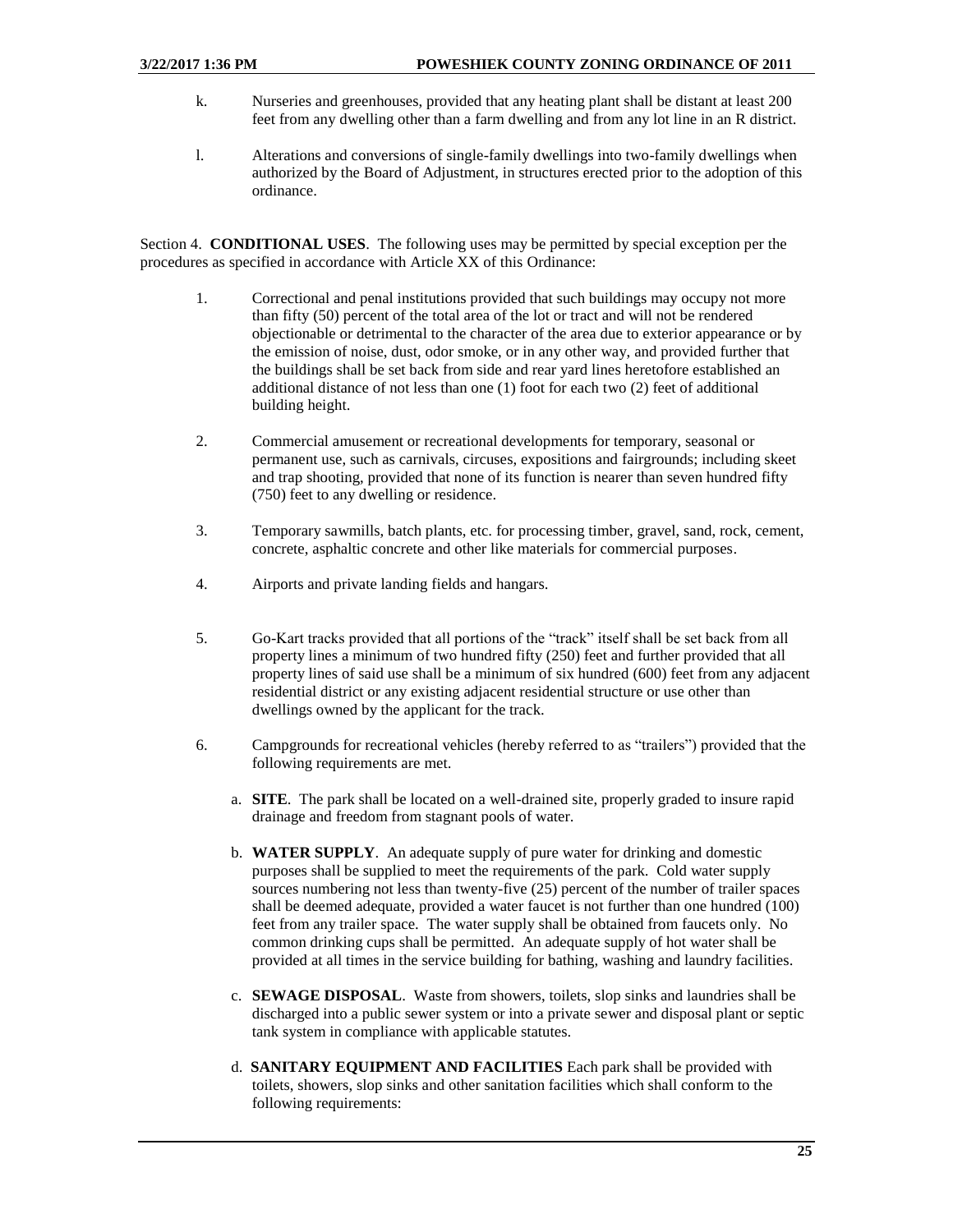- i. Toilet facilities for men and women shall be either in separate buildings at least twenty (20) feet apart or shall be separated, if in the same building, by a soundproof wall.
- ii. Toilet facilities for women shall consist of not less than one (1) flush toilet for each ten (10) trailer spaces or fraction thereof, one (1) lavatory or its equivalent and one (1) shower for each twenty (20) trailer spaces or fraction thereof, and one (1) slop sink. Each toilet and shower shall be in a private compartment.
- iii. Toilet facilities for men shall consist of not less than one (1) flush toilet for each fifteen (15) trailer spaces or fraction thereof, one (1) shower for each twenty (20) trailer spaces or fraction thereof, one lavatory or its equivalent for each ten (10) trailer spaces or fraction thereof, and one (1) slop sink. Each toilet and shower shall be in a private compartment.
- iv. Service buildings housing the toilet facilities shall be permanent structures and shall be located not nearer than ten (10) feet nor farther than two hundred fifty (250) feet from any trailer space. Service buildings shall be well lighted, shall be well ventilated with screened openings, shall be constructed of such moisture-proof material, including painted woodwork, and shall permit repeated cleaning and washing. They shall be maintained at a temperature of not less than seventy (70) degrees Fahrenheit. The floors of said buildings shall be of a water-impervious material and shall slope to a floor drain connected with the sewage system in the park.
	- 1. Each service building and the park grounds shall be maintained in a clean, sightly condition and kept free from any condition that will menace the health of any occupant or the public or constitute a nuisance.
- e**. GARBAGE**. Metal garbage receptacles or a serviceable equivalent shall be provided on the basis of at least one (1) receptacle for every four (4) trailer spaces and shall be located not farther than fifty (50) feet from any trailer space. The cans shall be tightly covered and shall be kept in a sanitary condition. Sufficient receptacles shall be provided to prevent lettering the ground with rubbish and debris.
- f. **FIRE PROTECTION**. Each service building shall be equipped with not less than the minimum required fire extinguishers and smoke detectors, as required by state law.
- 7. Hospitals, clinics, sanitariums, and charitable institutions for the treatment of diseases, nursing and convalescent homes; except correctional or penal institutions; provided no such use shall be established or permitted on a parcel of land of less than two acres in area, nor shall its buildings occupy more area than setbacks will allow.
- 8. Sanitary landfills for the proper dumping of trash or garbage, provided that such use shall not be located nearer than 2500 feet to any zoned residential district or dwelling other than lessee or owner of the site, including municipality operated or leased sanitary landfills.
- 9. Commercial grain storage bins.
- 10. Commercial airports and landing fields.
- 11. Mining and extraction of minerals or raw materials.
- 12. Other farm uses may be permitted by a Conditional Use Permit, provided the following minimum standards are met:
	- a. The owner has a single family dwelling on the same lot of record as of the time of the proposed use;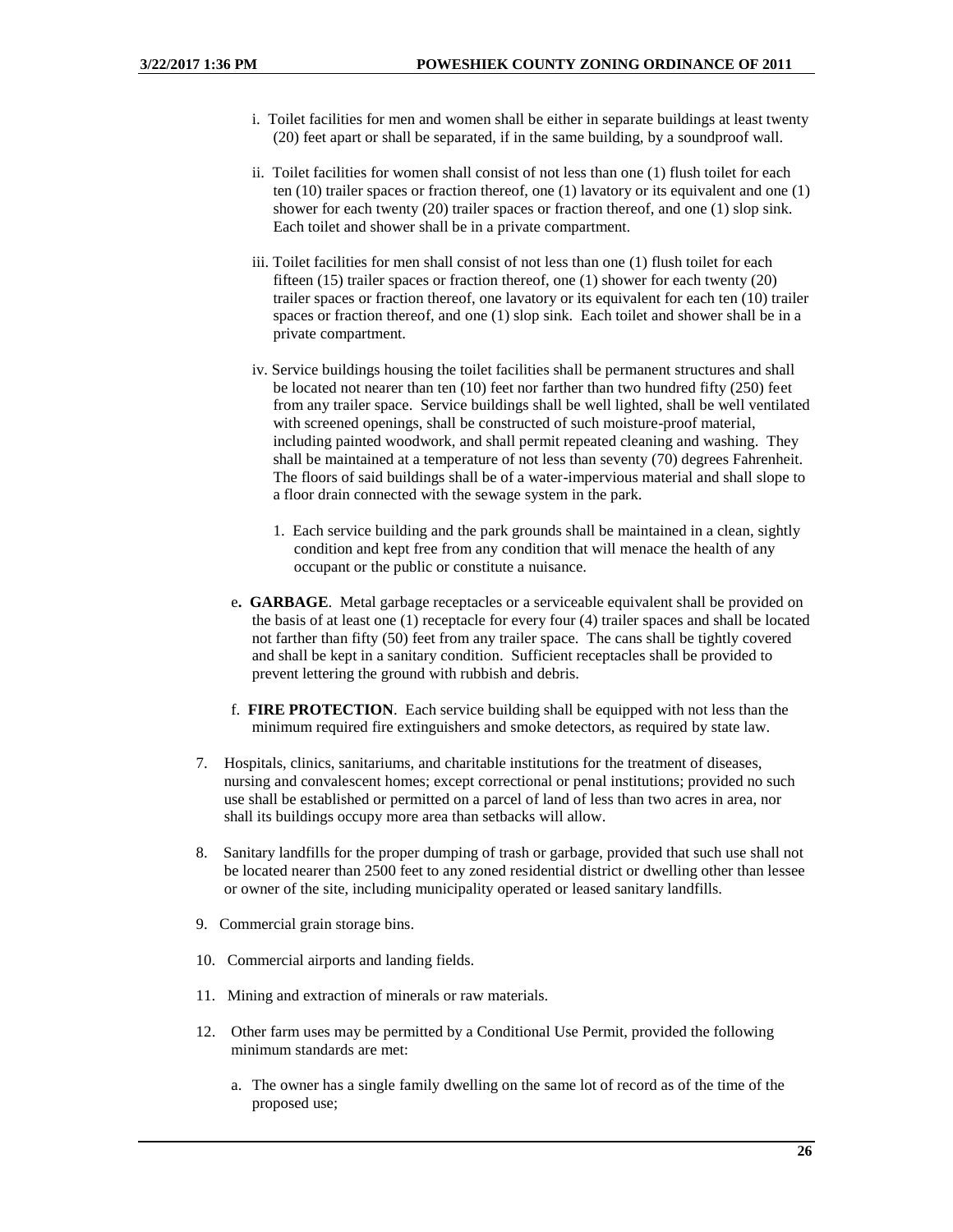- b. There shall be no outside storage of vehicles, equipment, or junk. Trash receptacles shall be screened from public view. The screening shall be a minimum of 6 feet in height. The screening shall be in the form of live trees, evergreens, wooden fencing, or deciduous materials. The screening shall not pose a visual barrier to traffic at intersections. The screening plan shall be submitted with the special use application and be incorporated into the permit;
- c. That there shall be no more than one non-lighted sign on the zoning lot with a total square footage not exceeding 32 square feet and the height shall be no more than 8 feet;
- d. There shall be no discharge of liquid or solid waste into ditches, streams, and rivers, and there shall be no discharge of toxic or non-biodegradable materials;
- e. That the building or premises shall not be rendered objectionable or detrimental to adjoining land owners due to the exterior appearance or the emission of dust, gas, noise, odor, smoke, traffic, or in any other way;
- f. Any buildings for the special use shall be located in the required rear or side yard
- g. Any buildings for the special use shall not exceed 20 feet in height
- h. Only people that reside on the same zoning lot may be employed at the proposed use.
- i. There shall be no non-farm processing of goods and services. Assembling of products and services is permitted when a portion of those goods are sold on the site at retail. The assembling shall not include any chemical processing, any non-incidental painting that requires a spray booth, any non-incidental welding which requires a booth, require assisted lifting devices in the assembling process, or require any special exhausting in the assembling process. The assembling shall be clearly incidental and a minor portion of the use.
- j. There shall be no outside storage or display of goods and services, except equipment associated with a childcare facility, schools, telecommunications equipment, or unless otherwise noted in this ordinance.
- k. Traffic generation shall not increase more than a customary home occupation

## Section 5. **PROVISIONAL USES**.

- 1. A Bed and Breakfast home is permitted when it meets the following standards:
	- a. Accommodations must be in the family home, which the host/hostess is in residence.
	- b. A sign not to exceed 2 square feet in area carrying the name of the bed and breakfast home and host/hostess is permitted on the premises.
	- c. In addition to the required parking spaces for the residence 1 additional space shall be provided for each family accommodated.
- Section 6. **PARKING REGULATIONS.** Whenever structures are erected or structurally altered there shall be provided parking spaces on the same lot as the main building in accordance with Article VII.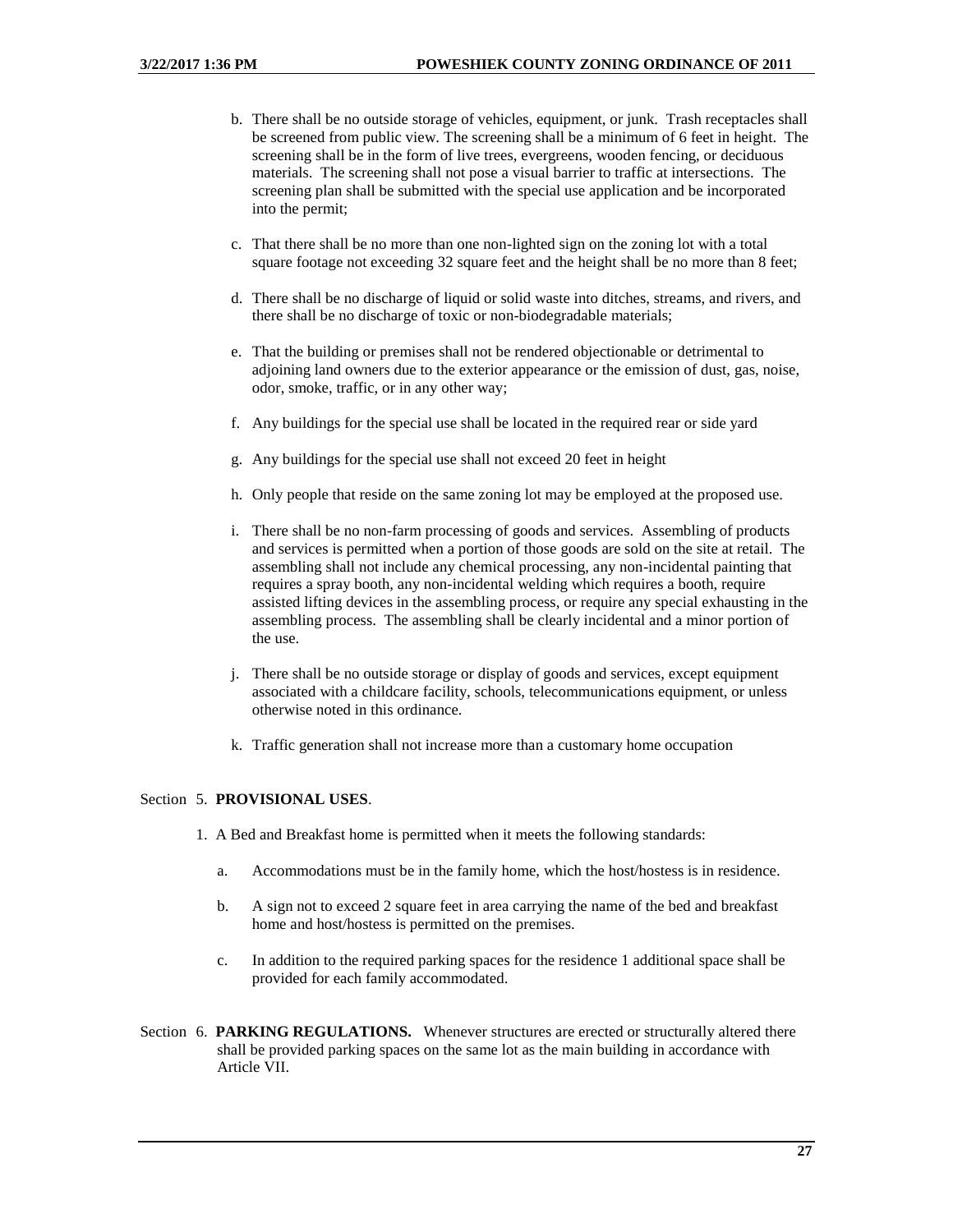Section 7. **HEIGHT REGULATIONS.** No building hereafter erected or structurally altered shall exceed 3 stories or 42 feet.

## Section 8. **AREA REGULATIONS.**

- 1) **LOT AREA AND WIDTH.** Each and every individual permitted use shall have an average lot width of not less than 150 feet for a single-family dwelling and 330 feet for a farmstead. A zoning lot after a building permit is issued shall not be allowed to be reduced in size to create a non-conforming zoning lot.
- 2) **FRONT YARD.** A minimum front yard depth of 50 feet shall be required from the public right of way or lot line where there is no public right of way.
- 3) **SIDE YARDS.** There shall be a side yard on each side of the building, having a combined width of not less than 30 feet, provided that in no case shall either side be less than 15 feet in width.
- 4) **REAR YARD.** There shall be a rear having a depth of not less than 50 feet.
- 5) **MINIMUM LOT AREA.** Two (2) acres net.
- 6) **SEPARATION FROM FEED LOT/CONFINEMENT OPERATION.** Single family dwellings, except farmsteads associated with farms (see Article VIII, Subsection 2, Number 1), shall be a minimum of 2500' from any feed lots/confinement operations.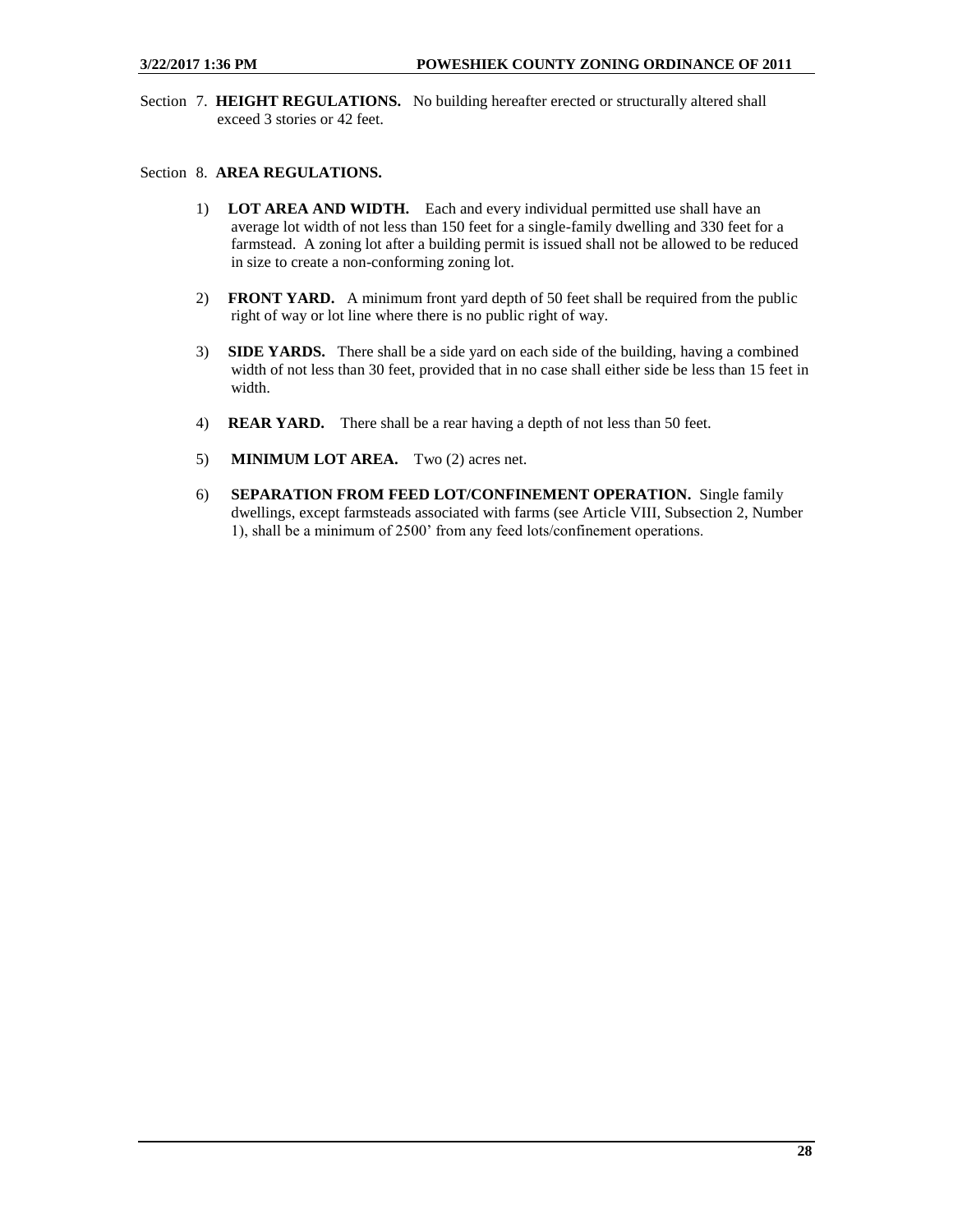## **ARTICLE IX. "R-1", SINGLE FAMILY RESIDENTIAL DISTRICT**

## <span id="page-28-0"></span>Section 1. **PURPOSE OF DISTRICT**.

- 1. Zoning district for subdivisions.
- 2. Control the appearance of subdivisions.
- 3. Zoning district for single-family dwellings.
- Section 2. **PERMITTED USES**. In the "R-1", Single Family District, the provisions of this Article shall apply and the following uses shall be permitted.
	- 1. Single family and manufactured houses, which comply with the definition of the single-family dwellings.
	- 2. Family homes, elder family homes, and physical disability homes, as defined by this Ordinance.
	- 3. The keeping or roomers or boarders by a resident family.
	- 4. Home occupations.
	- 5. Churches and similar places of worship and instruction including parish houses.
	- 6. Child day care facilities.
	- 7. Accessory buildings and uses customarily incidental to any uses listed above including temporary buildings for uses incidental to construction work, which buildings shall be removed upon completion or abandonment of construction work as determined by the Administrative Officer. The latter shall include trailers and mobile homes used as temporary offices and for tool storage only.
	- 8. **Non-Commercial WECS, subject to the following standards:**
		- a) **Tower Height:** Parcels smaller than one acre are not recommended for the placement of WECS, and must seek a special use permit. For property sizes between one acre and two acres the tower height shall be limited to 80 ft. For property sizes of two acres or more, there is no limitation on tower height, except as imposed by FAA regulations.
		- b) **Setback:** No part of the wind system structure, including guy wire anchors, may extend closer than ten (10) feet to the property boundaries of the installation site.
		- c) **Noise:** Non-commercial WECS shall not exceed 60 dBA, as measured at the closest neighboring inhabited dwelling. The level, however, may be exceeded during short-term events such as utility outages and/or severe wind storms.
		- d) **Engineer Certification:** Applications for Non-Commercial WECS shall be accompanied by standard drawings of the wind turbine structure, including the tower, base, and footings. An engineering analysis of the tower showing compliance with the applicable regulations and certified by a licensed professional engineer shall also be submitted. This analysis is frequently supplied by the manufacturer.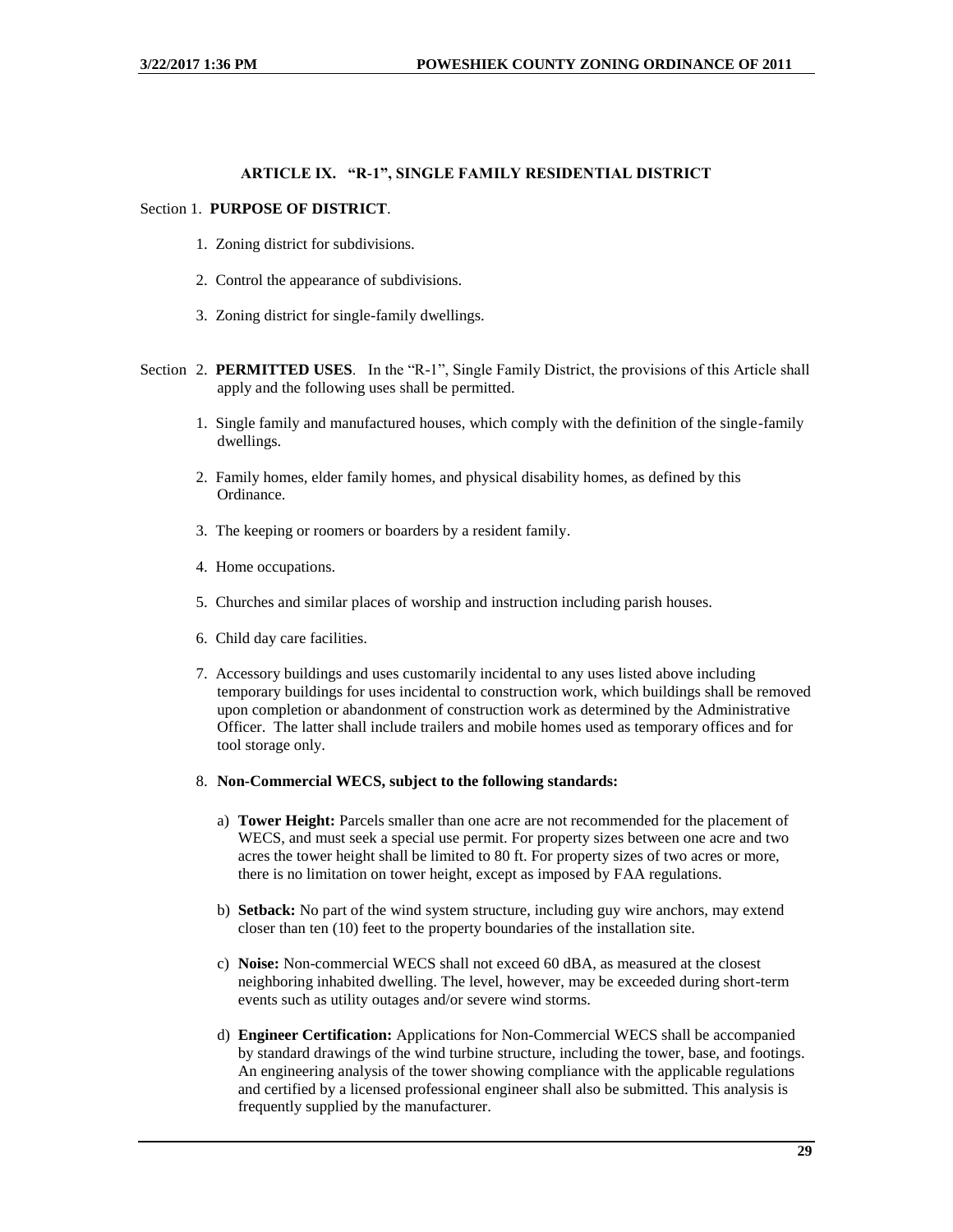- e) **Compliance with FAA Regulations:** Non-Commercial WECS must comply with applicable FAA regulations, including any necessary approvals for installations close to airports.
- f) **Compliance with National Electric Code:** Applications for Non-Commercial WECS shall be accompanied by a line drawing of the electrical components in sufficient detail to allow for a determination that the manner of installation conforms to the National Electric Code. This information is frequently supplied by the manufacturer.
- g) **Utility Notification:** No Non-Commercial WECS shall be installed until evidence has been given that the utility company has been informed of the customer's intent to install an interconnected customer-owned generator. Off-grid systems shall be exempt from this requirement.
- Section 3. **CONDITIONAL USES**. The following uses may be permitted by special exception per the procedures as specified in accordance with Article XVIII of this Ordinance:
	- 1. Publicly owned and operated buildings, except those whose chief function is an activity conducted for commercial purposes, and not including such uses as storage yards, warehouses, or garages.
	- 2. Public and parochial schools of general instruction.
	- 3. Public parks, recreation areas, playgrounds and community centers, not including trailer or tent camping areas or mobile home parks.
	- 4. Private stable, provided that the lot is greater than two acres and that all buildings and exercise yards shall be at least 250 feet from all adjacent dwellings.
	- 5. Semi-public recreation areas and centers, including country clubs, swimming pools and golf courses, but not including such uses as camping areas, miniature golf courses or practice driving tees which are operated for commercial purposes.
- Section 4. **PARKING REGULATIONS**. Whenever structures are erected or structurally altered there shall be provided parking spaces on the same lot as the main building in accordance with Article VII.
- Section 5. **HEIGHT REGULATIONS**. No building hereafter erected or structurally altered shall exceed two and one-half stories or 35 feet.

#### Section 6. **AREA AND DIMENSION REGULATIONS.**

- 1. **LOT AREA AND WIDTH**. Each lot shall be a minimum of 2 acres net and the average lot width shall be no less than 100 feet.
- 2. **FRONT YARD**. A minimum front yard depth of 50 feet shall be required from the public right of way and from lot line if not on a public right of way.
- 3. **SIDE YARDS**. There shall be a side yard on each side of the building, having a combined width of not less than 40 feet, provided that in no case shall either side be less than 15 feet in width.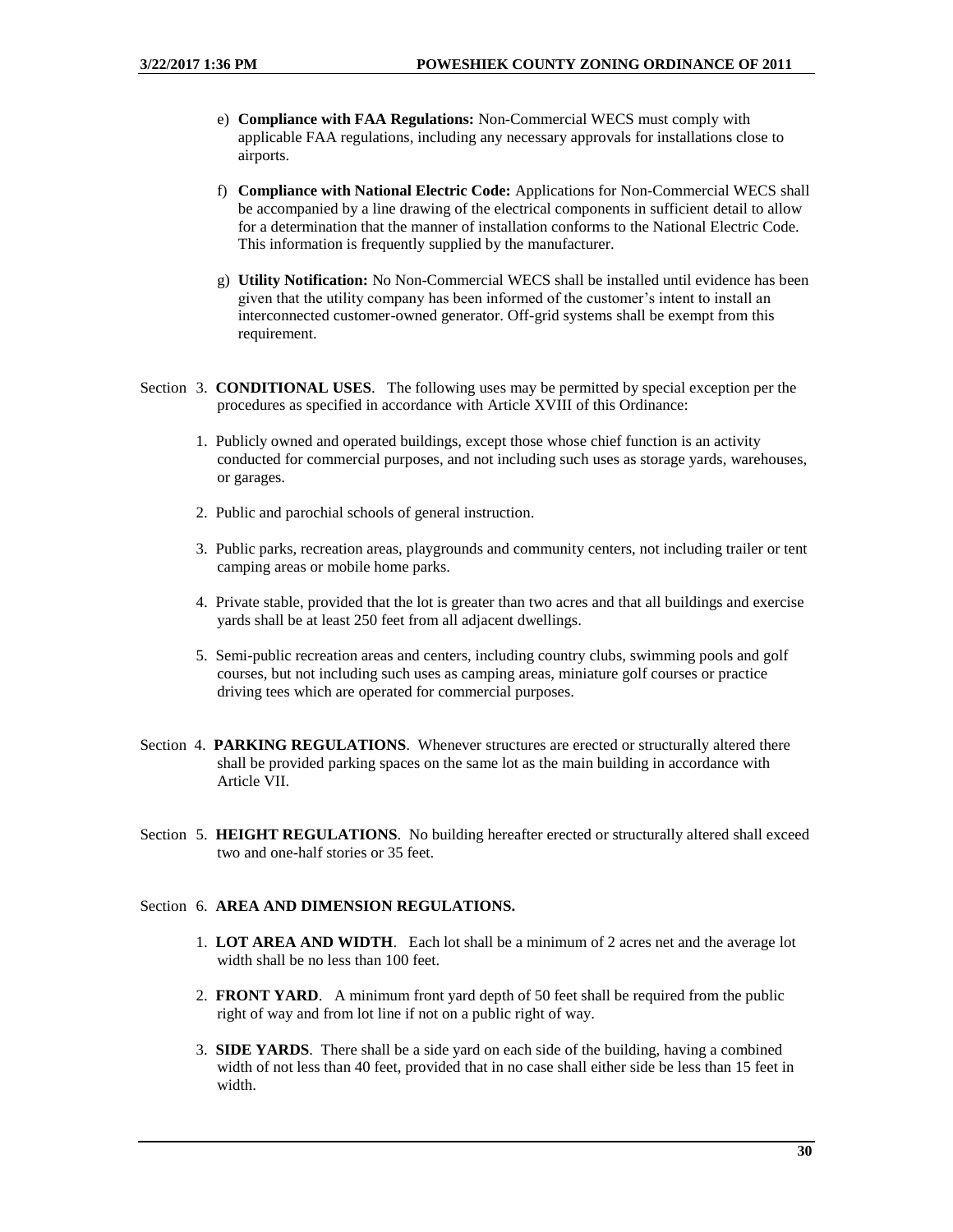- 4. **REAR YARD**. There shall be a rear having a depth of not less than 40 feet.
- 5. **DIMENSION**. The principal portion of such building shall have a minimum dimension of not less than 20 feet.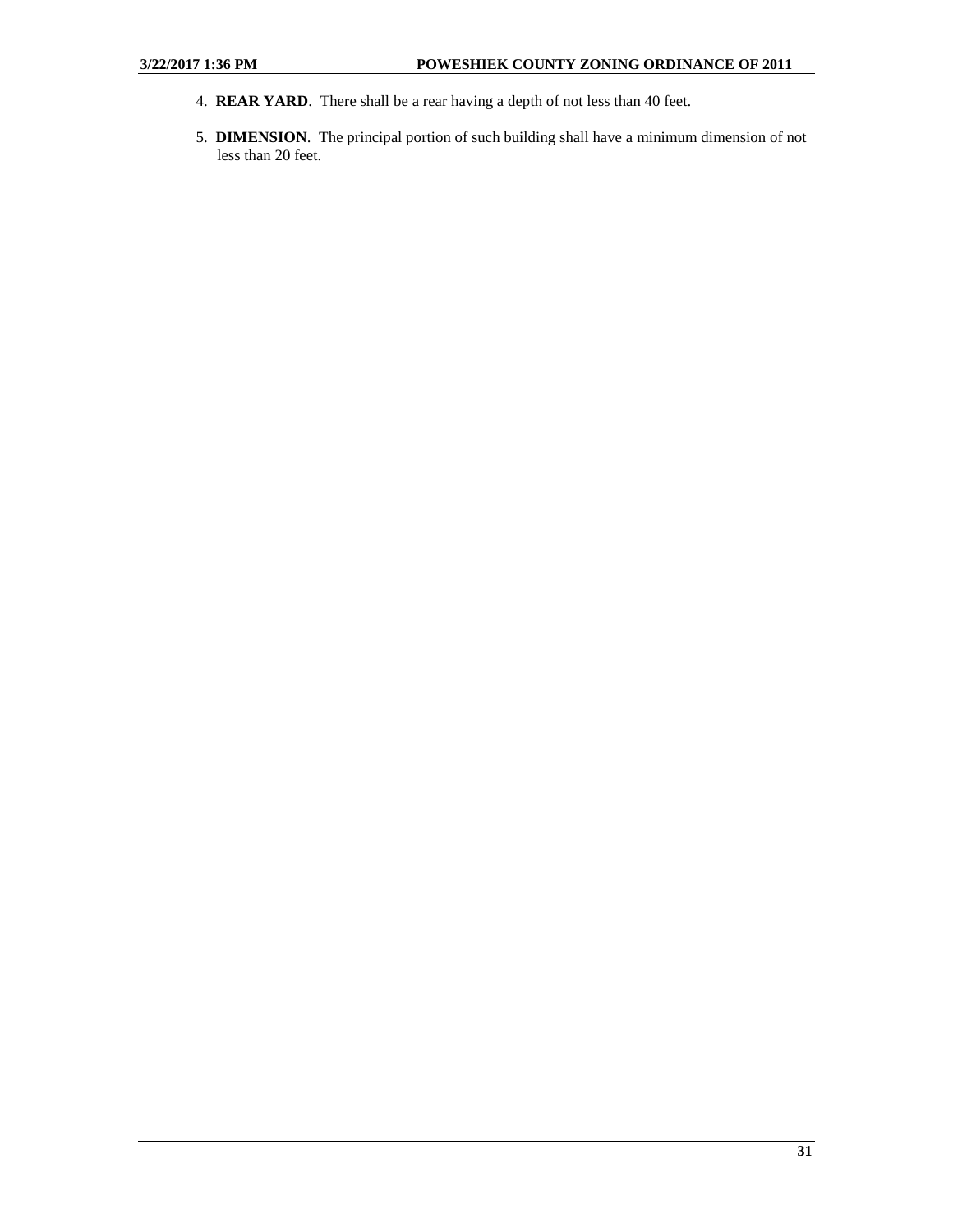#### **ARTICLE X. "R-2", MULTI-FAMILY RESIDENTIAL DISTRICT**

#### <span id="page-31-0"></span>Section 1. **PURPOSE OF DISTRICT**.

- 1. Place for life-cycle housing choices.
- 2. Place for multi-family housing.
- 3. Zoning district for unincorporated villages.
- Section 2. **PERMITTED USES.** In the "R-2" Multi-Family District, the provisions of this Article shall apply and the following uses shall be permitted:
	- 1. All uses permitted in the "R-1" District.
	- 2. Two family dwellings.
	- 3. Multi-family dwellings and townhouses.
	- 4. Nursing homes/convalescent homes.
	- 5. Public and private forests and wildlife reservations or similar conservation projects.
	- 6. Home occupations.
	- 7. Accessory buildings and uses customarily incidental to any uses listed above including temporary buildings for uses incidental to construction work, which buildings shall be removed upon completion or abandonment of the construction work as determined by the Administrative Officer. The latter shall include trailers and mobile homes used as offices and for tool storage only.
	- 8. Church, school or similar bulletin boards, or signs not exceeding twelve square feet in area, appertaining only to the lease, hire or sale of products upon the premises or an announcement or identification sign carrying the name and address of the owner or tenant residing on the premises provided that such boards or signs shall be removed as soon as the premises are leased or sold or the sale of products is completed. In no event shall more than two (2) signs of the above character be permitted upon any lot, except for the display of construction signs during the time a job is under construction.

#### 9. **Non-Commercial WECS, subject to the following standards:**

- a) **Tower Height:** Parcels smaller than one acre are not recommended for the placement of WECS, and must seek a special use permit. For property sizes between one acre and two acres the tower height shall be limited to 80 ft. For property sizes of two acres or more, there is no limitation on tower height, except as imposed by FAA regulations.
- b) **Setback:** No part of the wind system structure, including guy wire anchors, may extend closer than ten (10) feet to the property boundaries of the installation site.
- c) **Noise:** Non-commercial WECS shall not exceed 60 dBA, as measured at the closest neighboring inhabited dwelling. The level, however, may be exceeded during short-term events such as utility outages and/or severe wind storms.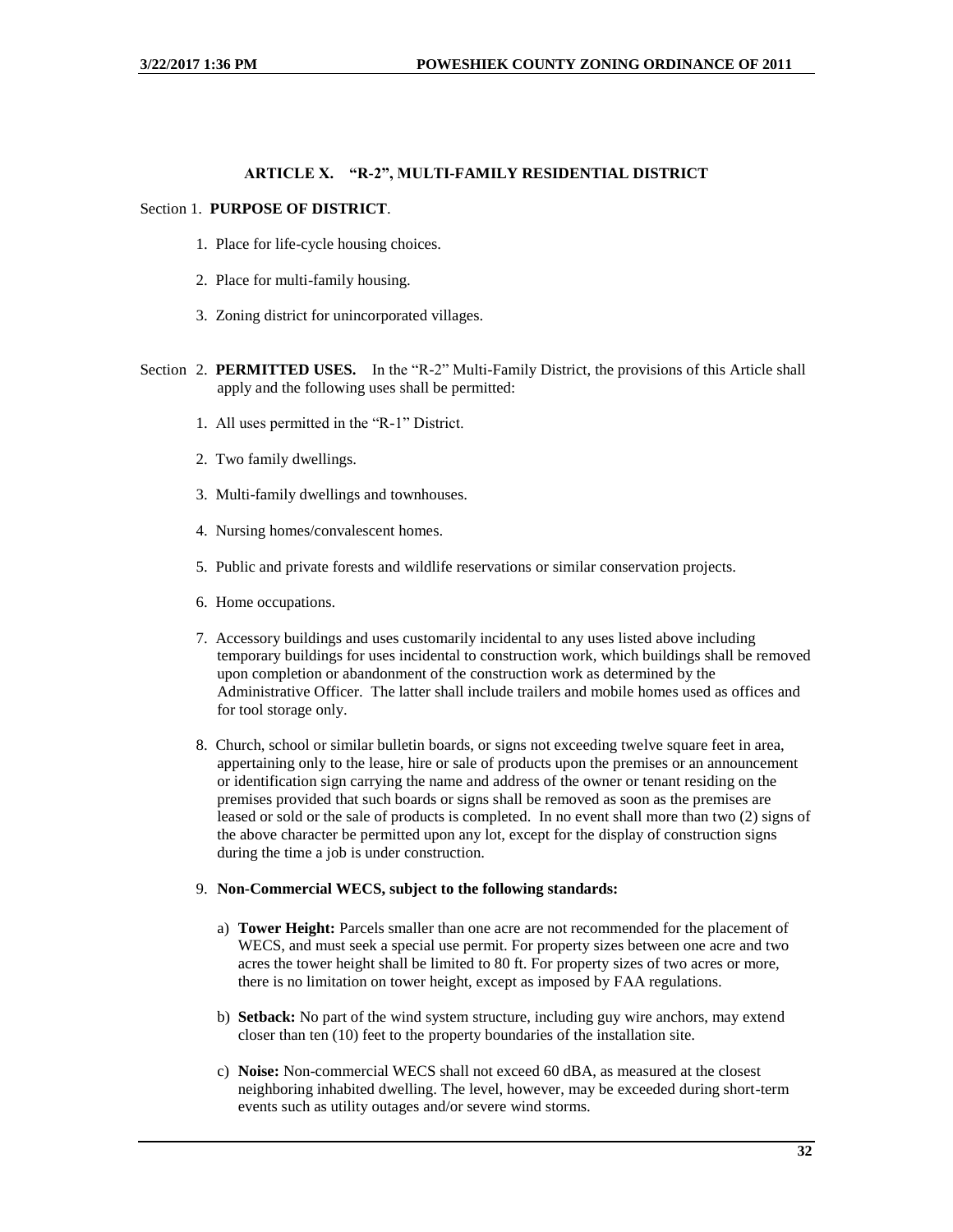- d) **Engineer Certification:** Applications for Non-Commercial WECS shall be accompanied by standard drawings of the wind turbine structure, including the tower, base, and footings. An engineering analysis of the tower showing compliance with the applicable regulations and certified by a licensed professional engineer shall also be submitted. This analysis is frequently supplied by the manufacturer.
- e) **Compliance with FAA Regulations:** Non-Commercial WECS must comply with applicable FAA regulations, including any necessary approvals for installations close to airports.
- f) **Compliance with National Electric Code:** Applications for Non-Commercial WECS shall be accompanied by a line drawing of the electrical components in sufficient detail to allow for a determination that the manner of installation conforms to the National Electric Code. This information is frequently supplied by the manufacturer.
- g) **Utility Notification:** No Non-Commercial WECS shall be installed until evidence has been given that the utility company has been informed of the customer's intent to install an interconnected customer-owned generator. Off-grid systems shall be exempt from this requirement.

#### Section 3. **MULTI-FAMILY RESIDENCES AREA AND DIMENSION REGULATIONS.**

- 1. **LOT AREA AND WIDTH**. Each lot shall be a minimum of two acres net and the average lot width shall be no less than 100 feet.
- 2. **FRONT YARD**. A minimum front yard depth of 50 feet shall be required from the public right of way and from the lot line if not on a public right of way.
- 3. **SIDE YARDS**. There shall be a side yard on each side of the building, having a combined width of not less than 40 feet, provided that in no case shall either side be less than 15 feet in width.
- 4. **REAR YARD**. There shall be a rear having a depth of not less than 40 feet.
- 5. **DIMENSION**. The principal portion of such building shall have a minimum dimension of not less than 20 feet.

#### Section 4. **DUPLEX AREA AND DIMENSION REGULATIONS**.

1. **LOT AREA AND WIDTH**. All lots shall be required to have a minimum of two (2) acres net and the average lot width shall be no less than 70 feet.

| <b>ADDITIONAL LOT</b>     | <b>ADDITIONAL LOT</b>  |
|---------------------------|------------------------|
| <b>AREA REQUIRED</b>      | <b>AREA REQUIRED</b>   |
| <b>PER EACH</b>           | PER EACH               |
| <b>DWELLING UNIT</b>      | <b>DWELLING UNIT</b>   |
| <b>OVER ONE</b> (sanitary | <b>OVER ONE</b> (leach |
| sewer provided)           | field)                 |
| 5,000 square feet         | 6,000 square feet      |

- 2. **FRONT YARD**. A minimum front yard depth of 50 feet shall be required.
- 3. **SIDE YARDS**. There shall be a side yard on each side of the building, neither side shall be less than 15 feet in width.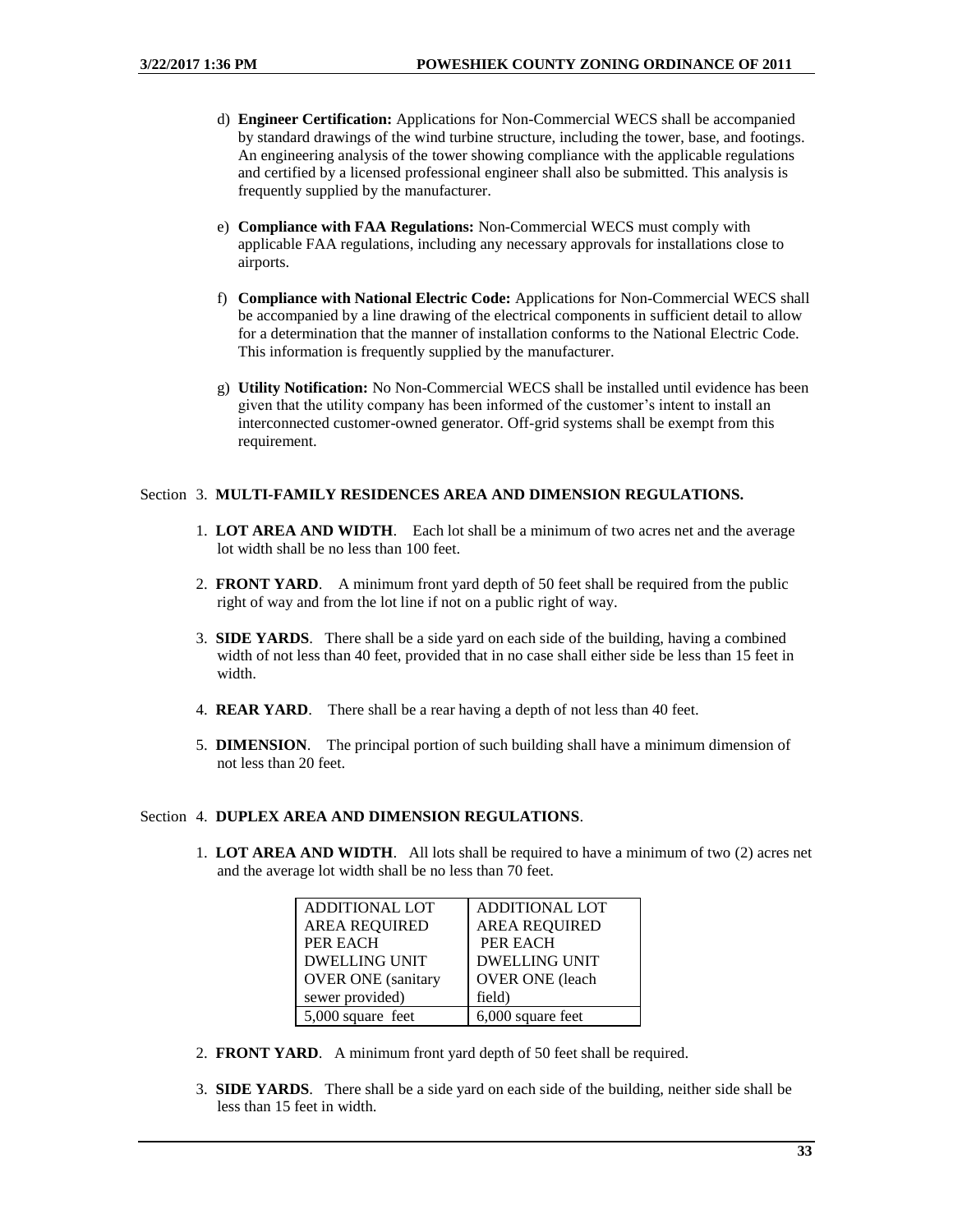- 4. **REAR YARD**. There shall be a rear having a depth of not less than 50 feet.
- 5. **DIMENSION.** The principal portion of such building shall have a minimum dimension of not less than 20 feet.

#### Section 5. **MULTI-FAMILY AND TOWNHOUSE AREA AND DIMENSION REGULATIONS.**

1. **LOT AREA AND WIDTH**. All lots shall be required to have a minimum of two (2) acres net and the average lot width shall be no less than 100 feet.

| <b>ADDITIONAL LOT</b>     | <b>ADDITIONAL LOT</b>  |
|---------------------------|------------------------|
| <b>AREA REQUIRED</b>      | <b>AREA REQUIRED</b>   |
| <b>PER EACH</b>           | PER EACH               |
| <b>DWELLING UNIT</b>      | <b>DWELLING UNIT</b>   |
| <b>OVER ONE</b> (sanitary | <b>OVER ONE</b> (leach |
| sewer provided)           | field)                 |
| 5,000                     | 6,000 square feet      |

- 2. **FRONT YARD**. A minimum front yard depth of 50 feet shall be required for all buildings. All parking areas shall be set back a minimum of 20 feet from the front lot line.
- 3. **SIDE YARDS**. There shall be a side yard on each side of the building, neither side shall be less than 15 feet in width.
- 4. **REAR YARD**. There shall be a rear having a depth of not less than 50 feet.
- 5. **SPACING**. Units shall have a minimum spacing of 24 feet.
- 6. **HEIGHT REGULATIONS**. No building shall exceed 3 stories in height.
- 7. **DIMENSION**. The principal portion of such building shall have a minimum dimension of not less than 20 feet.
- Section 6. **CONDITIONAL USES**. The following uses may be permitted by special exception per the procedures as specified in accordance with Article XX of this Ordinance:
	- 1. Publicly owned and operated buildings, except those whose chief function is an activity conducted for commercial purposes, and not including such uses as storage yards, warehouses, or garages.
	- 2. Public and parochial schools of general instruction.
	- 3. Public parks, recreation areas, playgrounds and community centers, not including trailer or tent camping areas or mobile home parks.
	- 4. Private stable, provided that all buildings and exercise yards shall be at least 250 feet from all adjacent dwellings.
	- 5. Semi-public recreation areas and centers, including country clubs, swimming pools and golf courses, but not including such uses as camping areas, miniature golf courses or practice driving tees which are operated for commercial purposes.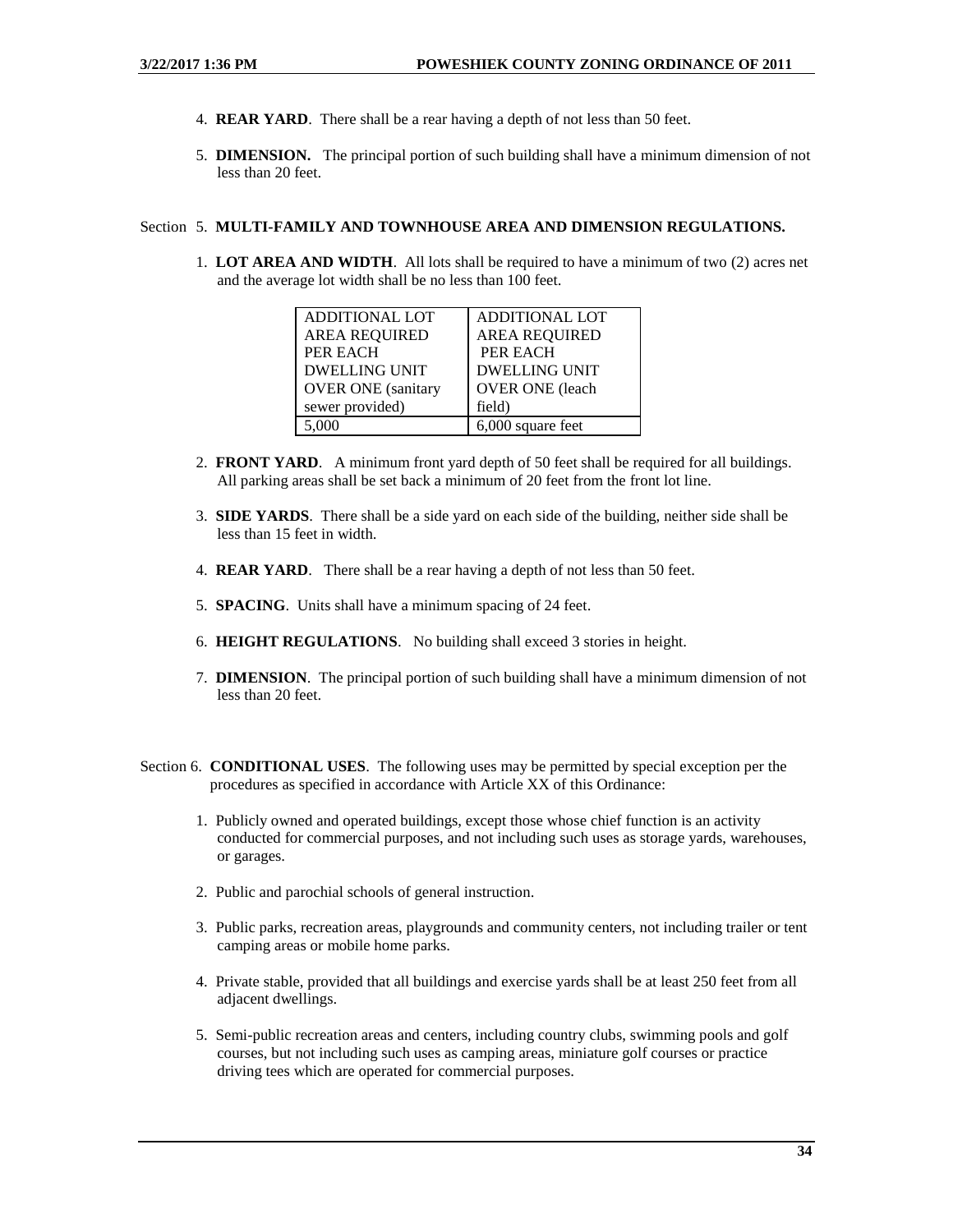Section 7. **PARKING REGULATIONS**. Whenever structures are erected or structurally altered there shall be provided parking spaces on the same lot as the main building in accordance with Article VII.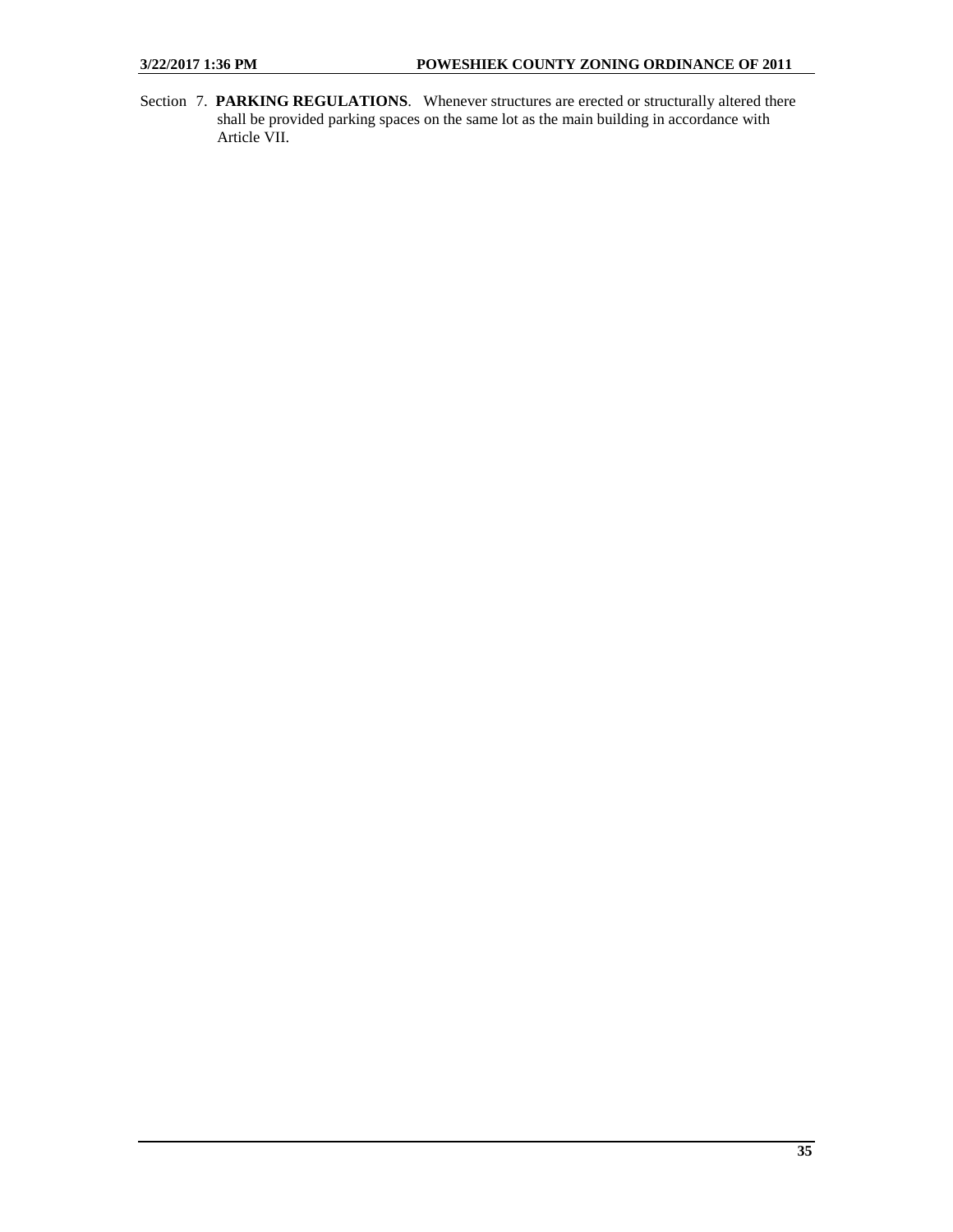#### **ARTICLE XI. "R-3", MOBILE HOME PARK DISTRICT**

<span id="page-35-0"></span>Section 1. The regulations set forth in this Article, or set forth elsewhere in this Ordinance when referred to in this Article, are the district regulations for the R 3 Mobile Home Residence District.

Section 2. **USE REGULATIONS.** A building or premises shall be used only for the following purposes:

- 1. Mobile homes.
- 2. Manufactured homes.
- 3. Home occupations.
- 4. Farms and truck gardens, orchards and wooded areas.
- 5. Parks, playgrounds, and community buildings owned or operated by public agencies.
- 6. Public libraries and museums.
- 7. Golf courses, country clubs, tennis courts, and similar recreational uses, all non-commercial.
- 8. Family homes, elder family homes, and physical disability homes, as defined by this Ordinance.
- 9. Accessory buildings and accessory uses customarily incident to any of the above uses.
- 10. **Non-Commercial WECS, subject to the following standards:**
	- a) **Tower Height:** Parcels smaller than one acre are not recommended for the placement of WECS, and must seek a special use permit. For property sizes between one acre and two acres the tower height shall be limited to 80 ft. For property sizes of two acres or more, there is no limitation on tower height, except as imposed by FAA regulations.
	- b) **Setback:** No part of the wind system structure, including guy wire anchors, may extend closer than ten (10) feet to the property boundaries of the installation site.
	- c) **Noise:** Non-commercial WECS shall not exceed 60 dBA, as measured at the closest neighboring inhabited dwelling. The level, however, may be exceeded during short-term events such as utility outages and/or severe wind storms.
	- d) **Engineer Certification:** Applications for Non-Commercial WECS shall be accompanied by standard drawings of the wind turbine structure, including the tower, base, and footings. An engineering analysis of the tower showing compliance with the applicable regulations and certified by a licensed professional engineer shall also be submitted. This analysis is frequently supplied by the manufacturer.
	- e) **Compliance with FAA Regulations:** Non-Commercial WECS must comply with applicable FAA regulations, including any necessary approvals for installations close to airports.
	- f) **Compliance with National Electric Code:** Applications for Non-Commercial WECS shall be accompanied by a line drawing of the electrical components in sufficient detail to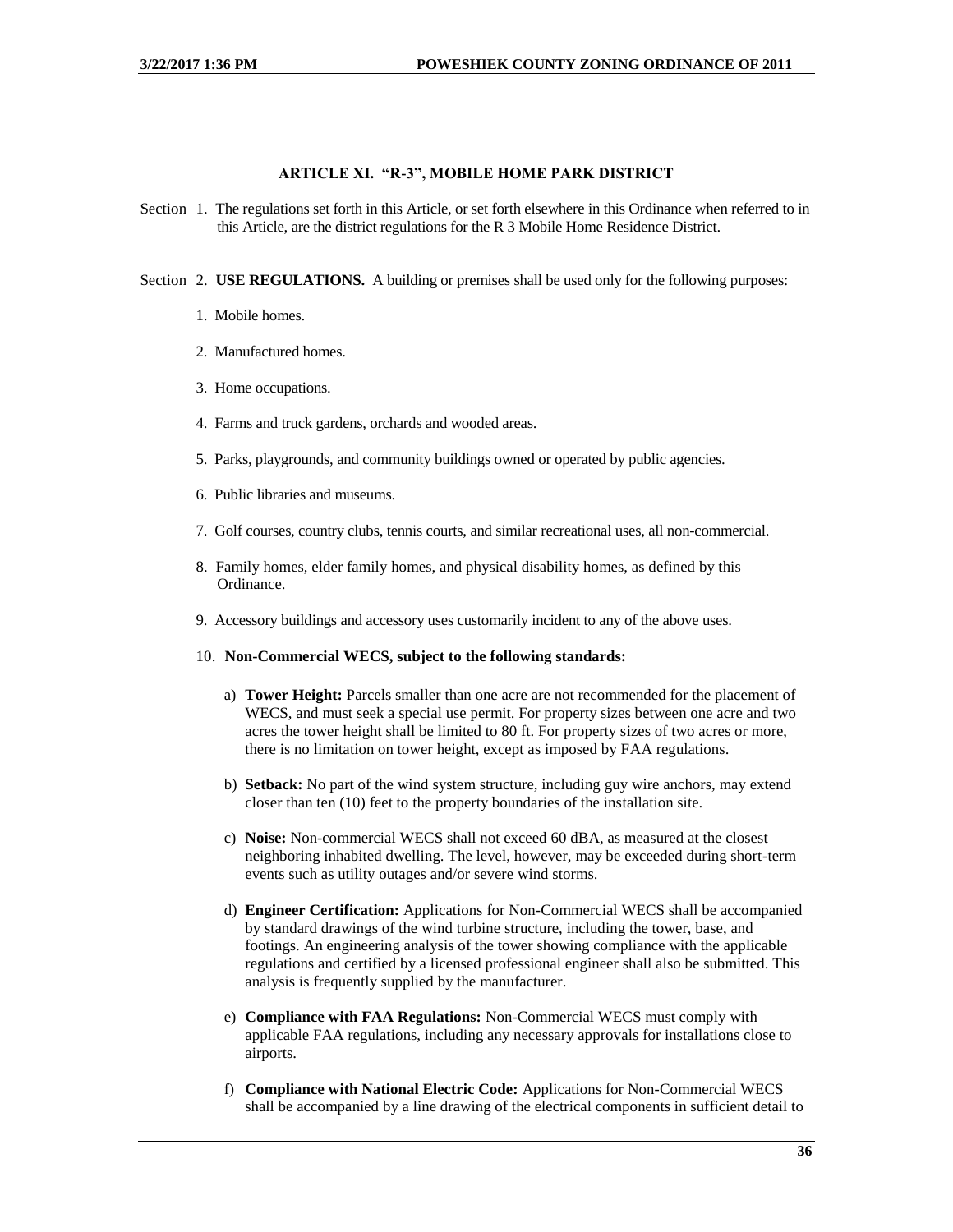allow for a determination that the manner of installation conforms to the National Electric Code. This information is frequently supplied by the manufacturer.

- g) **Utility Notification:** No Non-Commercial WECS shall be installed until evidence has been given that the utility company has been informed of the customer's intent to install an interconnected customer-owned generator. Off-grid systems shall be exempt from this requirement.
- Section 3. **PARKING REGULATIONS**. Whenever structures are erected or structurally altered there shall be provided parking spaces on the same lot as the main building in accordance with Article VII.
- Section 4. **HEIGHT REGULATIONS.** No building shall exceed two and one and one-half (1 1/2) stories nor shall it exceed twenty-five (25) feet in height except as hereinafter provided.

## Section 5. **MOBILE HOME PARK REGULATIONS.**

- 1. **TOTAL AREA**. A mobile home park shall consist of not less than 10 mobile home or manufactured homes.
- 2. **SETBACKS**. No mobile home park shall be located nearer than 50 feet from any public street or road or public highway, or nearer than 50 feet from any property line.
- 3. **COMMON SPACE**. A minimum of eight (8) percent of the total area of the mobile home park shall be devoted to common space for residents. This common area shall be easily accessible to all residents and may include space for a community building and community use facilities such as pools and indoor recreation areas, parks and playgrounds, open space, and other similar uses.

### Section 6. **INDIVIDUAL LOT REGULATIONS.**

- 1. **FRONT YARD**. There shall be a front yard having a depth of not less than twenty (20) feet.
- 2. **SIDE YARD**. Zero lot lines are encouraged in order to utilize yard space, but in no event shall there be less than thirty (30) feet between any mobile home units. No mobile home shall be placed within five  $(5)$  feet of an accessory building.
- 3. **REAR YARD**. There shall be a rear yard having a depth of not less than ten (10) feet.
- 4. **LOT AREA PER FAMILY**. Every lot shall have an area of not less than five thousand (5,000) square feet with a minimum width of not less than fifty (50) feet.
- 5. **ACCESSORY BUILDINGS**. Accessory buildings may be located in the side and rear yards provided that a clearance of not less than five (5) feet is maintained between the accessory building and any mobile home or structure. Where no mobile home is within five feet, the accessory building may be within three (3) feet of any side or rear property line. Accessory buildings shall not be located within the required front yard.
- Section 7. **STREETS**. Access to the individual mobile home spaces shall be from the interior street system of the mobile home park. Interior streets shall have the following minimum requirements for pavement widths.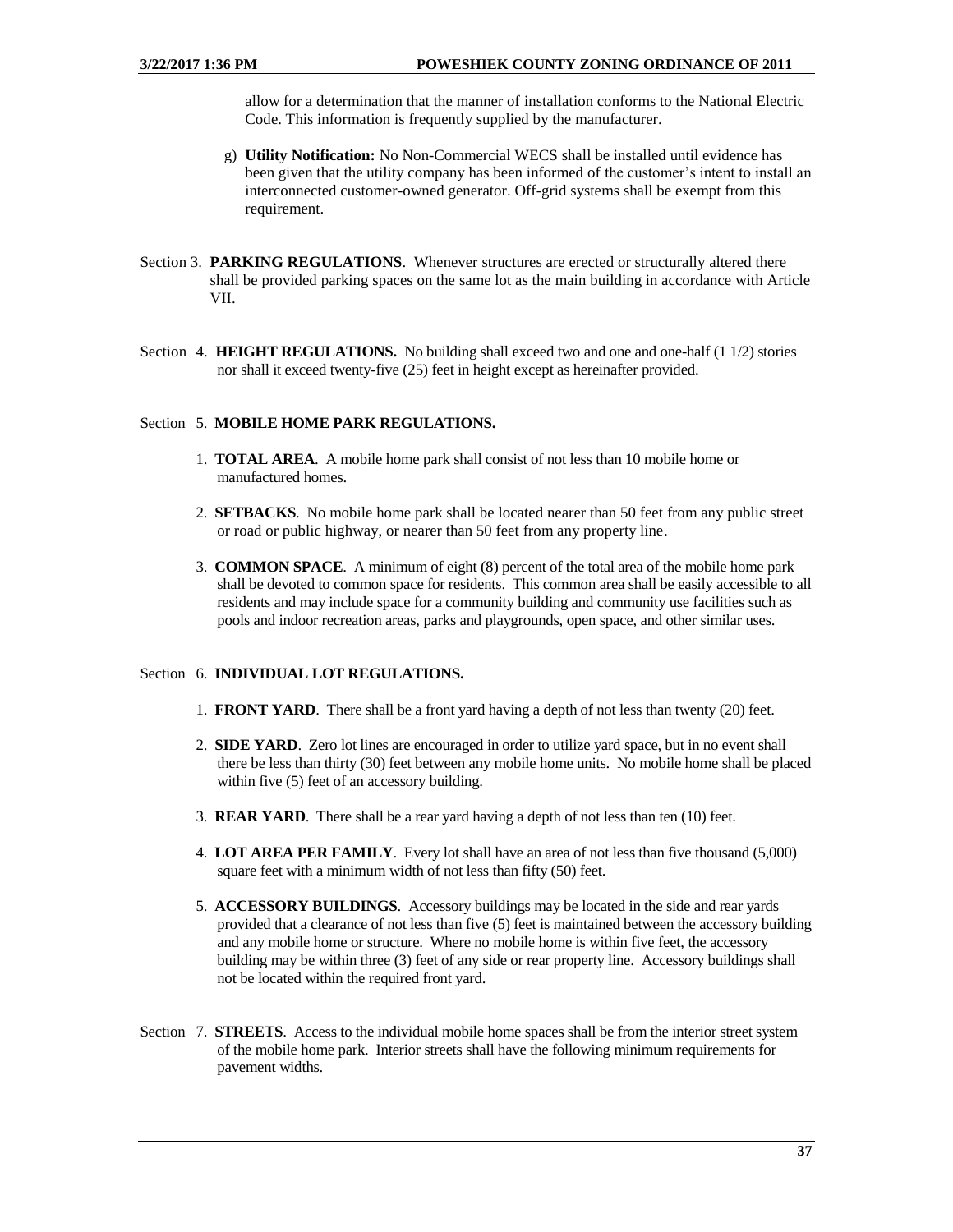- 1. Entrance streets and other collector streets with parking on both sides shall have a minimum of thirty-six (36) feet in width.
- 2. Entrance streets and other collector streets with parking on one side shall have a minimum of twenty-eight (28) feet in width.
- 3. Minor streets and other collector streets with parking on one side shall have a minimum of twentysix (26) feet in width.
- 4. Minor or cul-de-sac streets with no parking shall have a minimum of twenty (20) feet in width (with a forty [40] foot cul-de-sac radii).
- Section 8. **WATER SUPPLY**. An adequate supply of pure water for drinking and domestic purposes shall be supplied to meet the requirements of the park.
- Section 9. **SEWAGE DISPOSAL**. Waste water from showers, toilets, slop sinks and laundries shall be discharged into a public sewer system or into a private sewer and disposal plant or septic tank system in compliance with applicable statutes.
- Section 10. **GARBAGE SERVICE**. Metal garbage receptacles or a serviceable equivalent shall be provided on the basis of at least one receptacle for every one mobile home. Garbage and rubbish shall be collected and disposed of as frequently as may be necessary to insure that the garbage cans shall not overflow.
- Section 11. **EXISTING NON-CONFORMING MOBILE HOME PARKS**. Existing mobile home parks are not subject to the terms of this article until they are expanded or enlarged. After such expansion, the new area shall follow the terms of this ordinance.
- Section 12. **TORNADO SHELTER**. All mobile home parks shall have an underground tornado shelter that meets or exceeds both State of Iowa and Federal regulations for both the old/existing area. This shelter shall be required to have a minimum occupancy ratio of 5:1 of available space per number of mobile home units. For example, a 10-unit park shall have a shelter, which would occupy at least 50 persons, with each person needing at least 7 square feet of area. This requirement shall be met prior to placement of any mobile homes.
- Section 13. **POWESHIEK COUNTY COMPREHENSIVE PLAN**. No land shall be rezoned to this classification that does not comply with the comprehensive plan.
- Section 14. **TIE DOWNS**. All homes in this district shall be required to have tie downs that at least meet the Iowa Code requirements.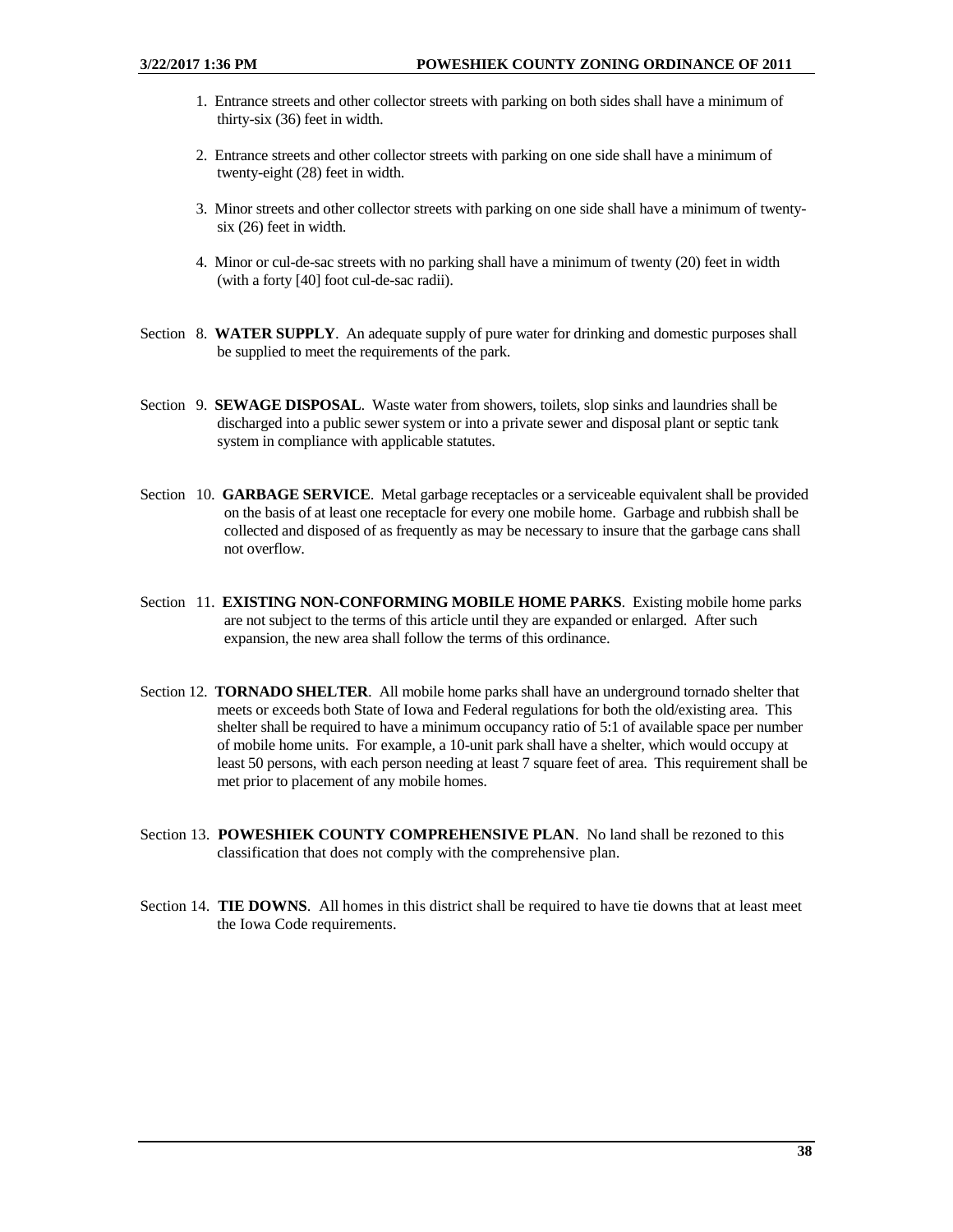## **ARTICLE XII. "LA", LAKE AREA RESIDENTIAL DISTRICT**

#### Section 1. **PURPOSE OF DISTRICT.**

- 1. Zoning district for Lake Area developments.
- 2. Control the appearance of Lake Area developments.
- 3. Zoning district for single-family Lake Area development dwellings.
- Section 2. **PERMITTED USES.** In the "LA", Lake Area Residential District, the provisions of this Article shall apply and the following uses shall be permitted.
	- 1. Single family and manufactured houses, which comply with the definition of the single-family dwellings.
	- 2. Family homes, elder family homes, and physical disability homes as defined by this Ordinance.
	- 3. The keeping of roomers or boarders by a resident family.
	- 4. Home occupations.
	- 5. Child day care facilities.
	- 6. Accessory buildings and uses customarily incidental to any uses listed above including temporary buildings for uses incidental to construction work, which buildings shall be removed upon completion or abandonment of construction work as determined by the Administrative Officer. The latter shall include trailers and mobile homes used as temporary offices and for tool storage only.

#### 7. **Non-Commercial WECS, subject to the following standards:**

- a) **Tower Height:** Parcels smaller than one acre are not recommended for the placement of WECS, and must seek a special use permit. For property sizes between one acre and two acres the tower height shall be limited to 80 ft. For property sizes of two acres or more, there is no limitation on tower height, except as imposed by FAA regulations.
- b) **Setback:** No part of the wind system structure, including guy wire anchors, may extend closer than ten (10) feet to the property boundaries of the installation site.
- c) **Noise:** Non-commercial WECS shall not exceed 60 dBA, as measured at the closest neighboring inhabited dwelling. The level, however, may be exceeded during short-term events such as utility outages and/or severe wind storms.
- d) **Engineer Certification:** Applications for Non-Commercial WECS shall be accompanied by standard drawings of the wind turbine structure, including the tower, base, and footings. An engineering analysis of the tower showing compliance with the applicable regulations and certified by a licensed professional engineer shall also be submitted. This analysis is frequently supplied by the manufacturer.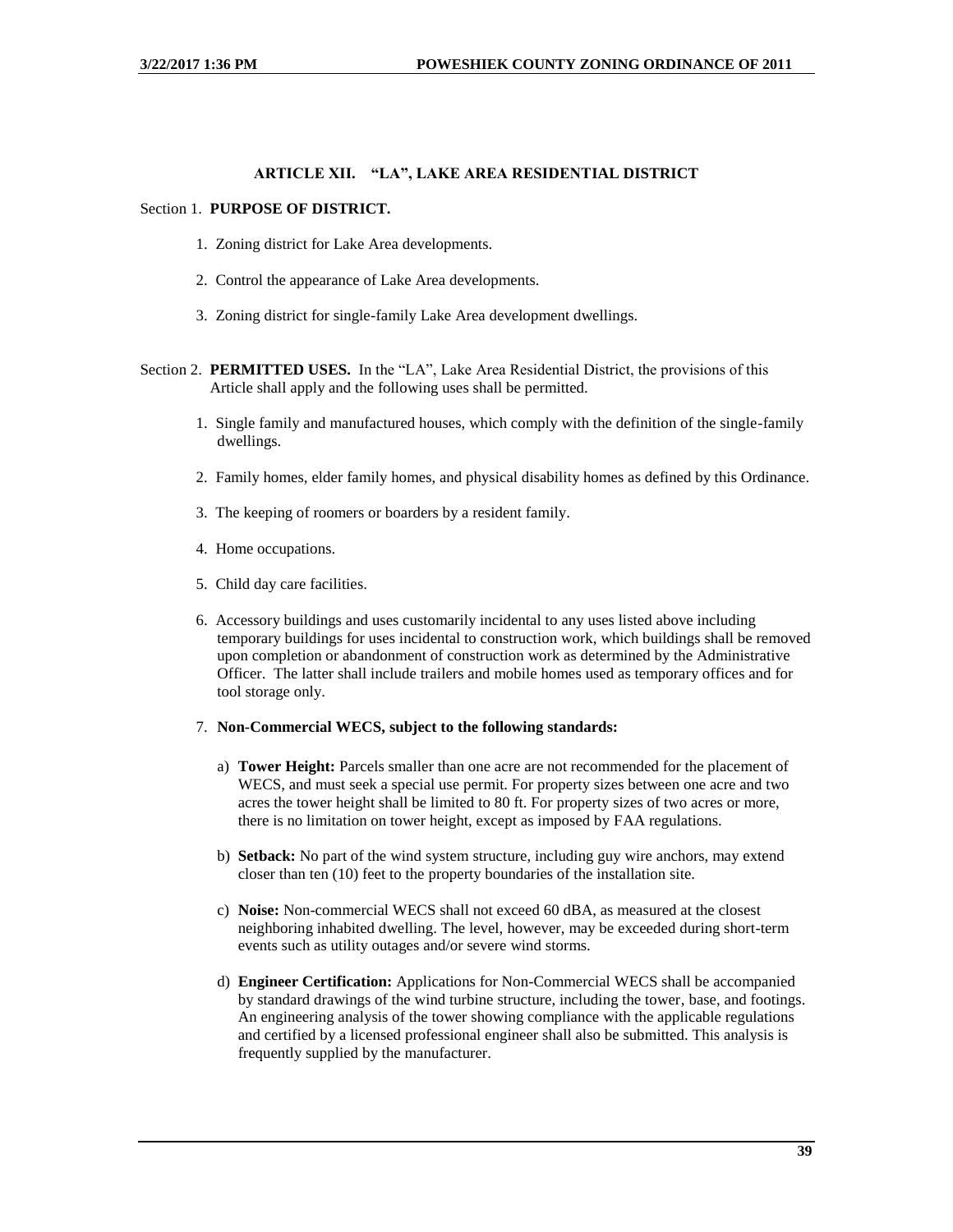- e) **Compliance with FAA Regulations:** Non-Commercial WECS must comply with applicable FAA regulations, including any necessary approvals for installations close to airports.
- f) **Compliance with National Electric Code:** Applications for Non-Commercial WECS shall be accompanied by a line drawing of the electrical components in sufficient detail to allow for a determination that the manner of installation conforms to the National Electric Code. This information is frequently supplied by the manufacturer.
- g) **Utility Notification:** No Non-Commercial WECS shall be installed until evidence has been given that the utility company has been informed of the customer's intent to install an interconnected customer-owned generator. Off-grid systems shall be exempt from this requirement.
- Section 3. **CONDITIONAL USES.** The following uses may be permitted by special exception per the procedures as specified in accordance with Article XX of this Ordinance:
	- 1. Reserved.
- Section 4. **PARKING REGULATIONS.** Whenever Structures are erected or structurally altered there shall be provided a minimum of two parking spaces on the same lot measuring 8½ feet wide and 20 feet long each.
- Section 5. **HEIGHT REGULATIONS.** No building hereafter erected or structurally altered shall exceed three stories or 40 feet.

### Section 6. **AREA AND DIMENSION REGULATIONS.**

- 1. **LOT AREA AND WIDTH.** Each lot shall be a minimum of 6,000 square feet and a minimum width of 50 feet.
- 2. **FRONT YARD.** A minimum front yard depth of 25 feet shall be required from the public or private right of way.
- 3. **SIDE YARDS.** There shall be a minimum 6 foot side yard on each side of the building.
- 4. **REAR YARD.** There shall be a rear yard having a depth of not less than 40 feet. In the event the rear yard abuts the shore line of the water body the depth shall not be less than 80 feet.
- 5. **DIMENSION.** The principal portion of such building shall have a minimum dimension of not less than 20 feet.
- 6. **SECONDARY BUILDINGS.** Any secondary buildings on the lot shall adhere to all setback requirements and not exceed 25 feet in height.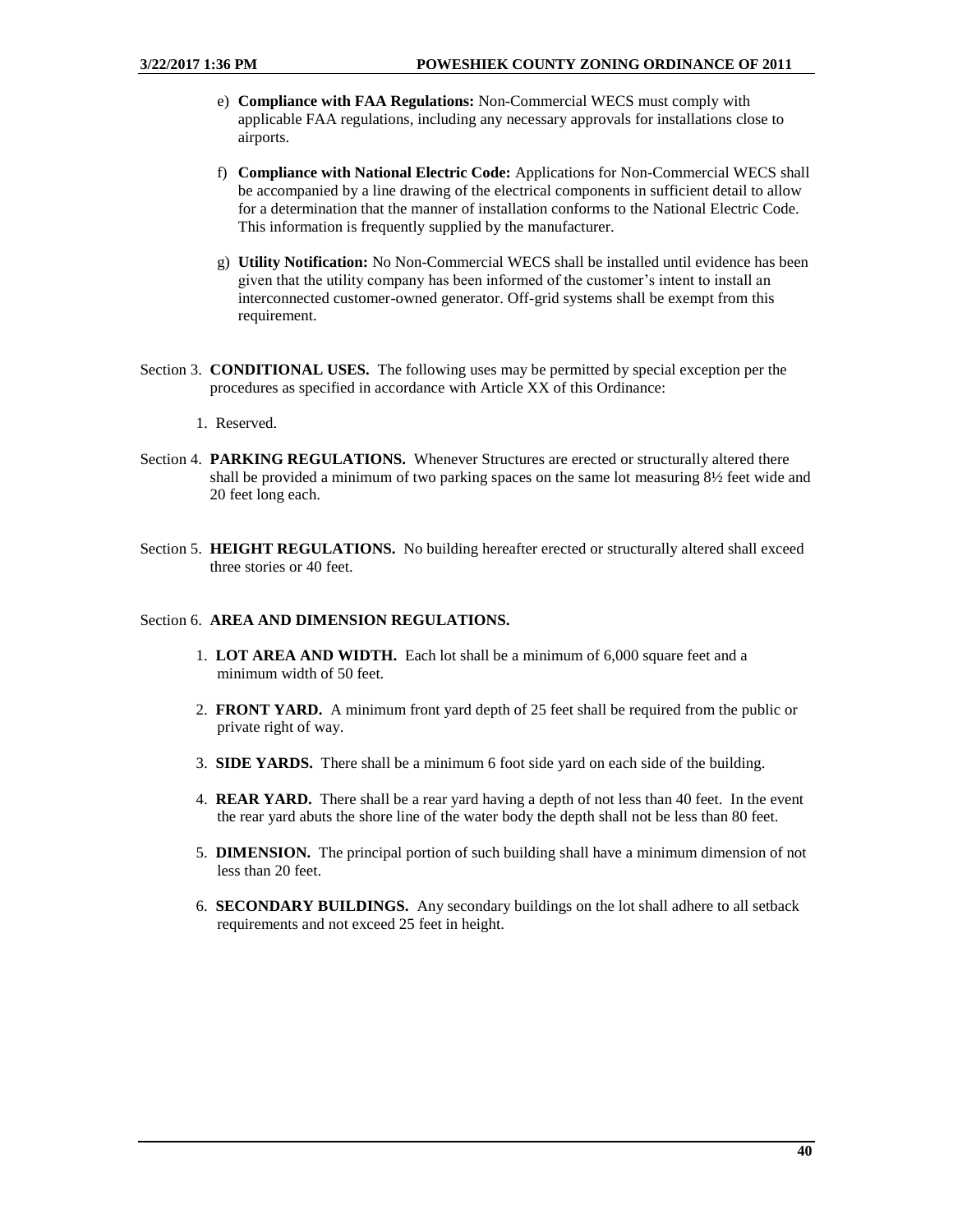## **ARTICLE XIII. "LA-S", LAKE AREA STORAGE DISTRICT**

#### Section 1. **PURPOSE OF DISTRICT.**

- 1. Zoning district for Lake Area developments.
- 2. Control the appearance of Lake Area developments.
- 3. Zoning district for Lake Area development storage buildings.
- Section 2. **PERMITTED USES.** In the "LA-S", Lake Area Storage District, the provisions of this Article shall apply and the following uses shall be permitted.
	- 1. Single, double and triple garages, which comply with the definition of the residential garages.
	- 2. Wood post and frame building with steel roof and siding.
	- 3. Steel frame building with steel roof and siding.
	- 4. Wood post and frame building with shingle or metal roof and vinyl or metal siding.
	- 5. Buildings may have bath rooms or toilet as long as the disposal meets Health Department/Sanitarian regulations for Lake area systems.
	- 6. **Non-Commercial WECS, subject to the following standards:**
		- a) **Tower Height:** Parcels smaller than one acre are not recommended for the placement of WECS, and must seek a special use permit. For property sizes between one acre and two acres the tower height shall be limited to 80 ft. For property sizes of two acres or more, there is no limitation on tower height, except as imposed by FAA regulations.
		- b) **Setback:** No part of the wind system structure, including guy wire anchors, may extend closer than ten (10) feet to the property boundaries of the installation site.
		- c) **Noise:** Non-commercial WECS shall not exceed 60 dBA, as measured at the closest neighboring inhabited dwelling. The level, however, may be exceeded during short-term events such as utility outages and/or severe wind storms.
		- d) **Engineer Certification:** Applications for Non-Commercial WECS shall be accompanied by standard drawings of the wind turbine structure, including the tower, base, and footings. An engineering analysis of the tower showing compliance with the applicable regulations and certified by a licensed professional engineer shall also be submitted. This analysis is frequently supplied by the manufacturer.
		- e) **Compliance with FAA Regulations:** Non-Commercial WECS must comply with applicable FAA regulations, including any necessary approvals for installations close to airports.
		- f) **Compliance with National Electric Code:** Applications for Non-Commercial WECS shall be accompanied by a line drawing of the electrical components in sufficient detail to allow for a determination that the manner of installation conforms to the National Electric Code. This information is frequently supplied by the manufacturer.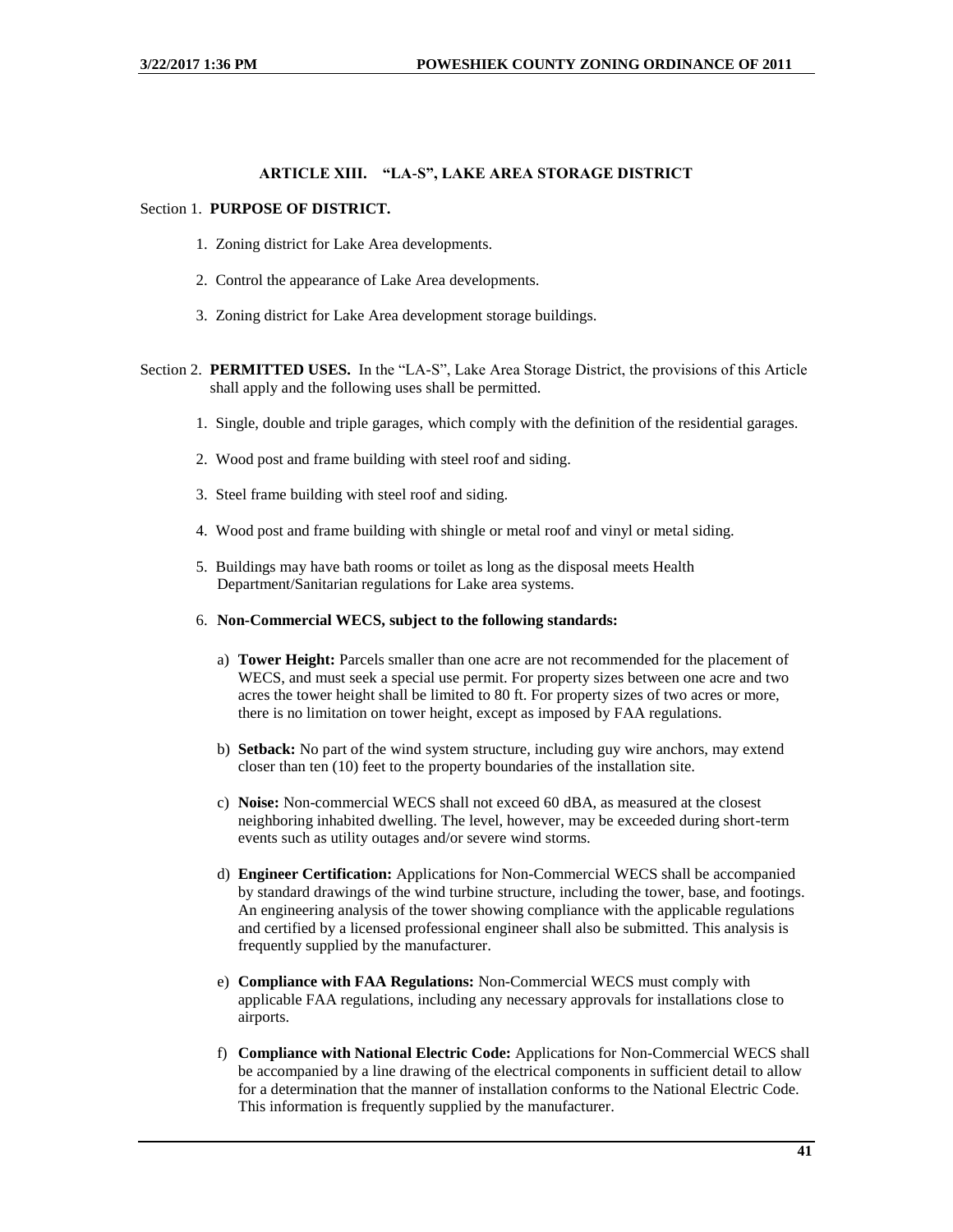- g) **Utility Notification:** No Non-Commercial WECS shall be installed until evidence has been given that the utility company has been informed of the customer's intent to install an interconnected customer-owned generator. Off-grid systems shall be exempt from this requirement.
- Section 3. **PROHIBITED USES.** The following uses are not allowed in this area:
	- 1. No business operations will be conducted in this district.
	- 2. Buildings will have no living quarters and overnight guests are prohibited.
- Section 4. **PARKING REGULATIONS.** Whenever Structures are erected or structurally altered there shall be provided a minimum of two parking spaces on the same lot measuring 8½ feet wide and 20 feet long each.
- Section 5. **HEIGHT REGULATIONS.** No building hereafter erected or structurally altered shall exceed 35 feet.

## Section 6. **AREA AND DIMENSION REGULATIONS.**

- 1. **LOT AREA AND WIDTH.** Each lot shall be a minimum of 3,500 square feet and a minimum width of 50 feet.
- 2. **FRONT YARD.** A minimum front yard depth of 25 feet shall be required from the public or private right of way.
- 3. **SIDE YARDS.** There shall be a minimum 10 foot side yard on each side of the building.
- 4. **REAR YARD.** There shall be a rear yard having a depth of not less than 20 feet.
- 5. **DIMENSION.** The principal portion of such building shall have a minimum dimension of not less than 16 feet.
- 6. **SECONDARY BUILDINGS.** Any secondary buildings on the lot shall adhere to all setback requirements and not exceed 25 feet in height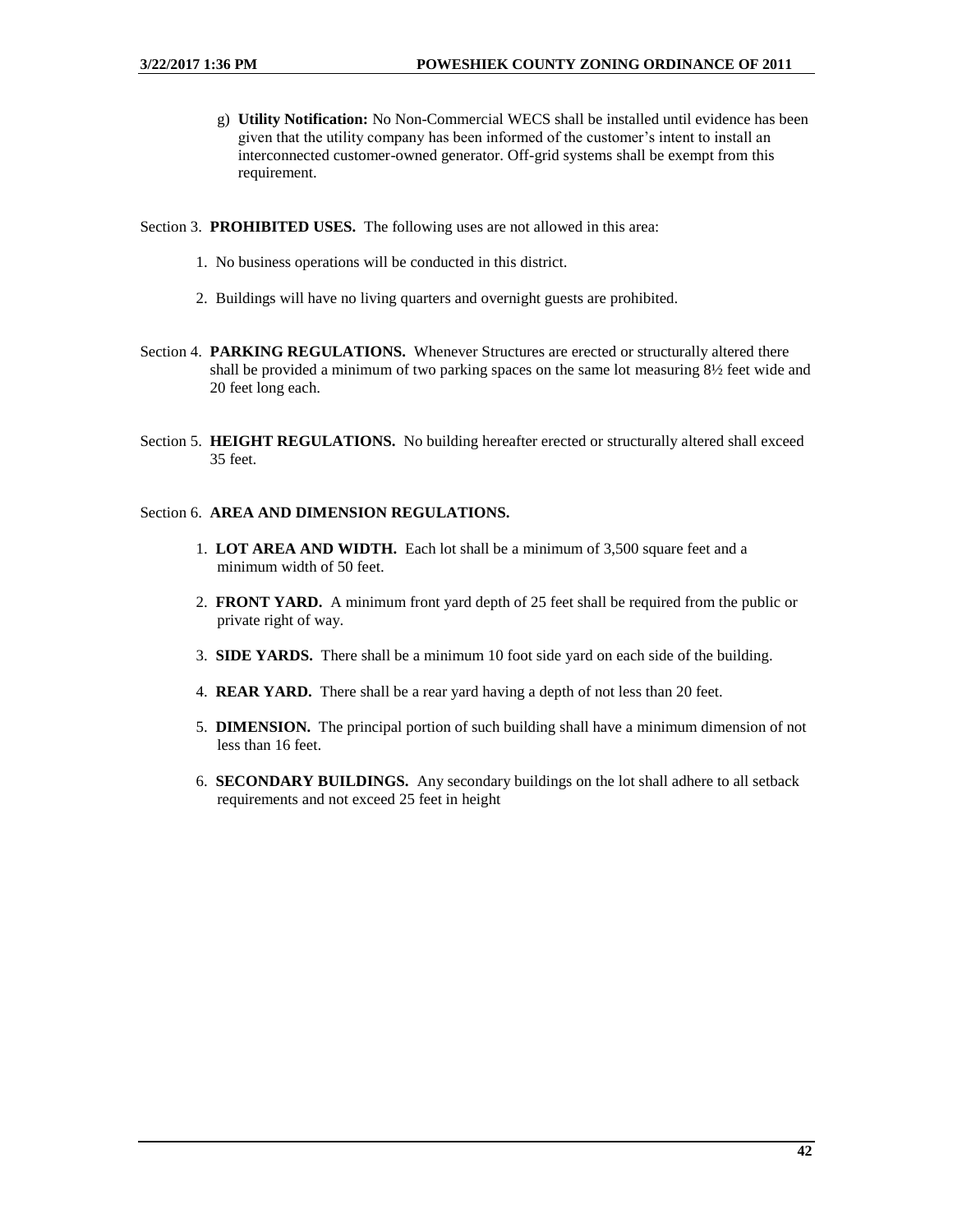## **ARTICLE XIV. "C", COMMERCIAL DISTRICT**

#### Section 1. **GENERAL CONDITIONS**.

- 1. Reserved
- Section 2. **PERMITTED USES**. In the "C", Commercial District, the provisions of this Article shall apply and the following uses shall be permitted:
	- 1. Any use permitted in the R-2 Multi-Family Dwelling District.
	- 2. Any retail, rental business or service establishment such as the following:
		- a. Animal hospital or veterinary clinic provided all phases of the business conducted upon the premises be within a building where noises and odors are not evident to adjacent properties;
		- b. Antique shop;
		- c. Apparel shop;
		- d. Bakery whose products are sold only at retail and only on the premises;
		- e. Barber shop or beauty parlor;
		- f. Bicycle shop, sales and repair;
		- g. Billiard parlors and pool halls;
		- h. Book store and binding;
		- j. Bowling alleys, indoor recreation buildings, ballrooms and dance halls.
		- k. Candy shops where products are sold only at retail and only on the premises.
		- l. Clothes cleaning and laundry pickup station.
		- m. Collection office of public utility.
		- n. Commercial parking lots for passenger vehicles.
		- o. Dairy store--retail.
		- p. Dance and/or music studio.
		- q. Department store.
		- r. Drapery shop.
		- s. Drug store.
		- t. Filling station.
		- u. Financial institution.
		- v. Florist and nursery shop--retail.
		- w. Fruit and vegetable market.
		- x. Furniture store.
		- y. Gift shop.
		- z. Grocery and delicatessen.
		- aa. Hardware store.
		- bb. Hobby shop and/or craft shop.
		- cc. Household appliances--sales and repair.
		- dd. Ice storage and distributing station of not more than 5-ton capacity.
		- ee. Jewelry shop.
		- ff. Key shop.
		- gg. Landscape gardener.
		- hh. Launderette and laundries.
		- ii. Locker plant for storage and retail sales only.
		- jj Motel.
		- kk. Music store.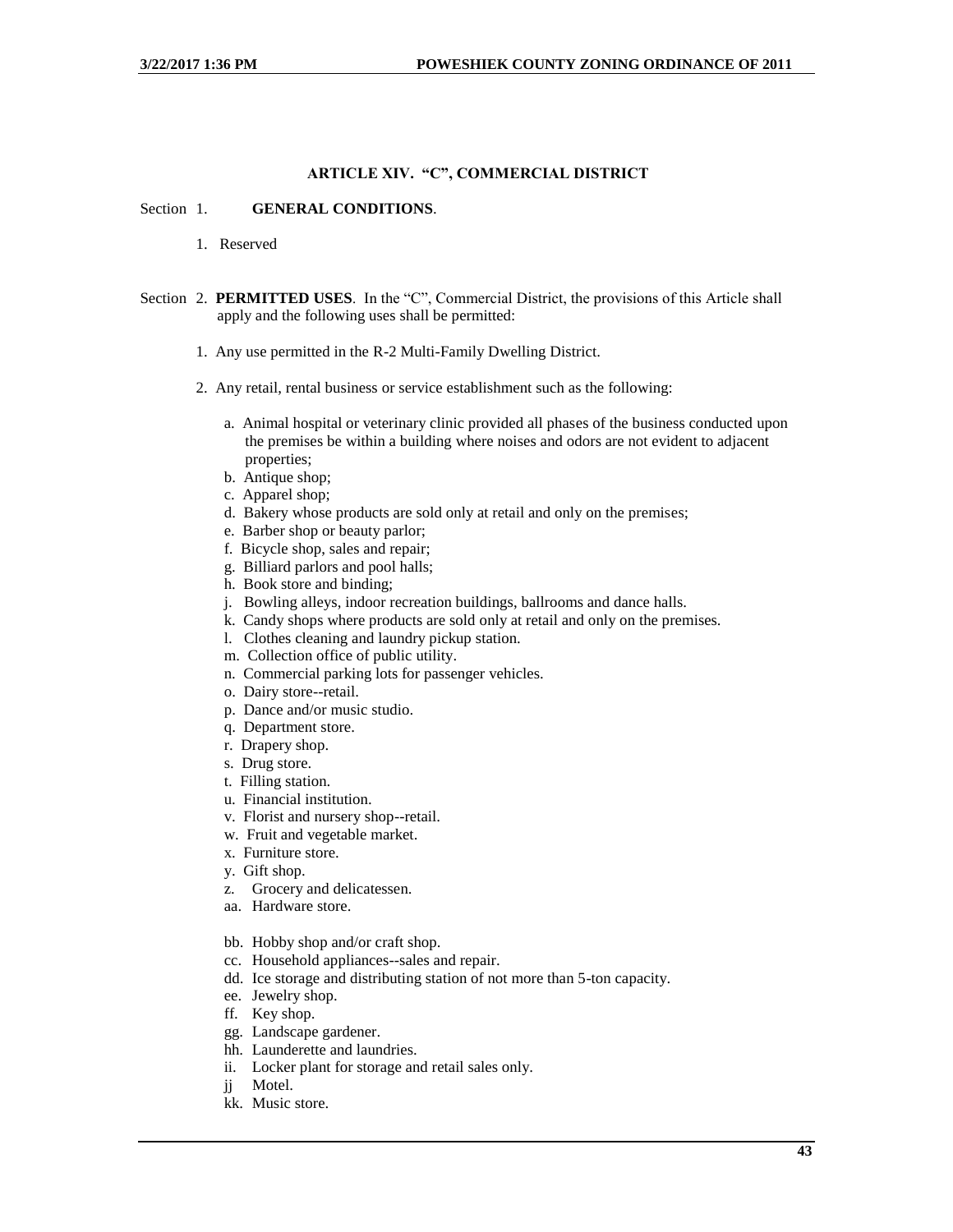- ll. Paint and wallpaper store.
- mm. Photographic studio.
- nn. Post office substation.
- oo. Radio and television sales and service.
- pp. Rental Storage units.
- qq. Restaurant, cafe, and soda fountain--including drive-ins.
- rr. Shoe repair shops.
- ss. Sporting goods.
- tt. Tack shop.
- uu. Tailor shop.
- vv. Taverns.
- ww. Theaters, including open-air drive-in theaters.
- xx. Variety store.
- yy. Business or professional office and the like.
- zz. Accessory uses to the above.
- aaa. Lawn mower, Small Engine, and Recreational Vehicle repair shop.

### 3. **Non-Commercial WECS, subject to the following standards:**

- a) **Tower Height:** Parcels smaller than one acre are not recommended for the placement of WECS, and must seek a special use permit. For property sizes between one acre and two acres the tower height shall be limited to 80 ft. For property sizes of two acres or more, there is no limitation on tower height, except as imposed by FAA regulations.
- b) **Setback:** No part of the wind system structure, including guy wire anchors, may extend closer than ten (10) feet to the property boundaries of the installation site.
- c) **Noise:** Non-commercial WECS shall not exceed 60 dBA, as measured at the closest neighboring inhabited dwelling. The level, however, may be exceeded during short-term events such as utility outages and/or severe wind storms.
- d) **Engineer Certification:** Applications for Non-Commercial WECS shall be accompanied by standard drawings of the wind turbine structure, including the tower, base, and footings. An engineering analysis of the tower showing compliance with the applicable regulations and certified by a licensed professional engineer shall also be submitted. This analysis is frequently supplied by the manufacturer.
- e) **Compliance with FAA Regulations:** Non-Commercial WECS must comply with applicable FAA regulations, including any necessary approvals for installations close to airports.
- f) **Compliance with National Electric Code:** Applications for Non-Commercial WECS shall be accompanied by a line drawing of the electrical components in sufficient detail to allow for a determination that the manner of installation conforms to the National Electric Code. This information is frequently supplied by the manufacturer.
- g) **Utility Notification:** No Non-Commercial WECS shall be installed until evidence has been given that the utility company has been informed of the customer's intent to install an interconnected customer-owned generator. Off-grid systems shall be exempt from this requirement.
- Section 3. **PARKING REGULATIONS**. Whenever structures are erected or structurally altered there shall be provided parking spaces on the same lot as the main building in accordance with Article VII.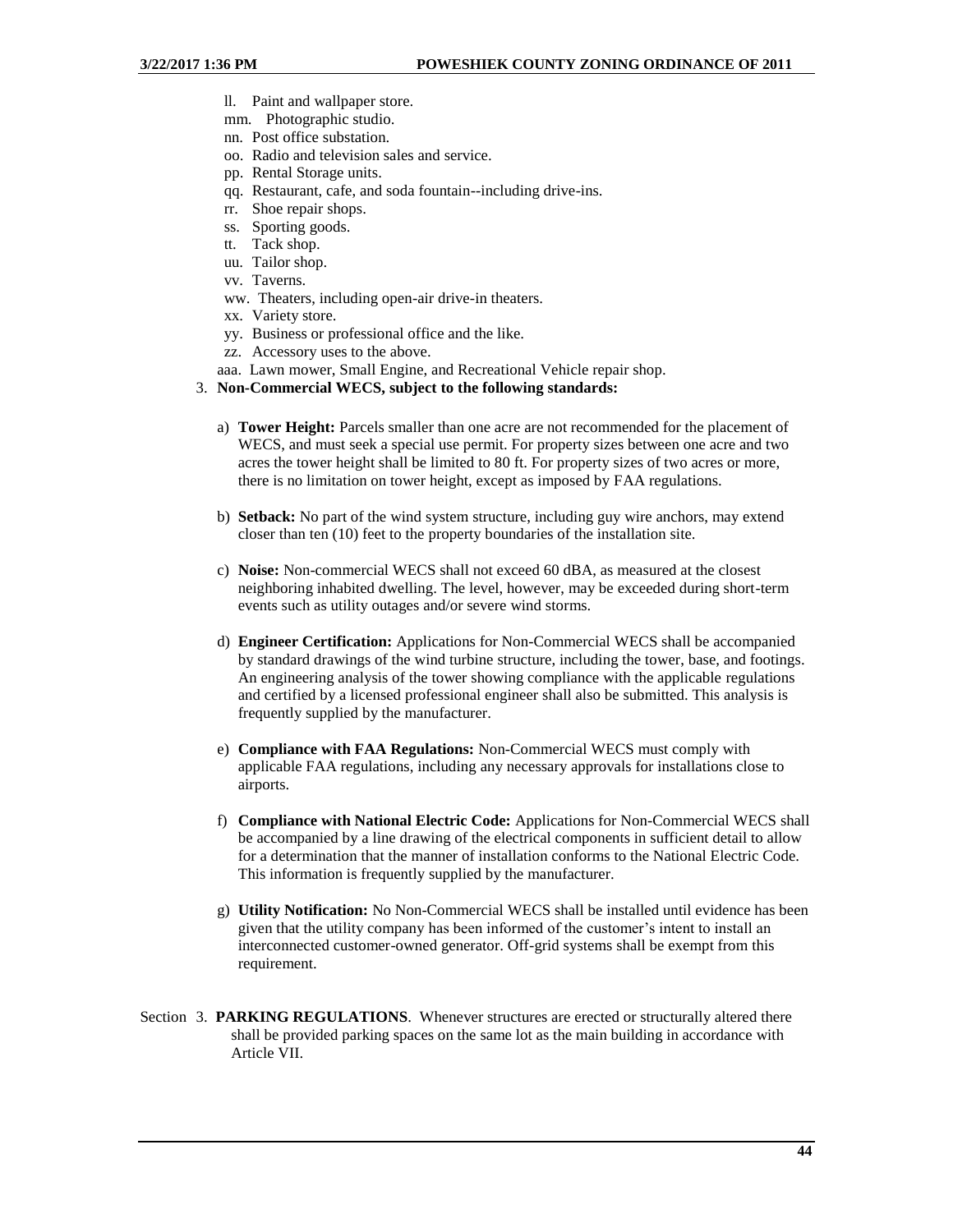Section 4. **HEIGHT REGULATIONS**. No building hereafter erected or structurally altered shall exceed 3 stories or 42 feet in height.

## Section 5. **REQUIRED YARDS.**

- 1. **FRONT YARD**. A minimum front yard depth of 75 feet shall be required.
- 2. **SIDE YARDS**. Any building containing dwelling units shall conform to the side yard requirements of the "R" district. The side yards shall be less than 15 feet.
- 3. **REAR YARD**. There shall be a rear yard required with a minimum depth of 50 feet. When a lot is not served by a public sanitary sewerage system, the open and undeveloped rear yard area shall be not less than the area required to provide suitable sanitary treatment facilities which shall meet the requirements of the State Board of Health for the anticipated use of the lot, and as determined by a licensed Sanitary Engineer.

## Section 6. **PERFORMANCE STANDARDS**

- 1. No merchandise shall be stored or displayed outside a building except as allowed as part of the initial change of zoning request or a conditional use permit from the Board of Adjustment.
- 2. Dumpsters shall be screened by fencing or vegetation or shall be placed in a location, which is not visible or offensive to the general public or adjacent property owners. Junk, trash, nonlicensed vehicles, and other items, which are detrimental to the character of the area, shall not be visible to the general public or adjacent property owners.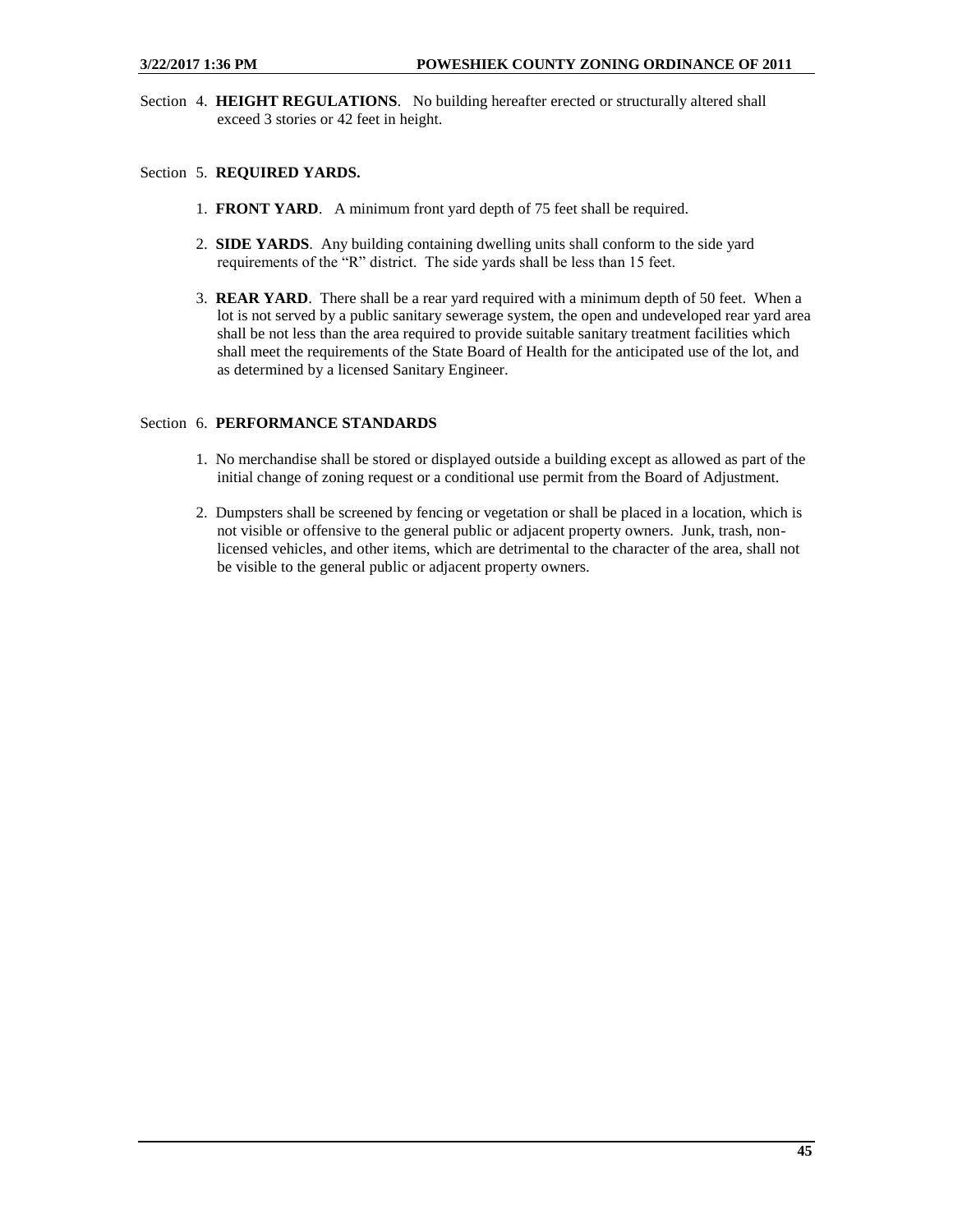## **ARTICLE XV. "M" MANUFACTURING DISTRICT**

#### Section 1. **GENERAL CONDITIONS.**

- 1. Manufacturing, fabricating, repairing, storing, cleaning, servicing and testing of materials, goods, or products, shall be carried on in such a manner as not be injurious or offensive by reason of the emission or creation of noise, vibration, smoke, dust, or other particulate matter, toxic, or noxious materials, odors, fires, or explosive hazards, or glare or heat.
- 2. No activities involving the storage, utilization, or manufacture of materials or products, which decompose by detonation, shall be permitted except as authorized by a Conditional Use Permit by the Board of Adjustment.
- 3. All activities involving the manufacturing, fabricating, repairing, storing, cleaning, servicing, and testing of materials, products and goods shall be within completely enclosed buildings. All outdoor storage of motor vehicles, dumpsters, junk, and trash handling equipment including but not limited to motor vehicles, farm or construction equipment, or similar items shall be screened from any public streets. The screening shall be a minimum of 5 feet in height. Screening shall be provided along all public roads. The screening shall be in the form of live trees, evergreens, or deciduous materials and be sufficient to separate the noted uses above from the public streets. The screening shall not pose a visual barrier to traffic at intersections. The screening plan shall be submitted with the zoning application and be incorporated into the permit;
- 4. No building structure or parcel of land shall be used for manufacturing, fabricating, repairing, storing, cleaning, servicing of materials, products, or goods, within 1000 feet of any lot line adjoining a residential district.

### Section 2. **PERMITTED USES.**

- 1. Any use permitted in the "C" Commercial district.
- 2. Automobile, tractor, truck, trailer, motorcycle, and other motor vehicles, manufacture and assembly, including parts.
- 3. Automobile, motorcycle, trailer and farm implement establishments for display, hire and sales (including sale lots), including as incidental to these major uses all repair work in connection with their own customers' vehicles. In addition, this paragraph shall not be construed to include automobile, tractor or machinery wrecking and rebuilding and used parts yards.
- 4. Bakeries.
- 5. Carpet and rug cleaning provided that necessary equipment is installed and operated for the effective precipitation or recovery of dust.
- 6. Carpenter and cabinet shop, lumber yards, building material sales yard, retail, sheet metal shop, sign construct and painting shop, storage warehouse or business, and wholesale warehouse or business.
- 7. Circus, carnival or similar enterprise provided that such use is at least 200 feet from any "R" district.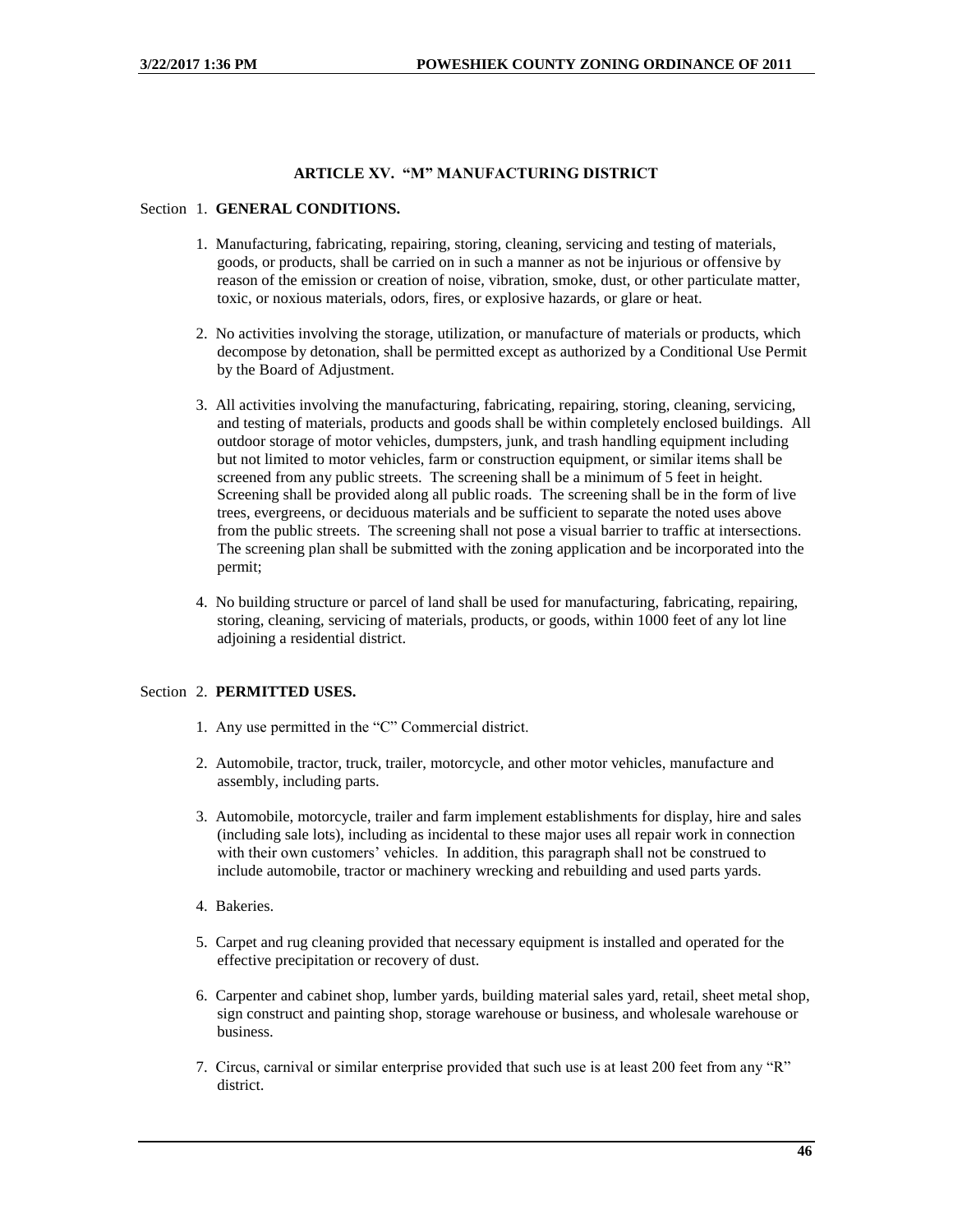- 8. Coal, coke or wood yard.
- 9. Concrete mixing, concrete products manufacture, and asphaltic batching plants.
- 10. Contractors' equipment storage yard or plant, or rental of equipment commonly used by contractors, storage and sale of livestock, feed and/or fuel, provided dust is effectively controlled, and storage yards for vehicles or a delivery or draying service.
- 11. Creamery, bottling works, ice cream manufacturing (wholesale), ice manufacturing and cold storage plant.
- 12. Enameling and lacquering.
- 13. Exterminator sales.
- 14. Foundry casting lightweight nonferrous metals or electric foundry not causing noxious fumes or odors.
- 15. Flammable liquids, underground storage only, not to exceed 25,000 gallons, if located not less than 200 feet from any "R" district.
- 16. Junk, iron or rags, storage or baling, where the premises upon which such activities are conducted are wholly enclosed within a building, wall or fence, not less than 8 feet in height, completely obscuring the activity.
- 17. Laboratories--experimental, film or testing.
- 18. Removed
- 19. Livery stable or riding academy.
- 20. Machine shop.
- 21. Manufacture or treatment of products clearly incidental to the conduct of a retail business conducted on the premises.
- 22. Manufacture of musical instruments and novelties.
- 23. Manufacture or assembly of electrical appliances, instruments, and devices.
- 24. Manufacture of pottery or other similar ceramic products, using only previously pulverized clay and kilns.
- 25. Manufacture and repair of electrical signs, advertising structures, sheet metal products, including heating and ventilating equipment.
- 26. Sawmill, planning mill, including manufacture of wood products not involving chemical treatment.
- 27. Milk distributing station other than a retail business conducted on the premises.
- 28. Monument sales yard.
- 29. Pet shop, including aquariums.
- 30. Plumbing, heating or electrical contractor shops.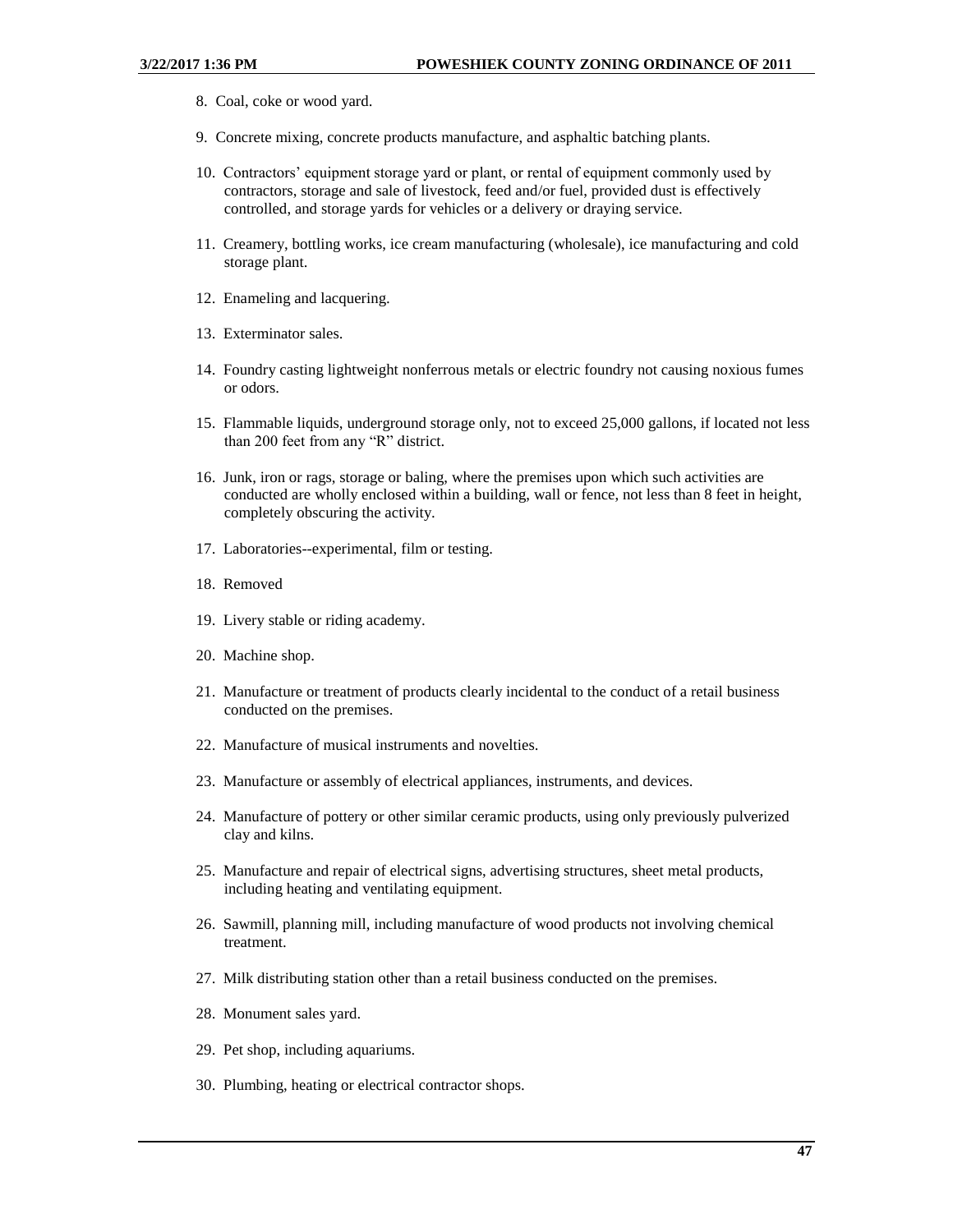- 31. Printing and/or publishing houses.
- 32. Sales auction (automotive or furniture and appliance).
- 33. Tire shop, including vulcanizing and retreading.
- 34. Used auto sales lots or any similar use.
- 35. Welding or other metalworking shops.
- 36. The manufacturing, compounding, processing, packaging, or treatment of cosmetics, pharmaceuticals, and food products.
- 37. The manufacture, compounding, assembling, or treatment of articles of merchandise from previously prepared materials such as bone, cloth, cork, fiber, leather, paper, plastics, metals or stones, tobacco, wax, yarns, and wood.
- 38. No permit shall be issued for any use in conflict with any ordinance of Poweshiek County or law of the State of Iowa regulating nuisances.

No permit shall be issued for any of the following uses until and unless the location of such use and suitable enclosure shall have been authorized by the by the Board Supervisors after a public hearing by the Board of Adjustment and a recommendation by the Zoning Commission.

- a. Agriculture seed processing, storage and sales.
- b. Automobile tractor or machinery wrecking and used parts yards
- c. Cement, lime gypsum or plaster of Paris manufacture
- d. Chemical manufacture or wholesale storage of chemicals
- e. Explosive manufacture or storage
- f. Fertilizer and /or agricultural chemical manufacture, blending and storage.
- g. Fish and meat products, cereals, sauerkraut, vinegar, yeast, stock feed, flour and rendering and refining
- h. Garbage, offal or dead animal reduction or dumping
- i. Gas manufacturing and cylinder recharging, except anhydrous ammonia
- j. Petroleum and minerals or their products, exploration, extraction, refining or wholesale storage of.
- k. Rubber goods manufacturing
- l. Slaughterhouses and stockyard, distillation of bones, fat rendering, glue, size or gelatin manufacturing, hide treatment and storage.
- m. Smelting of tin, copper, zinc, or iron ores.
- n. Waste paper yard.
- o. Wholesale storage of gasoline
- p. Racetrack

#### 39. **Non-Commercial WECS, subject to the following standards:**

- a) **Tower Height:** Parcels smaller than one acre are not recommended for the placement of WECS, and must seek a special use permit. For property sizes between one acre and two acres the tower height shall be limited to 80 ft. For property sizes of two acres or more, there is no limitation on tower height, except as imposed by FAA regulations.
- b) **Setback:** No part of the wind system structure, including guy wire anchors, may extend closer than ten (10) feet to the property boundaries of the installation site.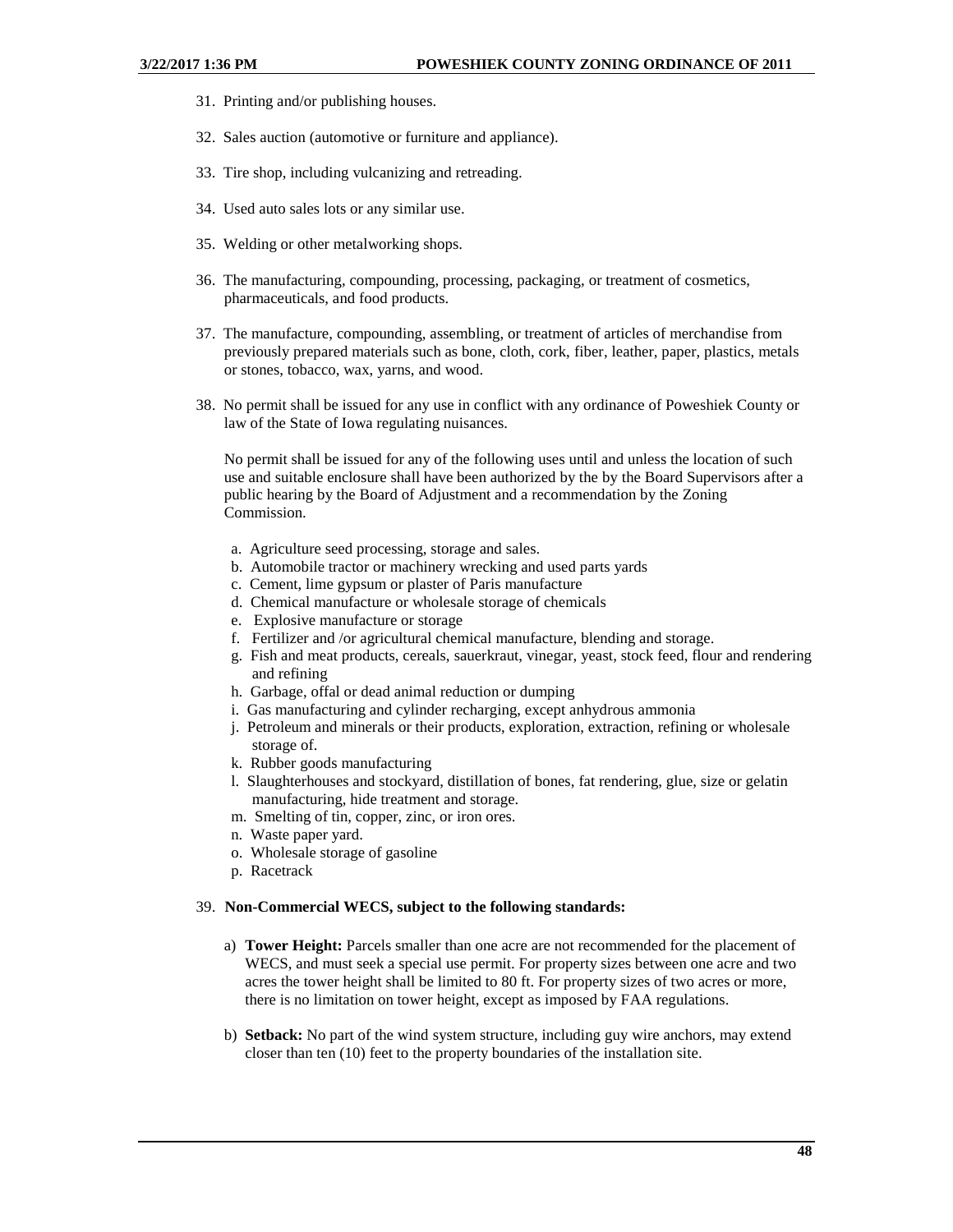- c) **Noise:** Non-commercial WECS shall not exceed 60 dBA, as measured at the closest neighboring inhabited dwelling. The level, however, may be exceeded during short-term events such as utility outages and/or severe wind storms.
- d) **Engineer Certification:** Applications for Non-Commercial WECS shall be accompanied by standard drawings of the wind turbine structure, including the tower, base, and footings. An engineering analysis of the tower showing compliance with the applicable regulations and certified by a licensed professional engineer shall also be submitted. This analysis is frequently supplied by the manufacturer.
- e) **Compliance with FAA Regulations:** Non-Commercial WECS must comply with applicable FAA regulations, including any necessary approvals for installations close to airports.
- f) **Compliance with National Electric Code:** Applications for Non-Commercial WECS shall be accompanied by a line drawing of the electrical components in sufficient detail to allow for a determination that the manner of installation conforms to the National Electric Code. This information is frequently supplied by the manufacturer.
- g) **Utility Notification:** No Non-Commercial WECS shall be installed until evidence has been given that the utility company has been informed of the customer's intent to install an interconnected customer-owned generator. Off-grid systems shall be exempt from this requirement.

# Section 3. **REQUIRED CONDITIONS.**

- 1. The best practical means known for the disposal of refuse matter or water carried waste, the abatement of obnoxious or offensive odor, dust, smoke, gas, noise, or similar nuisance, shall be employed. All uses except for those permitted by the Board of Adjustment shall by reason of its nature or manner of operation become hazardous, noxious, of offensive owing to the emission of odor, dust, smoke, cinders, gas fumes, noise, vibration, refuse matter or water carried waste.
- 2. All principal buildings and all accessory buildings or structures including loading and unloading facilities, shall be located at least 200 feet from any "R" district and not less than 100 feet from a "C" district.
- 3. All uses shall be completely enclosed within a building except for parking, loading, and unloading facilities, except when authorized by the board of adjustment.

## Section 4. **ACCESSORY USES**.

- 1. Accessory uses permitted in the "C" district.
- 2. Accessory uses and structures customarily incidental to any permitted principal uses.
- Section 5. **HEIGHT REGULATIONS.** No structure shall exceed 3 stories or 50'in height the distance measured to the centerline of the nearest street from any portion of the proposed building or structure.

### Section 6. **REQUIRED YARDS**.

1. **FRONT YARD**. Shall meet the side yard set back or not to exceed the principle building.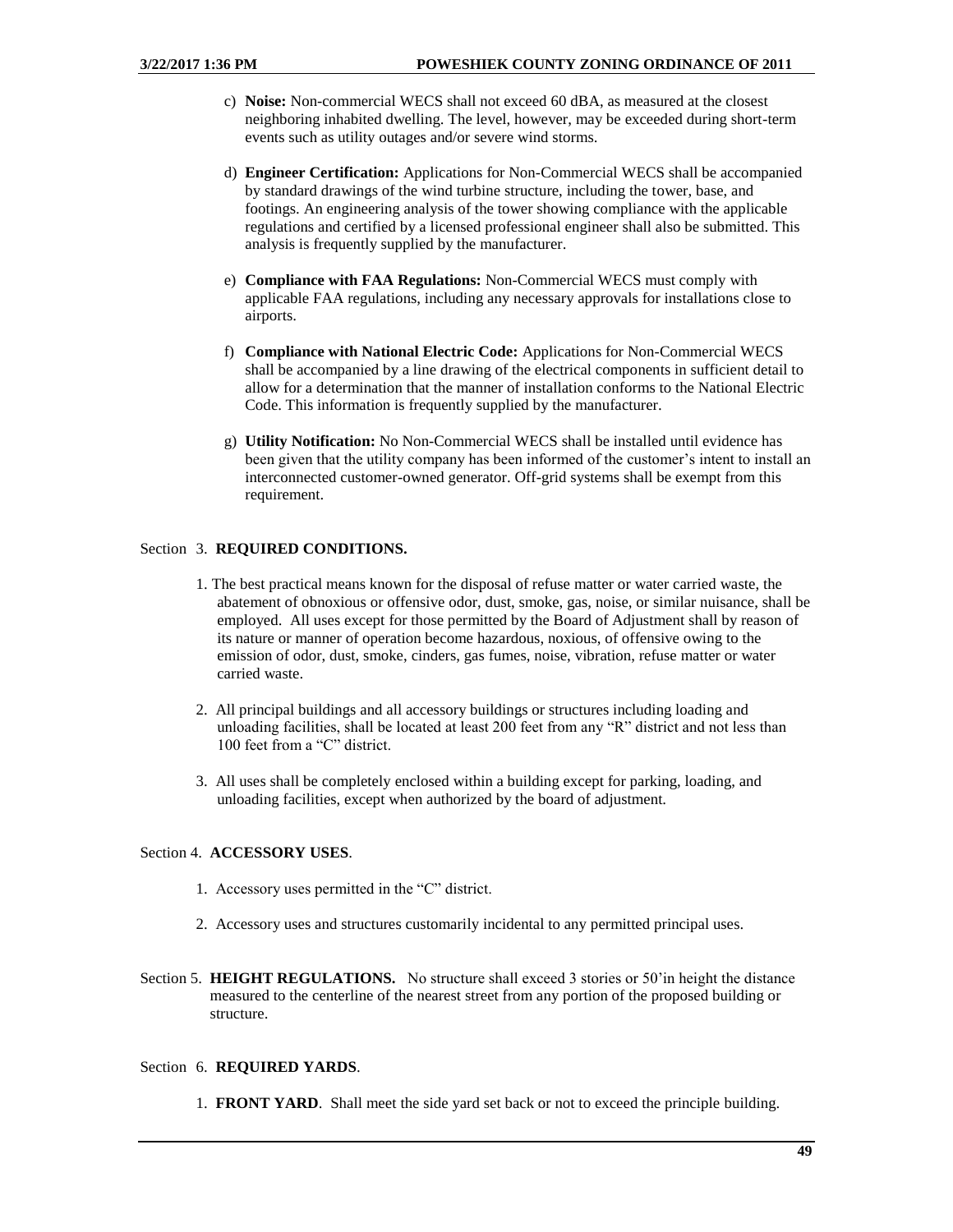- 2. **SIDE YARD.** None required except adjacent to an "R" district, in which case not less than 15 feet on any one side.
- 3. **REAR YARD.** There shall be a rear yard required with a minimum dept of 50 feet; none where adjoining railroad right of way. When a lot is not served by a public sanitary sewerage system the open and undeveloped rear or side yard shall be not less than the area required to provide suitable sanitary treatment facilities which shall meet Health Department requirements.
- 4. **ACCESSORY BUILDINGS.** Shall have a front yard setback of 75 feet, side yard setback of a total of 40 feet and no less than 15 feet on any one side, and a rear yard setback of 50 feet.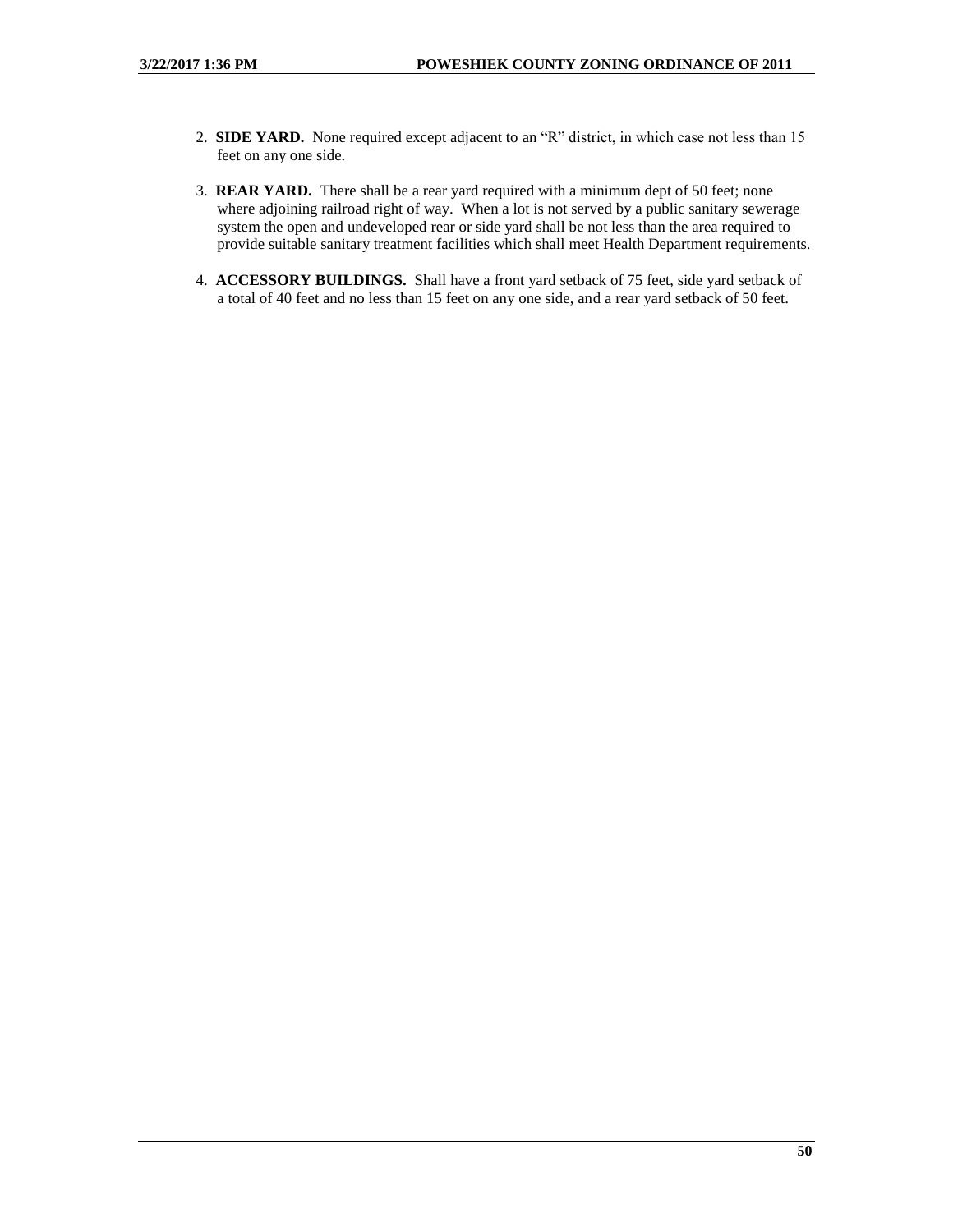## **ARTICLE XVI. SIGN REQUIREMENTS**

- Section 1. **PURPOSE**. The purposes of these sign regulations are: to encourage the effective use of signs as a means of communication in the County; to maintain and enhance the aesthetic environment and the County's ability to attract sources of economic development and growth; to improve pedestrian and traffic safety; to minimize the adverse effect of signs on nearby public and private property; and to enable the fair and consistent enforcement of these sign restrictions.
- Section 2. **APPLICABILITY**. A sign may be erected, placed, established, painted, created, or maintained in the County only in conformance with the standards, procedures, exemptions, and other requirements of this Ordinance.
	- 1. The effect of this section as more specifically set forth herein, is:
		- a. To establish a permit system to allow a variety of types of signs in commercial and industrial zones, and a limited variety of signs in other zones, subject to the standards and the permit procedures of this Ordinance;
		- b. To prohibit signs not expressly permitted by this Ordinance;
		- c. To provide for the enforcement of the provisions of this Ordinance.
- Section 3. **DEFINITIONS AND INTERPRETATION**. Words and phrases used in this Ordinance shall have the meanings set forth in this Section. Words and phrases not defined in this section but defined in other parts of the Ordinance shall be given the same meanings. All words and phrases shall be given their common, ordinary meaning, unless the context clearly requires otherwise. Section headings or captions are for reference purposes only and shall not be used in the interpretation of this Ordinance.
	- 1. **ABANDONED SIGN**. A sign which advertises or identifies a product, place, activity, person, profession, service, institution or business which is no longer conducted or available on the premises or elsewhere. Signs, which have been in a state of disrepair for at least 90 days, are also considered abandoned signs.
	- 2. **ACCESSORY SIGN**. A sign which directs attention to a product, place, activity, person, profession, service, institution or business which is located, produced, conducted, sold or offered on the same premises where the sign is located.
	- 3. **ADVERTISING SIGN**. A sign which directs attention to a product, place, activity, person, profession, service, institution or business which is located, produced, conducted, sold or offered elsewhere than on the premises where the sign is located.
	- 4. **AWNING SIGN**. A sign incorporated into or attached to an awning.
	- 5. **BANNERS, PENNANTS, STRING LIGHTS.** Temporary signs hung with or without frames, possessing characters letters, illustrations, or ornamentation applied to paper, plastic, fabric, or other similar material.
	- 6. **BILLBOARD**. A form of advertising sign designed for both painted bulletins and paper posters which advertises a product, place, activity, person, profession, service, institution or business located upon property other than the premises on which the sign is located.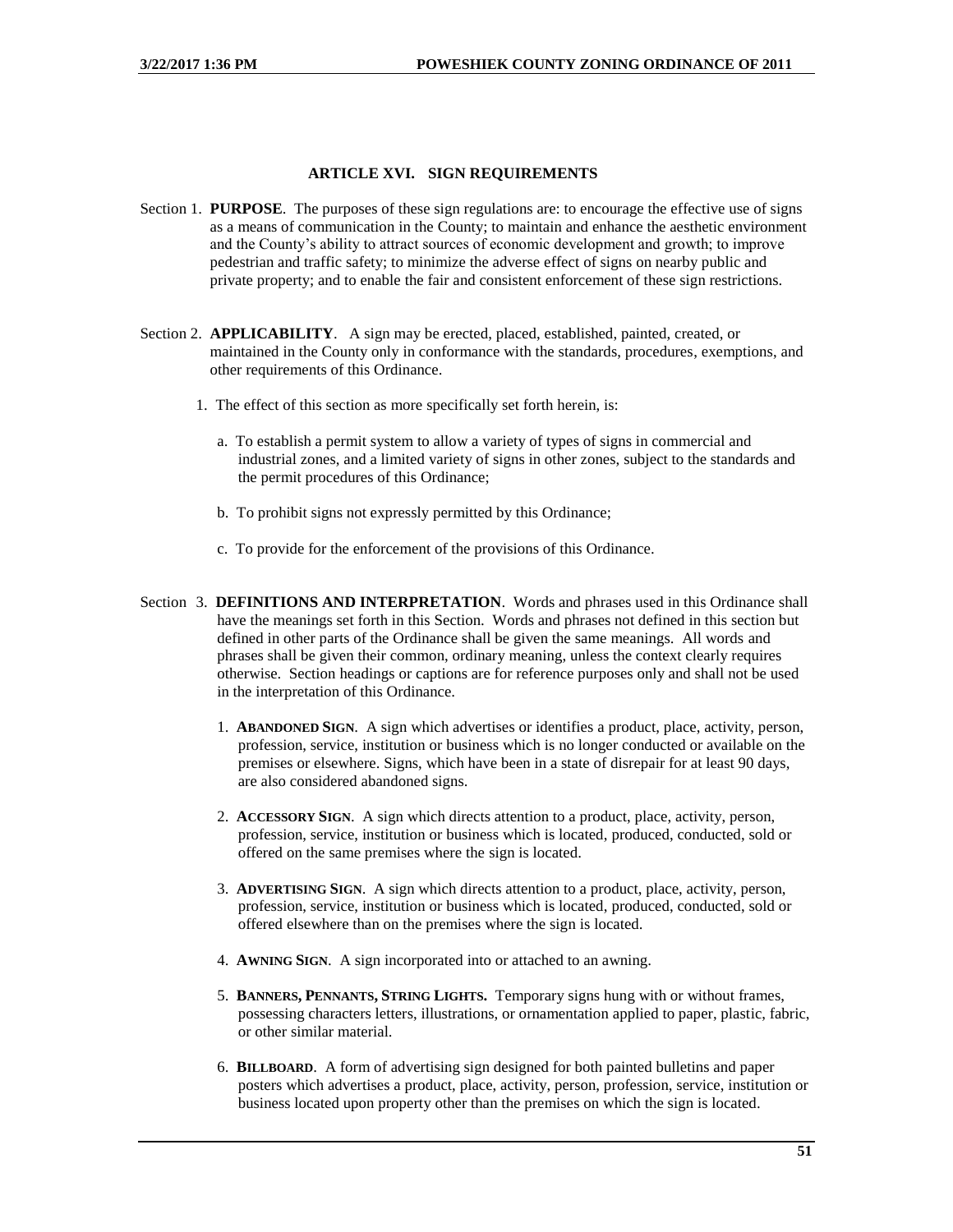- 7. **BULLETIN BOARD**. A sign containing a surface upon which individual letters are temporarily attached for the announcement of services, activities, or special events related to and located on the same premises as schools, churches and institutions.
- 8. **CANOPY/MARQUEE SIGN**. A sign attached to, or constructed in or under, a canopy or marquee.
- 9. **CHANGEABLE COPY SIGN**. A sign that is designed so that characters, letters, or illustrations can be periodically changed or rearranged, manually or automatically, without altering the face or the surface of the sign.
- 10. **COMMERCIAL MESSAGE SIGN**. Any sign wording, logo, or other representation that directly or indirectly, names, advertises, or calls attention to a business, product, or service, or other commercial activity.
- 11. **CONSTRUCTION SIGN**. A temporary sign giving the name or names of principal contractors, architects, and lending institutions responsible for construction on the site where the sign is placed, and information about the enterprises or project being developed.
- 12. **DIRECTIONAL/INFORMATION SIGN**. Any sign giving directions, instructions, or information principally to pedestrian or vehicular traffic.
- 13. **ELECTRONIC MESSAGE CENTER**. A sign where different copy changes are shown such as an electrically or electronically controlled time and temperature sign, message center, or reader board.
- 14. **FASCIA SIGN.** A single faced sign, which is, attached parallel to its supporting wall and not extending more than 18 inches from a wall or building.
- 15. **FLASHING SIGN**. A sign, which contains an intermittent, or flashing light source, or which includes the illusion of intermittent or flashing light by means of animation or an externally mounted intermittent light source. Automatic changing signs conveying public service messages such as time and temperature or electronic message centers and reader boards are not classified as flashing signs.
- 16. **FREESTANDING SIGN**. A sign which is supported by one or more columns, ropes or lines, uprights, poles or braces in or upon the ground and not attached to any building, structure or wall. This term shall include signs placed directly upon the ground.
- 17. **HOME OCCUPATION SIGN**. A non-illuminated sign or nameplate that identifies only the name and/or occupation of a practitioner or one conducting a permitted home occupation in a dwelling.
- 18. **ILLUMINATED SIGN**. Any sign illuminated in any manner by an artificial light source.
- 19. **INCIDENTAL SIGN**. A sign pertaining to specific products, services, or facilities available on the premises.
- 20. **MENU BOARD**. A permanently mounted sign displaying the bill of fare of a drive-in or drive-thru restaurant.
- 21. **NON-CONFORMING SIGN**. Any sign, which does not conform to the regulations of this Article.
- 22. **POLITICAL SIGN**. A temporary sign relating to candidates or issues associated with a local, state or national election or referendum.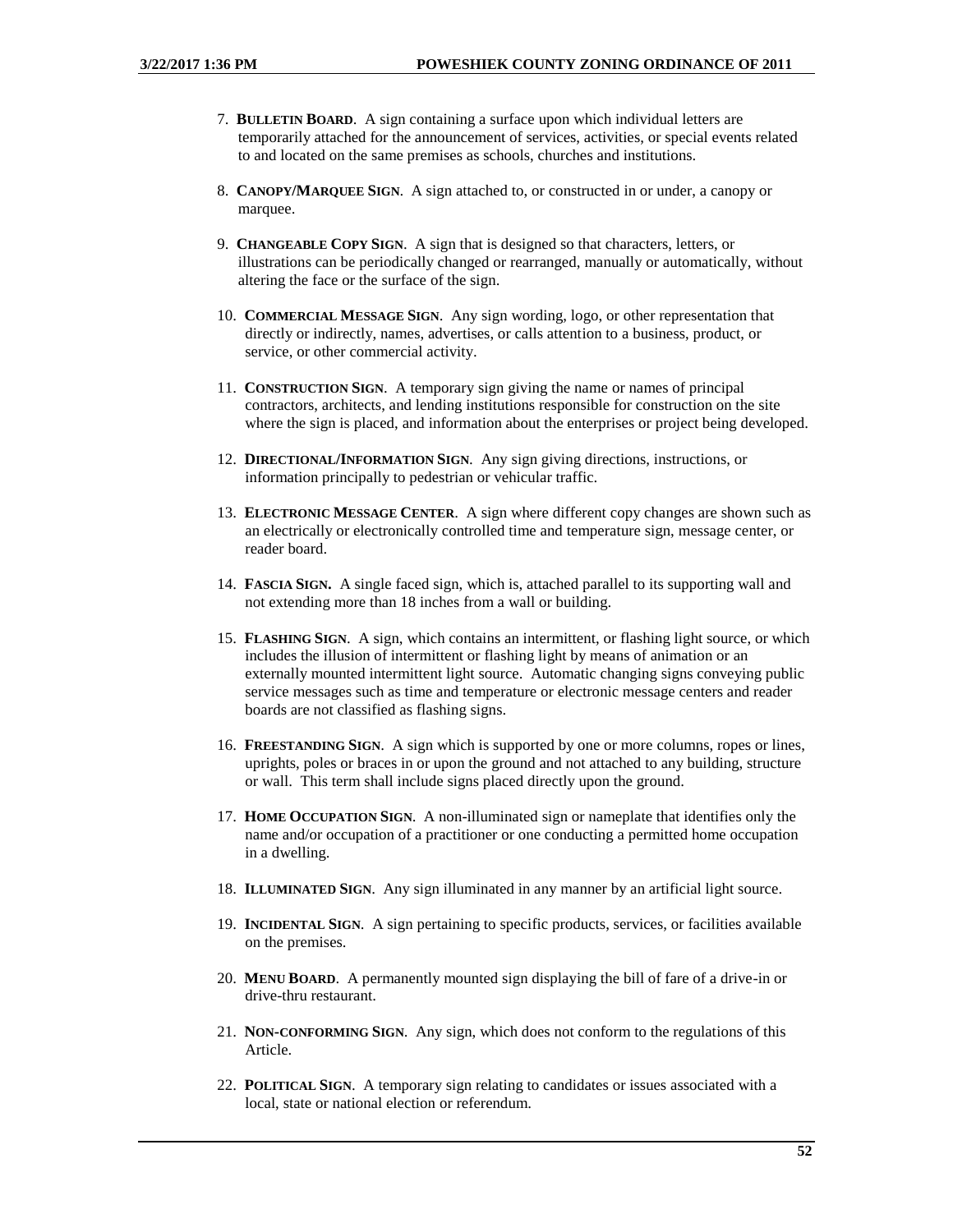- 23. **PORTABLE SIGN.** A sign which by its construction or nature is designed to be moved from one location to another. When on a trailer, the removal of wheels or undercarriage, or the anchoring of the sign by means of chains, wires, concrete blocks, sandbags, or other types of temporary anchors, does not change the classification of the sign.
- 24. **PROJECTING SIGN**. A sign attached to and projecting more than 18 inches from the building face or wall.
- 25. **REAL ESTATE SIGN**. A temporary sign advertising the sale, rental or lease of the premises on which the sign is located.
- 26. **ROOF SIGN.** A sign erected upon or above a roof or parapet wall of a building, and which is wholly or partially supported by said building.
- 27. **SIGN**. Any object, device, display or structure, or part thereof, which is affixed to or represented directly or indirectly upon a building, structure or parcel of land and which advertises, displays, identifies or directs attention to a product, place, activity, person, profession, service, institution or business.
- 28. **SIGN AREA**. The area within a single continuous perimeter enclosing the extreme limits of writing, representation, emblem or figure of similar character, together with any frame or other material or color forming an integral part of the display or used to differentiate such sign from the background against which it is placed, excluding the necessary exposed supports or uprights on which the sign is placed. If the sign consists of more than one section or module, all areas will be totaled. The area of signs composed of words or characters attached directly to a building or wall shall mean and shall be computed as the area within a regular geometric shape, which encloses the words or characters. The area of signs composed of spherical, three-dimensional, free form, sculpture, and other nonplanar shapes shall be the sum of the areas of the four vertical sides of the smallest polyhedron (cube-like volume) that will enclose the sign structure. The area of back-toback signs shall be taken as the area of one sign face if the two sign faces are of equal area or as the area of the larger face if the two faces are of unequal area.
- 29. **SIGN HEIGHT**. The vertical distance from the uppermost point on a sign to the surrounding grade level immediately below and upon which the sign is located.
- 30. **SIGN STRUCTURE**. Any supports, uprights, braces, mounting device, hardware or framework of a sign.
- 31. **TEMPORARY SIGN.** A sign not permanently attached to a building, structure, or the ground and designed or intended to be displayed for a limited period of time such as political signs, real estate signs, portable signs, and special event signs.
- 32. **WALL SIGN**. A sign painted on or attached to a wall or building with the face in a parallel plane to the plane of the building or wall.
- Section 4. **PERMITS REQUIRED.** If a sign requiring a permit under the provision of this Ordinance is to be placed, constructed, or modified on a zoning lot, the owner of said lot shall secure a sign permit prior to the construction, placement, erection, or modification of such sign. No signs shall be erected in the public right-of-way except in accordance with this Ordinance. No sign permit of any kind shall be issued for an existing or proposed sign unless such sign is consistent with the requirements of this Ordinance.
	- 1. An application for construction, creation, or installation of a new sign or for modification of an existing sign shall be accompanied by detailed drawings to show the dimensions, design,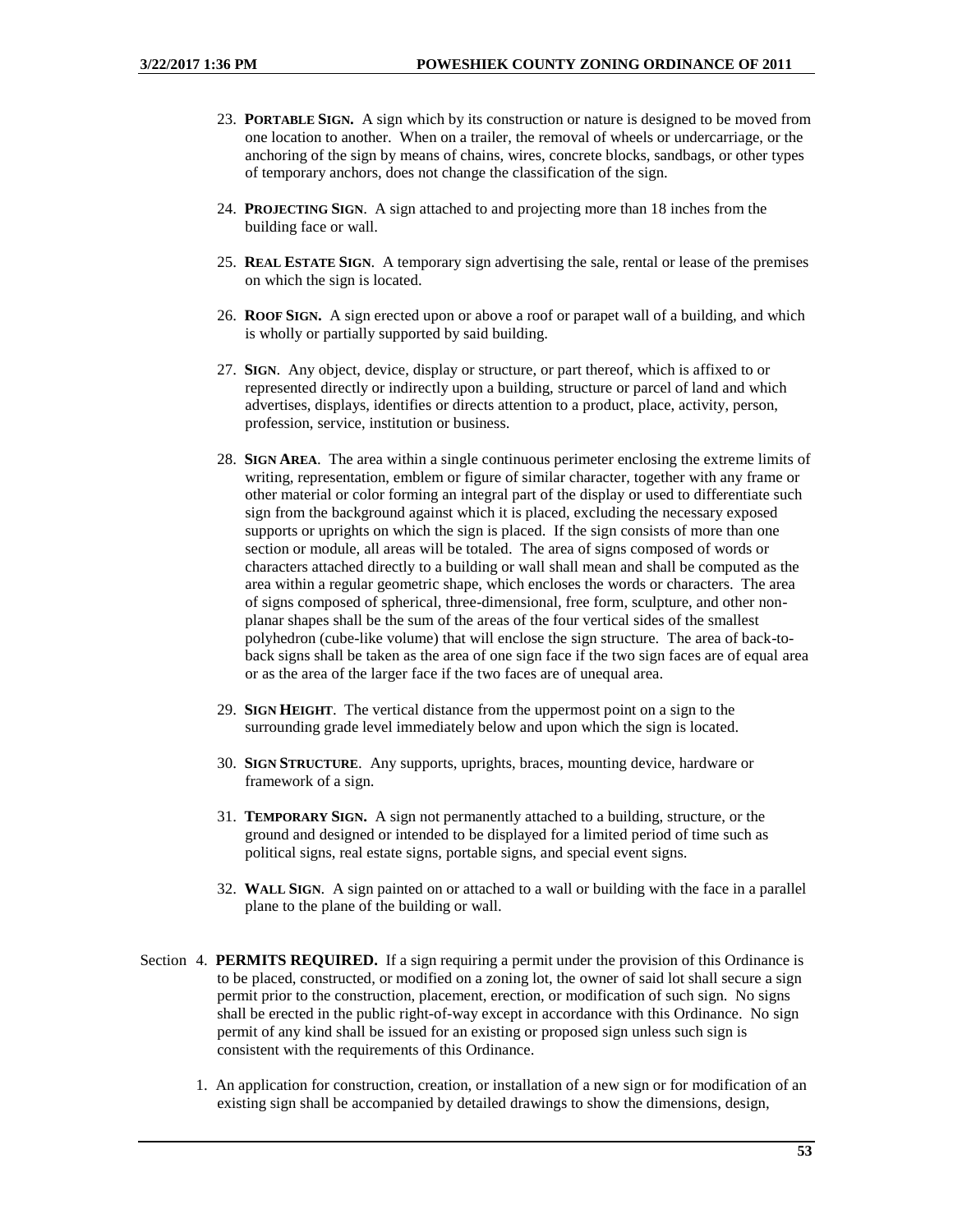structure, and location of each particular sign. One application and permit may include multiple signs on the same zoning lot.

- Section 5. **TEMPORARY SIGN PERMITS**. Temporary signs on private property shall be allowed only upon issuance of a Temporary Sign Permit, which shall be subject to the requirements listed below.
	- 1. A temporary sign permit shall allow the use of a temporary sign for a specified 30-day period, other than political signs.
	- 2. Only 1 temporary sign permit shall be issued to the same business license holder on the same zone lot in any calendar year.
- Section 6. **VIOLATIONS**. Any of the following shall be a violation of this Ordinance and shall be subject to the enforcement remedies and penalties provided by this Ordinance, by the Zoning Ordinance, and by state law.
	- 1. To install, create, erect, or maintain any sign in a way that is inconsistent with any permit governing such sign or the zone lot on which sign is located;
	- 2. To install, create, erect, or maintain any sign requiring a permit without such permit;
	- 3. To install, create, erect, or maintain any sign in a way that is inconsistent with any permit governing such sign or the zone lot on which it is located;
	- 4. To continue any such violation. Each such day of a continued violation shall be considered a separate violation when applying the penalties of this Ordinance.
- Section 7. **FEES**. See resolution for fees on file with the County Auditor.
- Section 8. **EXEMPTIONS**. The following signs are exempted from the permit requirements of this Ordinance, unless specified elsewhere herein, but must be in compliance with all other applicable codes and Ordinances:
	- 1. Miscellaneous traffic or other signs of a public agency, such as railroad crossing signs, and signs warning of danger, hazards or unsafe conditions.
	- 2. Display of any official flag or emblem of a nation, state, or county, or a religious, charitable, educational, or non-profit institution or organization.
	- 3. Any sign which is located within a structure.
	- 4. Grave markers, statues, or remembrances of persons or events that are non-commercial in nature.
	- 5. Works of fine art, if not displayed in conjunction with a commercial enterprise for the principal purpose of commercial advertisement.
	- 6. Signs applied directly onto the body of a car, truck, bus, trailer, or other vehicle if such vehicle is operated in the normal course of a business and such vehicle is not used primarily to display such sign.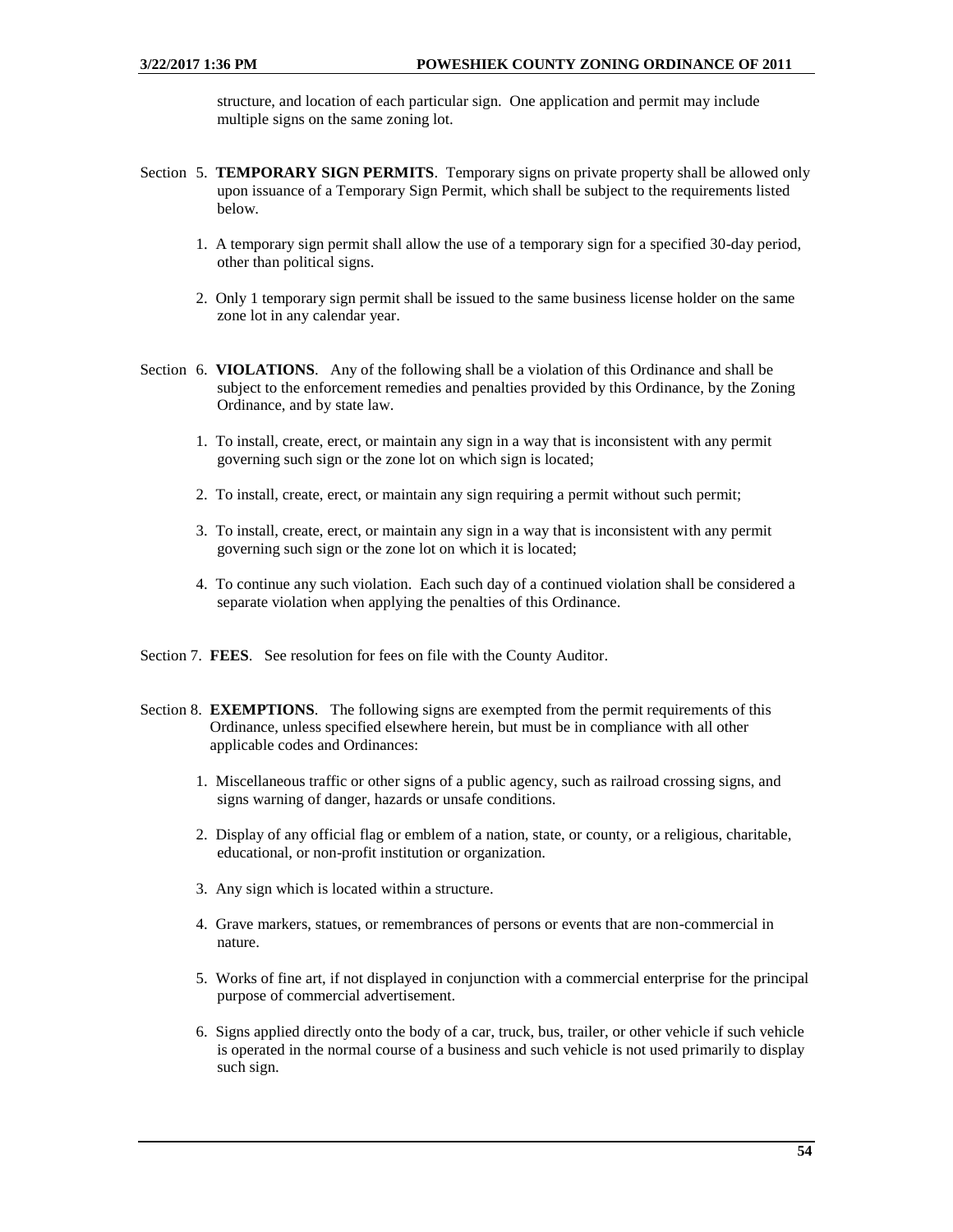- 7. Nameplates posted in conjunction with doorbells or mailboxes, and not exceeding one square foot in surface area.
- 8. Signs and notices required to be displayed, maintained, or posted by law or by any court or governmental order, rule, or regulation.
- 9. Directional/information signs displayed strictly for the direction, safety or convenience of the public, including signs which identify restrooms, telephones, danger areas, parking area entrances or exits, freight entrances, or the like. Such signs shall not exceed 6 square feet in area and shall not exceed 4 feet in height.
- 10. Address signs, not exceeding one square foot in surface area, containing only the address of the premises upon which it is located.
- 11. Plaques, tablets, or names of buildings and date of erection when cut into any surface of when such sign is attached flush to the building.
- 12. Commemorative plaques or monuments placed by historical organizations.
- 13. Public Notices.
- 14. Safety and warning signs, such as warnings of high voltage, explosives, hazardous materials, and other dangerous situations.
- 15. Signs advertising any sales popularly referred to as "Garage" and "Yard" sales shall not exceed 4 square feet in area and shall be removed within 24 hours after a sale has ended.
- 16. Signs for Home Occupations that do not exceed 16 square feet in area, are not illuminated, are building mounted, and are limited to one sign per home.
- 17. No Trespassing signs.
- 18. Signs or bulletin boards associated with medical, educational, civic, philanthropic, or religious organizations or institutions, not exceeding 24 square feet in area and not exceeding 6 feet in height, which shall be located on the premises of such institution or organization.
- 19. **Temporary signs**, including:
	- a. Signs advertising the sale, rental or lease of the premises or part of the premises on which the sign is displayed. One such non-illuminated sign, not to exceed 9 square feet in area and not to exceed 6 feet in height, shall be permitted on each premise.
	- b. Signs advertising the architects, engineers, contractors, occupants, or other individuals involved in the construction, re-construction or remodeling of a building and/or development project and such signs announcing the character and/or purpose of the site. One such non-illuminated sign, not to exceed 120 square feet in area and not to exceed 8 feet in height, with a minimum setback of 15 feet, shall be permitted on each premise. Such signs shall not be erected until building permits have been issued, and shall be removed no longer than 30 days following project completion.
	- c. One non-illuminated sign in any residential real estate development indicating real property for sale or rent, not larger than 120 square feet in area. In no case is any such sign to be located closer than 30 feet to any street line. In no case will a temporary sign be permitted after residences have been erected on 60 percent of the lots in the subdivision or after more than 60 percent of the lots have been sold.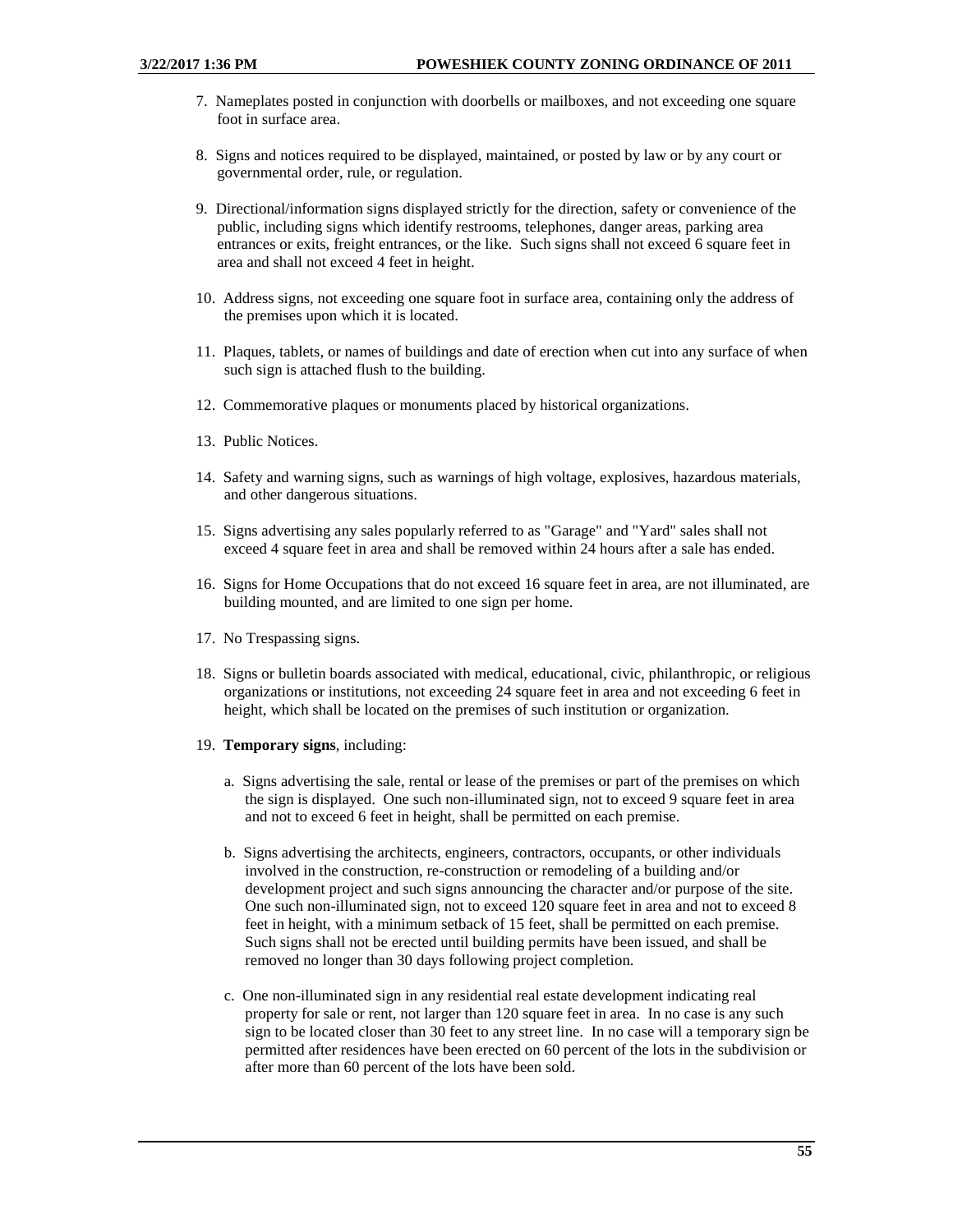- d. Signs announcing candidates seeking public political office or pertinent political issues. Such signs shall be confined to private property.
- e. Temporary signs pertaining to drives or events of civic, philanthropic, educational, or religious organizations. Also, any special event sign, banner, pennant, flag, streamer, or advertising device displayed on the premises of an establishment having a grand opening, anniversary, or similar special event. Such sign shall also include signs erected for the purpose of notifying the public of non-commercial community events including but not limited to fairs, festivals and celebrations open to the general public, and sponsored or approved by the county or school district. Signs shall not exceed 50 square feet in area and shall not exceed the height of the principal structure. Signs shall not be posted more than 30 days before said event and shall be removed within 24 hours after the event.
- f. **CERTAIN TEMPORARY SIGNS PERMITTED**. Notwithstanding any provision of this Ordinance to the contrary, the temporary posting of Political Signs, Real Estate Signs or signs referred to in Article XVI, Section 8 may be placed on private property under the jurisdiction and control of Poweshiek County, Iowa, terrace or parking areas if said posting is approved by the owner of the adjacent real estate who maintains the public property, terrace or parking area, and said posting does not interfere with vehicular traffic visibility or pedestrian movement.
- 20. Agricultural seed corn, farmstead, and other similar signs.

- 1. Abandoned signs.
- 2. Flashing signs, including those illuminated by or containing flashing, intermittent, rotating, or moving light or lights. This requirement shall not apply to electronic message centers.
- 3. Signs attached to trees, telephone poles, public benches, streetlights, or placed on any public property or public right-of-way.
- 4. Signs placed on vehicles or trailers, which are parked or located for the primary purpose of displaying said sign.
- 5. Signs, which revolve or swing with normal wind currents or mechanical devices.
- 6. Any sign, except menu boards, emitting sound other than that normal for their internal operation.
- 7. Any sign, which contains statements, words or pictures of an obscene, pornographic or immoral character.
- 8. Temporary signs, except for those expressly permitted by this Ordinance.
- 9. In no event shall an illuminated sign or lighting device be placed or directed or beamed upon a public street, highway, sidewalk, or adjacent premises so as to cause glare or reflection that may constitute a traffic hazard or nuisance. All signs shall be screened from beaming on residential windows.
- 10. No sign shall be erected so as to prevent free ingress to, or egress from, any door, window or any other exits.

Section 9. **PROHIBITED SIGNS**. The following signs are prohibited in all zoning districts within Poweshiek County: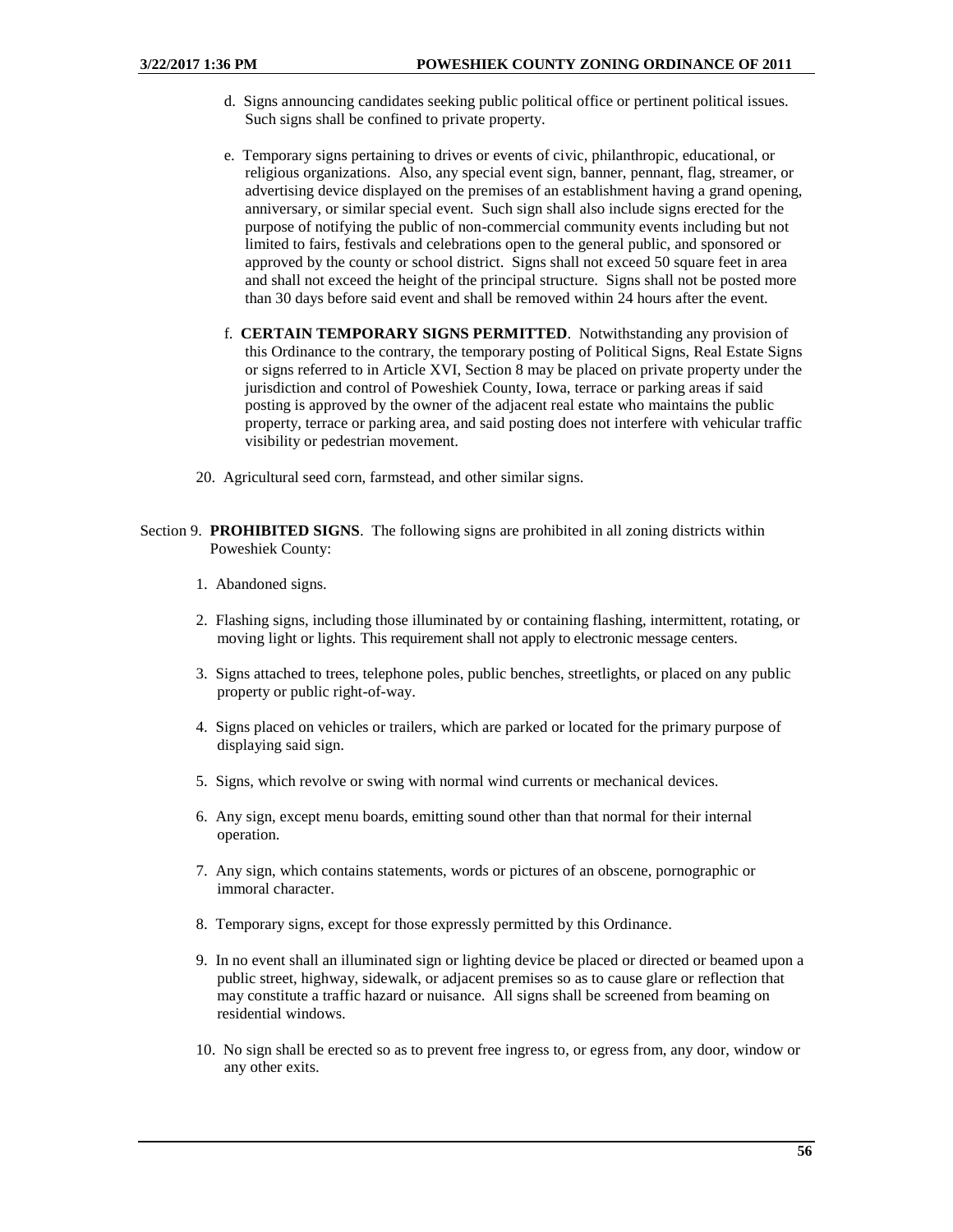- 11. No sign or part thereof shall contain or consist of banners, posters, pennants, ribbons, streamers, spinners or other similar moving devices, except as specified herein.
- 12. No advertisement, advertising structure, billboard or other object shall be erected, used or maintained which in any way simulates official, directional or warning signs erected or maintained by the County or by the State of Iowa.
- 13. No sign or advertising device shall be erected or maintained at the intersection of streets in such a manner as to obstruct free and clear vision of the intersection.
- 14. No neon sign or other illuminated advertisement shall be of such color or located in such a manner as to diminish or detract in any way from the effectiveness of any traffic signal or similar safety or warning device.
- 15. No building wall shall be used for display of advertising except that pertaining to the use carried on within such building.
- 16. No sign or sign structure shall be placed on private or public property without the consent of the owner or authorized agent thereof. No sign shall be placed on the roof of any building.
- 17. No sign shall be located in or over any public right-of-way, except as specified herein.

# Section 10. **SUPPLEMENTAL PROVISIONS**.

- 1. All signs and sign structures shall be erected and maintained in a safe condition. It shall be the responsibility of the sign owner or property owner to keep all signs thereon properly maintained.
- 2. **Non conforming signs**. Legally established signs, other than portable signs as herein defined, existing on the effective date of this Ordinance which do not conform to the provisions of this Ordinance shall be classified as legal nonconforming signs and be allowed to continue as such for a period not to exceed 10 years. At that point in time a new permit will need to be obtained to be continued. No nonconforming sign shall be altered, reconstructed, enlarged, extended or relocated except in compliance with the provisions of this Ordinance. For purposes of this Section only, the terms "altered" and "reconstructed" shall not include minor maintenance, minor repair, landscaping around the sign, or the replacement of bulbs, changeable letters or figures, or other embellishments if such changes do not increase the size of the sign or the degree of its non-conformance.
- 3. **Projecting signs** may be erected in commercial and industrial zones provided that such signs shall project no more than 8 feet from the building to which attached, and provided that the minimum clearance from grade shall be 9 feet above any pedestrian way and 17 feet above any vehicular way. Said signs may not project into or over any public right-of-way.
- 4. **Illuminated Signs**. All illuminated signs shall be turned off within one hour after the close of business.
- 5. **Changeable copy sign attached and supported by a commercial message freestanding sign structure**. The commercial message sign shall be the same size or larger than the changeable copy sign. The commercial message sign shall be placed above the changeable copy sign. Both signs shall be facing the same direction, and at the same angle. The total sign area of the changeable copy and the commercial message signs shall not exceed the allowable sign area, height, setback, and all other requirements for the given zone. The changeable sign shall have at least one color in the background that is the same or complementary to that which is in the commercial message sign. The changeable copy sign and the commercial message sign shall be made of the same type of materials.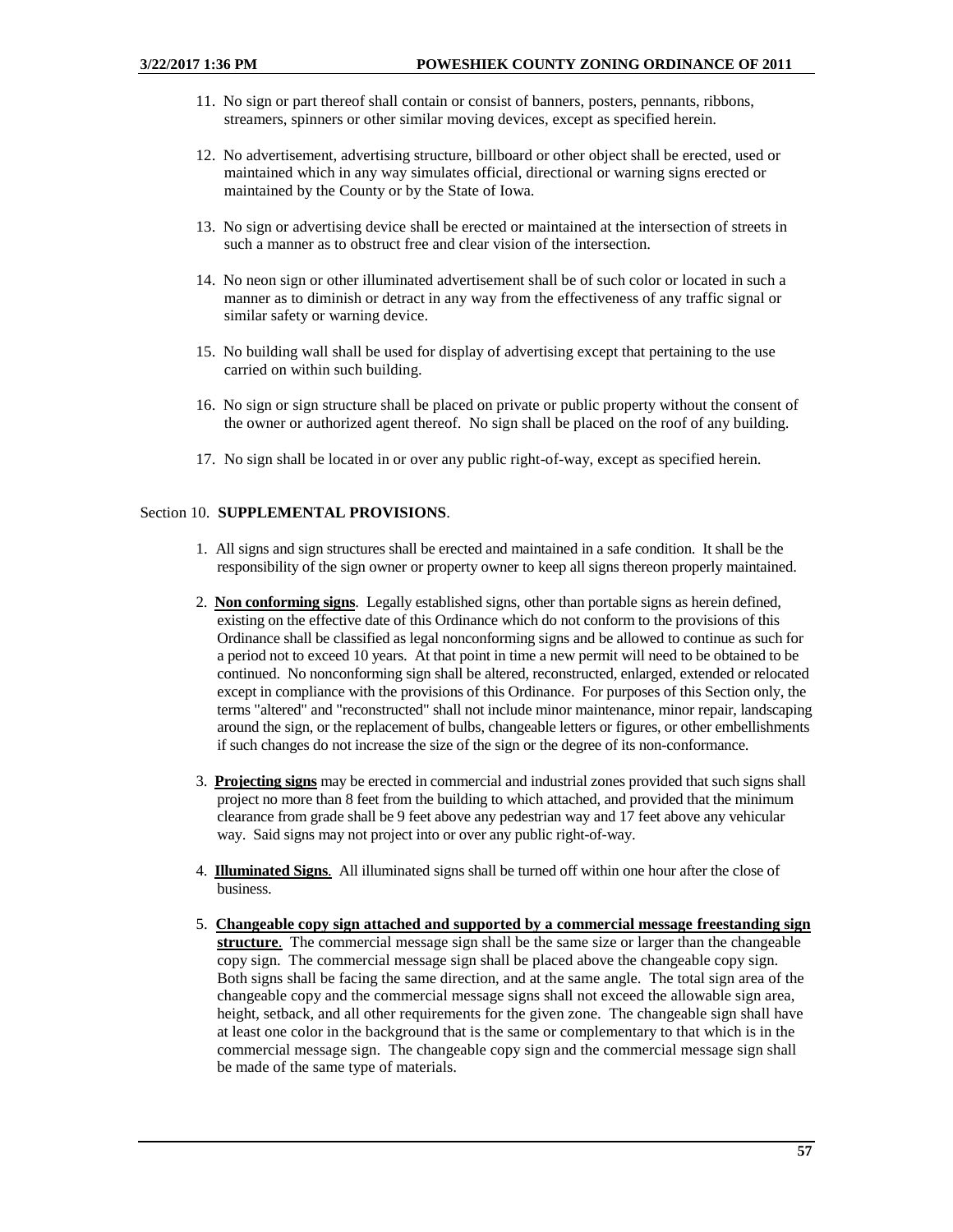- 6. **Violation**. The Administrative Officer shall, upon determination of any violation of this Ordinance, including the existence of any abandoned, dangerous or defective sign and/or sign structure, notify in writing the owner of the sign or the owner of the property upon which the sign is located. Such written notification of violation shall identify the sign and/or sign structure, state the nature of the violation, and order the action necessary to correct the violation.
- 7. If the Administrative Officer has issued written notification of violation of this Ordinance and the violation has not been corrected within 45 days after receipt of written notice, and no appeal has been filed within 30 days of receipt of written notice with the Zoning Board of Adjustment, the Administrative Officer is authorized to cause removal of such sign. The owner of the sign and/or sign structure or the owner of the property upon which the sign is located shall pay any expense incident to such removal. Failure to pay said costs may result in the assessment of such costs against the property.
- Section 11. **ZONING DISTRICT REGULATIONS**. The following provisions shall apply to the regulation of signs in the respective zoning districts within Poweshiek County:

## Section 12. "A", **AGRICULTURAL DISTRICT.**

- 1. Signs permitted per this Ordinance.
- 2. One identification sign for principal permitted uses other than single-family dwellings, not to exceed 48 square feet and not to exceed 6 feet in height. Freestanding signs shall be setback a minimum of 10 feet from all property lines.

## Section 13. "R-1**SINGLE-FAMILY DISTRICT**.

- 1. Signs permitted per this Ordinance.
- 2. One identification sign for principal permitted uses other than single-family dwellings, not to exceed 48 square feet and not to exceed 6 feet in height. Freestanding signs shall be setback a minimum of 10 feet from all property lines.

### Section 14. "R-2", **MULTI-FAMILY DISTRICT**.

1. Any sign permitted in the R-1 District.

# Section 15. "R-3", **MOBILE HOME PARK DISTRICT**.

1. Any sign permitted in the R-1 District.

# Section 16. "C", **COMMERCIAL DISTRICT.**

- 1. Signs permitted per this Ordinance.
- 2. **Wall signs**. The sum of all wall signs, including incidental signage, shall not exceed 1.5 square foot for each one linear foot  $(1-1/2:1)$  of the frontage wall. If the lot is a corner lot, the above percentages shall be determined by linear frontage of the building in the front yard. Where the lot adjoins an "R" district, the exterior sign shall be attached flat against the building and shall not face the side of the adjacent lot located in the residential district; however, this requirement does not apply to the side of the building, which is opposite that side adjoining the "R" district.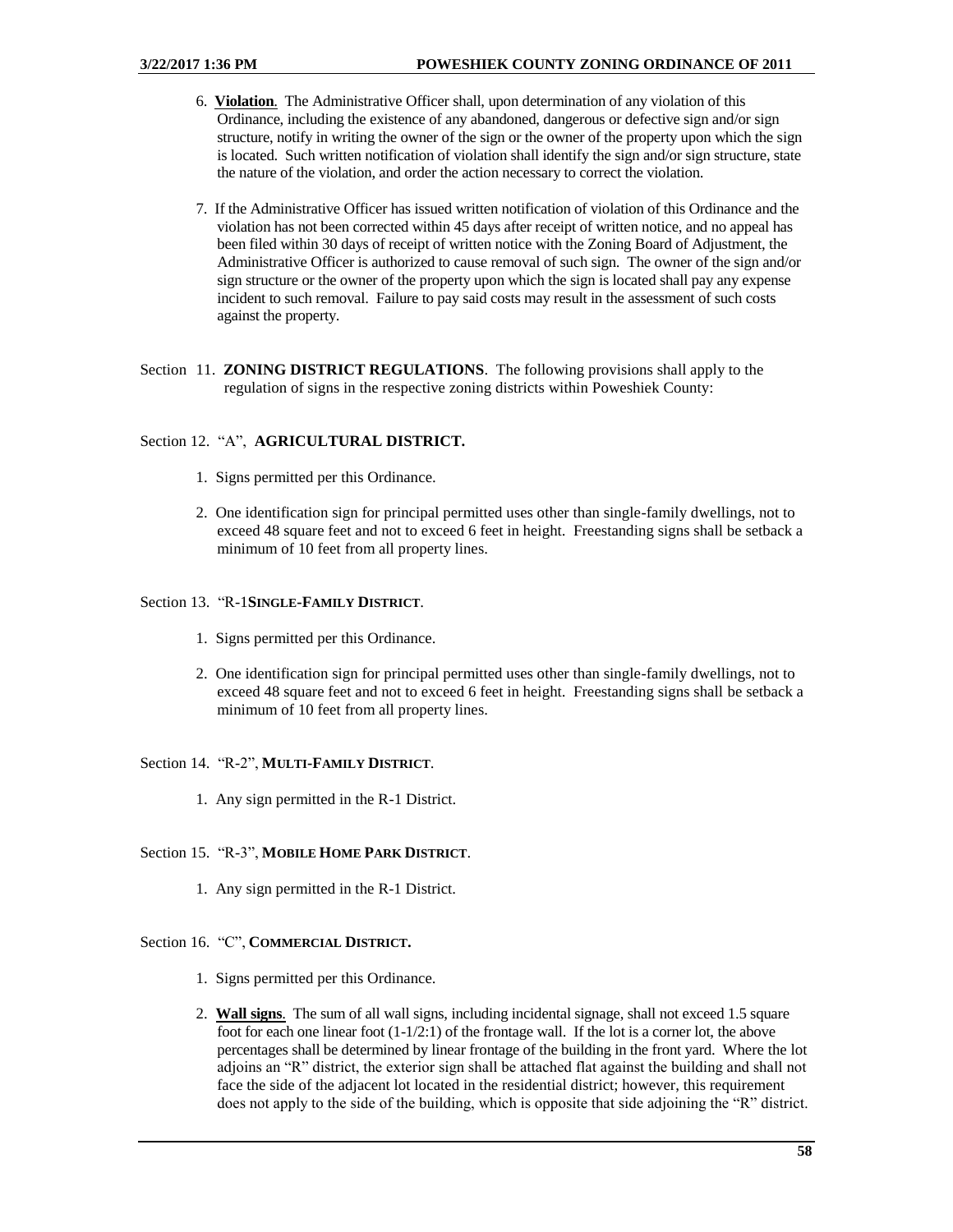In no event shall any wall sign extend beyond the width of the building or more than 6 feet above the top of the building wall or parapet.

- 3. Signs affixed to an approved canopy, marquee or awning, and shall maintain a vertical clearance above ground surface and a distance from the curb line of not less than the distances established by Poweshiek County for said canopy, marquee or awning.
- 4. **Freestanding Signs**. Commercial message freestanding signs not to exceed 120 square feet and not to exceed 25 feet in height. Where a front yard is required, such signs shall be set back a minimum of 20 feet or the distance from the property line to the principal structure, whichever is less. This 20-foot setback requirement shall not apply where the lot fronts on an established four-lane street or highway. No sign shall be located closer than 25 feet to an adjoining "R" District.
- 5. Provided that they are not erected or placed within 300 feet of the right-of-way of any intersecting streets, roads or highways; or within 300 feet of a railroad intersecting a street, road or highway; or within 300 feet of any existing residence or residence district; provided that no sign, regardless of size, shall be closer to another billboard or sign than 300 feet on any one side of the street, road or highway; nor shall any billboard or sign, at any point, obstruct proper and necessary sight distance from any street, road or highway.
	- a. Structures shall be limited to 2 faces per sign, with 1 face in each direction, shall not exceed 30 feet in height, and shall have a total sign face area visible in any one direction of traffic not exceeding 300 square feet;
	- b. Advertising signs shall be subject to the setback requirements established for principal permitted uses for the zoning district in which they are located.

# Section 17. "M" **MANUFACTURING DISTRICT**.

- 1. Signs permitted per this Ordinance.
- 2. **Wall signs**. The sum of all wall signs, including incidental signage, shall not exceed 1.5 square foot for each one linear foot  $(1-1/2:1)$  of the frontage wall. If the lot is a corner lot, the above percentages shall be determined by linear frontage of the building in the front yard. Where the lot adjoins an "R" district, the exterior sign shall be attached flat against the building and shall not face the side of the adjacent lot located in the residential district; however, this requirement does not apply to the side of the building, which is opposite that side adjoining the "R" district. In no event shall any wall sign extend beyond the width of the building or more than 6 feet above the top of the building wall or parapet.
- 3. Signs affixed to an approved canopy, marquee or awning, and shall maintain a vertical clearance above ground surface and a distance from the curb line of not less than the distances established by Poweshiek County for said canopy, marquee or awning.
- 4. **Freestanding Signs**. Commercial message freestanding signs not to exceed 120 square feet and not to exceed 25 feet in height. Where a front yard is required, such signs shall be set back a minimum of 20 feet or the distance from the property line to the principal structure, whichever is less. This 20-foot setback requirement shall not apply where the lot fronts on an established four-lane street or highway. No sign shall be located closer than 25 feet to an adjoining "R" District.
- 5. Advertising signs provided that they are not erected or placed within 300 feet of the right-ofway of any intersecting streets, roads or highways; or within 300 feet of a railroad intersecting a street, road or highway; or within 300 feet of any existing residence or residence district;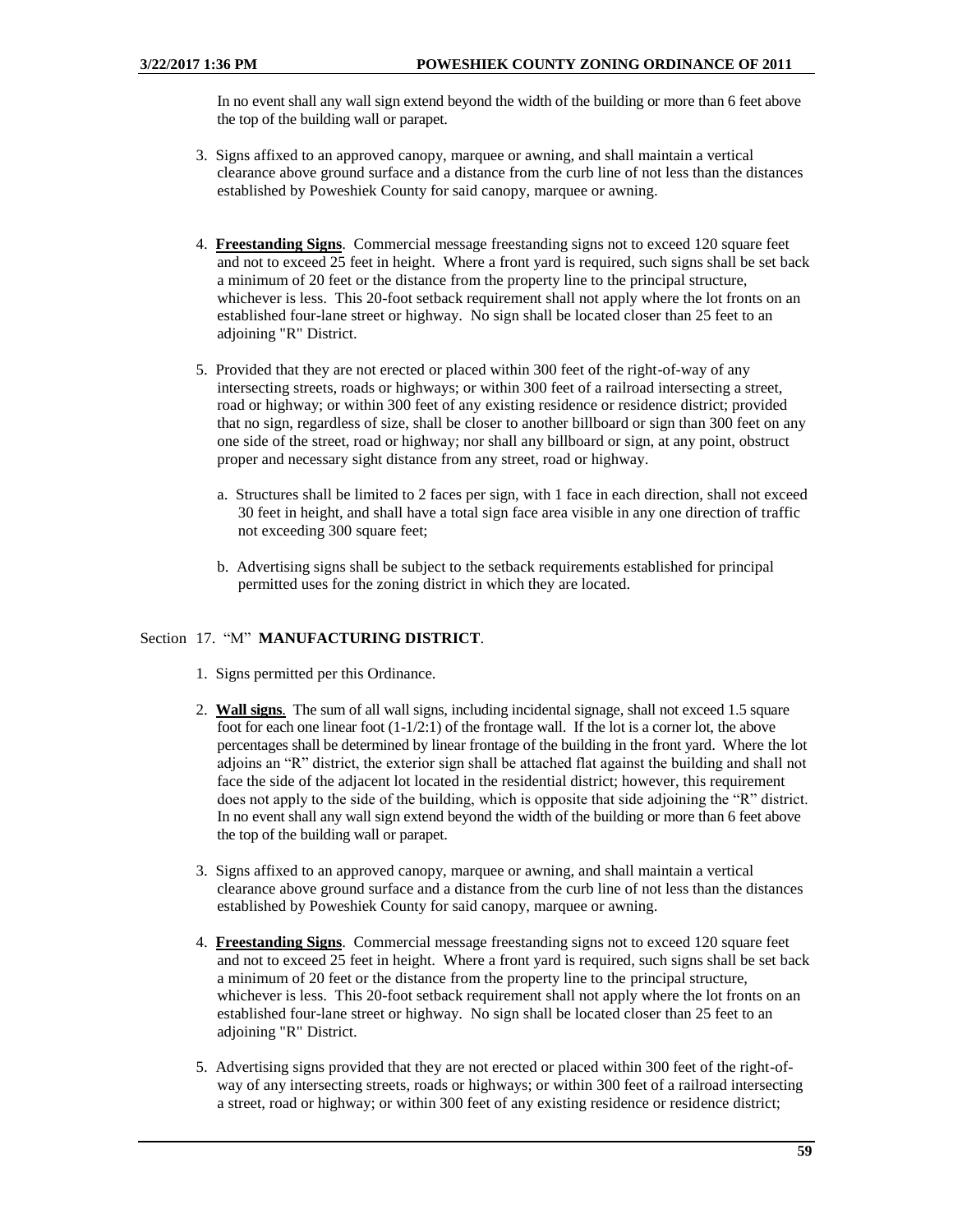provided that no sign, regardless of size, shall be closer to another billboard or sign than 300 feet on any one side of the street, road or highway; nor shall any billboard or sign, at any point, obstruct proper and necessary sight distance from any street, road or highway.

- a. Structures shall be limited to 2 faces per sign, with 1 face in each direction, shall not exceed 30 feet in height, and shall have a total sign face area visible in any one direction of traffic not exceeding 300 square feet;
- b. Advertising signs shall be subject to the setback requirements established for principal permitted uses for the zoning district in which they are located.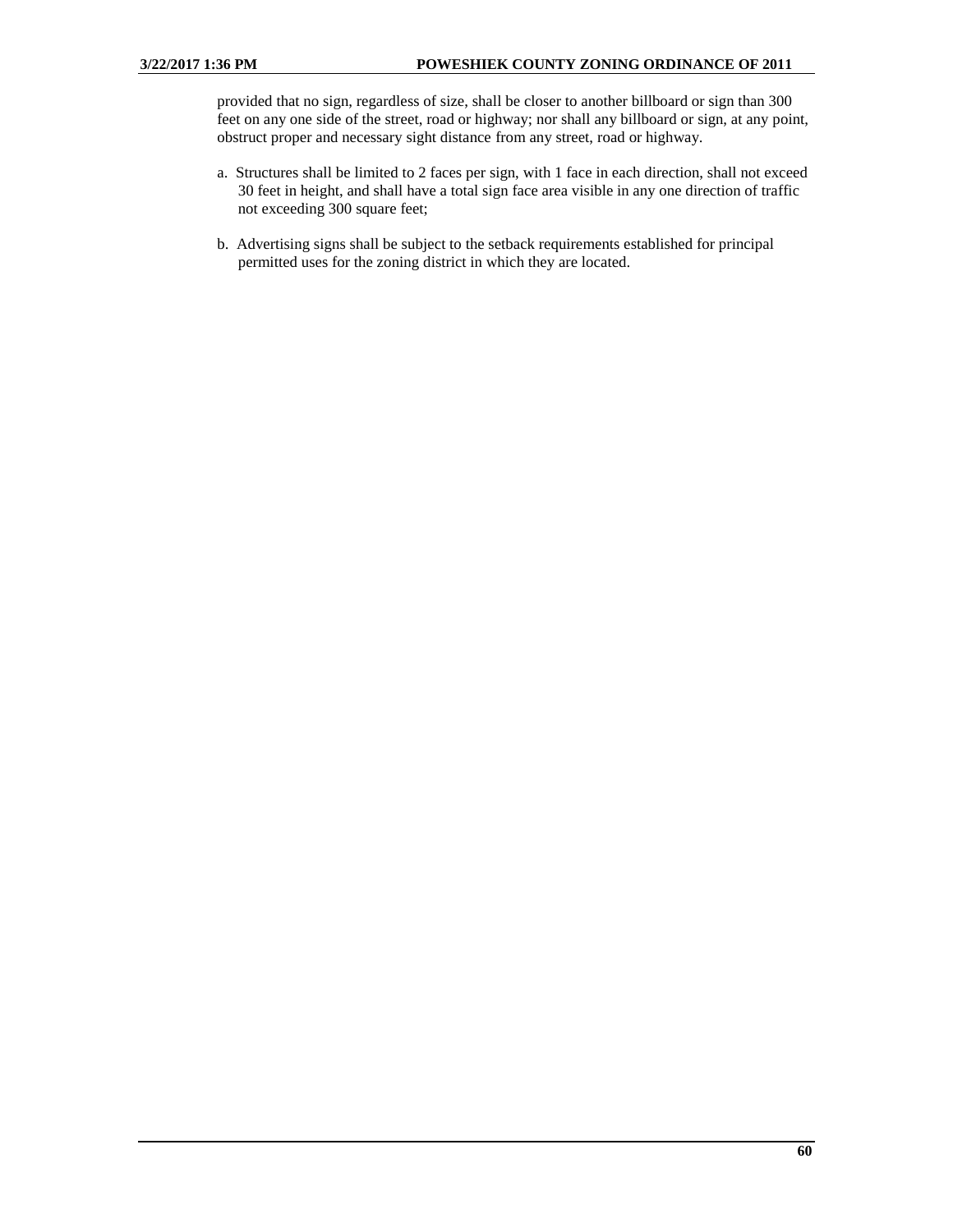## **ARTICLE XVII. SEXUALLY ORIENTED BUSINESSES**

#### Section 1. **CONDITIONAL USE.**

- 1. Sexually oriented business(s) are only permitted by special permission from the Board of Supervisors within the "M" Manufacturing zone. To receive approval the sexually oriented business shall meet the following minimum standards:
	- a. The business shall be a minimum of 1500 feet from the following uses: 1). church, synagogue, chapel, or similar place of religious worship or instruction; 2). A public or private elementary or secondary school; 3). A boundary of a residential zoning district; 4). A library, or a public park, playground or other recreational facility; 5). A licensed day care center or nursery or preschool; or 6). Another sexually oriented business. The measurement shall be made in a straight line from the nearest point of the building or structure used as a part of the premises where a sexually oriented business is conducted, to the nearest property line of the premises of a church, synagogue, regular place of worship, or library, or public or private elementary or secondary school, or to the nearest boundary of an affected park, residential district, or residential lot, or licensed day care center.
	- b. The business may not be operated in the same building, structure, or portion thereof, containing another sexually oriented business.
	- c. The Board of Supervisors may grant a permit for the sexually oriented business. The following standards shall apply to all permits for a sexually oriented business:
		- i. The permit may be suspended by the Board of Supervisors for a period not to exceed 30 days if he determines that the permittee: 1). Has violated or is not in compliance with any section of these regulations; or 2). Refused to allow an inspection of the sexually oriented business; or 3). Refused to comply with any standards contained on the permit.
		- ii. The permit applicant's taxes for the zoning lot shall be paid in full by the time the application is submitted;
		- iii. The permit shall be revoked if the permittee and/or licensee gave false or misleading information in the materials submitted during the application process; The use adversely impacts nearby commercial or residential uses; The use jeopardizes or endangers the public health or safety of persons residing or working in the surrounding area, constitutes a public nuisance, or has resulted in repeated nuisance activities including but not limited to disturbances of peace, illegal drinking activity, public drunkenness, drinking in public, harassment of passerby, gambling, prostitution, sale of stolen goods, public urination, theft, assaults, battery, acts of vandalism, loitering…lewd conduct or sheriff detentions and arrests; The permittee and/or licensee or an employee has allowed possession, use, or sale of controlled substances on the premises; a permittee and/or licensee or an employee has allowed prostitution on the premises; The permittee and/or licensee or an employee operated the sexually oriented business during a period of time when the permittee's and/or licensee's permit and/or license was suspended; A permittee and/or licensee or an employee has allowed any act of sexual intercourse, sodomy, oral copulation, masturbation, or other sexual conduct to occur in or on the permitted and/or licensed premises; The permittee and/or licensee is delinquent in payment to the County or State for any taxes or fees; The owner or operator of the permitted establishment allowed a person under 18 years of age to enter an establishment; and That there was a change of owner or operator for which a transfer conditional use application was not timely filed.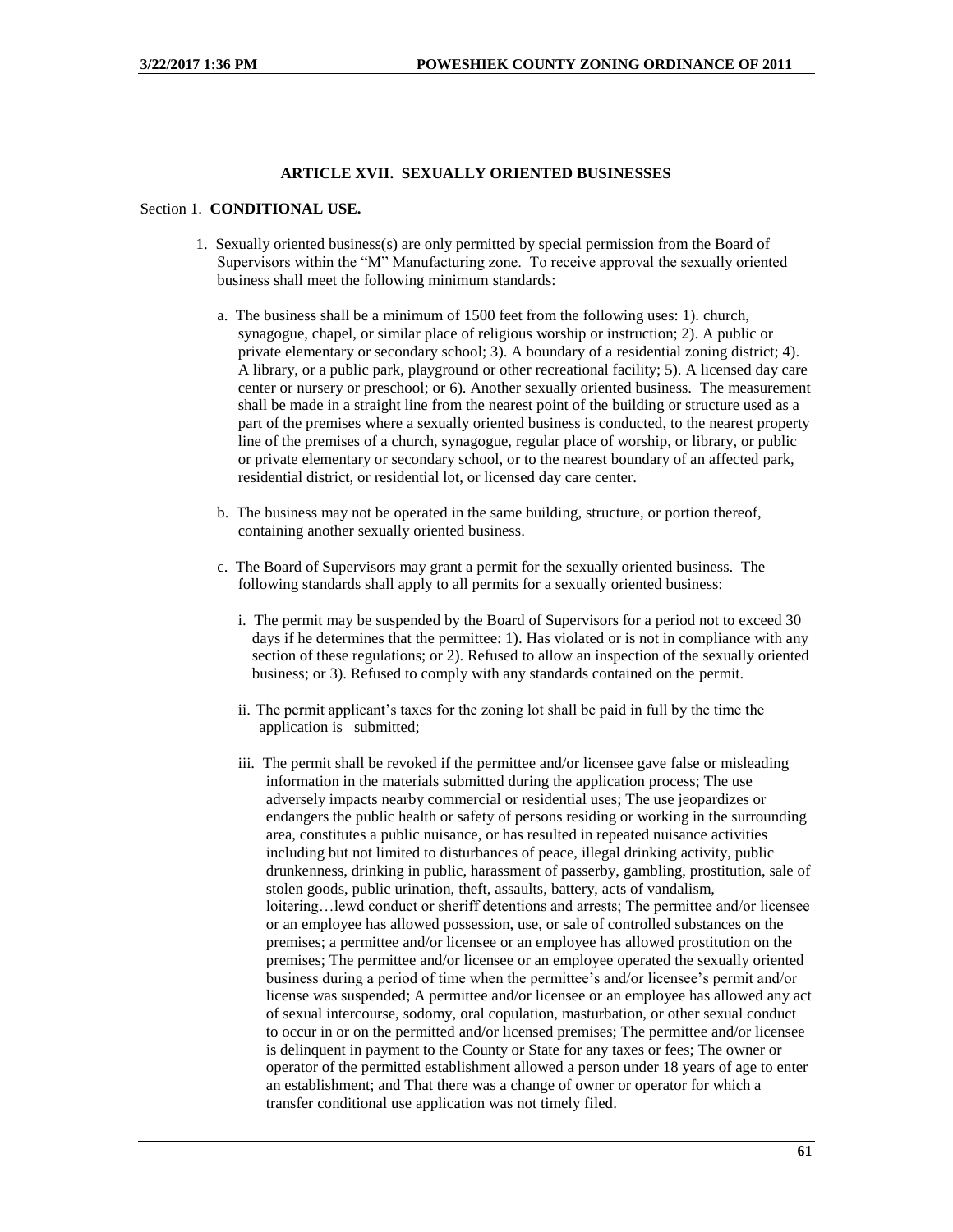- d. The Board of Supervisors shall have the authority to require applicants to provide any details about the business prior to the issuance of a permit.
- e. It shall be unlawful for a person to operate a sexually oriented business without a valid permit and/or license issued by the Board of Supervisors.
- f. A permittee and/or licensee shall not transfer the permit and/or license to another, nor shall a permittee and/or licensee operate a sexually oriented business under the authority of a permit and/or license at any place other than the address designated in the application. The transfer of ownership shall include any of the following: 1). Sale, lease, or sublease of the business; 2). The transfer of securities that from a controlling interest in the business, whether by sale, exchange, or similar means; or 3). The establishment of a trust, gift, or other similar legal device that transfers the ownership or control of the business, except for transfer by bequest or other operation of law upon the death of the person possessing the ownership or control.
- g. Each permit and/or license shall expire one year from the date of issuance and may be renewed only by making application. Application of renewal should be made at least 30 days before the expiration date, and when made less than 30 days before the expiration date, the expiration of the permit and/or license will not be affected. When the Board of Supervisors denies renewal of a license, the applicant shall not be issued a permit and/or license for one year from the date of denial. If, subsequent to denial, the Board of Supervisors finds that the basis for denial of the renewal permit and/or license has been corrected or abated, the applicant may be granted a permit and/or license if at least 90 days have elapsed since the date denial became final.
- h. The annual fee for a sexually oriented business permit and/or license is \$1,000. This fee is to pay for the cost of the administration and enforcement of this ordinance.
- i. Signs for the sexually oriented business shall contain no photographs, silhouettes, drawings, or pictorial representations in any manner, and may contain only the name of the enterprise.
- j. It shall be the duty of the operator of each sexually oriented business to ensure that an attendant is stationed at each public entrance to the sexually oriented business at all times during such sexually oriented businesses' regular business hours. It shall be the duty of the attendant to prohibit any person under the age of 18 years from entering the sexually oriented business. It shall be presumed that an attendant knew a person was under the age of 18 unless such attendant asked for and was furnished: 1). A valid operator's commercial operator's, or non-commercial driver's license; or 2). A valid personal identification certificate issued by the State of Iowa reflecting that such person is 18 years of age or older.
- k. The Board of Supervisors has the right to deny a sexually oriented business for any of the following reasons:
	- i. The use does not comply with the County Comprehensive Plan;
	- ii. To prevent the concentration of sexually oriented businesses and to establish reasonable and uniform regulations;
	- iii. The use will adversely impact nearby residential and/or commercial uses; and
	- iv. Promote the public health, safety, and welfare of the County Citizens.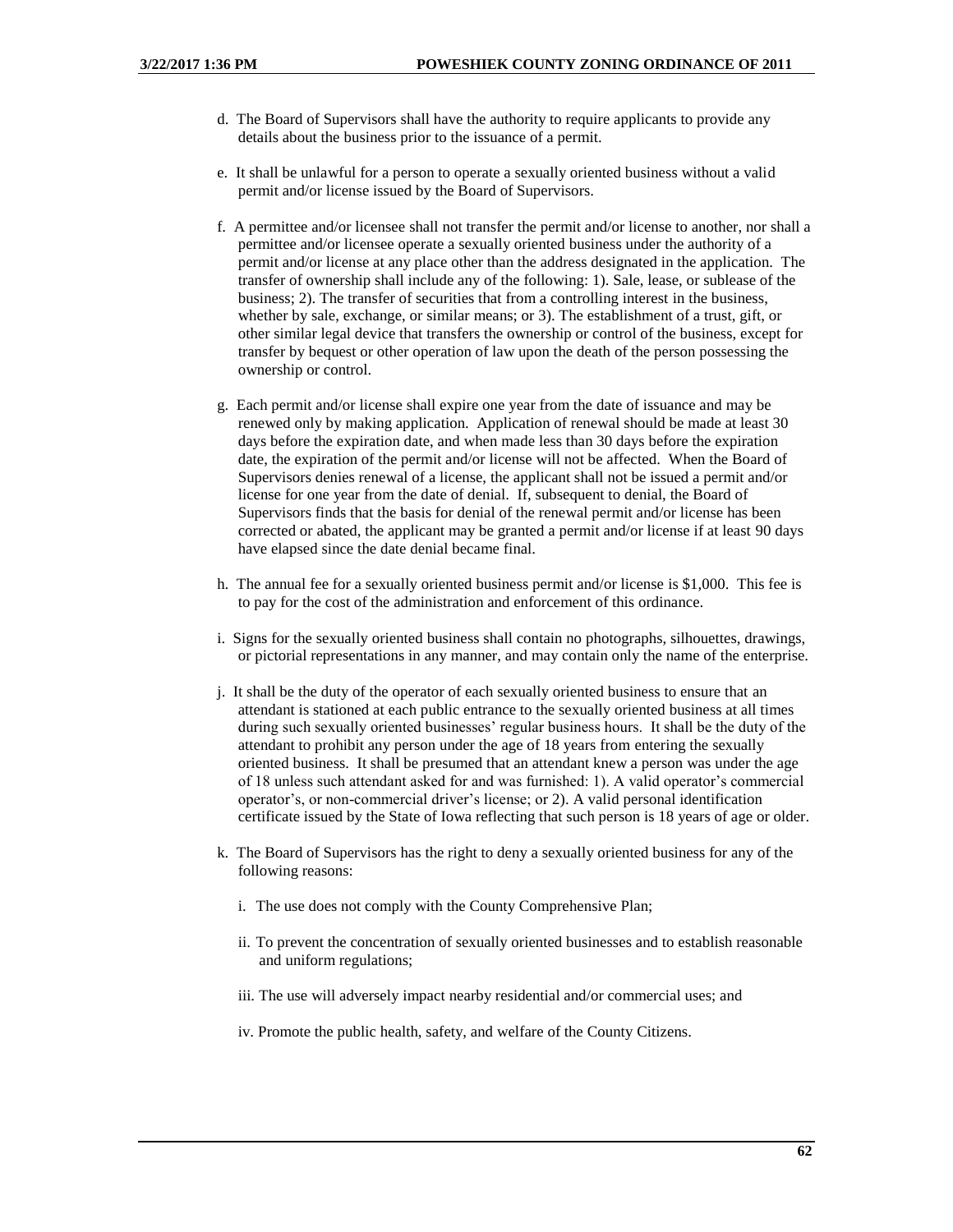## **ARTICLE XVIII. AIRPORT ZONES AND HEIGHT LIMITATIONS**

This ordinance is adopted pursuant to the authority conferred by Chapter 329.3 of the Code of Iowa. It is hereby found that an obstruction has the potential for endangering the lives and property of users of the Grinnell Regional Airport, and property of occupants of land in its vicinity; that an obstruction may affect existing and future instrument approach minimums of the Grinnell Regional Airport; and that an obstruction may reduce the size of areas available for the landing, takeoff, and maneuvering of aircraft, thus tending to destroy or impair the utility of the Grinnell Regional Airport and the public investment therein. Accordingly, it is declared:

- (1) That the creation or establishment of an obstruction has the potential of being a public nuisance and may injure the region served by the Grinnell Regional Airport;
- (2) That it is necessary in the interest of the public health, public safety, and general welfare that the creation or establishment of obstructions that are a hazard to air navigation be prevented; and
- (3) That the prevention of these obstructions should be accomplished, to the extent legally possible, by the exercise of the police power without compensation.

No structure shall be erected in Poweshiek County that raises the published minimum descent altitude for an instrument approach to any runway, nor shall any structure be erected that causes the minimum obstruction clearance altitude or minimum enroute altitude to be increased on any federal airway in Poweshiek County.

No use may be made of land or water within Poweshiek County in such a manner as to interfere with the operation of any airborne aircraft. The following special requirements shall apply to each permitted use:

- 1. All lights or illumination used in conjunction with street, parking, signs or use of land and structures shall be arranged and operated in such a manner that is not misleading or dangerous to aircraft operating from the Grinnell Municipal Airport.
- 2. No operations from any use shall produce smoke, glare or other visual hazards within 3 statute miles of any usable runway at the airport.
- 3. No operations from any use in Poweshiek County shall produce electronic interference with navigation signals or radio communication between the airport and aircraft.

It is further declared that the prevention of the creation or establishment of hazards to air navigation, the elimination, removal, alteration or mitigation of hazards to air navigation or the marking and lighting of obstructions are public purposes for which a political subdivision may raise and expend public funds and acquire land or interests in land.

The City Council of Grinnell, Iowa, Poweshiek County Board of Supervisors and the Jasper County Board of Supervisors HEREBY ORDAIN IT as follows:

Section 1. **DEFINITIONS.** As used in this ordinance, unless the context otherwise requires:

- (1) Airport*.* Grinnell Regional Airport.
- (2) Airport *elevation.* The highest point of an airport's usable landing area measured in feet from sea level.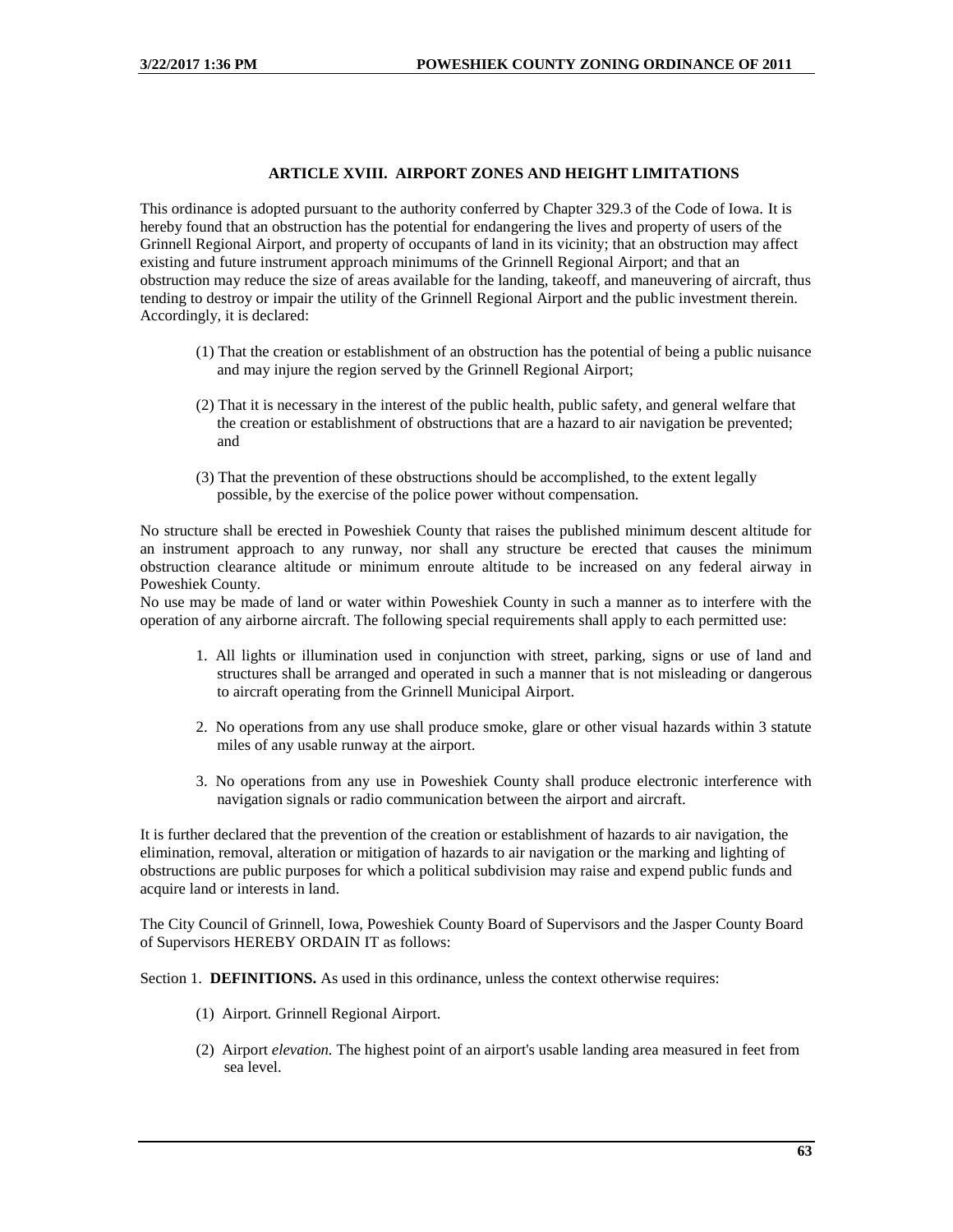- (3) Approach *surface.* A surface longitudinally centered on the extended runway centerline, extending outward and upward from the end of the primary surface and at the same slope as the approach zone height limitation slope set forth in section IV of this ordinance. In plan the perimeter of the approach surface coincides with the perimeter of the approach zone.
- (4) Approach*, transitional, horizontal, and conical zones.* These zones are set forth in section III of this ordinance.
- (5) Board *of adjustment.* A board consisting of five (5) members appointed by the city council/board of supervisors as provided in Chapter 329.12 of the Code [of Iowa].
- (6) Conical *surface.* A surface extending outward and upward from the periphery of the horizontal surface at a slope of twenty to one (20:1) for a horizontal distance of four thousand (4,000) feet.
- (7) Hazard *to air navigation.* An obstruction determined to have a substantial adverse effect on the safe and efficient utilization of the navigable airspace.
- (8) *Height.* For the purpose of determining the height limits in all zones set forth in this ordinance and shown on the zoning map, the datum shall be mean sea level elevation unless otherwise specified.
- (9) Horizontal *surface.* A horizontal plane one hundred fifty (150) feet above the established airport elevation, the perimeter of which in plan coincides with the perimeter of the horizontal zone.
- (10) Nonconforming *use.* Any pre-existing structure, object of natural growth, or use of land which is inconsistent with the provision of the ordinance or an amendment thereto.
- (11) Non-precision *instrument runway.* A runway having an existing instrument approach, procedure utilizing air navigation facilities with only horizontal guidance, or area type navigation equipment, for which a straight-in non-precision instrument approach procedure has been approved or planned.
- (12) Obstruction*.* Any structure, growth, or other object, including a mobile object, which exceeds a limiting height set forth in section IV of the ordinance. Stock association, or governmental entity; includes a trustee, a receiver, an assignee, or a similar representative of any of them.
- (14) Primary *surface.* A surface longitudinally centered on a runway. When the runway has a specially prepared hard surface, the primary surface extends two hundred (200) feet beyond each end of that runway; for military runways or when the runway has no specially prepared hard surface, or planned hard surface, the primary surface ends at each end of that runway. The width of the primary surface is set forth in section III of this ordinance. The elevation of any point on the primary surface is the same as the elevation of the nearest point on the runway centerline.
- (15) Runway*.* A defined area on an airport prepared for landing and takeoff of aircraft along its length.
- (16) Structure*.* An object, including a mobile object, constructed or installed by man, including but without limitation, buildings, towers, cranes, smokestacks, earth formation, and overhead transmission lines.
- (17) Transitional *surfaces.* These surfaces extend outward at ninety (90) degree angles to the runway centerline and the runway centerline extended at a slope of seven (7) feet horizontally for each foot vertically from the sides of the primary and approach surfaces to where they intersect the horizontal and conical surfaces. Transitional surfaces for those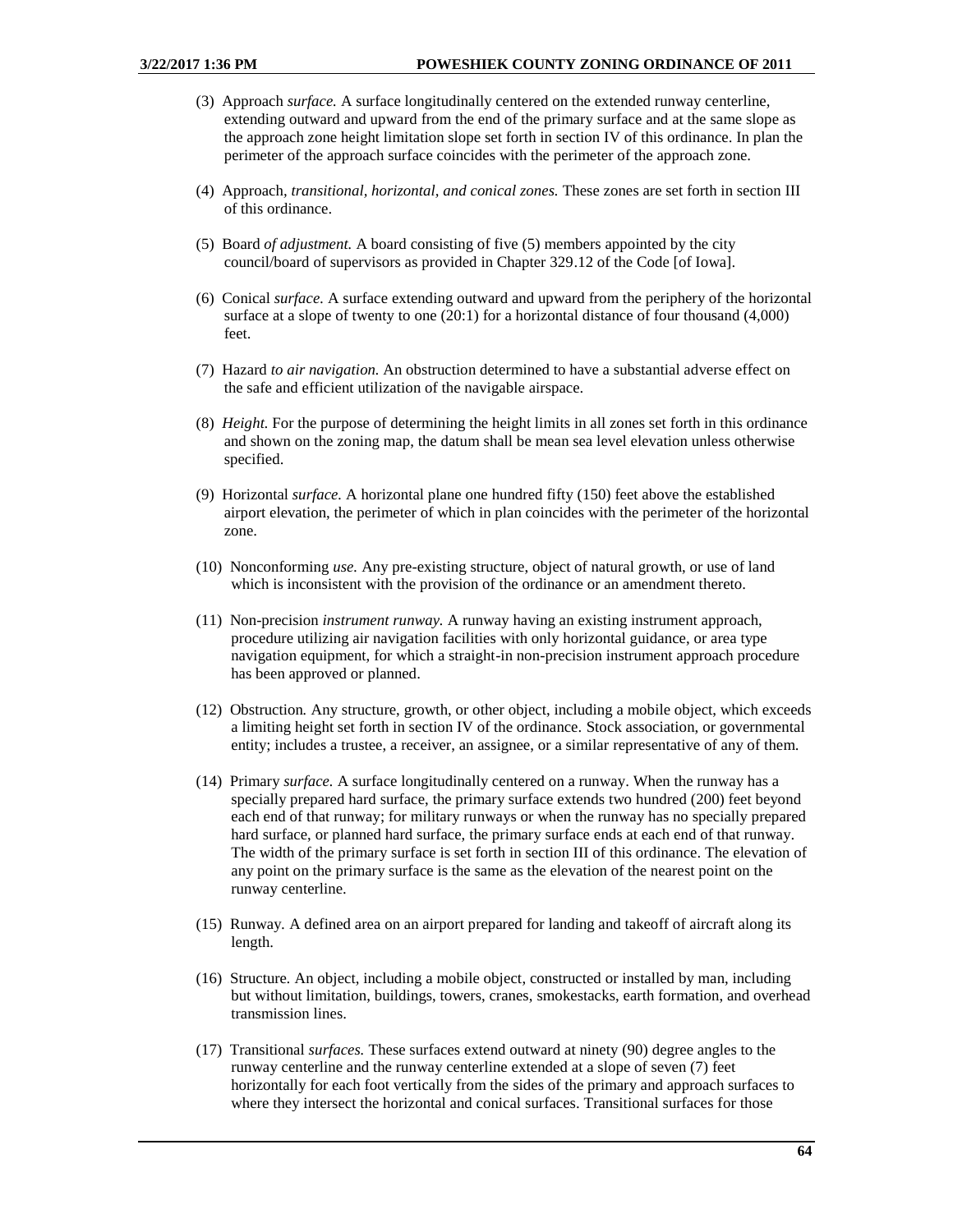portions of the precision approach surfaces, which project through and beyond the limits of the conical surface, extend a distance of five thousand (5,000) feet measured horizontally from the edge of the approach surface at (90) degree angles to the extended runway centerline.

- (18) Tree*.* Any object of natural growth.
- (19) Utility *runway.* A runway that is constructed for and intended to be used by propeller driven aircraft of twelve thousand five hundred (12,500) pounds maximum gross weight and less.
- (20) Visual *runway.* A runway intended solely for the operation of aircraft using visual approach procedures.
- (21) Larger *than utility runway.* A runway that is constructed for and intended to be used by propeller driven aircraft of greater than twelve thousand five hundred (12,500) pounds maximum gross weight and jet powered aircraft.

(Ord. No. 1201, § II, 5-6-02)

### Section 2. **AIRPORT ZONES**.

In order to carry out the provisions of this ordinance, there are hereby created and established certain zones which include all of that land lying beneath the approach surfaces, transitional surfaces, horizontal surfaces, and conical surfaces as they apply to the Grinnell Regional Airport. Such zones are shown on the Grinnell Regional Airport zoning map that is attached to this ordinance and made a part hereof and on file in the offices of the City of Grinnell. An area located in more than one (1) of the following zones is considered to be only in the zone with the more restrictive height limitation. A structure located in more than 1 zone of the following zones is considered to be only in the zone with the more restrictive height limitations. The various zones are as follows:

- (1) **Utility** *runway non-precision instrument approach zone (20:1 zone).* The inner edge of this approach zone coincides with the width of the primary surface and is five hundred (500) feet wide. The approach zone expands outward uniformly to a width of two thousand (2,000) feet at a horizontal distance five thousand (5,000) feet from the primary surface. Its centerline is the continuation of the centerline of the runway.
- (2) **Runway** *larger than utility with a visibility minimum greater than three-quarter-mile nonprecision instrument approach zone (34:1 zone).* The inner edge of this approach zone coincides with the width of the primary surface and is five hundred (500) feet wide. The approach zone expands outward uniformly to a width three thousand five hundred (3,500) feet at a horizontal distance of ten thousand (10,000) feet from the primary surface. Its centerline is the continuation of the centerline of the runway.
- (3) **Horizontal** *zone.* The horizontal zone is established by swinging arcs of five thousand (5,000) feet radii for all runways designated utility or visual and ten thousand (10,000) feet for all others from the center of each end of the primary surface of each runway and connecting the adjacent arcs by drawing lines tangent to those arcs. The horizontal zone does not include the approach and transitional zones.
- (4) **CONICAL ZONE**.. The land lying under a surface extending outward and upward from the periphery of the horizontal distance of 4,000 feet. No structure shall penetrate the conical surface in the conical zone for the Grinnell Municipal Airport.
- (5) **APPROACH ZONE.** The land lying under a surface longitudinally centered on the extended runway centerline and extending outward and upward from each end of the primary surface. Note that an approach surface is applied to each end of each runway based upon the type of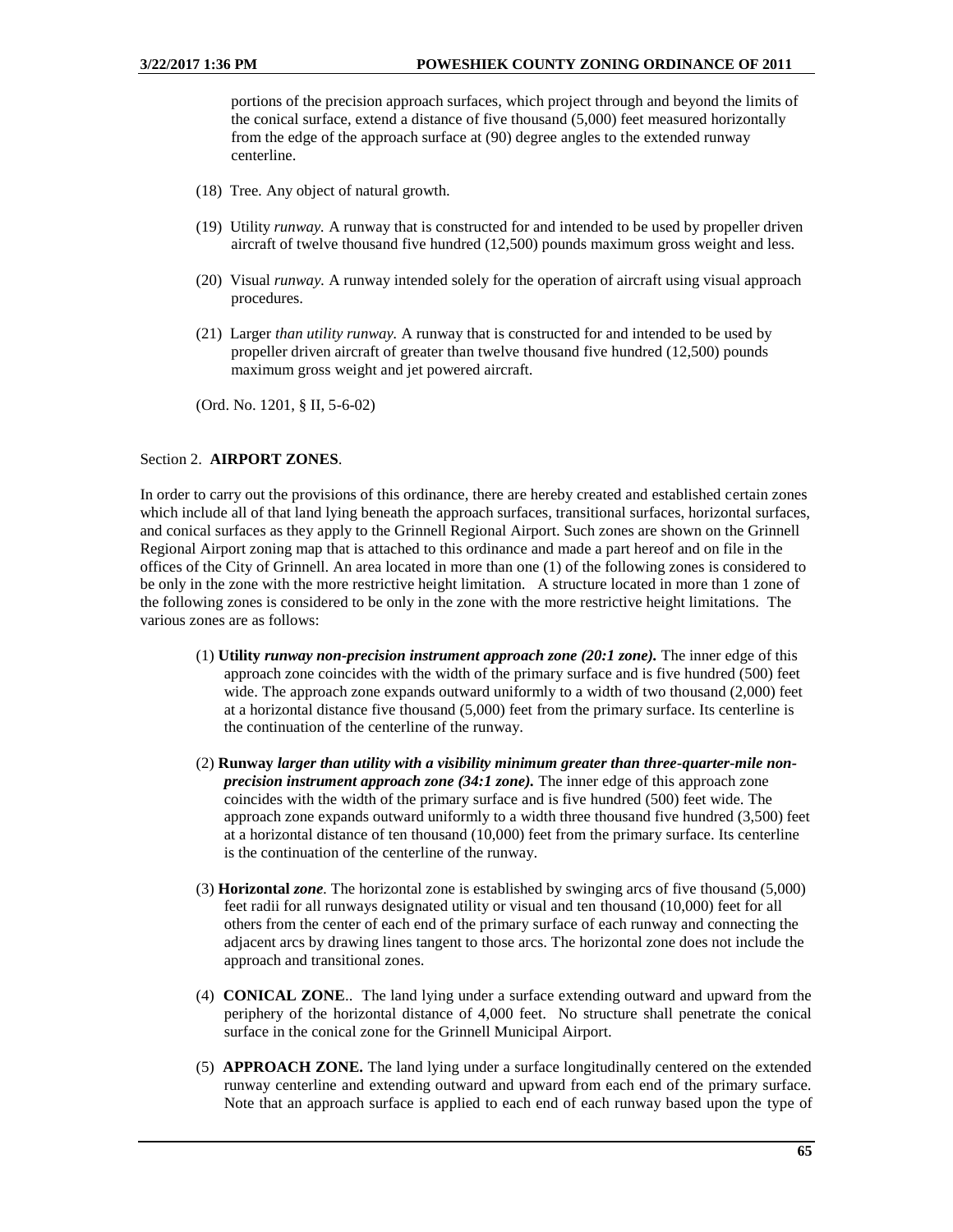approach available or planned for that runway end. No structure shall exceed the approach surface to any runway, as depicted on the Poweshiek County Airport Height Zoning Map.

- (6) **TRANSITIONAL ZONE.** The land lying under those surfaces extending outward and upward at right angles to the runway centerline and the runway centerline extended at a slope of 7 to 1 from the sides of the primary surface and from the sides of the approach surfaces for both. No structure shall exceed the transitional surface, as depicted on the Poweshiek County Airport Height Zoning Map.
- (7) **RUNWAY PROTECTION ZONE** *(RPZ).* The runway protection zone is established as an area off the end of the runway intended to enhance the protection of people and property on the ground.

## Section 3. **AIRPORT ZONE HEIGHT REGULATIONS.**

Except as otherwise provided in this ordinance, no structure shall be erected, altered, or maintained, and no tree shall be allowed to grow in any zone created by this ordinance to a height in excess of the applicable height limit herein established for such zone. Such applicable height limitations are hereby established for each of the zones in question as follows:

- (1) Utility *runway non-precision instrument approach zone (20:1 zone).* Slopes twenty (20) feet outward for each foot upward beginning at the end of and at the same elevation as the primary surface and extending to a horizontal distance of five thousand (5,000) feet along the extended runway centerline. This approach zone shall apply to runway ends three (3) and twenty-one (21).
- (2) Runway *larger than utility with a visibility minimum greater than three-quarter-mile nonprecision instrument approach zone (34:1 zone).* Slopes thirty-four (34) feet outward for each foot upward beginning at the end of and at the same elevation as the primary surface and extending to a horizontal distance of ten thousand (10,000) feet along the extended runway centerline. This approach zone shall apply to runway ends thirteen (13) and thirty-one (31).
- (3) Transitional *zone.* Slopes seven (7) feet outward for each foot upward beginning at the sides of and at the same elevation as the primary surface and the approach surface, and extending to a height of one hundred fifty (150) feet above the airport elevation which is one thousand nine (1,009) feet above mean sea level. In addition to the foregoing, there are established height limits sloping seven (7) feet outward for each foot upward beginning at the sides of and at the same elevation as the approach surface, and extending to where they intersect the conical surface.
- (4) Horizontal *zone.* Established at one hundred fifty (150) feet above the airport elevation or at a height of one thousand one hundred fifty-nine (1,159) feet above mean sea level.
- (5) Conical *zone.* Slopes twenty (20) feet outward for each foot upward beginning at the periphery of the horizontal zone and at one hundred fifty (150) feet above the airport elevation and extending to a height of three hundred fifty (350) feet above the airport elevation.
- (6) Certain *structures prohibited.* No structure shall be erected in the City of Grinnell, Poweshiek County or Jasper County that raises the published Minimum Descent Altitude of Decision Height for an instrument approach to any runway, nor shall any structure be erected that causes the minimum obstruction clearance altitude or minimum enroute altitude to be increased on any federal airway in the City of Grinnell, Poweshiek County or Jasper County.

### Section 4. **USE RESTRICTIONS**.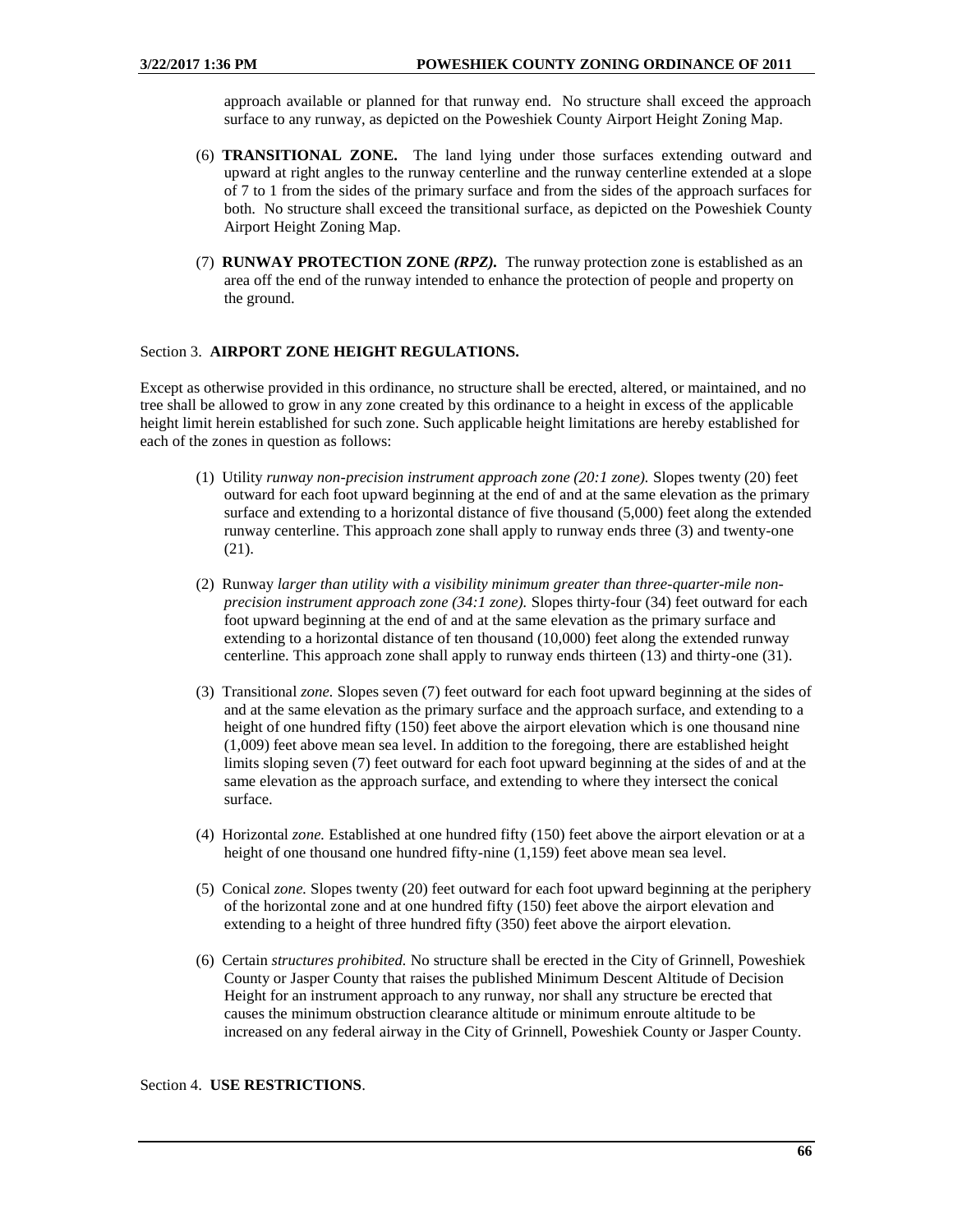- (1) Generally*.* Notwithstanding any other provision of this ordinance, no use may be made of land or water within any zone established by this ordinance in such a manner as to create electrical interference with navigational signals or radio communication between the airport and aircraft, make it difficult for pilots to distinguish between airport lights and others, result in glare in the eyes of pilots using the airport, impair visibility in the vicinity of the airport, create bird strike hazards, or otherwise in any way endanger or interfere with the landing, takeoff, or maneuvering of aircraft intending to use the airport.
- (2) Landfill *restrictions.* Landfills and waste disposal sites shall not be located within five and three-quarter (5.75) miles of the Grinnell Regional Airport.
- (3) Permitted *uses in the runway protection zones (RPZ).* The following uses are permitted in the RPZ's provided they do not attract wildlife, are outside the runway OFA as shown on the Grinnell Regional airport layout plan, and do not interfere with navigational aids: golf courses (but not club houses) and agricultural operations (other than forestry or livestock farms) are expressly permitted under this proviso. Automobile parking facilities, although discouraged, may be permitted, provided the parking facilities and any associated appurtenances, in addition to meeting all of the preceding conditions, are located outside of the OFA extension.
- (4) Prohibited *uses in the runway protection zones (RPZ).* Land uses prohibited from the RPZ are: residences and places of public assembly such as churches, schools, hospitals, office buildings, shopping centers, and other uses with similar concentrations of persons typifying places of public assembly, and fuel storage facilities.
- (5) Nonconforming uses.
	- a. Regulations *not retroactive.* The regulations prescribed by this ordinance shall not be construed to require the removal, lowering or other change or alteration of any structure or tree not conforming to the regulations as of the effective date of this ordinance, or otherwise interfere with the continuance of nonconforming use. Nothing contained herein shall require any change in the construction, alteration or intended use of any structure, the construction or alteration of which was begun prior to the effective date of this ordinance and which is completed within one (1) year thereafter.
	- b. *Marking and lighting.* Notwithstanding the preceding provision of this section, the owner of any existing nonconforming structure or tree is hereby required to permit the installation, operation and maintenance thereon of such markers and lights as shall be deemed necessary by the airport zoning administrator to indicate to the operators of aircraft in the vicinity of the airport the presence of such airport obstruction. Such markers and lights shall be installed, operated and maintained at the expense of the Grinnell Regional Airport.

# Section 5. **LIGHTING.**

1. The owner of any structure over 200 feet above ground level must install on the structure lighting in accordance with Federal Aviation Administration Advisory Circular 70-7460-1D and amendments. Additionally, any structure, constructed after the effective date of this ordinance and exceeding 949 feet above ground level, must install on that structure high intensity white obstruction lights in accordance with Chapter 6 of FAA Advisory Circular 7460-1D and amendments.

Section 6. **PERMITS.**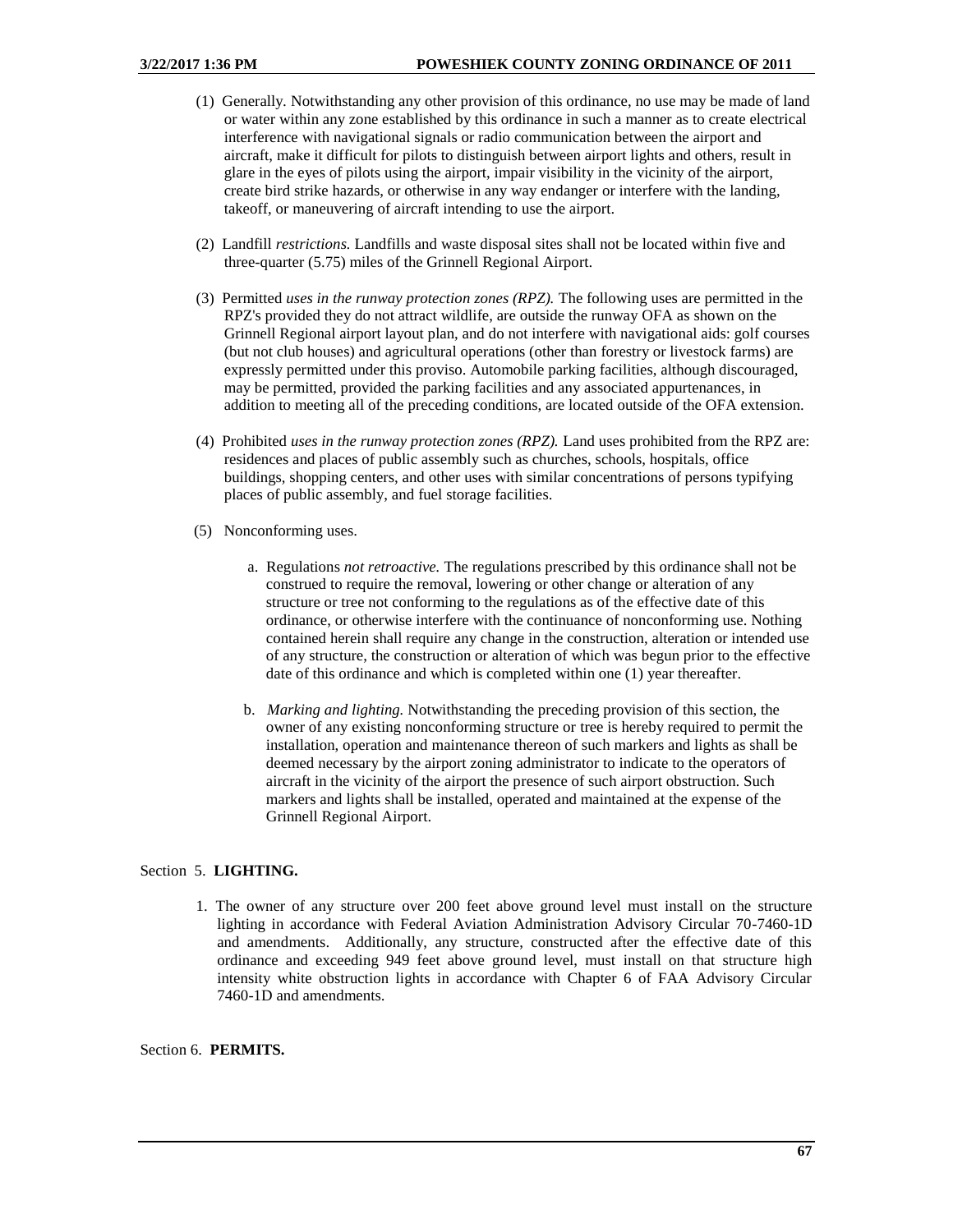The airport-zoning administrator shall review the development or planting of any structure or growth within the airport zones to assure compliance with the height limitations as established in section IV of this ordinance.

- (1) No *county permit required.* No county permit shall be required for the construction or alteration of any structure or growth of any tree if the height of said structure or tree falls into the following categories:
	- (a) No permit shall be required for any structure or growth of any tree up to a height of fifty (50) feet above the surface of the land.
	- (b) In the area lying within the limits of the horizontal zone and conical zone, no permit shall be required for any structure or growth of any trees less than seventy five (75) feet of vertical height above the ground, except when, because of terrain, land contour, or topographic features, such tree or structure would extend above the height limits prescribed for such zones.
	- (c) In the area lying within the limits of the transitional zones beyond the perimeter of the horizontal zone, no permit shall be required for any structure or growth of any tree less than seventy-five (75) feet of vertical height above the ground, except when such tree or structure, because of terrain, land contour, or topographic features, would extend above the height limit prescribed for such transitional zones.
	- (d) In addition, in any of the individual areas described in paragraphs (b) and (c) above, no permit shall be required for any tree or structure which, regardless of its proposed vertical height above the ground, does not extend to as great a height above sea-level as any of the natural terrain located directly between the location of the proposed tree or structure and any portion of the existing or proposed airport runways. The foregoing exceptions shall not be construed as permitting or intending to permit any construction, or alteration of any structure, or growth of any tree in excess of any of the height limits established by this ordinance except as set forth in paragraph (a).
- (2) County *permit required.* A county permit shall be required when the construction or alteration of any structure or growth of any tree exceeds the height limitations of the foregoing exceptions as set forth in paragraphs (a), (b) or (c) above. An application for a permit shall indicate the purpose for which the permit is desired, with sufficient information to allow it to be determined whether the resulting use, structure, or tree would conform to the regulations hereby prescribed. If such determination is in the affirmative, the permit shall be granted. No permit for a use inconsistent with the provisions of this ordinance shall be granted unless a variance has been approved in accordance with section VI(4).
- (3) Existing *uses.* No permit shall be granted that would allow the establishment or creation of an obstruction or permit a nonconforming use, structure, or tree to become a greater hazard to air navigation than it was on the effective date of this ordinance or any amendments thereto or than it is when the application for a permit is made. Except as indicated, all applications for such a permit shall be granted.
- (4) Variances*.* Any person desiring to erect or increase the height of any structure, or permit the growth of any tree, or use property, not in accordance with the regulations prescribed in the ordinance, may apply to the board of adjustment for a variance from such regulations. However, no such variance shall be granted unless the board finds, based upon written advice from the Federal Aviation Administration that:
	- (a) In an application to permit any structure, tree or use of land to exceed the height or use limitations of this ordinance, that such structure, tree or use of land, would not obstruct landing and takeoff of aircraft at the airport.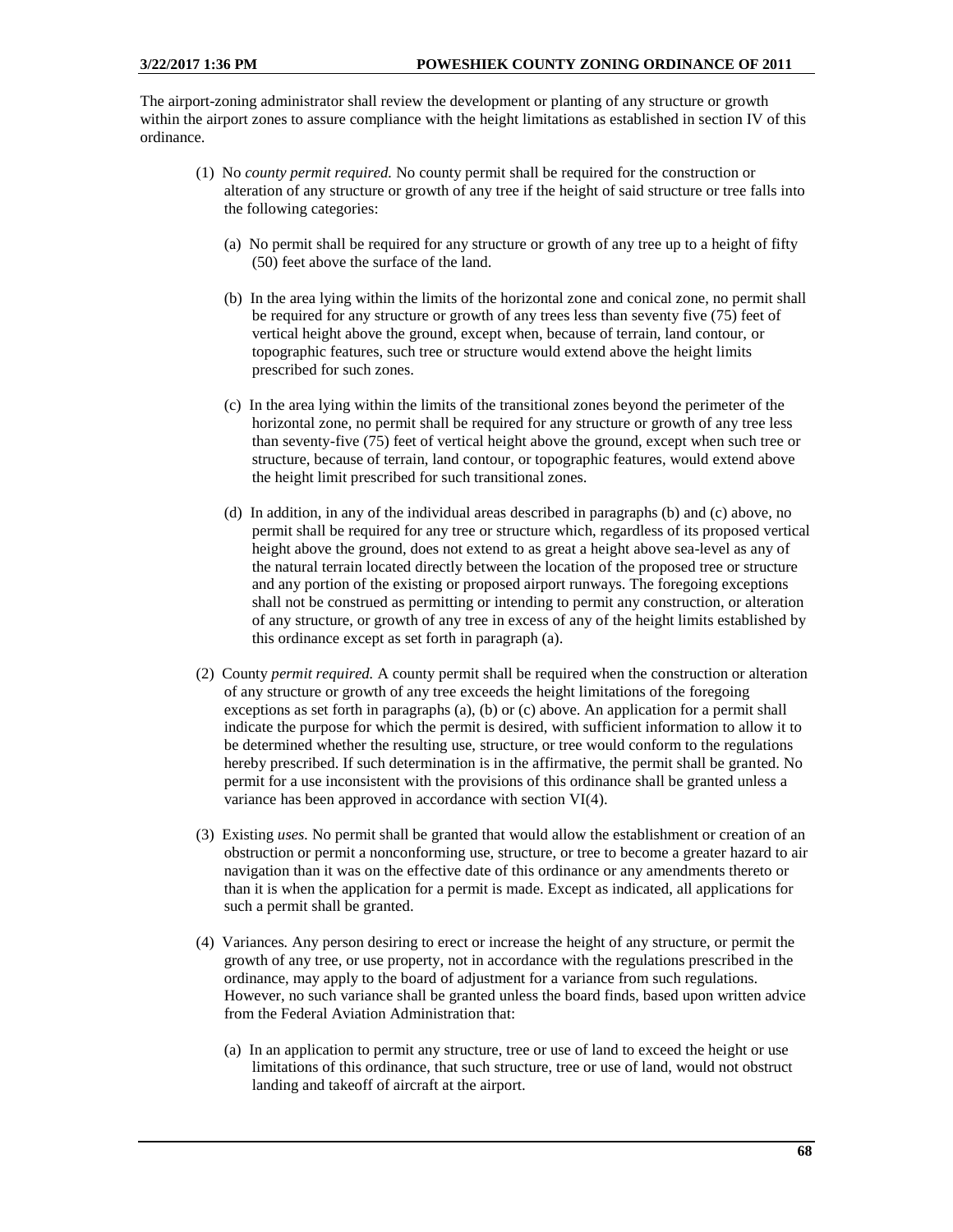- (b) In an application to permit a use of land otherwise prohibited herein, that such use would not be incompatible with airport operations. An applicant for a variance hereunder shall, as part of the application submitted to the board, file the required written advice of the Federal Aviation Administration. No application for a variance hereunder shall be set for hearing by the board until such advice has been filed. Such advice shall not be binding upon the board of adjustment, but shall be one of the factors considered by the board when reaching its decision.
- (5) Obstruction *marking and lighting.* Any permit or variance granted may, if such action is deemed advisable to effectuate the purpose of this ordinance and be reasonable in the circumstances, be so conditioned as to require the owner of the structure or tree in question to install, operate, and maintain, at the owner's expense, such markings and lights as may be necessary. If deemed proper by the board of adjustment, this condition may be modified to require the owner to permit the Grinnell Regional Airport at its own expense, to install, operate, and maintain the necessary markings and lights.
- (6) FAA *permit required.* The following construction or alterations shall require the filing of FAA form 7460-1, notice of proposed construction or alteration: (1) Any construction or alteration of more than two hundred (200) feet in height above the ground level at its site; (2) Any construction or alteration of greater height than an imaginary surface which extends outward and upward and slopes one hundred feet (100) outward distance for each foot upward for a horizontal distance of twenty thousand (20,000) feet from the nearest point of the nearest runway of the airport.
	- (a) FAA Form 7460-1 time of notice. The notice required under FAA Part 77, Objects Affecting Navigable Airspace, Sec. 77.13(a) (1) through (4) must be submitted at least 30 days before the earlier of the following dates: (1) The date the proposed construction or alteration is to begin; (2) The date an application for a construction permit is to be filed. However, a notice relating to proposed construction or alteration that is subject to the licensing requirements of the Federal Communications Act may be sent to FAA at the same time the application for construction is filed with the Federal Communications Commission, or at any time before that filing.

# Section 7. **VARIANCES.**

1. Any person desiring to erect or increase the height of any structure covered under this article, or to permit the growth of any tree covered under this article, or otherwise use his/her property in violation of any section of this ordinance, may apply to the Board of Adjustment for variance from such regulations. The Board of Adjustment may consider no application for variance to the requirements of this ordinance unless a copy of the application has been submitted to the Planning & Zoning Commission for its opinion as to the aeronautical effects of such variance. If the Planning & Zoning Commission does not respond to the Board of Adjustment within 15 days from receipt of the copy of the application, the Board may take its decision to grant or deny the variance.

# Section 8. **ENFORCEMENT.**

It shall be the duty of the airport-zoning administrator to administer and enforce the regulations prescribed herein. Applications for permits and variances shall be made to the airport-zoning administrator upon a form published for that purpose. Applications required by this ordinance to be submitted to the airportzoning administrator shall be promptly considered and granted or denied. The airport-zoning administrator shall forthwith transmit application for action by the board of adjustment.

# Section 9. **AIRPORT ZONING ADMINISTRATOR.**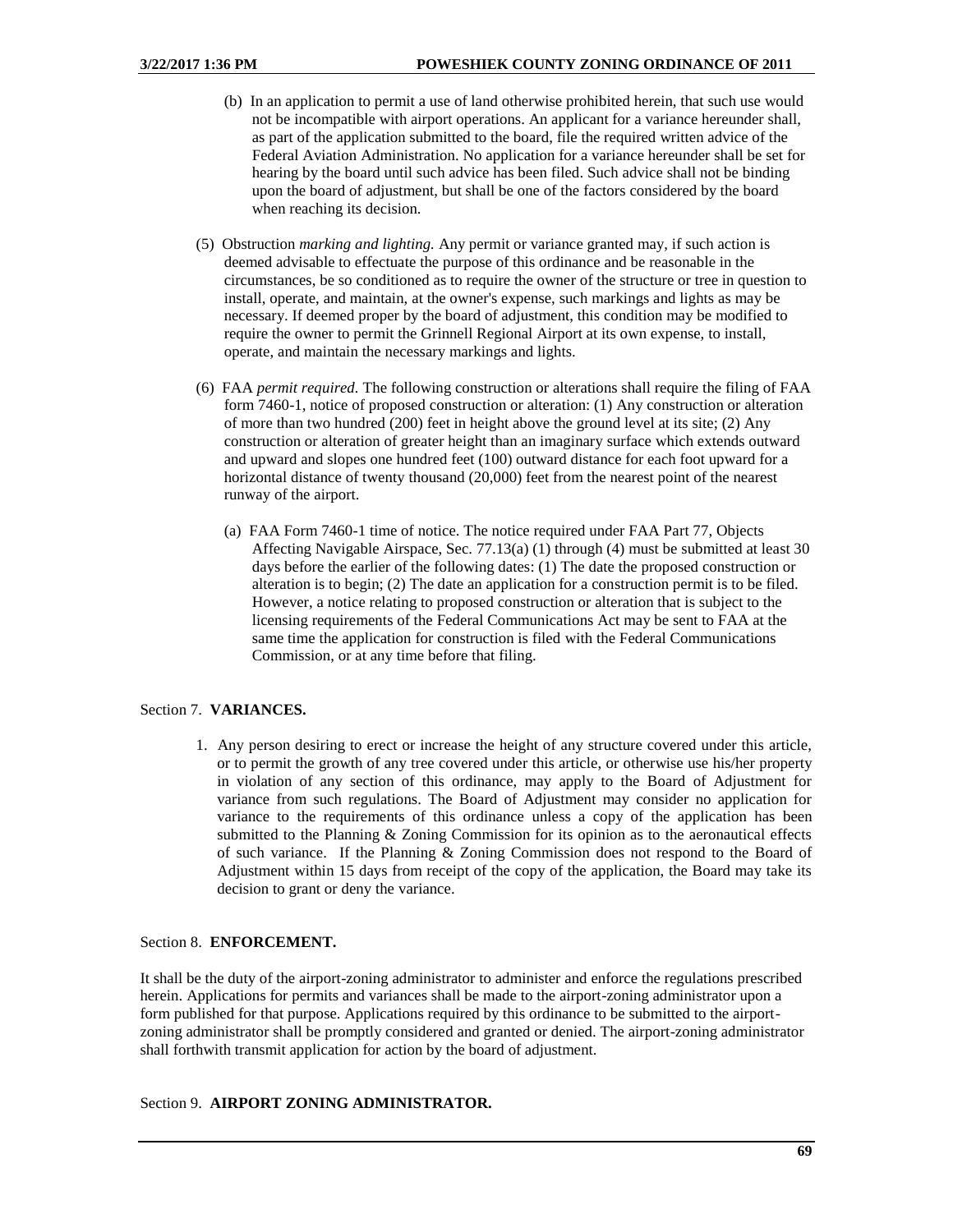The airport-zoning administrator shall be the Poweshiek County Zoning Administrative official.

## Section 10. **BOARD OF ADJUSTMENT.**

- (1) Created*; powers.* There is hereby created a board of adjustment to have and exercise the following powers:
	- (a) To hear and decide appeals from any order, requirement, decision, or determination made by the airport-zoning administrator in the enforcement of this ordinance;
	- (b) To hear and decide special exceptions to the terms of this ordinance upon which such board of adjustment under such regulations may be required to pass; and
	- (c) To hear and decide specific variances.
- (2) Membership*; terms; removal of members.* The board of adjustment shall consist of five (5) members appointed by the city council/board of supervisors and each shall serve for a term of five (5) years until a successor is duly appointed and qualified. Of the members first appointed, one  $(1)$  shall be appointed for a term of five  $(5)$  years, one  $(1)$  for a term of four  $(4)$ years, one (1) for a term of three (3) years, one (1) for a term of two (2) years and one (1) for a term of one (1) year. Members shall be removable by the appointing authority for cause, upon written charges after a public hearing.
- (3) Organization*; meetings; minutes; records.* The board of adjustment shall adopt rules for its governance and in harmony with the provisions of this ordinance. Meetings of the board of adjustment shall be held at the call of the chairperson and at such other times as the board of adjustment may determine. The chairperson or, in the absence of the chairperson, the acting chairperson may administer oaths and compel the attendance of witnesses. All hearings of the board of adjustment shall be public. The board of adjustment shall keep minutes of its proceedings showing the vote of each member upon each question; or if absent or failing to vote, indicating such fact, and shall keep records of its examinations and other official actions, all of which shall immediately be filed in the office of the airport zoning administrator and on due cause shown.
- (4) Written *findings of fact.* The board of adjustment shall make written findings of fact and conclusions of law giving the facts upon which it acted and its legal conclusions from such facts in reversing, affirming, or modifying any order, requirement, decision, or determination which comes before it under the provisions of this ordinance.
- (5) Voting*.* The concurring vote of a majority of the members of the board of adjustment shall be sufficient to reverse any order, requirement, decision, or determination of the airport zoning administrator or decide in favor of the applicant on any matter upon which it is required to pass under this ordinance or to effect variation to this ordinance.

# Section 11. **APPEALS.**

- (1) Generally*.* Any person aggrieved, or any taxpayer affected, by any decision of the airport zoning administrator made in the administration of the ordinance, may appeal to the board of adjustment.
- (2) Filing*.* All appeals hereunder must be taken within a reasonable time as provided by the rules of the board of adjustment, by filing with the airport zoning administrator a notice of appeal specifying the grounds thereof. The airport zoning administrator shall forthwith transmit to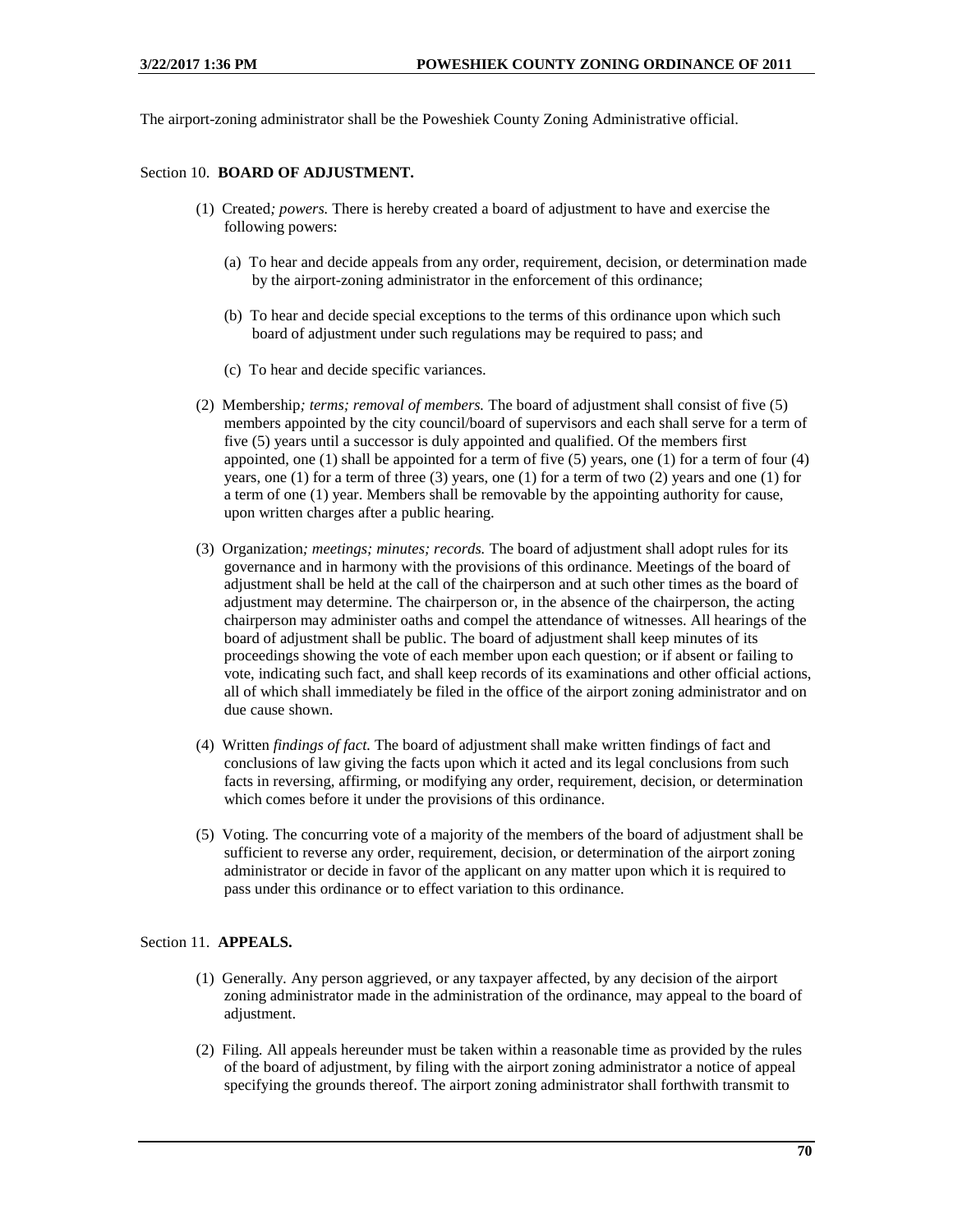the board of adjustment all the papers constituting the record upon which the action appealed from was taken.

- (3) Staying *of proceedings.* An appeal shall stay all proceedings in furtherance of the action appealed from unless the airport zoning administrator certifies to the board of adjustment, after the notice of appeal has been filed with it, that by reason of the facts stated in the certificate a stay would in the opinion of the airport zoning administrator cause imminent peril to life or property. In such case, proceedings shall not be stayed except by the order of the board of adjustment on notice to the airport zoning administrator and on due cause shown.
- (4) Time*; public notice; decision of board.* The board of adjustment shall fix a reasonable time for hearing appeals, give public notice and due notice to the parties in interest, and decide the same within a reasonable time. Upon the hearing, any party may appear in person or by agent or by attorney.
- (5) Affirming*, reversing, etc.* The board of adjustment may, in conformity with the provision of this ordinance, reverse or affirm, in whole or in part, or modify the order, requirement, decision, or determination appealed from and may make such order, requirement, decision, or determination as may be appropriate under the circumstances.

### Section 12. **JUDICIAL REVIEW.**

Any person aggrieved, or any taxpayer affected, by any decision of the board of adjustment, may appeal to the court of record as provided in section 414.5 of the Iowa Code.

## Section 13. **PENALTIES.**

Each violation of this ordinance or of any regulation, order, or ruling promulgated hereunder shall constitute a misdemeanor and shall be punishable by a fine of not more than one hundred (100.00) dollars or imprisonment for not more than thirty (30) days or both; and each day a violation continues to exist shall constitute a separate offense.

### Section 14**. CONFLICTING REGULATIONS.**

Where there exists a conflict between any of the regulations or limitations prescribed in this ordinance and any other regulation applicable to the same area, whether the conflict be with respect to the height of structures or trees, and the use of land, or any other matter, the more stringent limitation or requirement shall govern and prevail.

## Section 15. **SEVERABILITY.**

If any of the provisions of this ordinance or the application thereof to any person or circumstances are held invalid, such invalidity shall not affect other provisions or applications of the ordinance which can be given effect without the invalid provision or application, and to this end, the provisions of this ordinance are declared to be severable.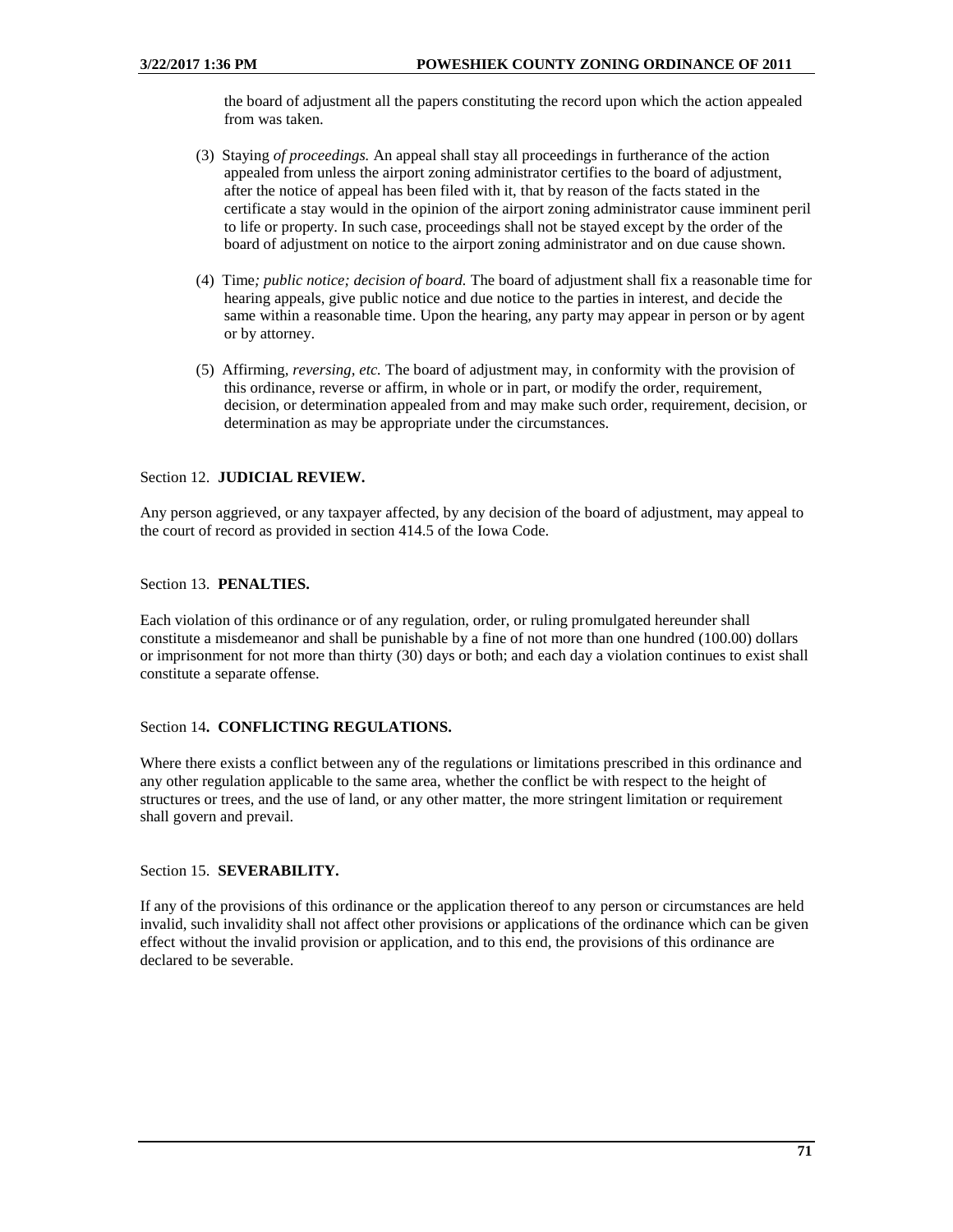### **ARTICLE XIX. NON-CONFORMING USES**

- Section 1. **NON-CONFORMING USES OF LAND**. The nonconforming use of land (where no principal building is involved) existing on the effective date of this Ordinance may be continued for a period of not more than five (5) years thereafter, provided that no such nonconforming use of land shall in any way be expanded or extended either in the same or adjoining property. If such nonconforming use of land or any portion thereof is discontinued or changed, any future use of such land shall be in conformity with the provisions of this Ordinance.
- Section 2. **NON-CONFORMING BUILDINGS**. The lawful use of a building existing at the effective date of this Ordinance may be continued although such use does not conform to the provisions thereof. If no structural alterations are made, a nonconforming use of a building may be changed to another nonconforming use of the same or of a more restricted classification. Whenever a nonconforming use has been changed to a more restricted use or to a conforming use, such use shall not be changed thereafter to a less restricted use. The nonconforming use of a building may be extended throughout those parts of a building, which were manifestly arranged or designed for such use on the effective date of this Ordinance.
	- 1. **Nonconforming Use Created by Changes in Ordinance**: Whenever the use of a building becomes a nonconforming use through a change in the Zoning Ordinance or district boundaries, such use may be continued as provided in the preceding paragraph.
	- 2. **Discontinuance of Nonconforming Building and Uses**: Any building or portion thereof used in whole or in part for nonconforming uses, which hereafter becomes and remains vacant for a continuous period of six months shall not again be used except in conformity with the regulations of the district in which such building or land is situated.
	- 3. **Damaged Nonconforming Buildings**: Any building or portion thereof used in whole or in part for nonconforming uses which has been damaged by fire, explosions, act of God or a public enemy to the extent of more than fifty (50) percent of the fair market value of the building immediately prior to damage, shall not be restored except in conformity with the regulations in this Ordinance. If a building is damaged by less than fifty (50) percent of the fair market value, it may be repaired or reconstructed and used as before the time of damage, provided that a permit for such repairs or reconstruction is issued within twelve (12) months of the date of such damage.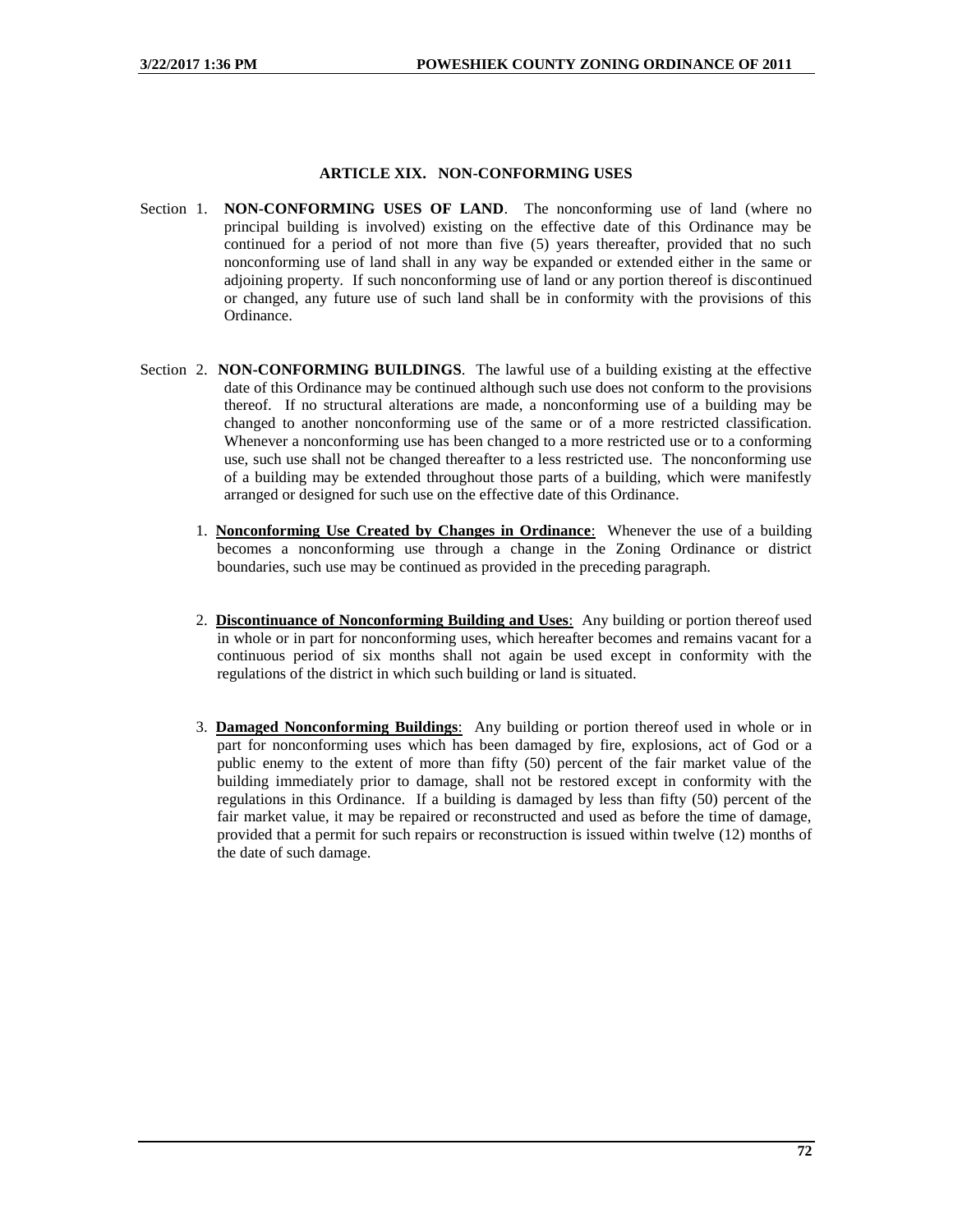## **ARTICLE XX. CONDITIONAL USE PERMITS**

- Section 1. **DECISION BY BOARD OF ADJUSTMENT.** The Board of Adjustment shall hear and decide all cases where an application has been filed with the Administrative Officer for any of the Conditional Uses, which may be subject to protective restrictions as deemed necessary.
- Section 2. **NOTICE AND FEE.** The Board shall make no findings except in a specific case and after a public hearing conducted by the Board. The Board shall select a reasonable time and place for the hearing of the appeal and shall give due notice thereof to the parties. The notice of the time and place of such public hearing shall be published in the official newspapers of Poweshiek County no less than 10 days nor more than 20 days previous to the hearing. Such notice shall contain the address or location of the property for which the ruling by the Board is sought, as well as a brief description of the nature of the request.
	- a. The fee schedule will be in a resolution on file with the County Auditor.
- Section 3. **ACTIVITIES PERMITTED BY CONDITIONAL USE.** Only the following uses shall be permitted by special exception within all of the districts. Any conditional use specific to a certain zone shall be referred to by referencing the applicable article of the Zoning Ordinance. Any uses other than listed below or in any other section of the Zoning Ordinance may NOT be permitted without a change in the respective sections of the Zoning Ordinance to include the desired use.
	- 1. Municipal, County, State or Federal government buildings.
	- 2. Television towers and television studios.
	- 3. Water towers, water treatment facilities, and wastewater treatment facilities.
	- 4. Public utility substations, either publicly or privately owned. Communication stations, pipelines for the transmission of any substance when there are above ground structures or buildings, the type or location of any poles, towers, wires, cables, conduits, or any other similar distributing equipment of a telephone, telegraph, light, power, gas, pipeline, trucking or railroad company, except that no permit shall be issued unless any and all equipment used or located thereon shall be housed in a building comparable in appearance and size to the surrounding buildings and houses or the use for which the area is zoned.
	- 5. C-WECS (Commercial Wind Energy Conversion Systems)

## Section 4. **ANTENNA CONDITIONAL USE STANDARDS**

## **DEFINITIONS**:

- a. **Antenna**: A device, dish, or array used to transmit or receive telecommunications signals.
- b. **Antenna Height**: The vertical distance measured from the base of the antenna support structure at grade to the highest point of the structure. If the support structure is on a sloped grade, then the average between the highest and lowest grades of the antenna site shall be used in calculating the antenna height.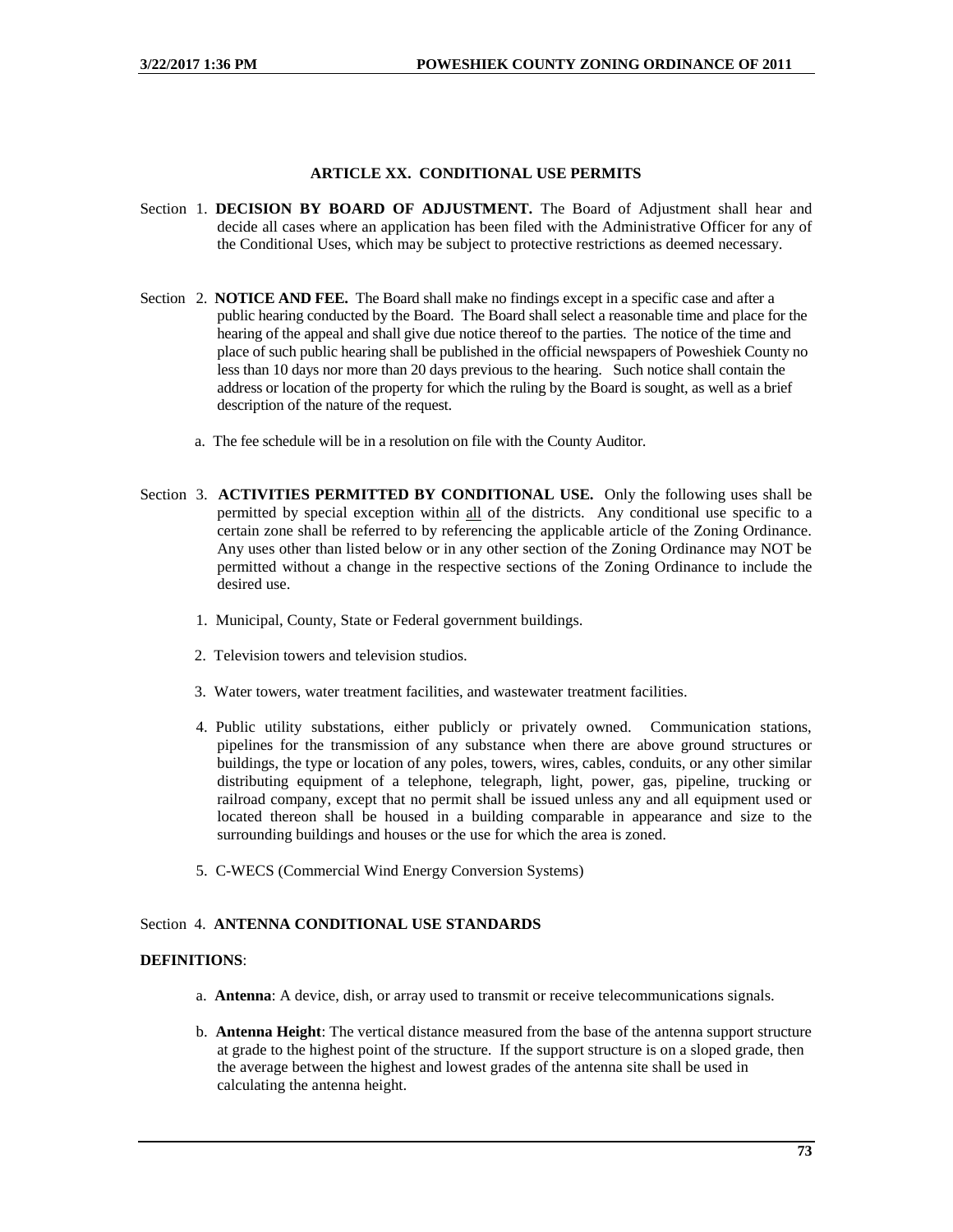- c. **Antenna Support Structure**: Any antenna or any other structure which supports an antenna.
- d. **Tall Structure**: Any structure the top of which is more than 50 feet above grade.

1. **Conditional Use Permit Not Required**: Any antenna that is attached to an existing antenna support structure, smoke stack, water tower, or other tall structure, is permitted in all zoning districts. The height of the antenna shall not exceed the height of the existing tall structure by more than 20 feet. If the antenna is to be mounted to any of the above fixtures, a site plan shall not be required.

2. **Conditional Use Permit Required**: Antenna support structures and antennas for entities providing licensed or unlicensed communications services, including but not limited cellular, personal communications services (PCS), specialized mobilized radio (SMR), enhanced specialized mobilized radio (ESMR), paging and similar services that is either not mounted on existing tall structure, or is more than 20 feet higher than the tall structure on which it is to be mounted shall not be permitted except pursuant to the following conditions:

- a) An application must be completed and returned to the zoning officer accompanied by a current fee for a conditional use permit. The application at a minimum must contain the following information:
	- i) **Necessity**: The wireless communications company shall demonstrate, using technological evidence that the antenna must be located where it is proposed in order to satisfy the antenna's function in the company's system.
	- ii) **Co-Location Effort**: If the applicant proposes to build an antenna support structure (as opposed to mounting the antenna on an existing tall structure), it shall demonstrate that it contacted the owners of tall structures within a one-quarter mile radius of the site proposed, asked for a permission to install the antenna on those tall structures, and was denied for reasons other than failure to agree on compensation. The Board of Adjustment may deny the permit if it concludes that the applicant has not made a good faith effort to mount the antenna on an existing tall structure.
	- iii) **Antenna Height**: The applicant shall demonstrate, to the reasonable satisfaction of the Board of Adjustment that the antenna is the minimum height required to function satisfactorily. No antenna that is taller than this minimum height shall be approved.
	- iv) **Setbacks from Base of Antenna Support Structure**: The minimum distance between the base of the support structure or any guy anchors and any property line shall be the largest of the following: a). 50% of the antenna height; b). The minimum setback in the underlying zoning district; c). 60 feet.
	- v) **Antenna Support Structure Safety**: The applicant shall demonstrate, to the reasonable satisfaction of the Board of Adjustment, that the proposed antenna and support structure are safe and the surrounding areas will not be negatively affected by support structure failure, falling ice or other debris, or radio frequency interference. All structures shall be fitted with anti-climbing devices, as approved by the manufacturers.
	- vi) **Fencing**: A fence shall be installed around the antenna support structure and other equipment, unless the antenna is mounted on an existing structure. The fence shall be a maximum of 6 feet in height and serve to screen the base of the structure and to improve security.
	- vii) **Co-Location**: In order to reduce the number of antenna support structures needed in the future; the proposed support structure shall be required to accommodate other users, including other wireless communications companies, and local police, fire, and ambulance companies.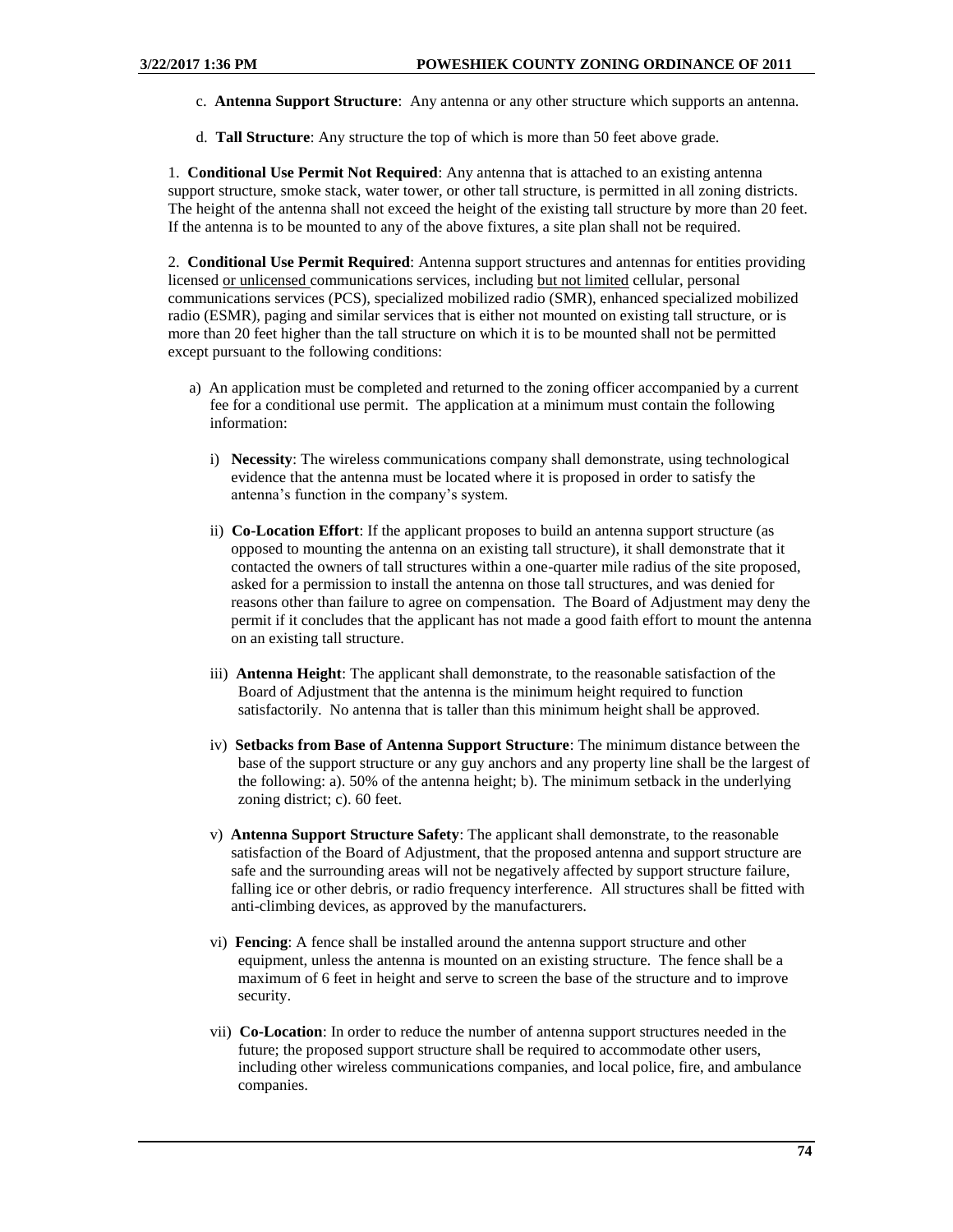- viii) **FCC License**: The applicant shall provide proof that it is licensed by the Federal Communications Commission.
- ix) **Required Parking**: If the site is fully automated, adequate parking shall be required for maintenance workers. If the site is not automated, the number of required parking spaces shall equal the number of people on the largest shift.
- x) **Painting**: Antenna support structures should be painted in such a manner as to reduce the visual impact and create a harmonious appearance with its surroundings.
- xi) **Site Plan**: A full site plan shall be required for all cell sites, showing the antenna, antenna support structure, building, fencing, buffering, and access.
- xii) **Air Safety**: Support structures 200 feet in height or taller, or those near airports, shall meet all Federal Aviation Administration requirements.

3. Applicant must show that the proposed antenna support structure, antenna or accessory structure will be placed in a reasonably available location that will minimize the visual impact on the surrounding area and allow the facility to function in accordance with the minimum standards imposed by applicable communications regulations and applicant's technical design requirements.

4. Antenna support structures in residential neighborhoods are strongly discouraged. The application for a permit in a residential neighborhood must prove that the area cannot be adequately served by a facility placed in a non-residential neighborhood for valid technical reasons.

5. All antenna support structures and communications facilities at sites other than the A and M Districts at a minimum shall be a monopole. All antennas shall be designed to blend into the surrounding environment or to look other than a tower, such as light poles, power poles and trees. At a minimum, all towers not requiring FAA painting or markings shall have an exterior finish which is galvanized or painted dull blue, gray or black. Existing non-monopole antenna support structures shall be allowed to continue. Additional antenna may be added to existing non-monopole structures provided that other requirements of this special use section are followed. If an existing non-monopole structure has been damaged by more than 50% of the fair market value prior to the damage, the replacement of the antenna shall conform to all requirements of this section including the monopole requirement.

6. **Changes**: There shall be no change in the exterior appearance of the approved site, including any change in the profile of the antenna support structure, that is a departure from or addition to what was shown or represented in the application for the granted special use permit, without first obtaining a new special use permit for that site through the same process as for obtaining the initial special use permit, including the review and recommendation of the Planning & Zoning Commission.

7. **Engineered Addition**: If an additional antenna is installed on an existing antenna support structure, engineering data and certification by a licensed professional engineer assuring that the installation is structurally sound within the standards of good engineering practice shall be provided to the County Zoning Official.

8. **Removal**: If a site, or any antenna support structure, is not used for a period of one year, it shall be the duty and obligation of the party then in possession and control of the site to have the unused antenna support structure and any other unused cell site apparatus completely dismantled and removed from the site. Once the antenna support structure is removed it shall be re-constructed according to this special use section, including the monopole requirement.

#### 9. **Placement on County Owned Property**:

a) The placement of antennas or antenna support structures on county-owned property must comply with the following minimum requirements: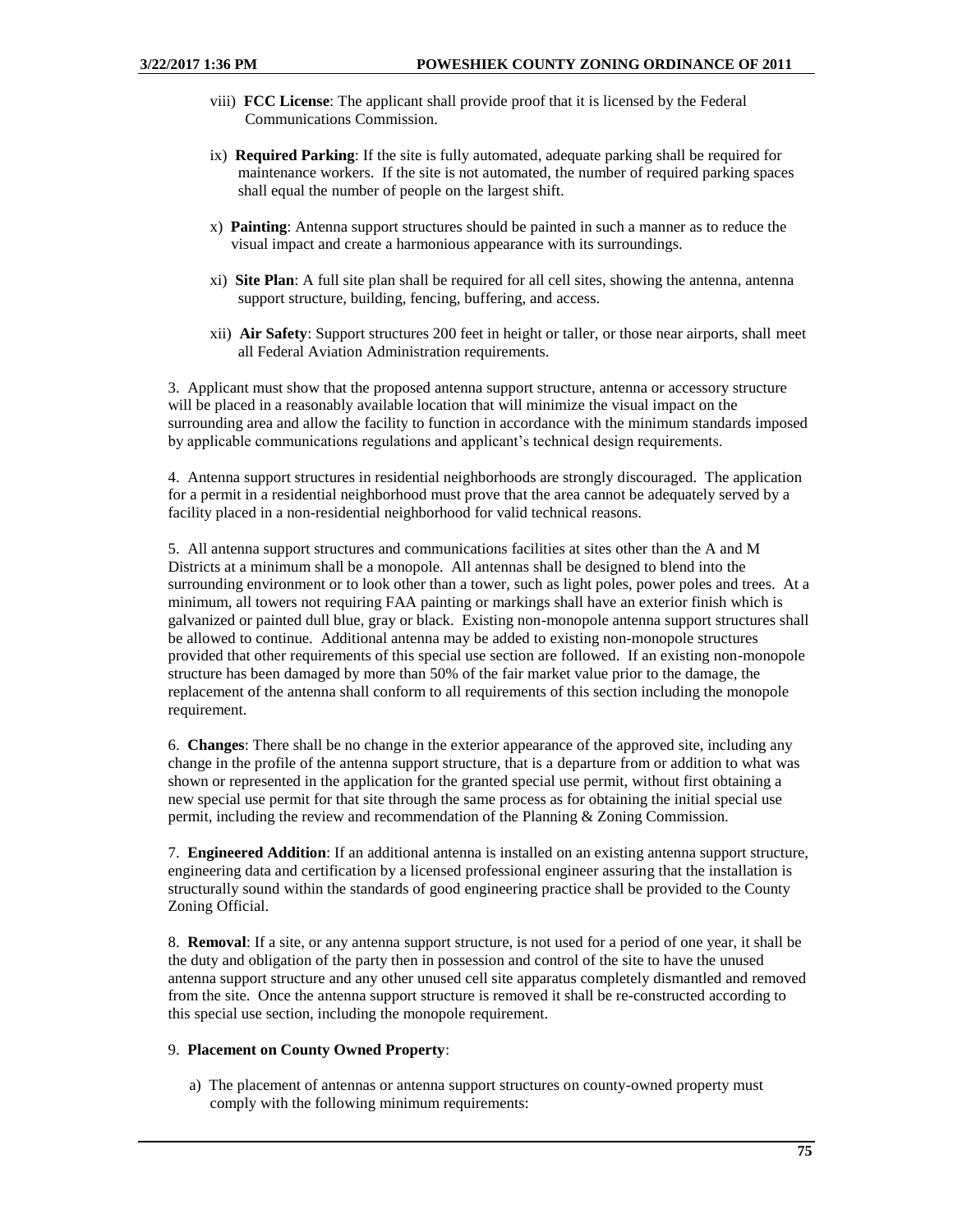- i) Approval by the Board of Supervisors is required when placing antennas or towers on any piece of property owned by Poweshiek County.
- ii) The antenna or antenna support structure will not interfere with the purpose for which the county-owned property is intended.
- iii) The antenna or antenna support structure will have no adverse impact on surrounding private property.
- iv) The applicant will produce proof of adequate liability insurance for potential damage antennas or towers could reasonably cause to county property and facilities and commit to a lease agreement which includes equitable compensation for the use of public land and other necessary provisions and safeguards. The Board of Supervisors shall negotiate the charge for the use of a county structure.
- v) The applicant will submit a letter of credit, performance bond, or other security acceptable to the county to cover the cost of antenna or antenna support structure removal.
- vi) The antennas or antenna support structure will not interfere with other intended uses of the property.
- vii) Upon reasonable notice, the antennas or antenna support structures may be required to be removed at the user's expense.
- viii) The applicant must reimburse the county for any costs which it incurs because of the presence of the applicant's antenna or antenna support structure.
- ix) The applicant will cooperate with the county's objective to promote collocations and thus limit the number of separate antenna sites requested.

### Section 5. **COMMERCIAL C-WECS (C-WECS) STANDARDS**

The requirements of this ordinance shall apply to all C-WECS proposed after the effective date of this ordinance. C-WECS for which a required permit has been properly issued prior to the effective date of this Ordinance shall not be required to meet the requirements of this Ordinance; provided, however, that any such pre-existing C-WECS, which are deemed a discontinued use pursuant to Section 5, 1.n, below, shall meet the requirements of this Ordinance prior to recommencing production of energy. Also, no modification or alteration to an existing C-WECS shall be allowed without full compliance with this Ordinance.

## 1. **General Requirements for C-WECS:**

- a) **Color and Finish.** Wind Turbines shall be painted a non-reflective color. Blades may be black in order to facilitate de-icing. Finishes shall be matte or non-reflective. At C-WECS sites, the design of the buildings and related structures shall, to the extent reasonably possible, use materials, colors, textures, screening and landscaping that will blend the C-WECS to the natural setting and existing environment. Exceptions may be made for meteorological towers, where concerns exist relative to aerial spray applicators.
- b) **Tower Configuration.** All wind turbines, which are part of a C-WECS, shall be installed with a tubular, monopole type tower. Meteorological towers may be guyed.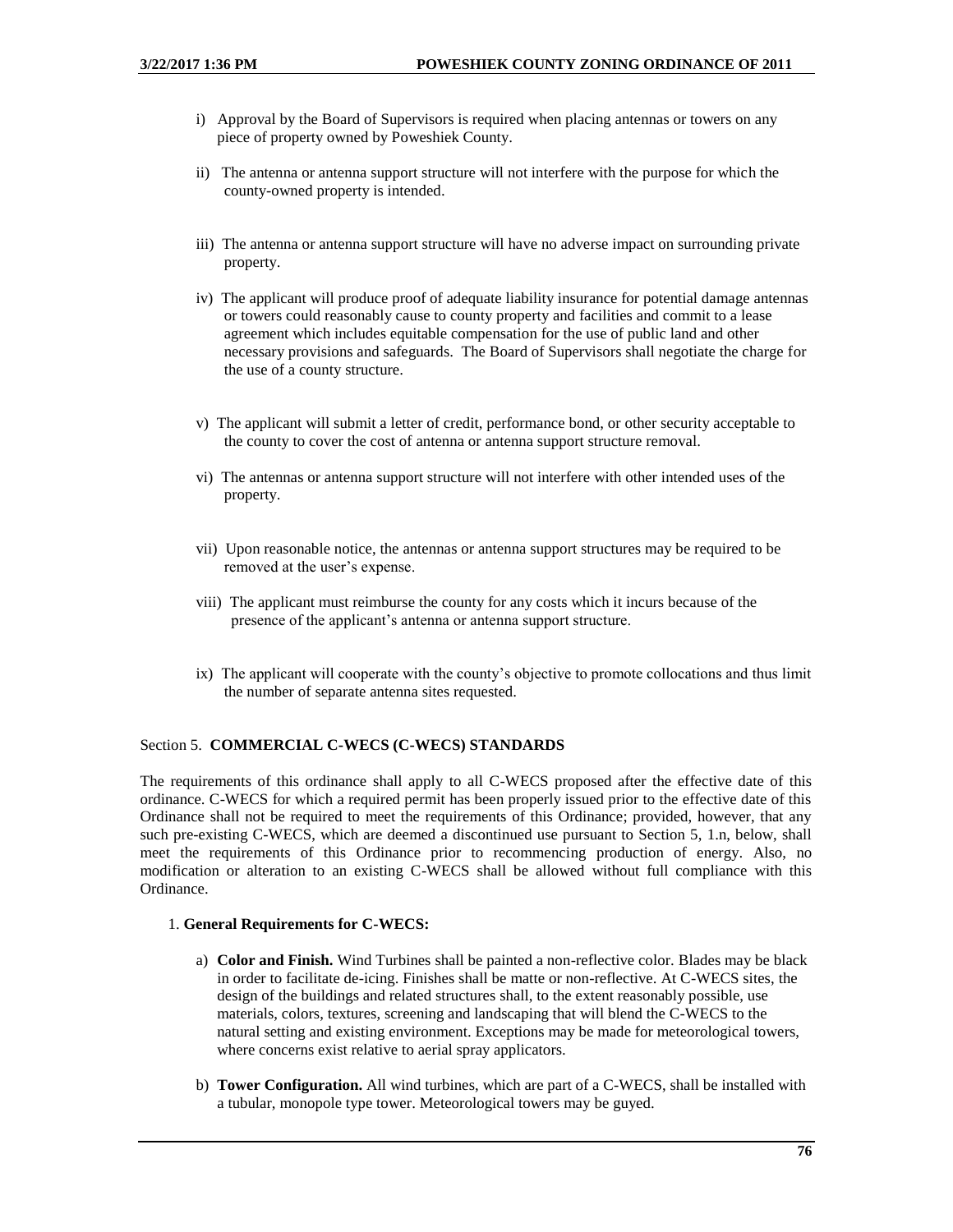- c) **Lighting.** C-WECS sites shall not be artificially lighted, except to the extent required by the FAA or other applicable authority. Lighting, including lighting intensity and frequency of strobe, shall adhere to but not exceed requirements established by Federal Aviation Administration permits and regulations. Red strobe lights are preferred for night-time illumination to reduce impacts on migrating birds. Red pulsating incandescent lights should be avoided. Exceptions may be made for meteorological towers, where concerns exist relative to aerial spray applicators.
- d) **Signage.** All signage on site shall comply with Poweshiek County Sign Standards. The manufactures or owner's company name and/or logo may be placed upon the compartment containing the electrical generator, of the WECS. Wind turbines shall not be used for displaying any advertising except for reasonable identification of the manufacturer or operator of the C-WECS sites.
- e) **Feeder Lines.** All communications and feeder lines, equal to or less than 34.5 kV in capacity, installed as part of a C-WECS shall be buried.
- f) **Waste Disposal.** Solid and hazardous wastes, including but not limited to crates, packing materials, damaged or worn parts, as well as used oils and lubricants, shall be removed from the site in a time period as established by the Poweshiek County Health Department and disposed of in accordance with all applicable local, state and federal regulations.
- g) **Minimum Ground Clearance.** The blade tip of any Wind Turbine shall, at its lowest point, have ground clearance of no less than seventy-five (75) feet.
- h) **Signal Interference.** The applicant shall minimize and mitigate any interference with electromagnetic communications existing on the date of the approval of the Conditional Use Permit, such as radio, telephone or television signals cause by any C-WECS.
- i) **Federal Aviation Administration.** All C-WECS shall comply with FAA standards and permits.
- j) **Electrical Codes and Standards.** All C-WECS and accessory equipment and facilities shall comply with the National Electrical Code and other applicable standards.
- k) **Setbacks.** The following setbacks and separation requirements shall apply to all wind turbines and meteorological towers in relation to all structures, property lines, public right-of-way, and communication and electrical lines as described herein existing on the date of approval of the Conditional Use Permit. However, to the extent that a written waiver is permitted, the Board of Adjustment may reduce the standard setbacks and separation requirements if the intent of this Ordinance would be better served thereby; and if the participating or adjoining property owner affected by the reduced setback or separation completes a written waiver recorded with the Poweshiek County Recorder. All other structures shall comply with the applicable setbacks as defined by the base zone district. All setbacks shall be measured from the center point of the base of the wind turbine tower or the meteorological tower, as applicable. For purposes of this Ordinance, "Total Tip Height" shall mean the total height of the wind turbine measured at the highest point of the blade system during its rotation, or, with respect to a meteorological tower, its total height.
	- 1. **Structures.** Each wind turbine and meteorological tower shall be set back from the nearest residence, school, hospital, church or public library a distance of no less than the greater of (a) two (2) times its Total Tip Height, or (b) one thousand (1,000) feet.
	- 2. **Property Lines.** At no time shall any part of the wind turbine or meteorological tower overhang an adjoining property unless appropriate easements or waivers from such participating or adjoining property owners have been obtained. Towers shall be set back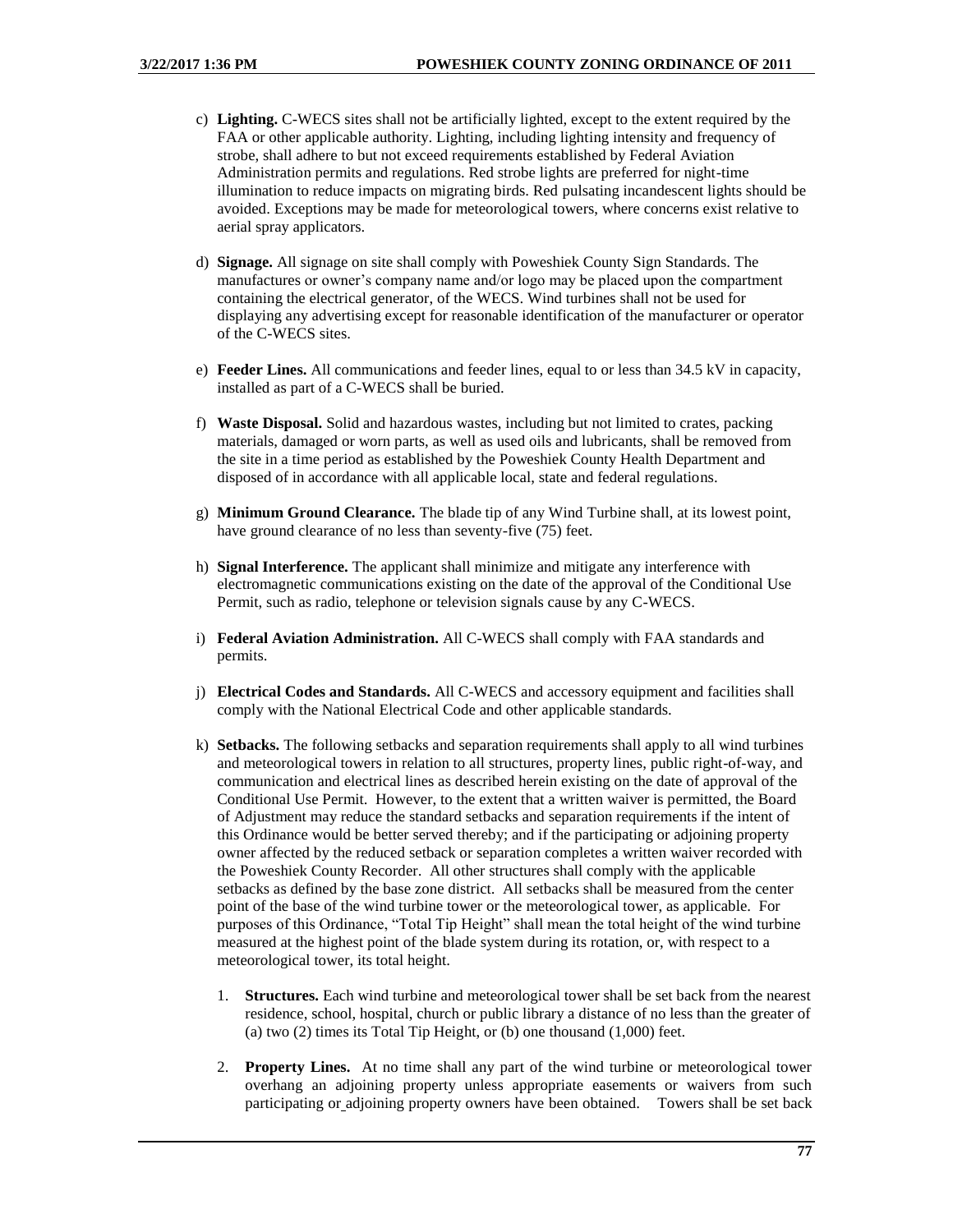a distance of 1.1 times Total Tip Height from property lines unless appropriate easements or written waivers from such adjoining property owners have been obtained and have been recorded with the Poweshiek County Recorder.

- 3. **Public Right-of Way.** Setbacks of wind turbines and meteorological towers from the nearest edge of a recorded public road right-of-way or a railroad right-of-way where infrastructure exists shall be a minimum of 1.1 times the Total Tip Height.
- 4. **Communication and Electrical Lines.** Each wind turbine and meteorological tower shall be set back from the nearest above-ground public utility electric power line or public utility telephone line a distance of not less than 1.1 times Total Tip Height determined from the existing public utility electric power line or public utility telephone line. With respect to private electrical power lines of 15kV or less and private telephone service lines, wind turbines and meteorological towers may be located nearer than 1.1 times Total Tip Height to such lines upon receipt of a written waiver from the owner of the line recorded with the Poweshiek County Recorder.
- l) **Noise.** Audible noise caused by C-WECS sites operations, not including existing ambient noise, shall not exceed fifty (50) dBA for more than 5 minutes within an hour, when measured at the exterior of any residence, school, hospital, church, or public library existing on the date of approval of the Conditional Use Permit.
	- 1. In the event audible noise due to C-WECS operations contains a steady pure tone, such as a whine, screech, or hum, the standards for audible noise set fourth in sub paragraph a of this subsection shall be reduced by five (5) dBA.
	- 2. In the event the ambient noise level (exclusive of the development in question) exceeds the applicable standard given above, the applicable standard shall be adjusted so as to equal the ambient noise level. The ambient noise level shall be expressed in terms of the highest whole number sound pressure level in dBA, which is succeeded for more than five (5) minutes per hour. Ambient noise levels shall be measured at the exterior of potentially affected existing residences, schools, hospitals, churches and public libraries. Ambient noise level measurement techniques shall employ all practical means of reducing the effect of wind generated noise at the microphone. Ambient noise level measurements may be performed when wind velocities at the proposed project site are sufficient to allow wind turbine operation, provided that the wind velocity does not exceed thirty (30) mph at the ambient noise measurement location.
	- 3. In the event the noise levels resulting from the C-WECS exceed the criteria listed above, a waiver to said levels may be granted by the Board of Adjustment provided that the following has been accomplished:
	- a. Written waiver from the affected property owners has been obtained stating that they are aware of the C-WECS and the noise limitations imposed by this Ordinance, and that consent is granted to allow noise levels to exceed the maximum limits otherwise allowed; and
	- b. If the applicant wishes the waiver to apply to succeeding owners of the property, a permanent noise impact easement shall be recorded in the Office of the Poweshiek County Recorder which describes the burdened properties and which advises all subsequent owners of the burdened property that the noise levels in excess of those permitted by this Ordinance may exist on or at the burdened property.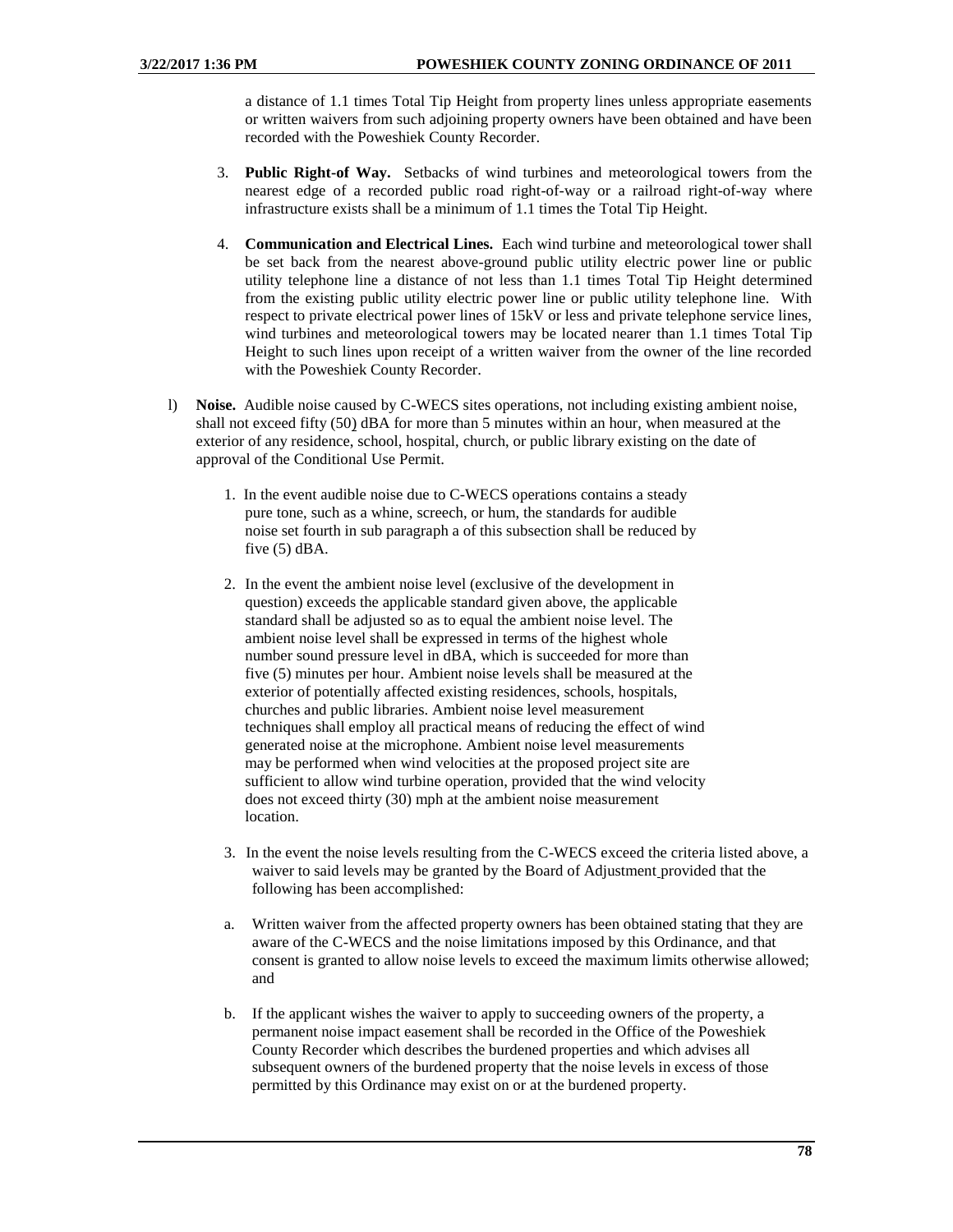#### m) **Safety.**

- 1. All wiring between wind turbines and the C-WECS substation shall be underground. If the developer can demonstrate the need for an overhead line and the acceptance of land owners for this line, such option may be approved by the Board of Adjustment.
- 2. Wind turbines and meteorological towers shall not be climbable up to 15 feet above ground level.
- 3. All access doors to wind turbines and meteorological towers and electrical equipment shall be locked when not being serviced.
- 4. Appropriate warning signage shall be placed on wind turbine towers, electrical equipment, and C-WECS entrances.
- 5. For all C-WECS, the manufacturer's engineer or another qualified engineer shall certify that the turbine, foundation and tower design of the C-WECS is within accepted professional standards, given local soil and climate conditions.
- 6. For all guyed towers, visible and reflective objects, such as plastic sleeves, reflectors or tape, shall be placed on the guy wire anchor points and along the outer and innermost guy wires up to a height of eight (8) feet above the ground. Visible fencing shall be installed around anchor points of guy wires. The property owner must sign a notarized acknowledgement and consent form allowing construction of the turbine and guyed wires without fencing as required in this Ordinance to be presented to the Commission and Board of Adjustment.
- n)**Discontinuation and Decommissioning.** A C-WECS shall be considered a discontinued use after one (1) year without energy production, unless a plan is developed and submitted to the Zoning Administrator outlining the steps and schedule for returning the C-WECS to service. Discontinued use does not apply to the pre-construction or construction period and shall be measured from the initial commercial energy production and operation of the C-WECS project. All C-WECS and accessory facilities shall be removed to a depth of four (4) feet below ground level within one year of discontinuation of use.
	- 1. Decommissioning Plan. Each C-WECS shall have a Decommissioning Plan outlining the anticipated means and cost of removing the C-WECS at the end of their serviceable life or upon becoming a discontinued use. The cost estimates shall be made by a professional engineer licensed in the State of Iowa. The plan shall also identify the financial resources that will be available to pay for the decommissioning and removal of the C-WECS and accessory facilities. The County reserves the right to verify that adequate decommissioning terms are contained in the landowner's lease or easement.
	- 2. Decommissioning Fund. Commencing on the fifteenth  $(15<sup>th</sup>)$  year after commencement of commercial operations, and annually thereafter, the operator shall continuously maintain a financial assurance mechanism(s) in the form of performance bond, letter of credit, and/or other security approved by the County Attorney, for the remaining life of the facility. The amount of the security shall be equal to the total decommissioning cost, net of reasonable residual value of the C-WECS, as determined by a professional engineer licensed in the State of Iowa. If a bond is posted to meet this requirement, or if a letter of credit is issued to meet this requirement, the issuing entity must be agreed upon by both the operator and the County. This requirement can be waived by the Board of Adjustment.
- o) **Avoidance and Mitigation of Damages to Public Infrastructure.**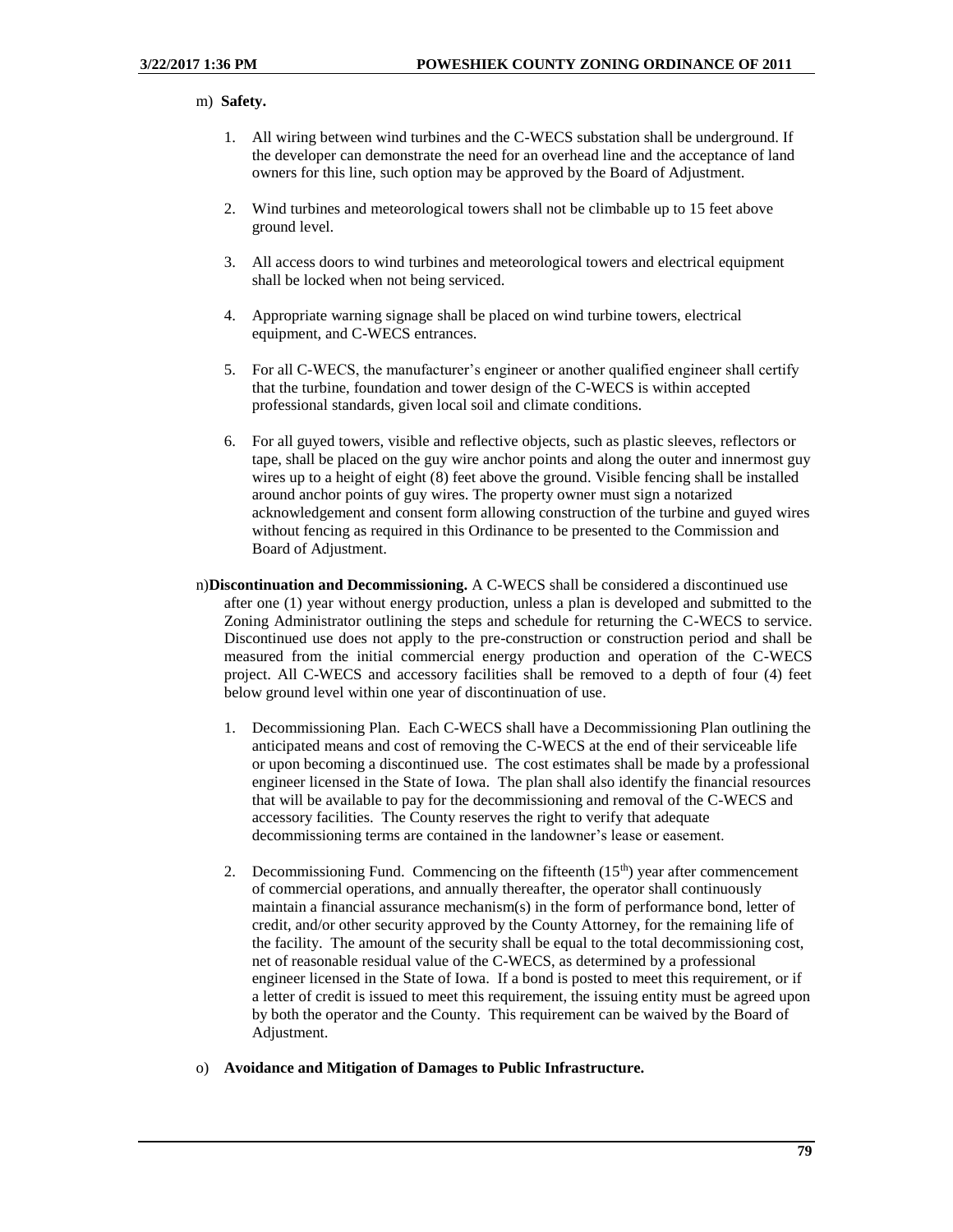- 1. **Roads.** Applicants shall identify all roads to be used for the purpose of transporting C-WECS, substation parts, cement, and /or equipment for construction, operation or maintenance of the C-WECS and obtain applicable weight and size permits from the impacted road authority (ies) prior to construction.
- 2. **Existing Road Conditions.** Applicant shall conduct a pre-construction survey, in coordination with the impacted local road authority(ies), to determine existing conditions of roads identified pursuant to subparagraph 1, above. The survey shall include photographs or video and written documentation of the condition of the identified road facilities. The applicant is responsible for on-going road maintenance and dust control measures identified by the Poweshiek County Engineer during all phases of construction.
- 3. **Drainage System.** The applicant shall be responsible for immediate repair of damage to public drainage systems stemming from construction, operation or maintenance of C-WECS.
- 4. **Post Completion Survey.** Applicant and the Poweshiek County Engineer will meet upon completion of the project and agree as to the necessary action needed to return roads to the existing road conditions as identified in subparagraphs 1 and 2, above.
- p) **Required Financial Security.** The applicant shall be responsible for restoring or paying damages as agreed to by the applicable road authority(ies) sufficient to restore the identified road(s), bridge(s), and associated infrastructure to preconstruction conditions. Financial security in a manner approved by the County Attorney shall be submitted covering 130% of the costs of all required improvements. This requirement may be waived or modified by the Board of Adjustment upon recommendation from the Poweshiek County Engineer.
- q) **Pre-Application Review.** A Conditional Use Permit applicant may submit preliminary matters to the Board of Adjustment for review prior to making application for a permit. The review must occur no more than 60 days prior to submission of the application.
- r) **Submittal Requirements.** In addition to the submittal requirements defined for Conditional Use Permit applications, all applications for C-WECS must submit the following information (as applicable).
	- 1. The names of project applicant, including a designated Representative(s) of the project applicant.
	- 2. The name of the project owner.
	- 3. The legal description and address of the property.
	- 4. A description of the project including: Number, type, name plate generating capacity, tower height, rotor diameter, and total height of all wind turbines and means of interconnection with the electrical grid.
	- 5. Site layout, including the location of property lines, wind turbines, electrical wires, interconnection points with the electrical grid, and all related accessory structures. The site layout shall include distances and be drawn to scale.
	- 6. Engineer's certification (s) as required in these supplemental standards.
	- 7. Documentation of land ownership or legal control or equivalent right to submit an application for a C-WECS facility on behalf of a property owner.
	- 8. The latitude and longitude of individual wind turbines.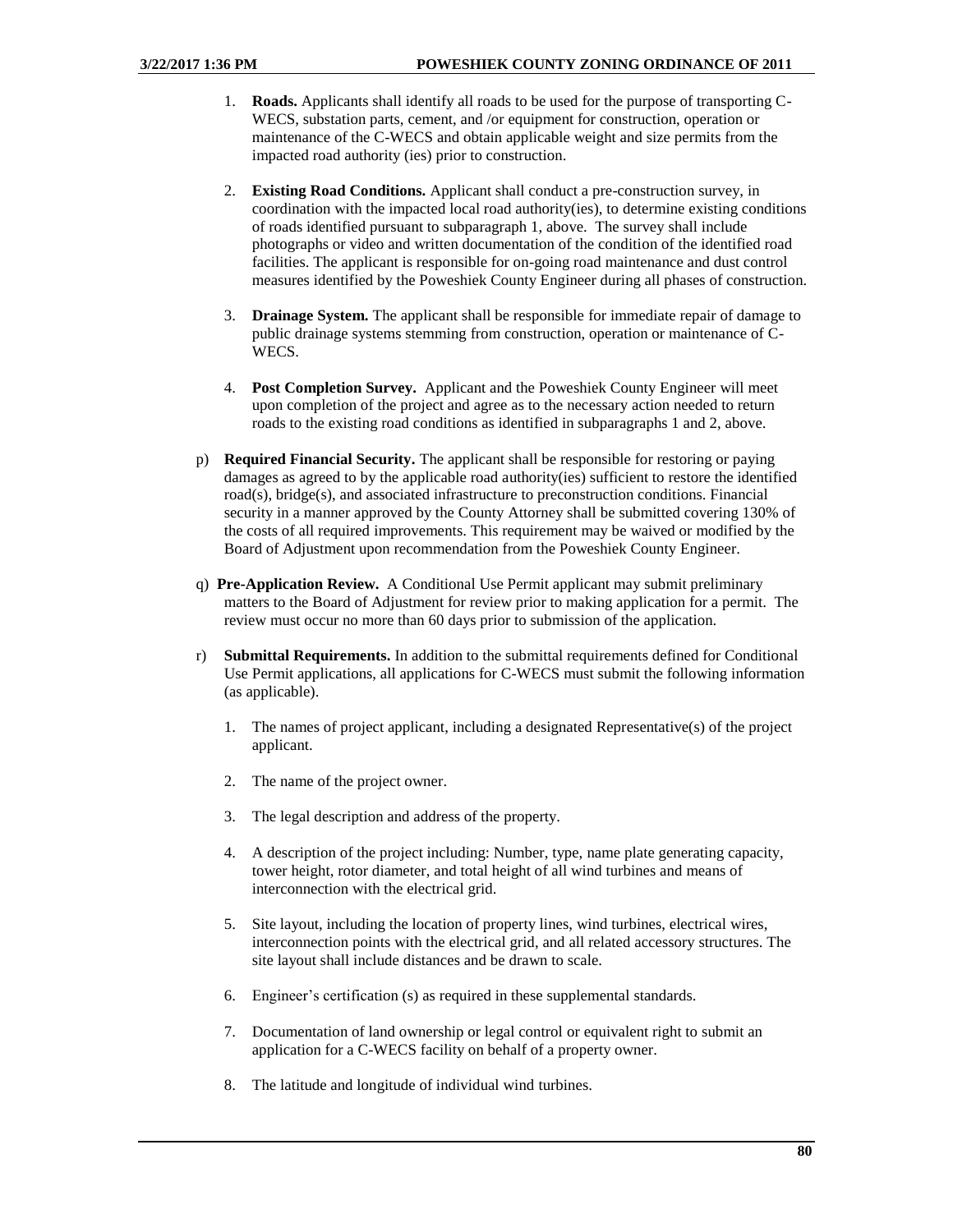- 9. A USGS topographical map, or map with similar data, of the property and surrounding area, including any other C-WECS within 10 rotor diameters of the proposed C-WECS.
- 10. Existing Resources inventory.
- 11. An acoustical analysis.
- 12. FAA Permit Application.
- 13. Location of all known communications towers/facilities within two (2) miles of the proposed C-WECS.
- 14. Decommissioning Plan.
- 15. Description of potential impacts on nearby all C-WECS and Non C-WECS and wind resources on adjacent properties.
- 16. Identification of significant migratory patterns and nesting areas for birds within two (2) miles.
- 17. Proof of liability insurance.

s) **Submittal Requirements – Post Construction.** As soon as reasonably possible and in no event more than 120 days following completion of construction of a C-WECS project, the applicant shall submit a final certification of compliance documenting the location of all individual wind turbines and demonstrating that all facilities are located within the permitted zoning area and meet all applicable performance standards, including setbacks.

t) **Transferability.** If ownership or operation of a C-WECS project is transferred from the original project owner and recipient of the Conditional Use Permit, the transferee shall be responsible and accountable to the Conditional Use Permit and all requirements contained therein. The transferees shall also be responsible and accountable for all other rules and regulations applicable to the C-WECS as established by Poweshiek County. Any new owner or operator shall provide notice of such transfer and shall acknowledge its compliance obligations, in writing, to the Zoning Administrator.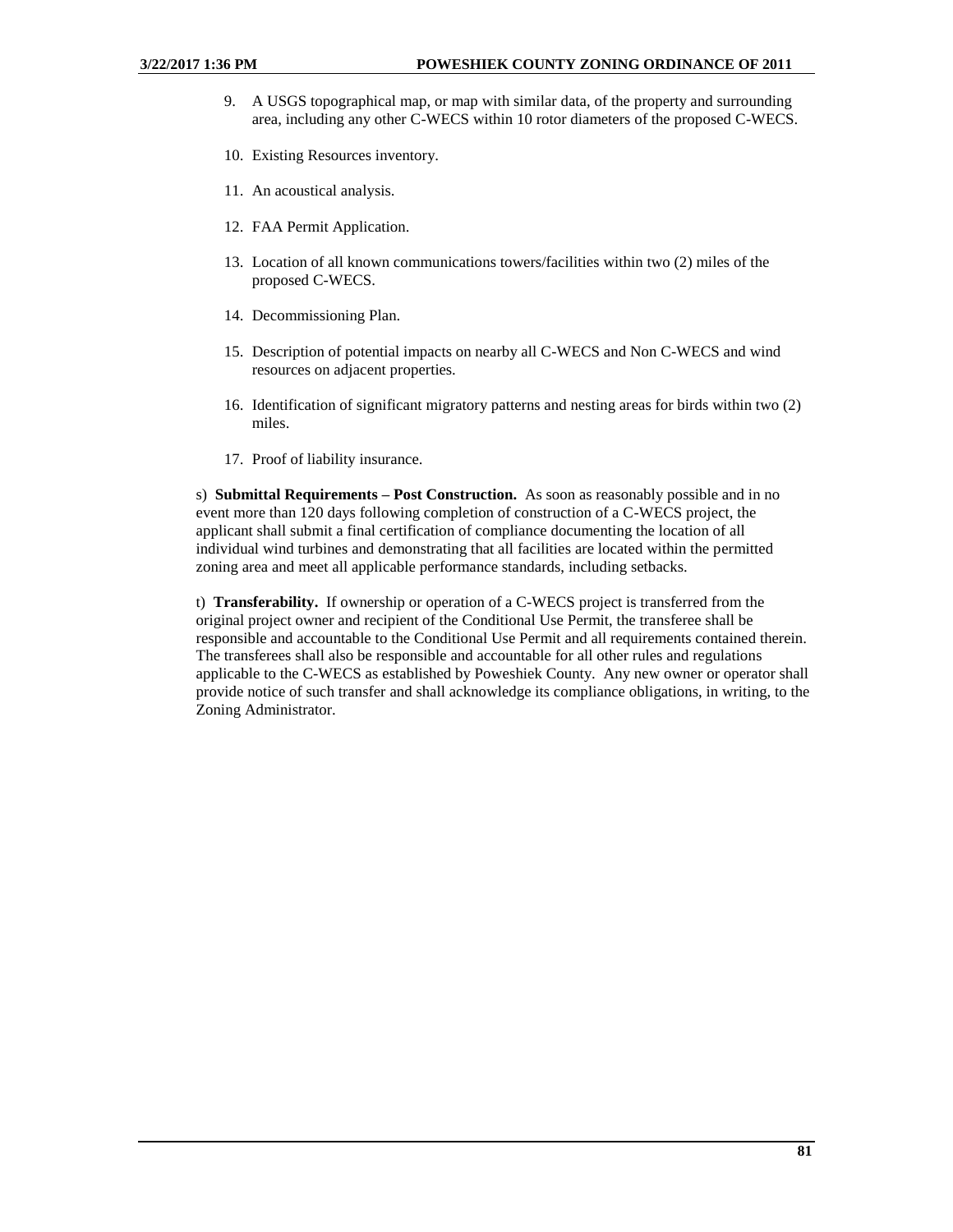## **ARTICLE XXI. BOARD OF ADJUSTMENT**

## Section 1. **CREATION AND MEMBERSHIP.**

A Board of Adjustment is already created. The word "Board" when used in this Article shall mean the Board of Adjustment. The Board shall consist of five members appointed by the Board of Supervisors for a term of five years.Any vacancy shall be filled by appointment by the Board of Supervisors for the portion of the term which has not expired.

## Section 2. **MEETINGS AND GENERAL PROCEDURES.**

- 1. **Officers**: The Board of adjustment shall select from its membership a chairperson and vice chairperson who shall perform the usual duties pertaining to such offices. At the first regular meeting of each year the Board will pick its officers from its membership. All officers are eligible for re-election. The chairperson and vice chairperson shall take office immediately following their election and shall hold office for a term of one year or until their successors are selected to assume office.
- 2. **Duties of the officers:** The chairperson shall preside at all meetings and hearings of the Board, and shall decide all points of order or procedure. The vice chairperson shall assume the duties of the chairperson in the absence of the chairperson.
- 3. **Secretary:** The secretary will be appointed by the Board of Supervisors and may be a member of the Board or a county employee. The secretary shall conduct all official correspondence subject to these rules at the direction of the Board, shall send out all notices required by these rules of procedure, keep the minutes of the Board's proceedings, and keep a file on each case that comes before the Board. For all appeals and applications, the secretary shall issue the proper forms; see that information maps and plats are compiled and ready for the Board's review; notify any property owner and other interested parties by mail of the time and place of the hearing; and any other duties as determined by the Board.
- 4. **Meetings**: The Board of Adjustment shall meet as needed. All meetings of the Board shall be open to the public.
- 5. The Board shall have power to call on any municipal department or officer for assistance in the performance of its duties, and it shall be the duty of any such department to render such assistance as may reasonably be required.
- 6. The Board shall adopt, from time to time, such rules and regulations as it may deem necessary to carry into effect the power and authority granted it by the provisions of this Ordinance or any state law.
- 7. **Quorum and Voting:** A quorum of the Board shall consist of three members. The concurring vote of three (3) members of the Board shall be necessary to decide any appeal, exception, or variation upon which the Board is authorized by this Ordinance to render a decision.
- 8. **Order of Business:** The secretary shall prepare an agenda for each meeting and send it to each board member as a part of the notification process. The order of business shall be as follows: a) Roll call; b) Reading the minutes of the previous meeting; c) Communications; d) Unfinished business; e) New business; f) Adjournment.
- 9. The Board may table an issue, but shall render its decisions without unreasonable delay.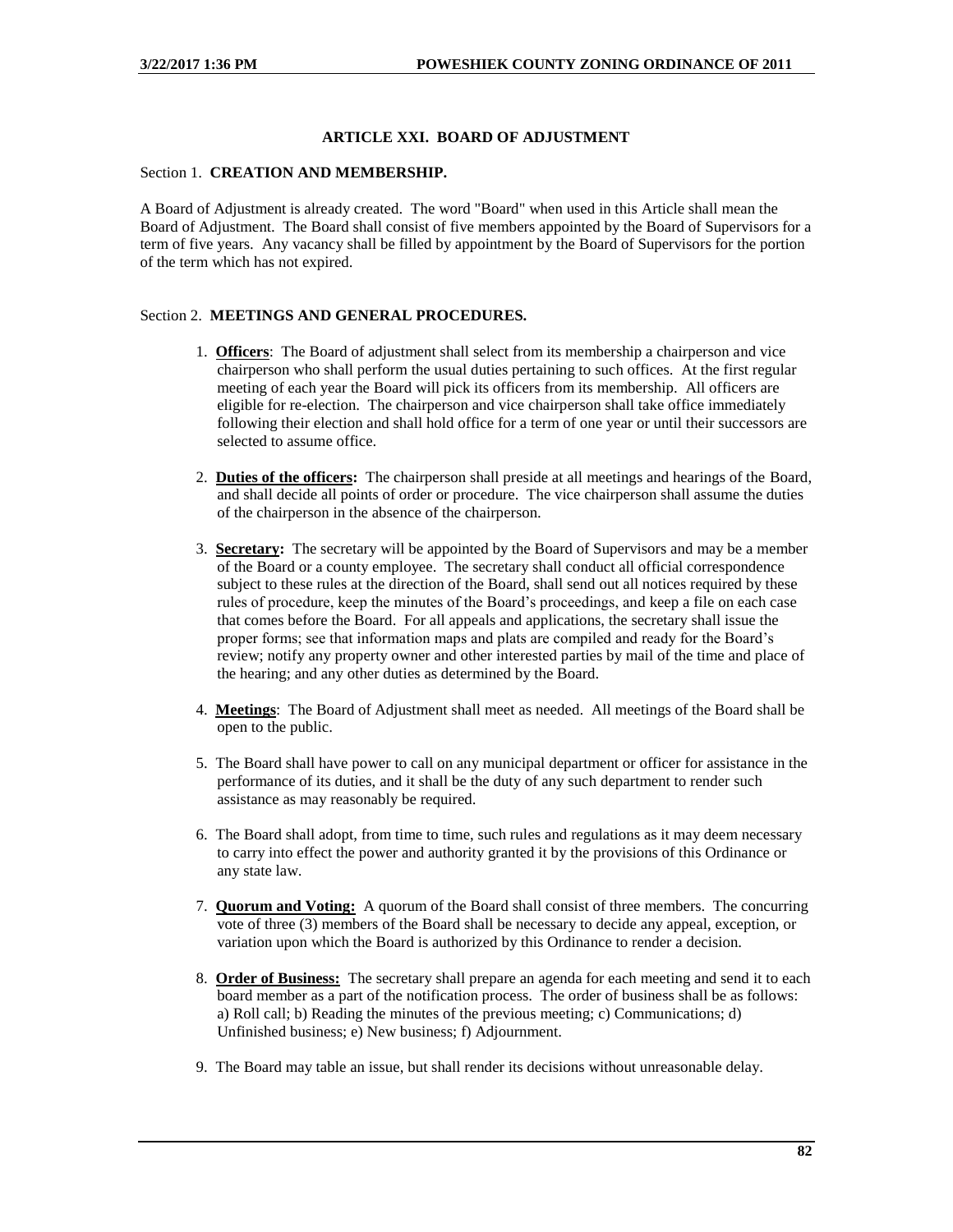#### Section 3. **JURISDICTION.**

The Board shall have the following powers and authority:

- 1. **Appeals:** To hear and decide an appeal where it is alleged there is error in any order, requirement, decision, or determination made by the enforcement of this Ordinance.
- 2. **Exceptions**: To grant an exception in the following instances:
	- a) In the extension of a district where the boundary line of a district divides a lot or tract held in a single ownership on the effective date of this Ordinance.
	- b) In the determination that the actual street layout on the ground varies from the street layout as shown on the District Map.
	- c) In the reconstruction of a nonconforming building which has been damaged by explosion, fire, act of God, or a public enemy, to the extent of more than fifty (50) percent of its fair market value, where the Board finds some compelling necessity requiring a continuance of the nonconforming use and that the primary purpose in continuing the nonconforming use is not to continue a monopoly.
	- d) In the waiving or reduction of the parking and loading requirements in any of the districts whenever the character or use of the building is such as to make unnecessary the full provisions of the parking or loading facilities, or where such regulations would impose an unreasonable hardship upon the use of the lot, as contrasted with merely granting an advantage or convenience.
- 3. **Variations**: To grant a variation from the terms of this ordinance when a property owner can show that their property by reason of exceptional narrowness, shallowness, or shape of a specific piece of property, or where by reason of exceptional topographical conditions or other extraordinary or exceptional site conditions; and where the aforementioned conditions are not the result of actions of the property owner, the strict application of the terms of this ordinance actually prohibits the use of their property in a manner reasonably similar to that of other property in the same district, and where the Board is satisfied under the evidence before it that a literal enforcement of the provisions of this ordinance would result in unnecessary hardship; provided, however, that all variations granted under this clause shall be in harmony with the general intent of this ordinance.
	- a) The following are variance review guidelines/recommendations:
		- i. A variance is not the appropriate remedy for a general condition.
		- ii. Self-inflicted hardships are not grounds for a variance.
		- iii. Personal hardships are not grounds for a variance. The hardship must relate to the physical character of the property.
		- iv. Economic conditions are not grounds for a variance (solely).
		- v. Hardships must be severe.
		- vi. If granted, variance must not adversely affect the neighborhood.
		- vii. All applicants must be treated fairly.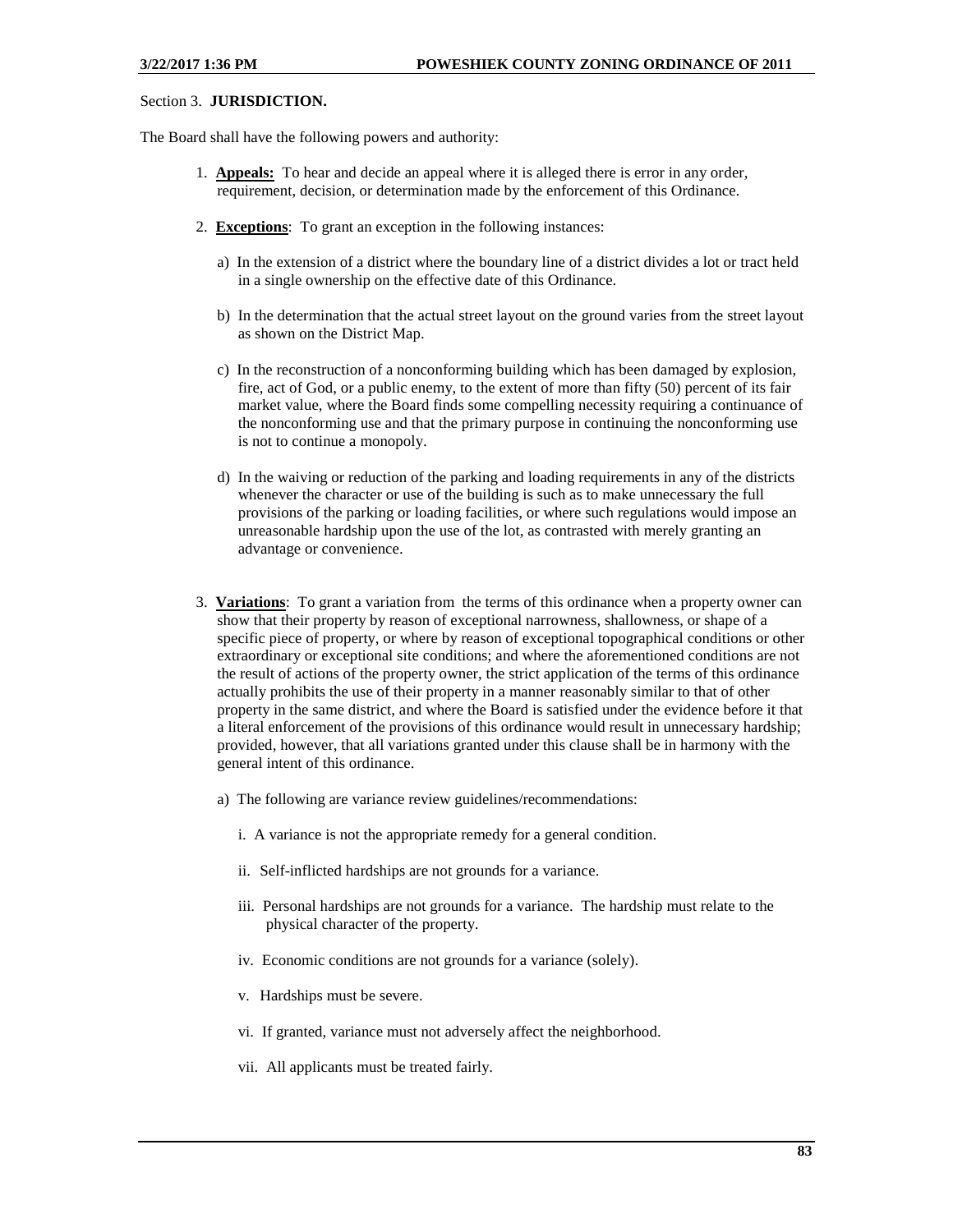- b) In granting any variance, the Board may prescribe appropriate conditions and safeguards in conformity with this ordinance. Violation of such conditions and safeguards, when made a part of the terms under which the variance is granted, shall be deemed a violation of this ordinance.
- b) Under no circumstances shall the Board grant a variance to allow a use not permissible under the terms of this ordinance in the district involved, or any use expressly or by implication prohibited by the terms of this ordinance in said district.
- 4. **Special Use Permits**: To grant a Special Use Permit for uses specifically listed in Chapter 11 or other sections of this Ordinance. Nothing herein contained shall be construed to give or grant to the Board the power or authority to alter or change the Zoning Ordinance or the District Map, such power and authority being reserved to the Poweshiek County Board of Supervisors in the manner hereinafter provided in the chapter titled "Changes and Amendments".

## Section 4. **APPEALS.**

- 1. Any officer, department, board may take by any person aggrieved or appeals to the Board, or bureau of the county affected by any decision of the administrative officer. Such appeal shall be taken within a reasonable time, as provided by the rules of the Board, by filing with the officer from whom the appeal is taken and with the Zoning Officer a notice of appeal, specifying the grounds thereof. The officer from whom the appeal is taken shall forthwith transmit to the Board all the papers constituting the record upon which the action appealed from was taken. Any person may appear and testify at the hearing, either in person or by his agent or attorney.
- 2. An appeal stays all proceedings unless the Zoning Administrator deems that such proceedings would cause undo risk to life or major property damage. In such case, proceedings shall not be stayed otherwise than by a restraining order which may be granted by the Board or by a court of record on application of notice to the officer from whom the appeal is taken and on due cause shown.

## Section 5. **NOTIFICATION AND FEE.**

The Board shall make no findings except in a specific case and after a public hearing conducted by the Board. The Board shall select a reasonable time and place for the hearing of the appeal and shall give due notice thereof to the parties. The notice of the time and place of such public hearing shall be published in the official newspapers Poweshiek County no less than ten (10) days nor more than twenty (20) days previous to the hearing. Such notice shall contain the address or location of the property for which the variation or other ruling by the Board is sought, as well as a brief description of the nature of the appeal.

The fees for this section will be in a resolution on file with the County Auditor.

## Section 6. **RELIEF.**

Any person or persons, jointly or severally aggrieved by any decision of the Board or any taxpayer, or any officer, department, board or bureau of Poweshiek County shall have recourse to such relief as is provided by statute.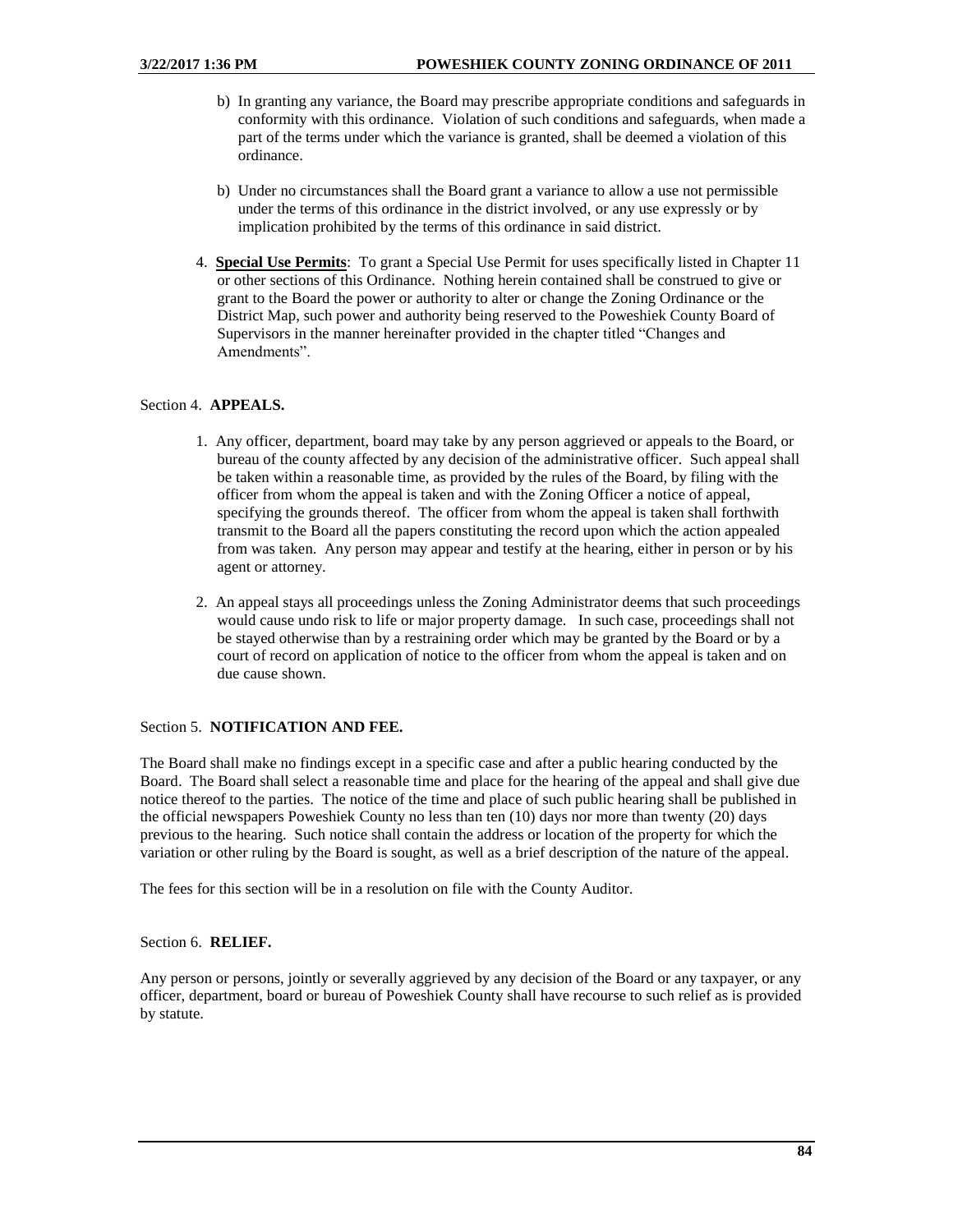## **ARTICLE XXII. COUNTY PLANNING AND ZONING COMMISSION**

#### Section 1. **MEMBERSHIP; QUALIFICATIONS.**

1. The Poweshiek County Planning and Zoning Commission shall consist of nine (9) members, who shall be citizens of Poweshiek County and shall be qualified by knowledge or experience to act in matters pertaining to the development of a county plan.

## Section 2. **APPOINTMENT, TERMS OF OFFICE OF COMMISSIONERS**.

- 1. The Board of Supervisors shall appoint the members of the county planning and zoning commission.
- 2. The term of office of the members of the commission shall be five (5) years. Yearly classes of appointed members shall consist of four (4) two (2) member classes and one (1) three (3) member class.
- 3. A quorum for the zoning commission shall be a majority of the appointed members (5). To pass a motion that has been moved and seconded, there will have to be an affirmative vote by the majority of the quorum vote in the affirmative to pass the motion. The chairman will be counted as part of the quorum but shall not vote unless there is a tie vote.

## Section 3. **ORGANIZATION.**

1. The county planning and zoning commission shall choose annually, at its first regular meeting, one of its members to act as chairman and another as vice chairman, who shall perform all the duties of the chairman during his absence or disability.

#### Section 4. **RULES AND REGULATIONS.**

1. The planning and zoning commission shall adopt such rules and regulations governing its organization and procedure as it may deem necessary.

#### Section 5. **GENERAL POWERS OF COMMISSION.**

- 1. The planning and zoning commission shall have full power and authority to make or cause to be made such surveys, studies, maps, plans, or charts of the whole or any portion of the county which in the opinion of the commission bears relation to a comprehensive plan, and subject to the approval of the board of supervisors.
- 2. Before adopting a comprehensive plan the commission shall hold a public hearing which shall at least meet the requirements contained in the Code of Iowa. The commission shall approve plans by resolution.
- 3. After adoption of said plan by the commission, an attested copy thereof shall be certified to the board of supervisors and the board of supervisors may approve the same, and when said plan or any modification or amendment thereof shall receive the approval of the board of supervisors, the said plan until subsequently modified or amended as hereinbefore authorized, shall constitute the official county plan.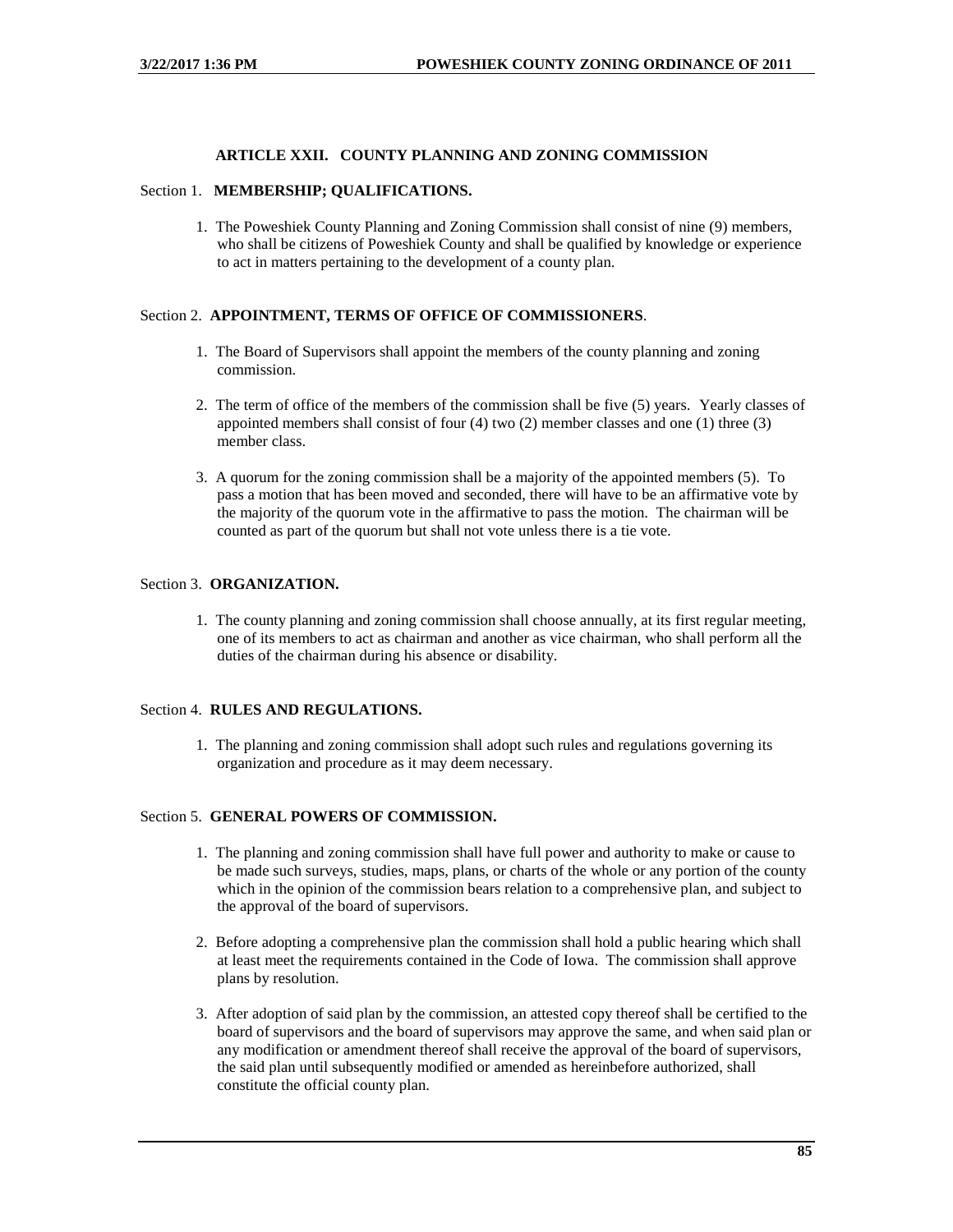- 4. When the comprehensive plan as hereinbefore provided has been adopted no substantial amendment or modification thereof shall be made without such proposed change first being referred to the planning and zoning commission, for its recommendation. If the commission disapproves the proposed change the board of supervisors may adopt it.
- 5. The planning and zoning commission may, from time to time, recommend to the board of supervisors changes in the zoning regulations or districts.
- 6. The planning and zoning commission shall recommend the boundaries of the various originalzoning districts, and appropriate zoning regulations and restrictions to be enforced therein. In addition the commission shall make recommendations for amendments, supplements, changes, and modifications of said regulations, restrictions and boundaries of districts and shall report to the board of supervisors as provided by state law.
- 7. When proposed changes in the zoning regulations or districts are referred to the planning and zoning commission by the Board of Supervisors, the commission shall have 30 days to file its recommendations approving, disapproving or modifying such proposed changes with the Board of Supervisors.

## Section 6. **FEE**

The fee schedule will be in a resolution on file with the County Auditor.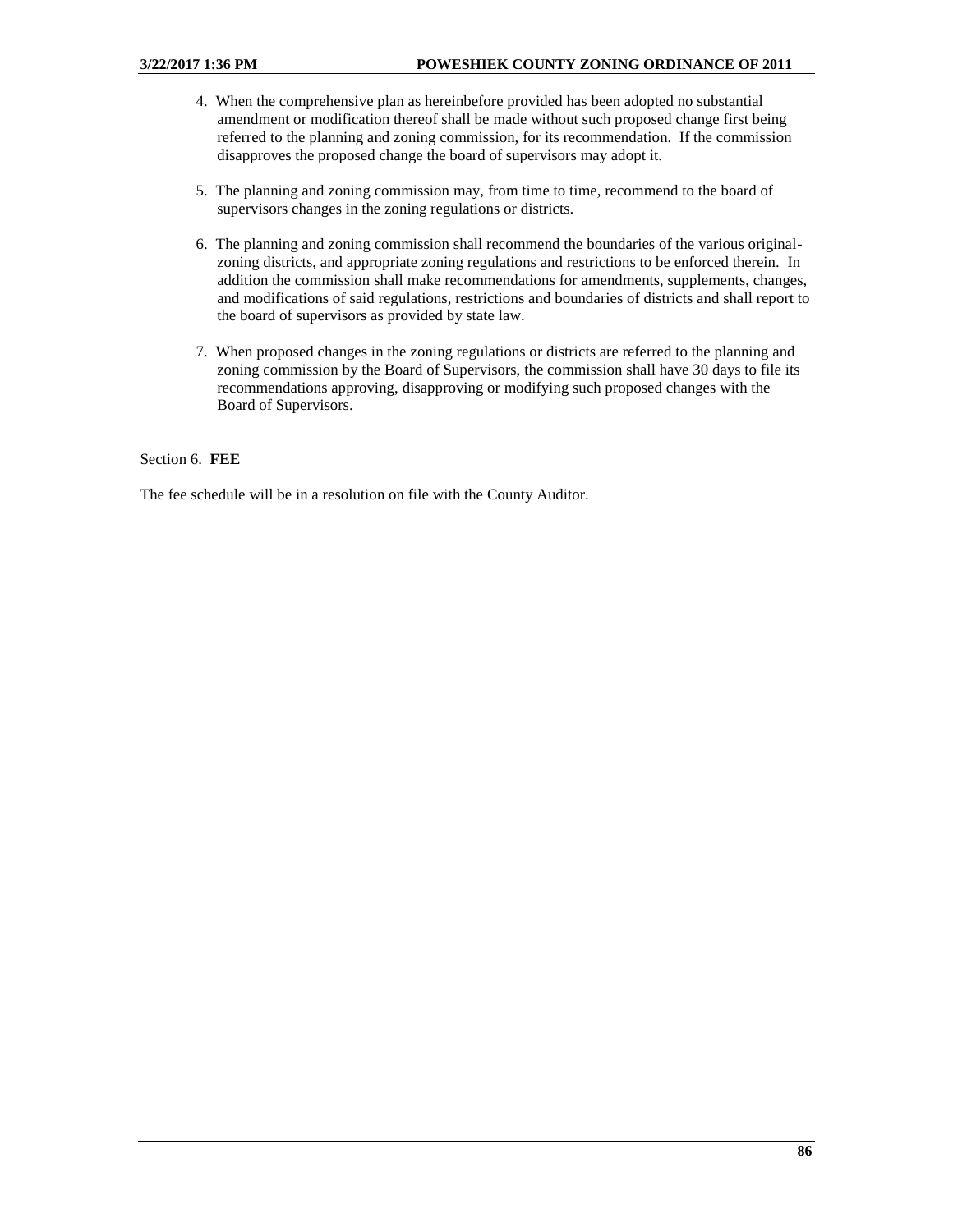# **ARTICLE XXIII. MINOR MODIFICATIONS**

## 1. RESERVED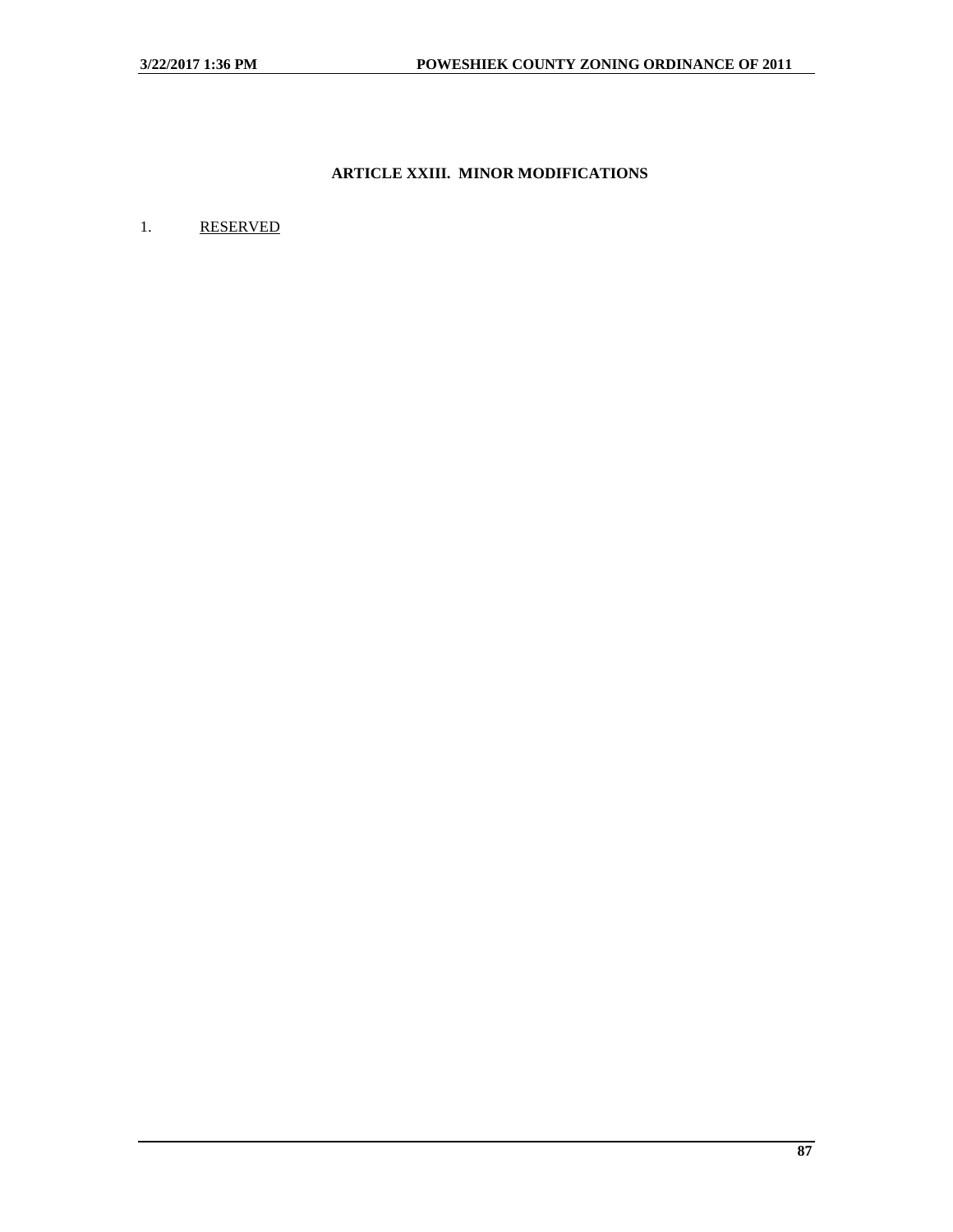## **ARTICLE XXIV. SUBDIVISION REGULATIONS**

Section 1. **PURPOSE**. The purpose of this article is to have rules and regulations for the approval of plats, subdivision, re-subdivisions or dedications in the unincorporated areas of Poweshiek County prescribing minimum standards for the design layout and development thereof; providing for the preliminary and final approval or disapproval thereof; providing for the enforcement and penalties for the violation thereof; all for the purpose of promoting the adequacy, safety and efficiency of the street and road system, and for the purpose of improving the health, safety and general welfare of the citizens.

## Section 2. **JURISDICTION**.

- 1. This resolution shall apply to all subdivisions hereinafter made of land in the unincorporated area of the County.
- 2. In cases where a subdivision lies within two (2) miles of a City, the approval of a plat by the County Zoning Commission shall be conditioned upon receiving approval by the said city's: city engineer, city council and (in cities where one exists) City Planning Commission (see Chapter 306.21 and, Chapter 354.9, Code of Iowa).

## Section 3. **SUBDIVISION**

- A. Whenever the Owner of any tract or parcel of land within the unincorporated area of the County wishes to subdivide or plat the same, he shall cause to be prepared a preliminary plan by a licensed professional land surveyor, and a licensed professional engineer if engineering design items are involved, of said subdivision, and shall submit five (5) copies of said preliminary plan and other information to the County Zoning Commission for its preliminary study and approval. The preliminary plan shall contain such information and data as is outlined in Section 6 thereof. The Zoning Commission shall study such preliminary plan to see if it conforms with the minimum requirements as outlined in this resolution and shall forward a copy of such plat to the County Engineer for review and recommendations. The Commission shall approve or reject such plan within ninety (90) days after the date of submission thereof to the Commission. The approval of the preliminary plan by the Commission shall be null and void unless the final plat is presented to the Commission within one calendar year after date of approval.
- B. Before approving a preliminary plat, the Commission shall hold a Public Hearing

## Section 4. **SUBDIVISION DESIGN STANDARDS**

The standards and details of design herein contained are intended only as the minimum requirements so that the general arrangement and layout of a subdivision may be adjusted to a wide variety of circumstances. However, in the design and development of the plat, the sub-divider should use standards consistent with the site conditions so as to assure an economical, pleasant and durable neighborhood, and shall conform to design standards established by County Engineer as approved by the Board of Supervisors.

## **A. Streets**

**1. General Requirements**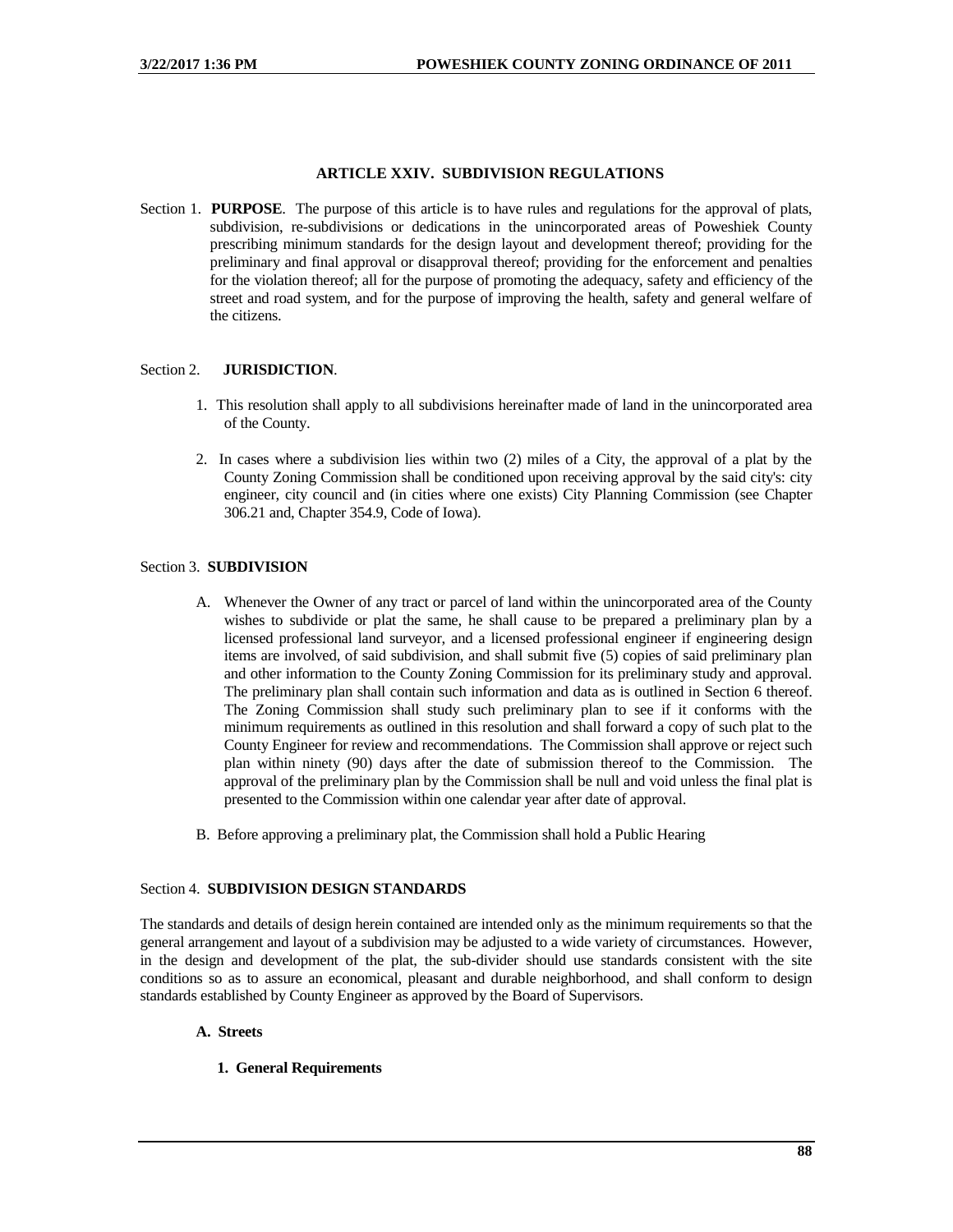- **a. Comprehensive Plan.** All proposed plats and subdivisions shall conform to the Comprehensive Plan of the County.
- **b. Continuation of Existing Streets.** Proposed streets shall provide for continuation or completion of any existing street (constructed or recorded) in adjoining property, at equal or greater width, but no less than sixty-six (66) feet in width, and in similar alignment, unless the Commission recommends variations.
- **c. Circulation.** The street pattern shall provide ease of circulation within the subdivision as well as convenient access to adjoining streets, thoroughfares or un-subdivided land as may be required by the Commission. In a case where a street will eventually be extended beyond the plat, but is temporarily dead-ended, an interim turnaround may be required.
- **d. Street Intersection.** Street intersections shall be as nearly at right angles as possible.
- **e. Cul-de-sac.** Whenever a cul-de-sac is permitted, such street shall be no longer than six hundred (600) feet and shall be provided at the closed end with a turnaround having a street property line diameter of at least one hundred twenty (120) feet in the case of residential subdivisions. The right-of-way width of the street leading to the turnaround shall be a minimum of sixty (60) feet. The property line at the intersection of the turnaround and the lead-in portion of the street shall be rounded at a radius of not less than thirty (30) feet.
- **f. Street Names.** All newly platted streets shall be named in a manner consistent with the present street name system meeting E-911 requirements. A proposed street that is obviously in alignment with other existing streets, or with a street that may be logically extended, although the various portions be at a considerable distance from each other, shall bear the same name. Names of new streets shall be subject to the approval of the Commission in order to avoid duplication or close similarity of names. Street signage and house numbers shall meet MUTCD standards.
- **g. Physical and Cultural Features.** In general, streets shall be platted with appropriate regard for topography, creeks, wooded areas and other natural features which would lend themselves to attractive treatment.
- **h. Half Street.** Dedication of half streets will be discouraged. Where there exists a dedicated or platted half street or alley adjacent to the tract to be subdivided, the other half street or alley adjacent to the tract to be subdivided, the other half shall be platted if deemed necessary by the Commission.
- **i. Alleys.** Alleys may be required in business areas and industrial districts for adequate access to block interiors and for off-street loading and parking purposes. Except where justified by unusual conditions, alleys will not be approved in residential districts. Dead-end alleys shall be provided with a means of turning around at the dead-end thereof.
- **j. Easement.** Easements for utilities shall be provided along rear or side lot lines or along alleys, if needed. Whenever any stream or important surface water course is located in an area that is being subdivided, the sub-divider shall, at his own expense, make adequate provision for straightening or widening the channel so that it will properly carry the surface water, and shall provide and dedicate to the County an easement shall be for the purpose of widening, improving or protecting the stream. The width of such easement shall be not less than thirty (30) feet and the total width of the easement shall be adequate to provide for any necessary channel relocation or straightening.
- **k. Neighborhood Plan.** If the commission for the neighborhood in which the proposed subdivision is located has made any overall plan, the street system of the latter shall conform in general thereto.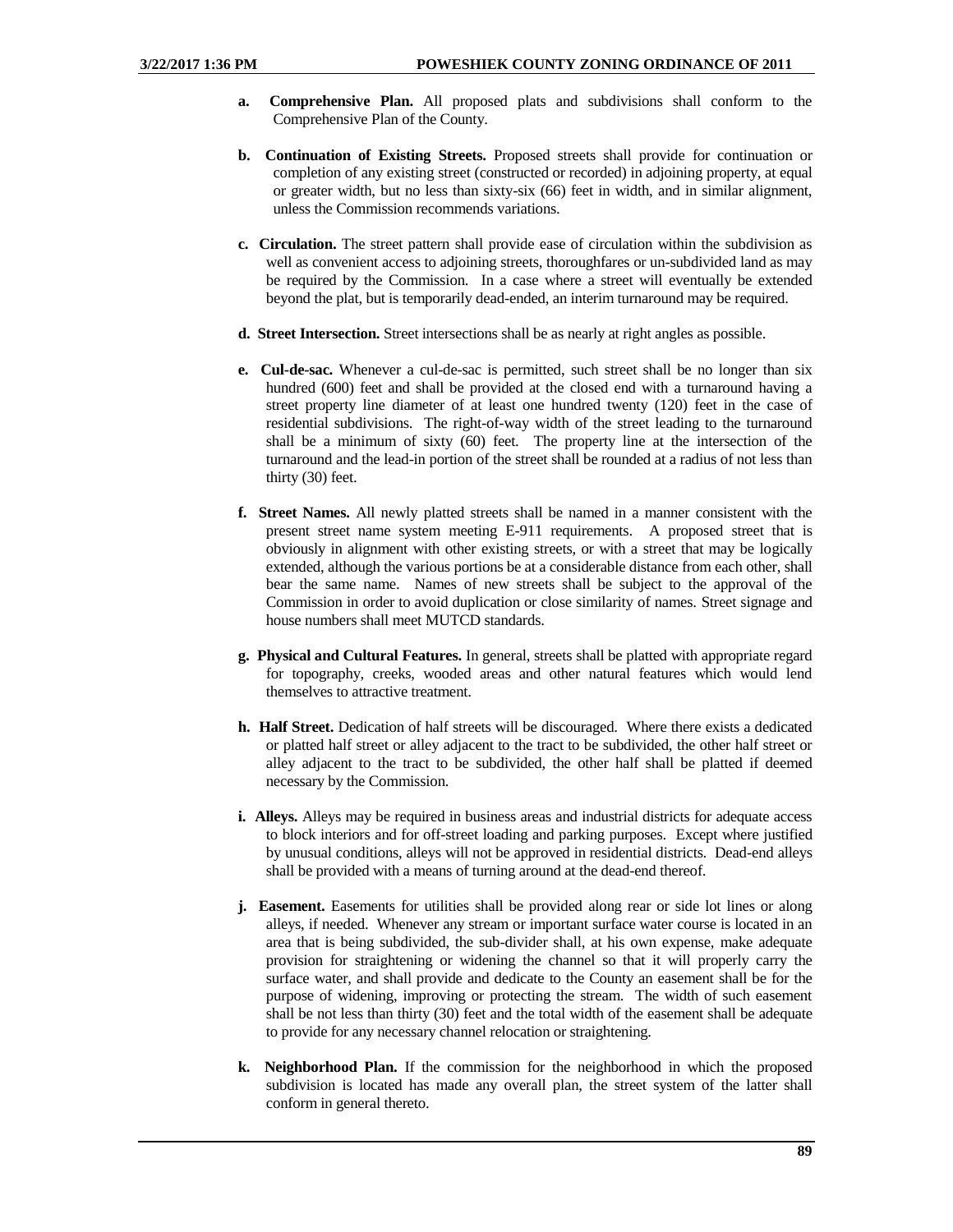- **l. Un-subdivided Portion of Plat.** Where the plat to be submitted includes only part of the tract owned by the sub-divider, the Commission may require topography and a sketch of the latter shall conform in general thereto.
- **m. Major Thoroughfares.** Where a new subdivision, except where justified by limiting conditions, involves frontage on a heavy traffic way, limited access way, freeway or parkway, the street layout shall provide motor access to such frontage by one of the following means:
	- (1) A parallel street, supplying frontage for lots backing onto the traffic way.
	- (2) A series of cul-de-sacs or short loops entered from and planned at right angles to such a parallel street, with their terminal lots backing onto the highway.
	- (3) An access drive separated by a planting strip from the highway to which motor access from the drive is provided at points suitably spaced.
	- (4) A service drive or alley at the rear of the lots. Where any one of the above mentioned arrangements is used, deed covenants or other means should prevent any private residential driveways from having direct access to the traffic way.
	- (5) An easement to the County shall be given for all streets before same will be accepted for County maintenance.
- **n. Railroads.** If a railroad is involved, the subdivision plan should:
	- (1) Be so arranged as to permit, where necessary, future grade separations at highway crossings of the railroad.
	- (2) Border the railroad with a parallel street at a sufficient distance from it to permit deep lots to go back onto the railroad; or form a buffer strip for park, commercial or industrial use.
	- (3) Provide cul-de-sacs at right angles to the railroad so as to permit lots to back thereunto.
- **o. Street Width.** Primary highways shall have a minimum right-of-way width of one hundred twenty (120) feet. Secondary highways a minimum of one hundred (100) feet; parkways, such right-of-way as may be designated by the Commission. The width of minor or residential streets shall not be less than sixty-six (66) feet, unless the street is paved with curb and gutter, in which case the minimum right-of-way width shall be fifty (50) feet.
- **p. Street Grades.** Streets and alleys shall be completed to grades which have been officially determined or approved by the County Engineer. All streets shall be graded to the full width of the right-of-way and adjacent side slopes graded to blend with the natural ground level. The maximum grade shall not exceed seven (7) percent for main and secondary thoroughfares, or eight (8) percent for minor or local service streets. All changes in grades on major roads or highways shall be connected by vertical curves of a minimum length equivalent to twenty (20) times, but in no case less than two hundred (200) feet. A greater minimum length of vertical curve may be required by the County Engineer if deemed necessary. The grade alignment and resultant visibility shall be worked out in detail to meet the approval of the County Engineer.

## **B. Private Streets**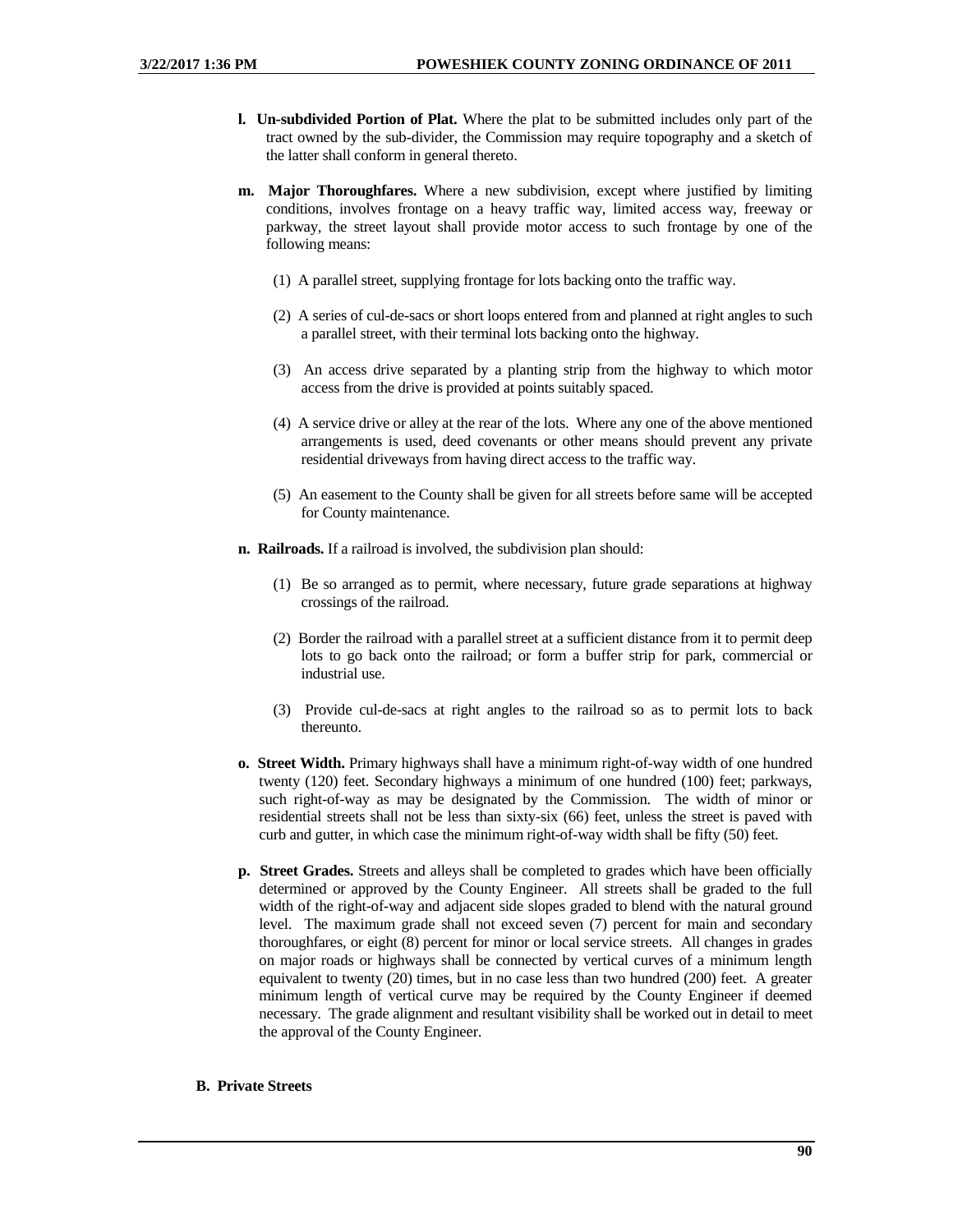#### **With the approval of the County Engineer Private Streets may be designed to the following standards.**

- **1. General Requirements**
	- **a. Continuation of Existing Streets.** Proposed streets shall provide for continuation or completion of any existing street (constructed or recorded) in adjoining property, at equal or greater width, but no less than fifty (50) feet in width, and in similar alignment, unless the Commission recommends variations.
	- **b. Circulation.** The street pattern shall provide ease of circulation within the subdivision as well as convenient access to adjoining streets, thoroughfares or un-subdivided land as may be required by the Commission. In a case where a street will eventually be extended beyond the plat, but is temporarily dead-ended, an interim turnaround may be required.
	- **c. Street Intersection.** Street intersections shall be as nearly at right angles as possible.
	- **d. Cul-de-sac.** Whenever a cul-de-sac is permitted, such street shall be no longer than six hundred (600) feet and shall be provided at the closed end with a turnaround having a street property line diameter of at least one hundred twenty (120) feet in the case of residential subdivisions. The surfaced area of the cul-de-sac shall be a diameter of at least 90 feet. The right-of-way width of the street leading to the turnaround shall be a minimum of fifty (50) feet. The property line at the intersection of the turnaround and the lead-in portion of the street shall be rounded at a radius of not less than thirty (30) feet.
	- **e. Street Names.** All newly platted streets shall be named in a manner consistent with the present street name system meeting E-911 requirements. A proposed street that is obviously in alignment with other existing streets, or with a street that may be logically extended, although the various portions be at a considerable distance from each other, shall bear the same name. Names of new streets shall be subject to the approval of the Commission in order to avoid duplication or close similarity of names. Street signage and house numbers shall meet MUTCD standards.
	- **f. Physical and Cultural Features.** In general, streets shall be platted with appropriate regard for topography, creeks, wooded areas and other natural features which would lend themselves to attractive treatment.
	- **g. Half Street.** Dedication of half streets will be discouraged. Where there exists a dedicated or platted half street or alley adjacent to the tract to be subdivided, the other half street or alley adjacent to the tract to be subdivided, the other half shall be platted if deemed necessary by the Commission.
	- **h. Alleys.** Alleys may be required in business areas and industrial districts for adequate access to block interiors and for off-street loading and parking purposes. Except where justified by unusual conditions, alleys will not be approved in residential districts. Dead-end alleys shall be provided with a means of turning around at the dead-end thereof.
	- **i. Easement.** Easements for utilities shall be provided along rear or side lot lines or along alleys, if needed. Whenever any stream or important surface water course is located in an area that is being subdivided, the sub-divider shall, at his own expense, make adequate provision for straightening or widening the channel so that it will properly carry the surface water, and shall provide and dedicate to the County an easement shall be for the purpose of widening, improving or protecting the stream. The width of such easement shall be not less than thirty (30) feet and the total width of the easement shall be adequate to provide for any necessary channel relocation or straightening.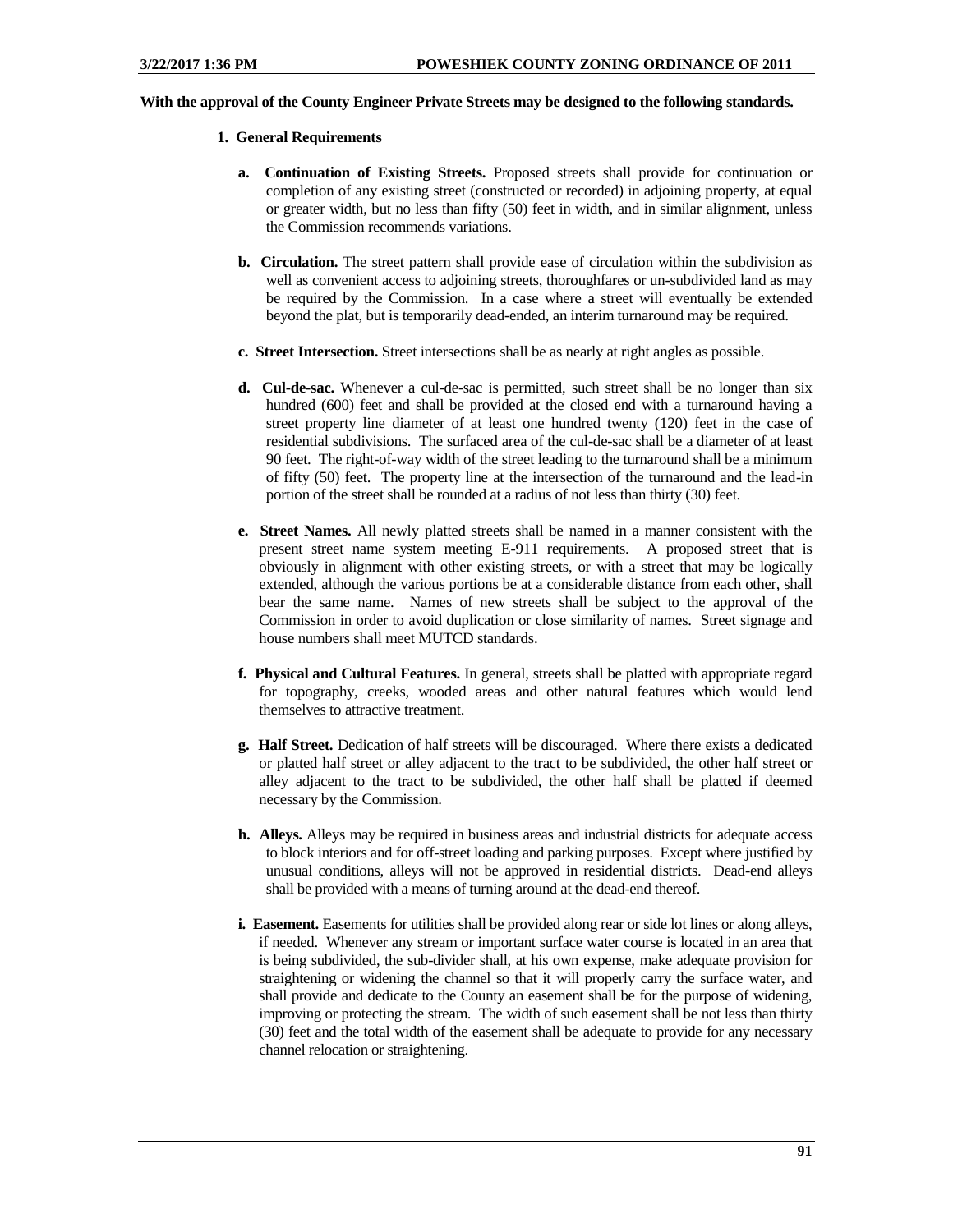- **j. Neighborhood Plan.** If the commission for the neighborhood in which the proposed subdivision is located has made any overall plan, the street system of the latter shall conform in general thereto.
- **k. Un-subdivided Portion of Plat.** Where the plat to be submitted includes only part of the tract owned by the sub-divider, the Commission may require topography and a sketch of the latter shall conform in general thereto.
- **l. Major Thoroughfares.** Where a new subdivision, except where justified by limiting conditions, involves frontage on a heavy traffic way, limited access way, freeway or parkway, the street layout shall provide motor access to such frontage by one of the following means:
	- (1) A parallel street, supplying frontage for lots backing onto the traffic way.
	- (2) A series of cul-de-sacs or short loops entered from and planned at right angles to such a parallel street, with their terminal lots backing onto the highway.
	- (3) An access drive separated by a planting strip from the highway to which motor access from the drive is provided at points suitably spaced.
	- (4) A service drive or alley at the rear of the lots. Where any one of the above mentioned arrangements is used, deed covenants or other means should prevent any private residential driveways from having direct access to the traffic way.
	- (5) An easement to the County shall be given for all streets before same will be accepted for County maintenance.
- **m. Private Street Width.** The width of private street right-of-way shall not be less than fifty (50) feet, in residential areas and not less than sixty (60) feet in Lake Storage Areas (LA-S).
- **n. Street Grades.** Private streets and alleys shall be completed to grades which have been officially determined or approved by the County Engineer. All streets shall be graded to the full width of the right-of-way and adjacent side slopes graded to blend with the natural ground level. The maximum grade shall not exceed eight (8) percent for private streets. A maximum grade of six (6) percent will be allowed prior to stop situations. All changes in grades on private roads or highways shall be connected by vertical curves of a minimum "K" value of twenty (20), but in no case less than two hundred (200) feet. A greater minimum length of vertical curve may be required by the County Engineer if deemed necessary. The grade alignment and resultant visibility shall be worked out in detail to meet the approval of the County Engineer.

## **C. Blocks**

- 1. No block shall be longer than one thousand three hundred twenty (1,320) feet.
- 2. At street intersections, block corners shall be rounded with a radius of not less than twenty-five (25) feet; where, at any time one intersection, a curve radius has been previously established, such radius shall be used as standard.

## **D. Lots**

1. Corner lots shall have a minimum width that will permit required building setbacks on both front and side streets.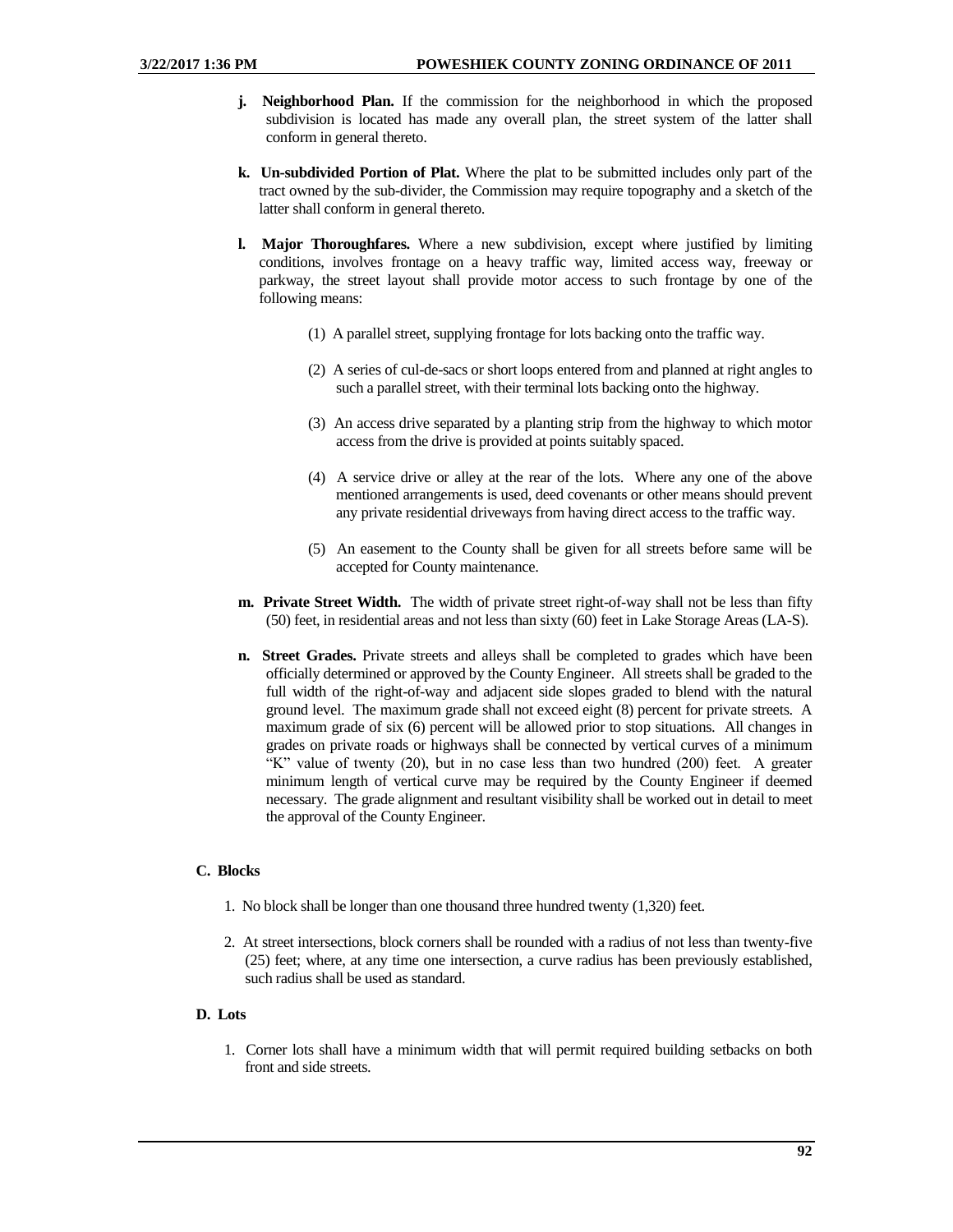- 2. For the purpose of complying with minimum health standards, the following minimum lot sizes shall be observed:
	- a. Lots which cannot be reasonably served by an existing public sanitary sewer system and public water mains shall have a minimum width of one hundred (100) feet, measured at the building line, and an area of not less than twenty thousand (20,000) square feet.
	- b. Lots which are not within a reasonable distance of public water supply mains but are connected to a sanitary sewer system shall have a minimum width of eighty (80) feet and an area of not less than twelve thousand (12,000) square feet.
- 3. Side lot lines shall be approximately at right angles to the street or radial to curved streets. On large size lots and except when indicated by topography, lot lines shall be straight.

## **E. Improvements**

- 1. For subdivisions being developed within the unincorporated area of the County, the following regulations shall apply:
	- a. All streets shall be put to grade, and standard cross-section according to plans approved by the County Engineer. Either a rural or urban type cross-section may be used. (See Paragraph A, Subparagraph "o" of this section.)
	- b. Paved streets without curb and gutter shall be a minimum of twenty-four (24) feet in width. Paved street provided with curb and gutter shall be a minimum of thirty-one (31) feet in width from curb to curb. All streets shall be paved with one of the following methods in accordance with specifications approved by the County Engineer.
		- (1) Portland cement concrete paving of minimum six (6) inch thickness with a 2% grade to center line of street to gutter resting on a sub-base of two (2) inches granular material.
		- (2) Asphaltic concrete paving of minimum three (3) inch thickness with a 2% grade to centerline of street to gutter resting on a sub-base of six (6) inches of rolled stone.
		- (3) Or seal coat generally accepted engineering standard approved by the County Engineer.
	- c. Water mains shall have a minimum diameter of four (4) inches with larger sizes for feeder mains. Water mains shall be located two (2) feet to three (3) feet outside of the curb on the high side of the street.
	- d. Gas mains shall be laid on the opposite side of the street from the water mains and just outside of the curb line.
	- e. Underground cables shall be laid either just outside of the street from the water mains and just outside of the curb line.
	- f. Underground cables shall be laid either just outside of the sidewalk line or at the back lot line within an area of perpetual easement. Overhead line shall be placed at the back lot lines within the area of perpetual easement.
	- g. Sanitary sewers shall be located in the center of the street and all house laterals shall be in before paving of the street. Sanitary sewers shall have a minimum diameter of eight (8) inches.
	- h. Storm sewers shall have a minimum diameter of eighteen (18) inches and larger as the increase in drainage area demands. Storm sewers are to be located on the low side of the street well outside of the curb line.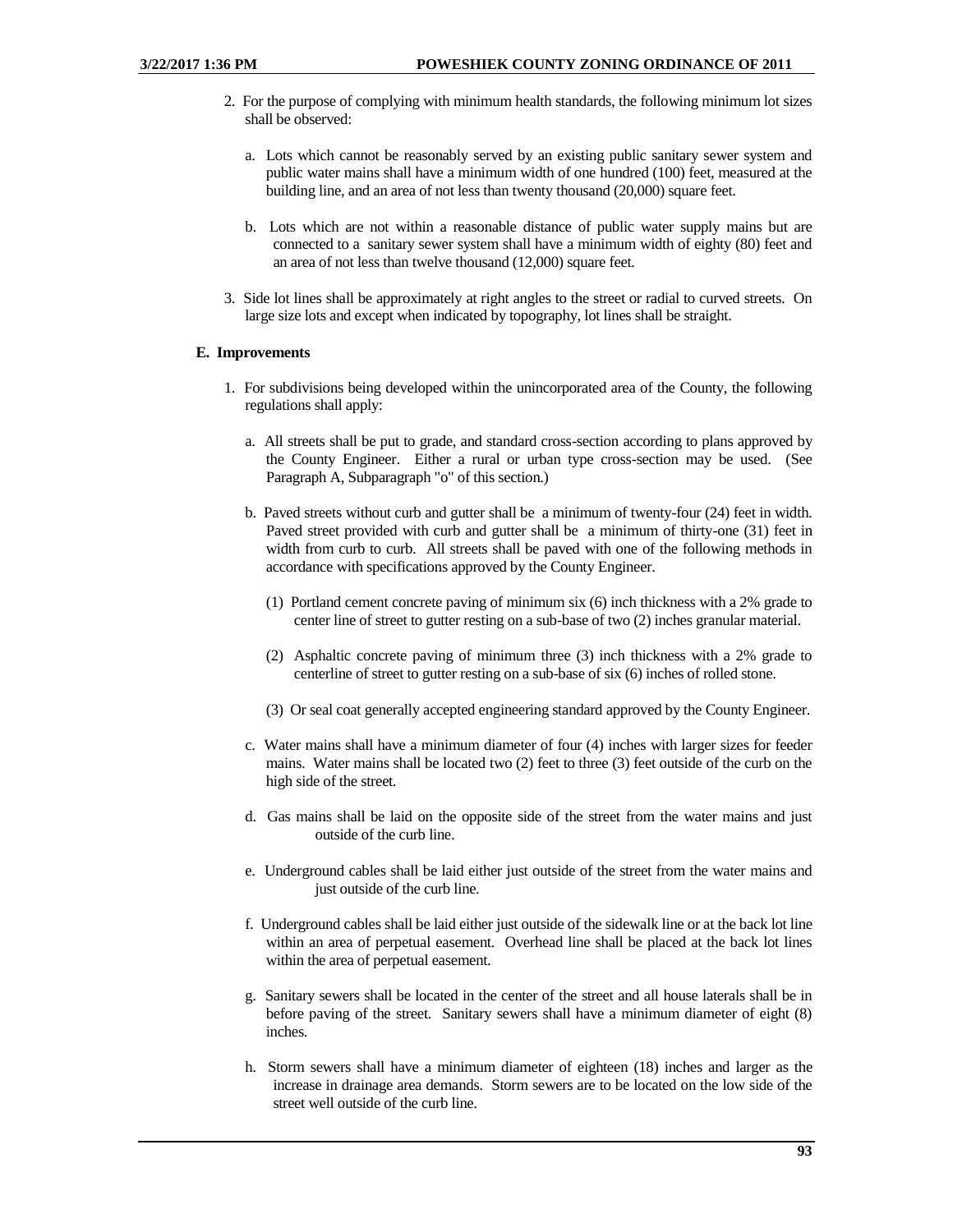- i. Storm drainage facilities shall be provided, such as storm sewers and intakes and suitable permanent culverts or bridges of a size and design approved by the County Engineer.
- j. Street signs shall be required at all intersections and shall be of a type subject to the specifications adopted by the County Engineer.

## Section 5. **PRELIMINARY PLAT**

The preliminary plat of a subdivision is not intended to serve as a record plat and will not be recorded. Its purpose is to show on a map all facts needed to enable the Commission to determine whether the proposed layout of the land in question is satisfactory from the standpoint the public interest. The sub-divider, owner or his representative may call at the Office of the Commission in advance of the Preliminary Plat in order to discuss the proposed subdivision and in order to obtain information as to the requirements necessary for the approval of the Plat.

**A. Number of Copies and Scale.** Five (5) copies of the Preliminary Plat shall be submitted to the Commission for its review. The scale of the map shall be one inch equals fifty feet  $(1"=\overline{50})$  on small subdivisions, and one inch equals one hundred feet  $(1"=100)$  on large subdivisions, unless otherwise required by the Commission.

#### **B. Contents of Preliminary Plat**

- 1. Name of subdivision, date, point of compass, scale and official description of the property being platted.
- 2. Name and address of recorded owner and/or developer.
- 3. Name and address of land surveyor and engineer.
- 4. Existing buildings, railroads, underground utilities and other rights-of-way.
- 5. Location, names and widths of all existing and proposed roads, alleys, streets and highways in or adjoining the area being subdivided.
- 6. Location and names of adjoining subdivisions.
- 7. Proposed lot lines with appropriate dimensions and the square foot area of non-rectangular lots.
- 8. Area dedicated for public use, such as schools, parks and playgrounds.
- 9. Contour lines at intervals of not more than five (5) feet.
- 10. Building setback lines.
- 11. Boundaries of the proposed subdivision shall be indicated by a heavy line.
- 12. Zoning classification of the area.
- 13. Proposed utility service.
	- a. Source of water supply.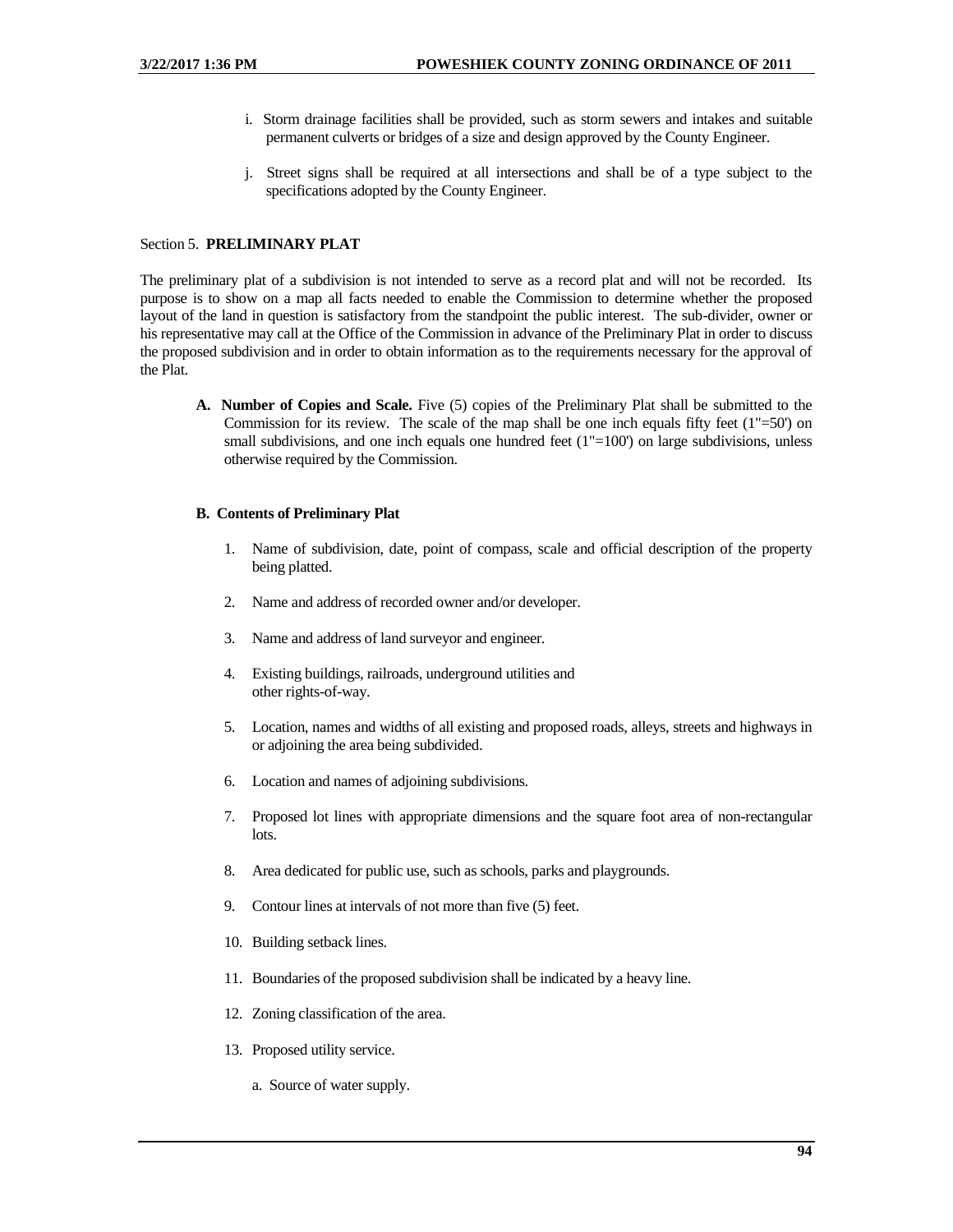- b. Provision for sewage disposal, drainage and flood control.
- 14. A vicinity sketch at a legible scale showing the relationship of the Plat to its general surroundings.
- 15. Lot numbers.
- 16. Easements for public utility purposes.

#### **C. Accompanying Material**

1. Any Plat that cannot reasonably be served by public sewer shall show results of soil percolation tests made by the engineer preparing the Plat or by the Poweshiek County Sanitarian. Such tests shall be made in accordance with the State Board of Health and the Poweshiek County Board of Health.

#### Section 7. **FINAL PLAT**

**A. Number of Copies and Scale.** When and if the Preliminary Plat is approved, and within one (1) year thereafter, the sub-divider shall submit ten (10) copies and one (1) original signature copy of the Final Plat, in general conformance to the preliminary plat and meeting the requirements of Chapters 354 & 355 of the Code of Iowa, for review by the Commission. One (1) copy of the Final Plat shall be forwarded to the County Engineer for study and recommendation. The scale of the map shall be on inch equals fifty feet (1"=50') on small subdivisions, and one inch equals one hundred feet (1"=100") on large subdivisions, unless otherwise required by the Commission.

#### **B. Contents of Final Plat**

- 1. Name of Subdivision.
- 2. Scale.
- 3. Compass point.
- 4. Curve data including delta angel, length of arc, degree of curve and tangent.
- 5. Boundary lines of subdivided are with accurate distances, bearings and boundary angles.
- 6. Exact name, location, width and lot designation of all streets within the subdivision.
- 7. Easements for the public utilities showing width and intended use.
- 8. Building setback lines with dimensions.
- 9. Official legal description of the property being subdivided.
- 10. Lot numbers.
- 11. Certification of Licensed Professional Land Surveyor.
- 12. Description and location of all permanent monuments set in the subdivision, including ties to original government corners.

## **C. Accompanying Material**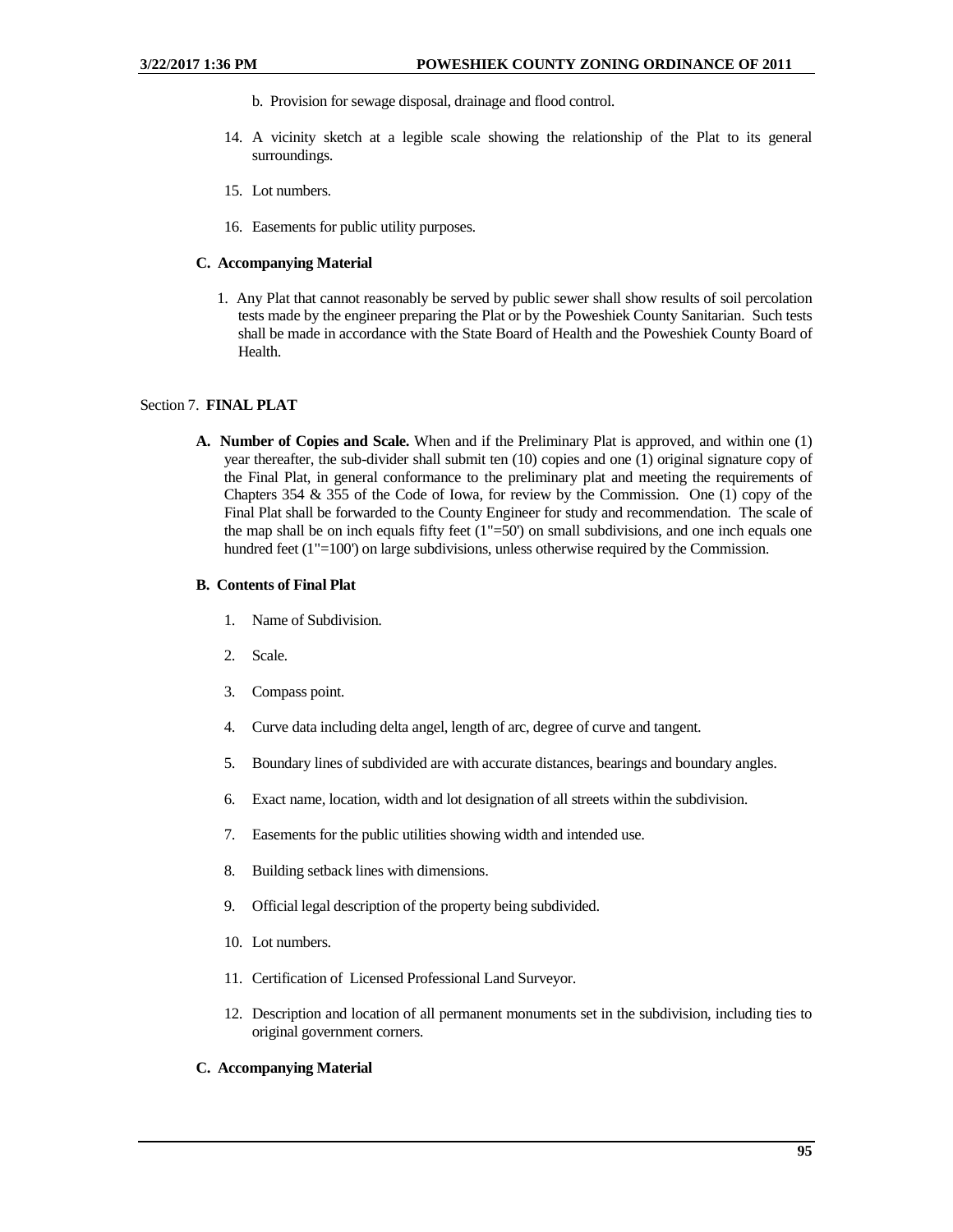- 1. Plan and profiles of all streets and alleys at a fifty (50) foot horizontal scale and five (5) vertical scale. Profiles shall show location, size and grade of all conduits, sewers, pipelines, etc., to be placed under the streets and alleys. Profiles of east and west streets shall be drawn so that the west end of the profile shall be at the left side of the drawing. Profiles of north and south streets shall be drawn so that the south end of the profile shall be at the left side of the drawing.
- 2. Any protective covenants or restrictions to be imposed upon the Plat shall be submitted for approval.
- 3. A deed or easement to the County, properly executed, for all streets intended as public streets, and for any other property intended for public use.
- 4. Attachments as set forth in Chapter 354.11 of the Code of Iowa.
	- a. Performance bond, if any.
- **D. Improvements.** Before the Final Plat of any subdivided area shall be approved and recorded, the owner shall make and install the improvements described in Section 5, in accordance with County specifications. All improvements shall be inspected by County representatives and approved by the County Engineer. The cost of inspection shall be paid by the developer. If, at the time of the presentation of said Final Plat, it is not practicable or advisable to have the required improvements completed before the same is accepted and approved as a Plat, the owner shall enter into a contract with the County to make such improvements at such time as be therein stated and the performance of said contract shall be secured by the filing of a performance bond or certified check to be approved by the County Attorney in an amount equal to one hundred fifty (150) percent of the cost of said improvements as estimated by the County Engineer. The Board may accept completed streets for the County maintenance before improvements on all streets in the Plat have completed.

#### **E. Recording Plat**

- 1. There original signature plat and two (2) copies shall be stamped as approved by the Board of Supervisors.
	- a. One copy shall be retained for file by the Zoning Administrator.
	- b. The original signature plat shall be filed with the County Recorder.
	- c. One copy with accompanying resolution by the Board of Supervisors approving and accepting the Plat shall be filed with the County Auditor. This copy must be accompanied by a certificate by the owner and his spouse, if any, that the subdivision is with free consent and is in accordance with the desire of the owners. This certificate must be signed and acknowledged by the owner and spouse before some officer authorized to take the acknowledgements of deeds.
- 2. A resolution by the Board of Supervisors approving the Plat shall accompany the copy of the Plat submitted to the County Auditor.

## Section 8. **SUBDIVISION FEES**

See resolution for fees

#### Section 9. **VARIATIONS AND EXCEPTIONS**

Whenever the tract proposed to be subdivided is of such unusual topography, size or shape, or is surrounded by such development or unusual conditions that the strict application of these regulations would result in substantial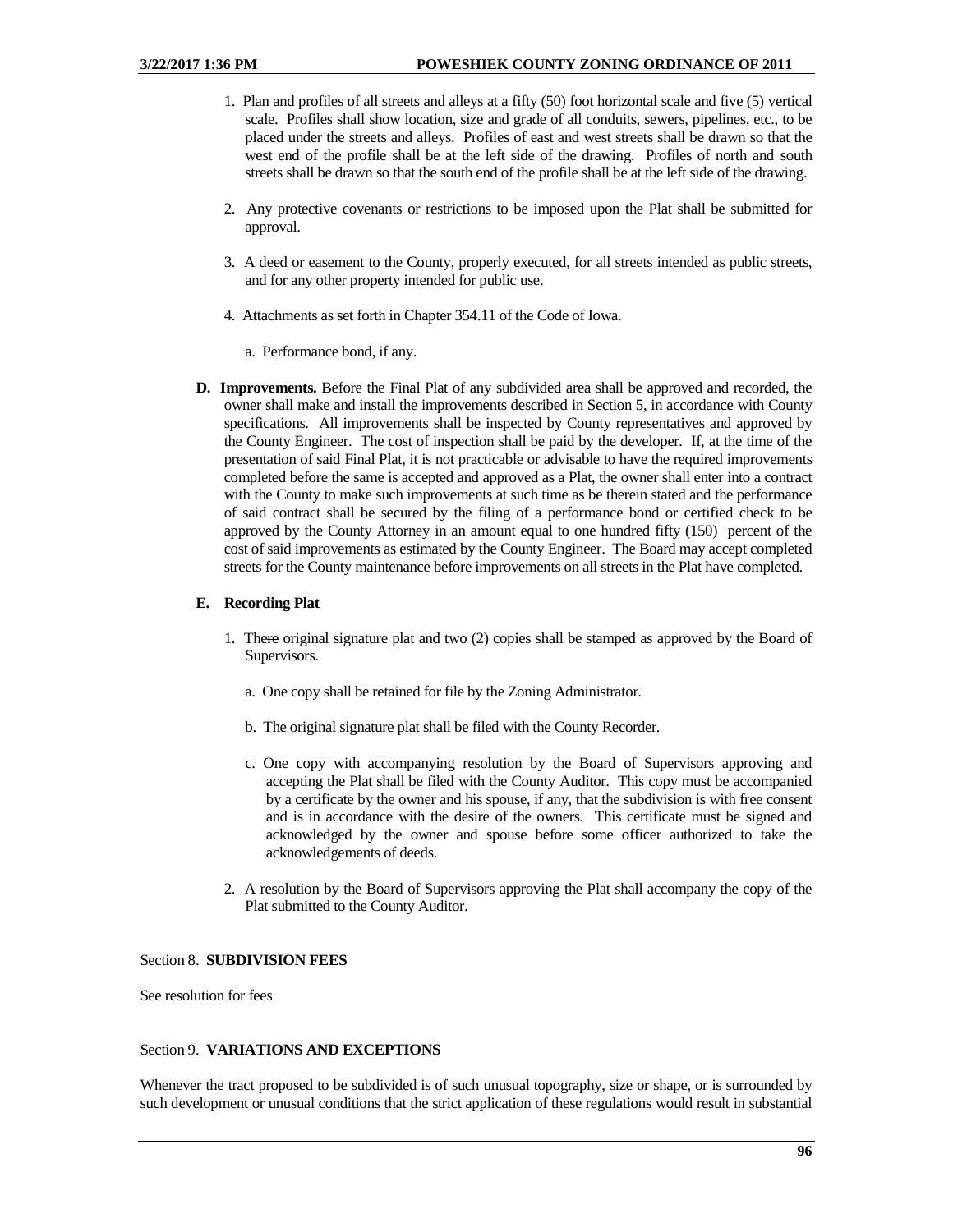hardships or injustices, the Board of Supervisors upon recommendation of the Commission, may vary or modify such requirements so that the sub-divider is allowed to develop his property in a reasonable manner; but so, at the same time, the public welfare and interest of the County and surrounding area are protected and the general intent and spirit of these regulations are preserved.

## Section 10. **ENFORCEMENT**

- A. No plat of any subdivision shall be recorded in the County Recorder's Office or have any validity until it has been approved in the manner prescribed herein.
- B. The Board of Supervisors shall not permit any public improvements over which it has control to be made from County Road Funds, or any County money expended for improvements or maintenance in any area that has been subdivided or upon any street that has been dedicated after the original date of adoption of these regulations unless such subdivision or street has been approved in accordance with the provisions contained herein and accepted by the Board of Supervisors as a public highway and added to the Secondary Road System of the County. Streets of a subdivision not accepted by the Board of Supervisors as public highways shall remain private roads.

## Section 11. **CHANGES AND AMENDMENTS**

Any provisions of these regulations may be changed and amended from time to time by the Board of Supervisors; provided however, that such changes and amendments should not become effective until after study and report by the Commission and until after a Public Hearing has been held, public notice of which should have been given in a newspaper of general circulation at least fifteen (15) days prior to such Hearing.

## Section 12. **VALIDITY**

If any section, subsection, sentence, clause or phrase of these regulations is for any reason held to be unconstitutional or void, such decision shall not affect the validity of the remaining portions of these regulations.